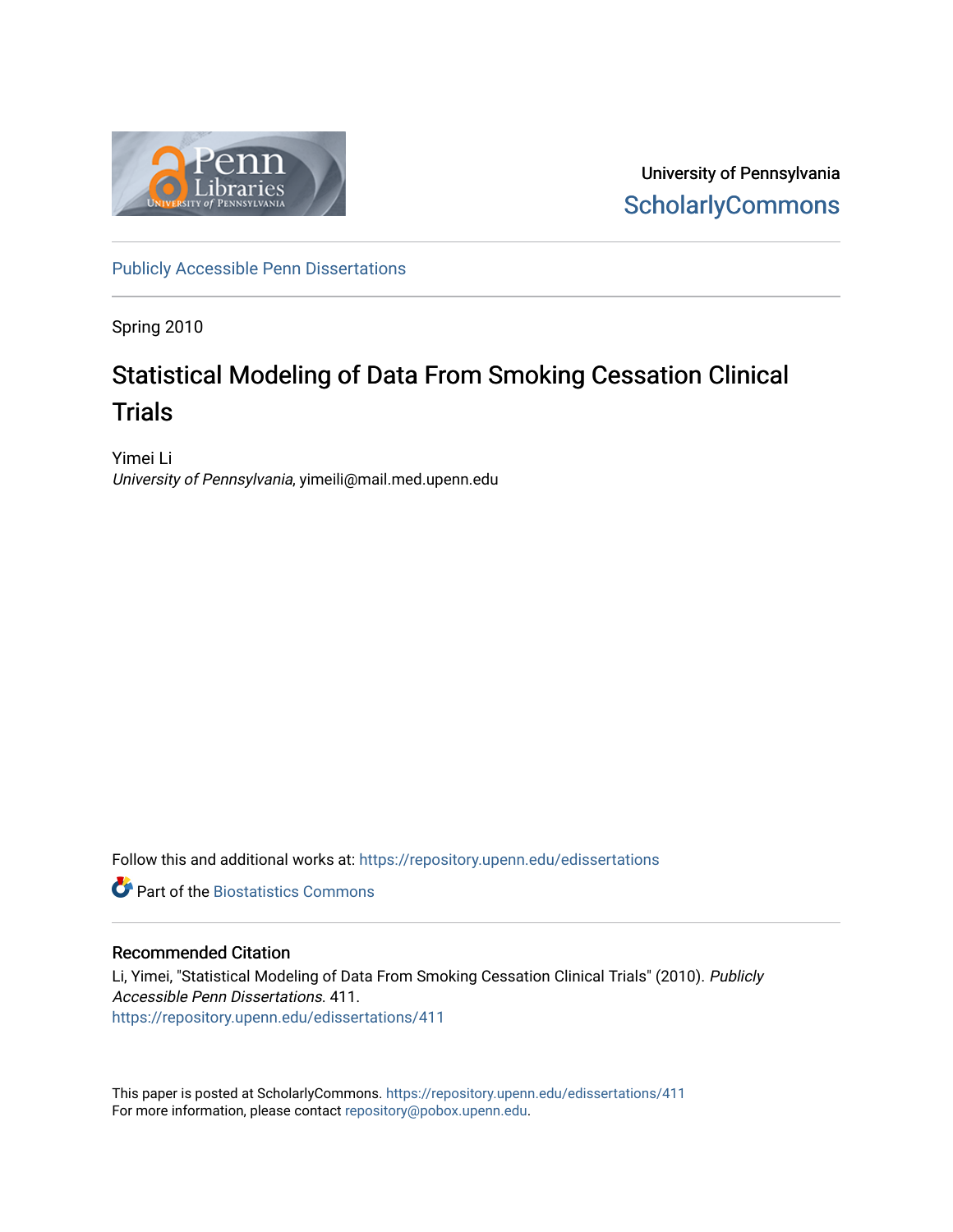### Statistical Modeling of Data From Smoking Cessation Clinical Trials

### **Abstract**

In smoking cessation clinical trials, subjects commonly experience a series of lapse and recovery episodes of varying lengths. Any quit episode may become permanent, in the sense that the subject stops smoking for good, and any lapse may also become permanent, in the sense that the subject abandons the quit attempt entirely. Individual quit patterns may reflect the effects of treatment and measured and unmeasured covariates.

To describe this complex data structure, we propose a multivariate time-to-event model that i) incorporates alternating recurrent events of two types, each with the possibility of "cure", ii) allows for the modifying effects of treatment and covariates, and iii) reflects within-subject correlation via frailties. Specifically, we introduce a novel cure-mixture frailty model in which the cure probability follows a binary regression and the time to event given not cured is determined by a proportional hazard model. We then extend it to data with recurring events of two alternating types, where we assume that each type of event has a gamma frailty, and we link the frailties by means of a Clayton copula. In my first project, I fit this model to data from a smoking cessation drug trial. In my second project, I developed a Bayesian method to predict individual long-term smoking behavior from observed short-term quit/relapse patterns. In my third project, I investigated the theoretical properties of the survival distribution, evidently not previously described, that arises from our cure-mixture frailty model.

### Degree Type

Dissertation

Degree Name Doctor of Philosophy (PhD)

### Graduate Group Epidemiology & Biostatistics

First Advisor Daniel F Heitjan

### Keywords

frailty model, multiple events, recurrent events, copula, prediction, Bayesian inference

### Subject Categories

**Biostatistics**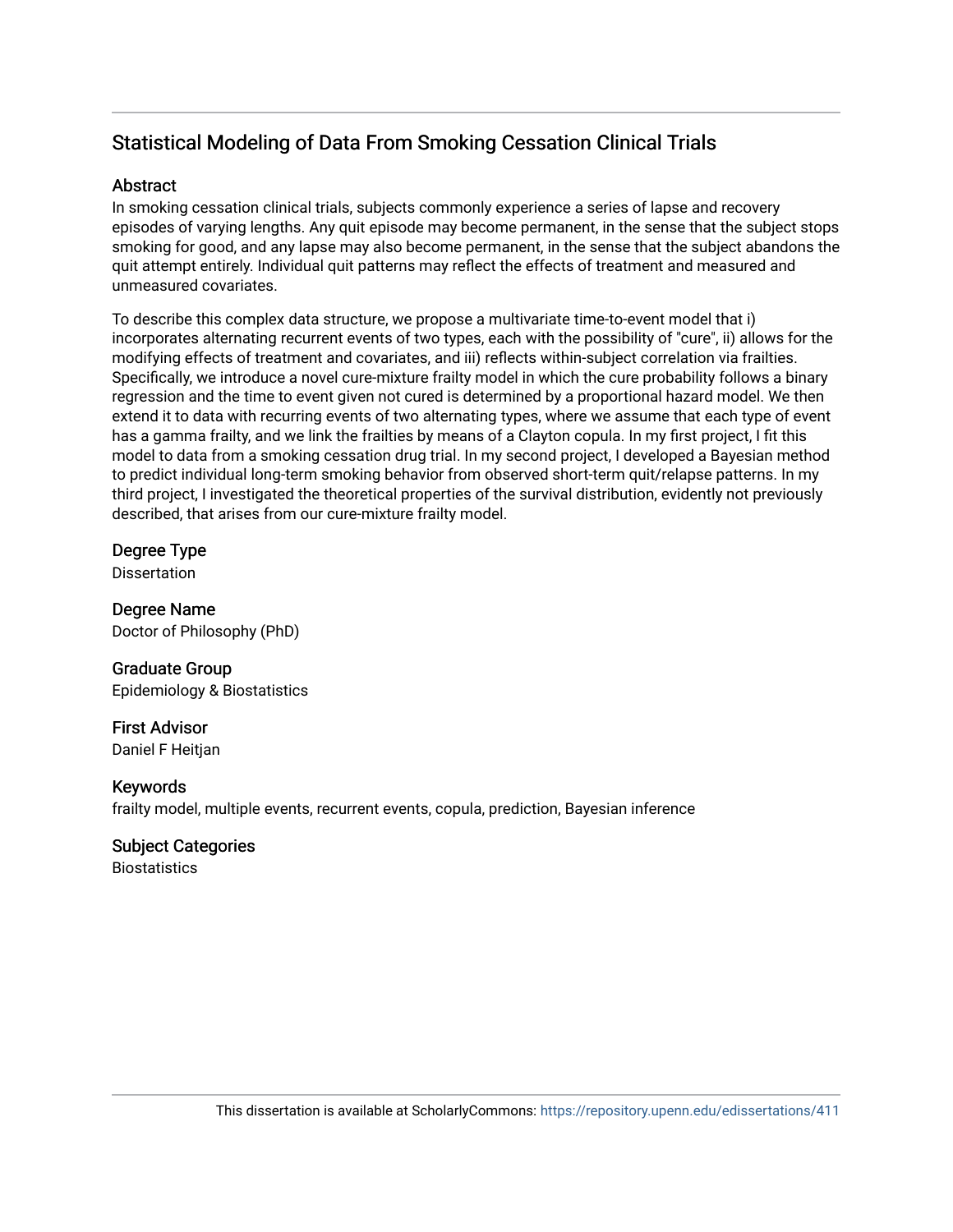### STATISTICAL MODELING OF DATA FROM SMOKING CESSATION CLINICAL TRIALS

### Yimei Li

#### A DISSERTATION

in

#### Epidemiology and Biostatistics

#### Presented to the Faculties of the University of Pennsylvania

in

#### Partial Fulfillment of the Requirements for the

### Degree of Doctor of Philosophy

### 2010

Supervisor of Dissertation

Signature

Daniel F. Heitjan

Professor of Biostatistics

Graduate Group Chairperson

Signature

Daniel F. Heitjan, Professor of Biostatistics

Dissertation Committee

Mary E. Putt, Associate Professor of Biostatistics

E. Paul Wileyto, Assistant Professor of Psychiatry

Robert Schnoll, Assistant Professor of Psychiatry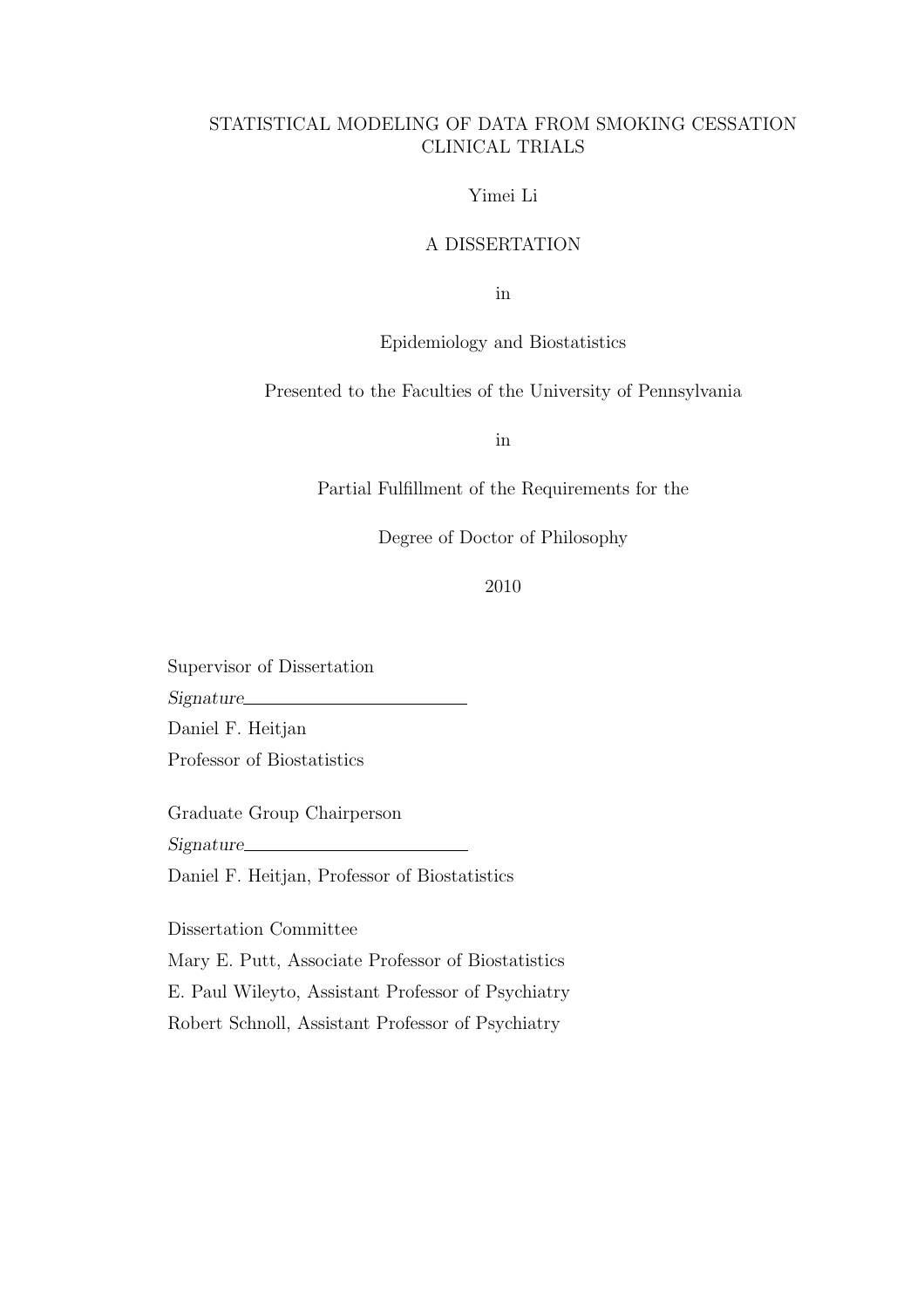# Acknowledgments

The bulk of my thanks goes to my advisor, Professor Daniel F. Heitjan. He provided me many insightful comments and advice, guided me through all the challenges and difficulties, and always encouraged and supported me during the entire process of completing my doctoral work. What's most important is that he taught me how to be an excellent statistician and this experience will definitely benefit me for my lifetime. In addition, I thank the other members of my committee, Professor E. Paul Wileyto, Marry E. Putt and Robert Schnoll, for their help to improve the quality of this work.

I would like to express my gratitude to Prof. Justine Shults for her advising my master project, Prof. Jonas Ellenberg for his career suggestions, Prof. Joshua P. Metlay for the opportunity of working in his research team, and other faculty members at Penn who have offered me tremendous help throughout my Ph.D. years.

Finally, I want to dedicate this dissertation to my parents and my husband. Without their love and support, this thesis would never have come into existence.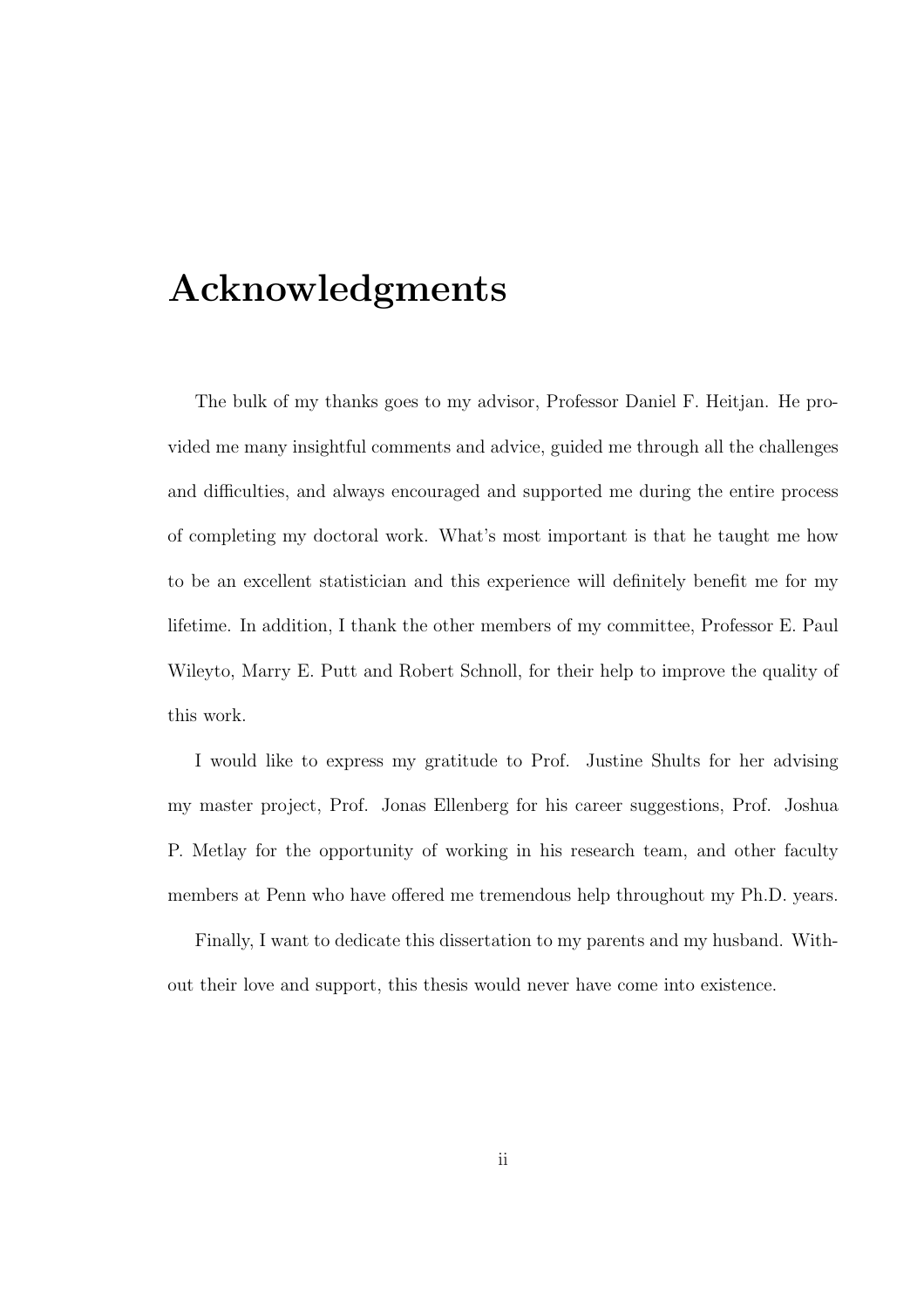### ABSTRACT

# STATISTICAL MODELING OF DATA FROM SMOKING CESSATION CLINICAL TRIALS Yimei Li

#### Daniel F. Heitjan

In smoking cessation clinical trials, subjects commonly experience a series of lapse and recovery episodes of varying lengths. Any quit episode may become permanent, in the sense that the subject stops smoking for good, and any lapse may also become permanent, in the sense that the subject abandons the quit attempt entirely. Individual quit patterns may reflect the effects of treatment and measured and unmeasured covariates.

To describe this complex data structure, we propose a multivariate time-to-event model that i) incorporates alternating recurrent events of two types, each with the possibility of "cure", ii) allows for the modifying effects of treatment and covariates, and iii) reflects within-subject correlation via frailties. Specifically, we introduce a novel cure-mixture frailty model in which the cure probability follows a binary regression and the time to event given not cured is determined by a proportional hazard model. We then extend it to data with recurring events of two alternating types, where we assume that each type of event has a gamma frailty, and we link the frailties by means of a Clayton copula. In my first project, I fit this model to data from a smoking cessation drug trial. In my second project, I developed a Bayesian method to predict individual long-term smoking behavior from observed short-term quit/relapse patterns. In my third project, I investigated the theoretical properties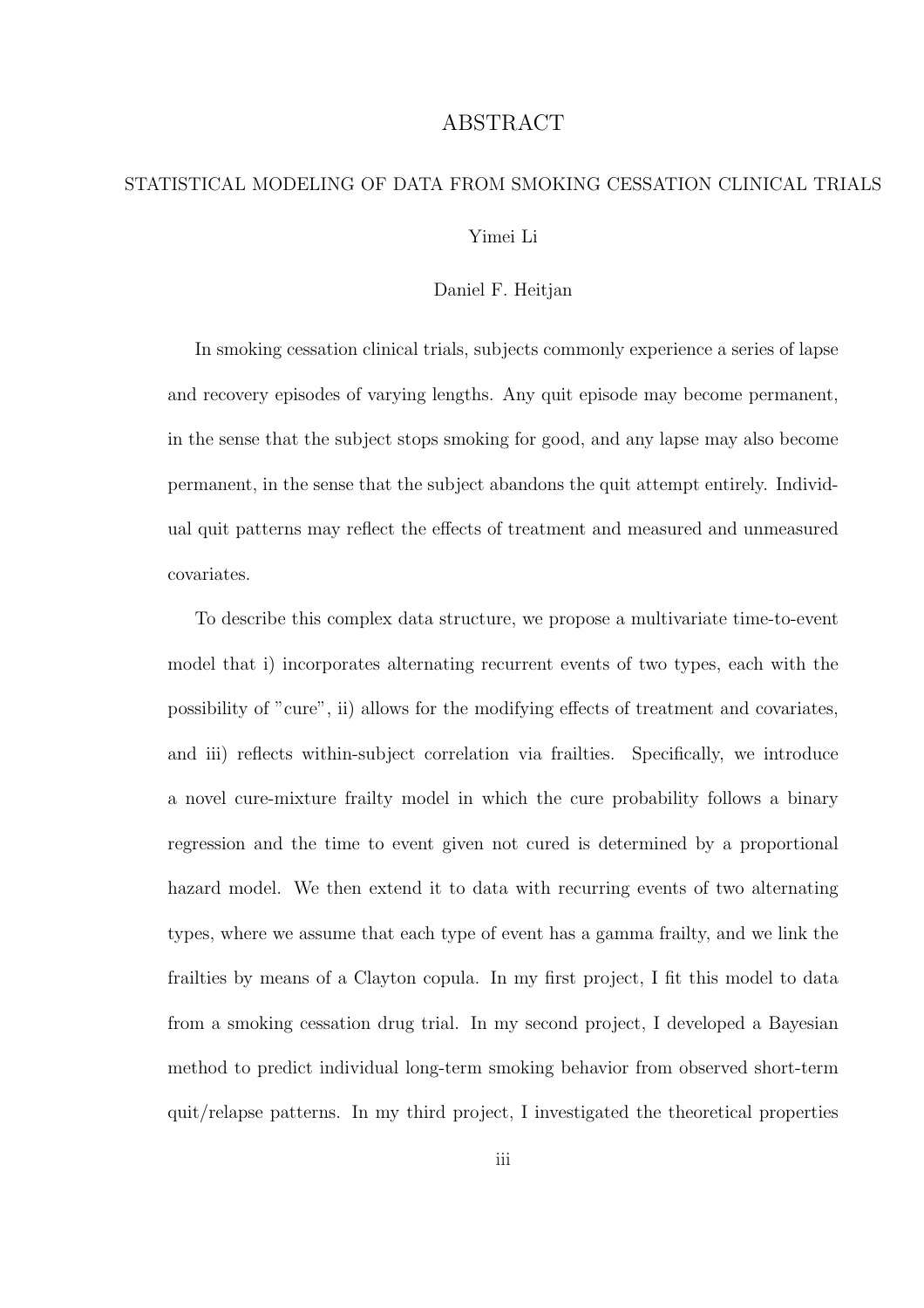of the survival distribution, evidently not previously described, that arises from our cure-mixture frailty model.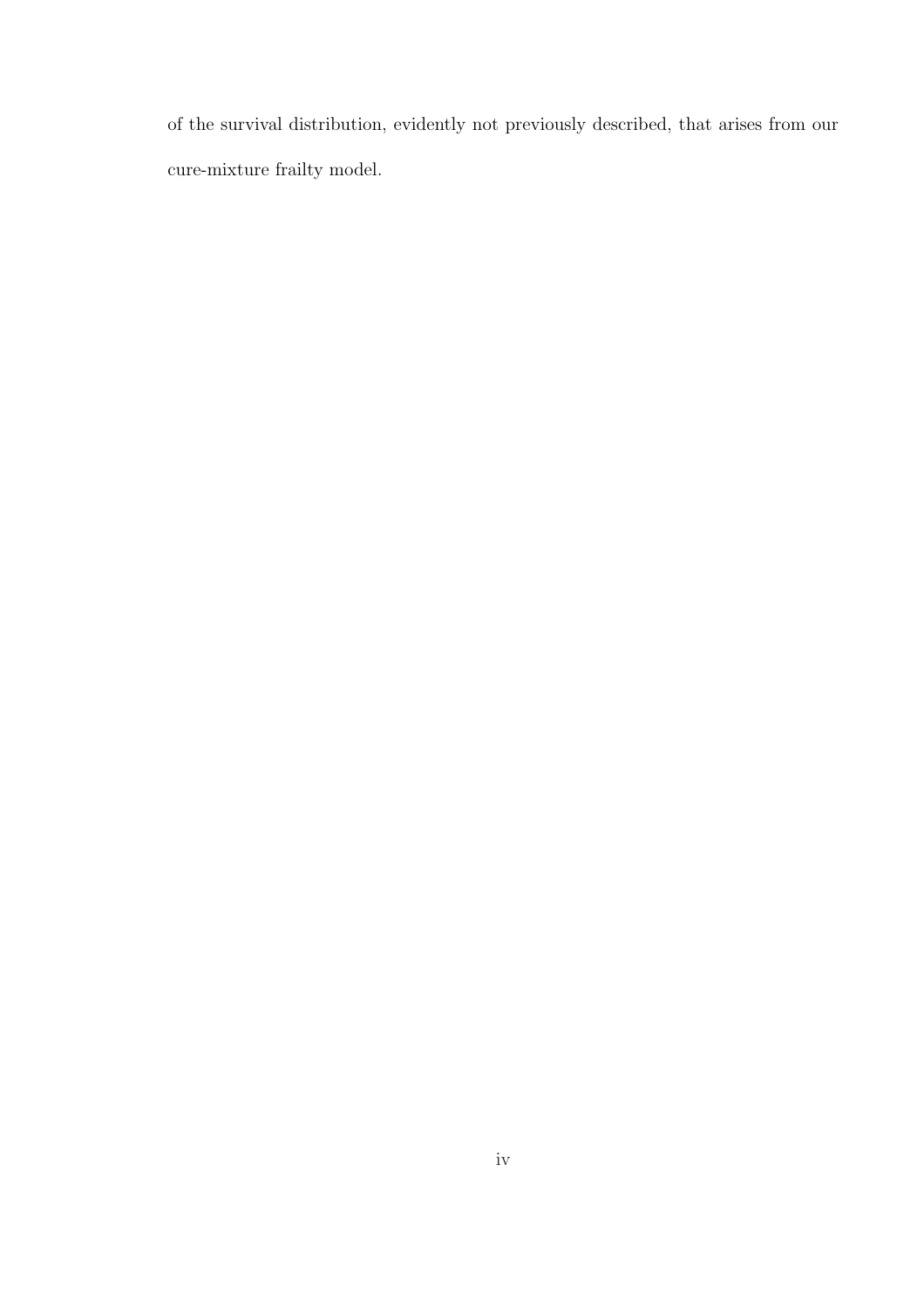# **Contents**

| $\mathbf{2}$ |      | A Multivariate Cure-Mixture Frailty Model for Smoking Cessation |                         |  |  |
|--------------|------|-----------------------------------------------------------------|-------------------------|--|--|
|              | Data |                                                                 | $\overline{\mathbf{4}}$ |  |  |
|              | 2.1  |                                                                 | $\overline{4}$          |  |  |
|              | 2.2  |                                                                 | $\overline{7}$          |  |  |
|              |      | 2.2.1                                                           | $\overline{7}$          |  |  |
|              |      | 2.2.2                                                           | 10                      |  |  |
|              |      | 2.2.3                                                           | 11                      |  |  |
|              |      | 2.2.4                                                           | 13                      |  |  |
|              |      | A Marginal Approach<br>2.2.5                                    | 15                      |  |  |
|              | 2.3  |                                                                 | 16                      |  |  |
|              | 2.4  |                                                                 | 20                      |  |  |
|              | 2.5  |                                                                 | 23                      |  |  |
| 3            |      | Prediction of Individual Long-Term Smoking Outcomes             | 32                      |  |  |
|              | 3.1  |                                                                 | 32                      |  |  |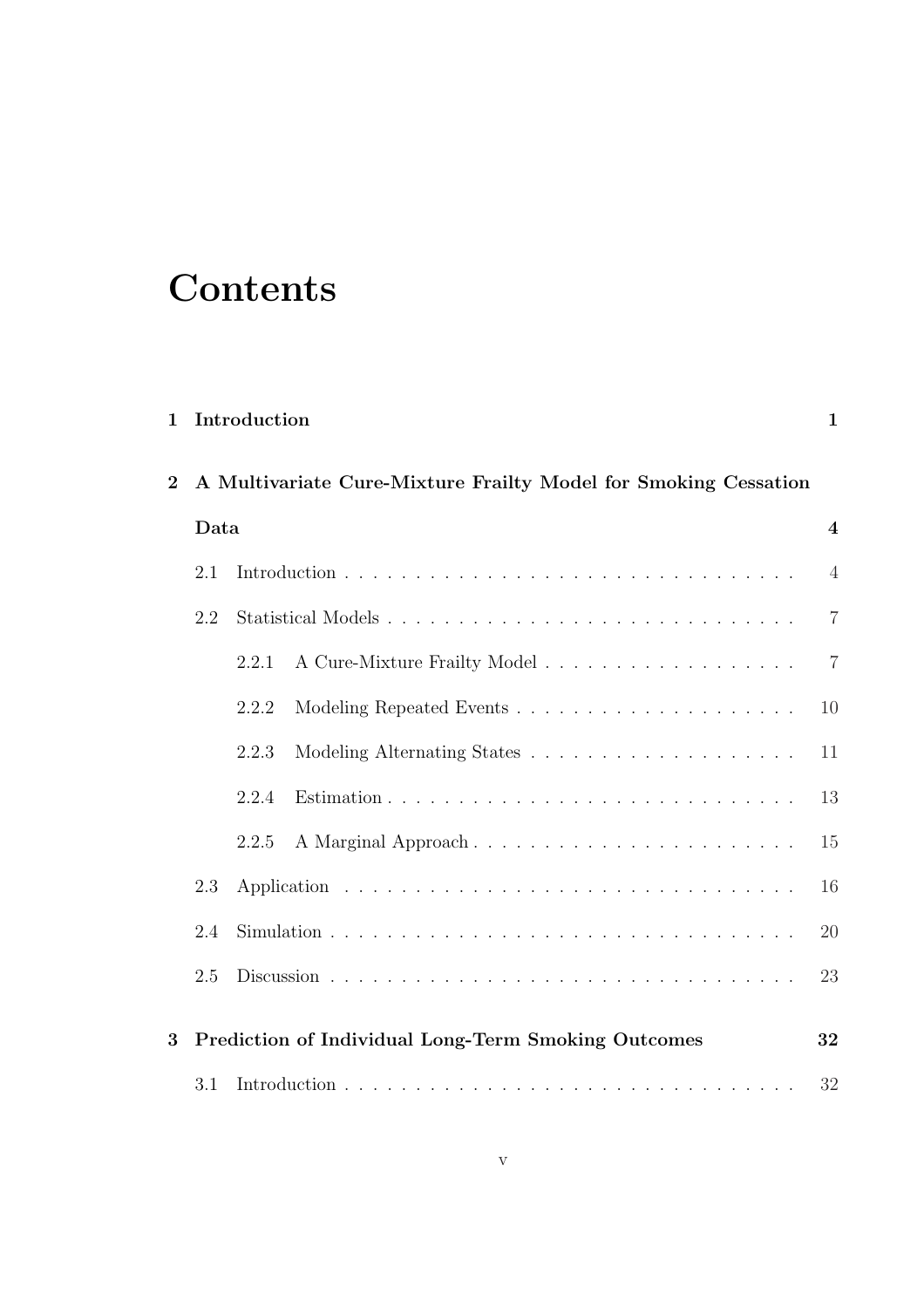|                         | 3.2     | Review of the Smoking Cessation Trials and the Cure-Mixture Frailty |                                                       |    |
|-------------------------|---------|---------------------------------------------------------------------|-------------------------------------------------------|----|
|                         |         |                                                                     |                                                       | 34 |
|                         | 3.3     |                                                                     | Prediction Methods                                    | 36 |
|                         |         | 3.3.1                                                               |                                                       | 36 |
|                         |         | 3.3.2                                                               |                                                       | 38 |
|                         | 3.4     |                                                                     |                                                       | 40 |
|                         |         | 3.4.1                                                               |                                                       | 40 |
|                         |         | 3.4.2                                                               | Sampling Individual Frailties                         | 42 |
|                         |         | 3.4.3                                                               | Probabilities of Permanent Recovery and Lapse         | 43 |
|                         |         | 3.4.4                                                               | Predicting One-Year Outcomes                          | 44 |
|                         | $3.5\,$ |                                                                     |                                                       | 46 |
|                         | 3.6     | Appendix: The Validity of the Approximate Distribution in Impor-    |                                                       |    |
|                         |         |                                                                     |                                                       | 48 |
| $\overline{\mathbf{4}}$ |         |                                                                     | A Complementary Mixture Pareto II Distribution        | 58 |
|                         | 4.1     |                                                                     |                                                       | 58 |
|                         |         |                                                                     |                                                       | 61 |
|                         | 4.3     |                                                                     |                                                       | 63 |
|                         | 4.4     |                                                                     |                                                       | 65 |
|                         | 4.5     |                                                                     |                                                       | 66 |
|                         | 4.6     |                                                                     | Appendix: Proof the Theorems about CMPII Distribution | 67 |
|                         |         | 4.6.1                                                               |                                                       | 67 |
|                         |         | 4.6.2                                                               | Proof of Theorem 2                                    | 68 |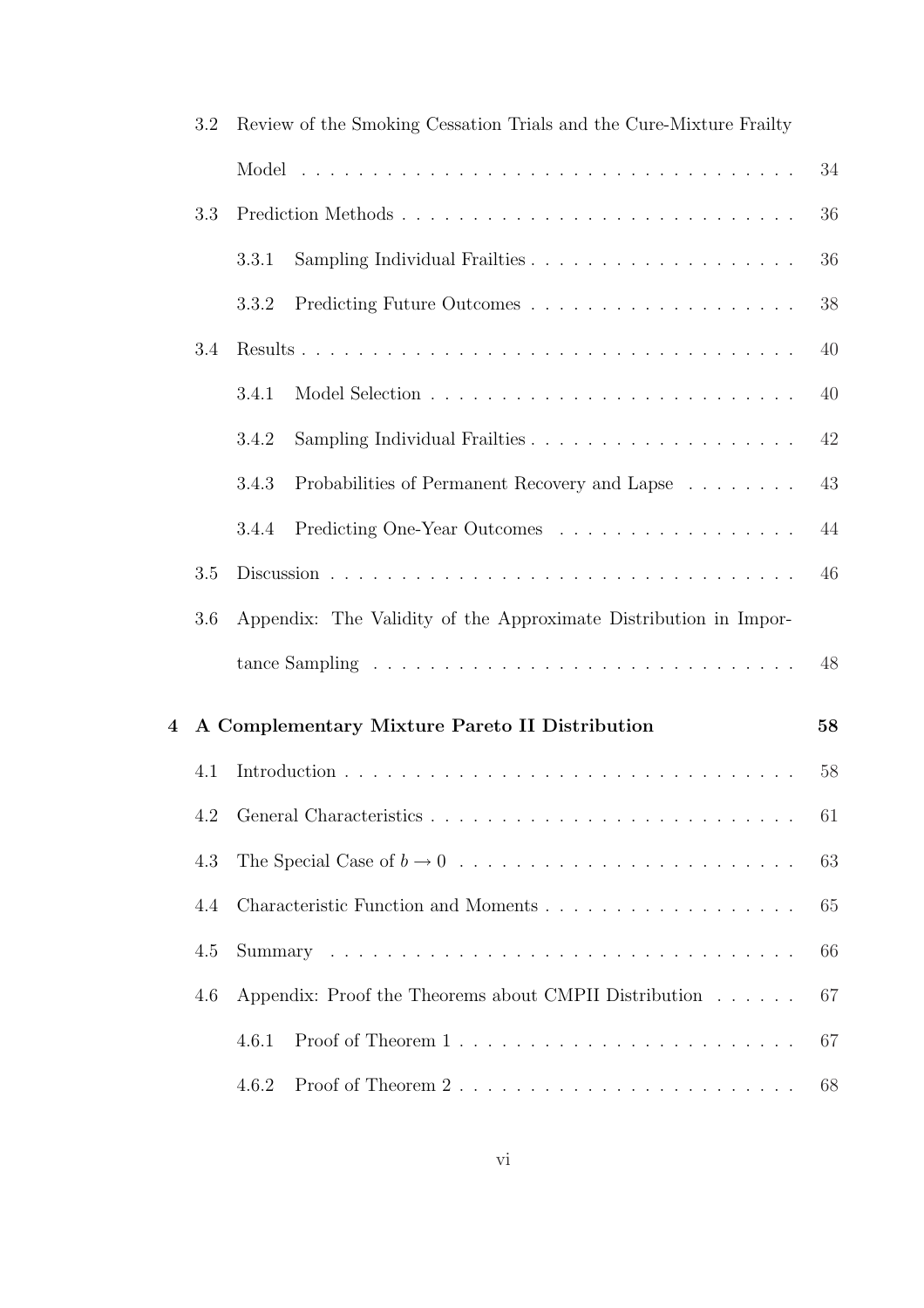| 5 Conclusion |  |  |  |  |
|--------------|--|--|--|--|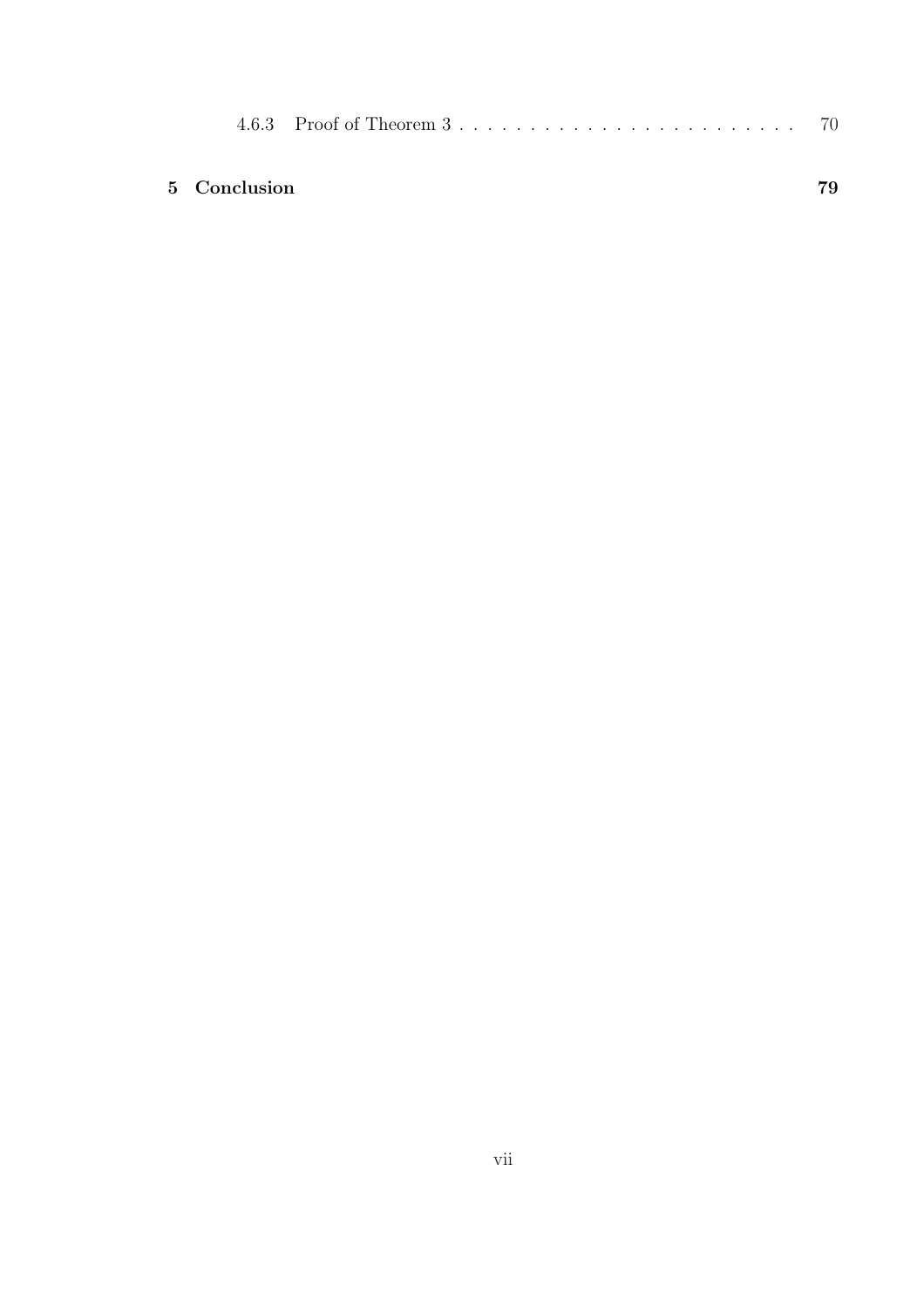# List of Tables

| 2.2 Results of simulations with $\alpha = 1, \ldots, \ldots, \ldots, \ldots, \ldots, \ldots, 30$ |  |
|--------------------------------------------------------------------------------------------------|--|
| 2.3 Results of simulations with $\alpha = 0, \ldots, \ldots, \ldots, \ldots, \ldots, \ldots, 31$ |  |
| 3.1 Parameter estimates in the selected cure-mixture frailty model 51                            |  |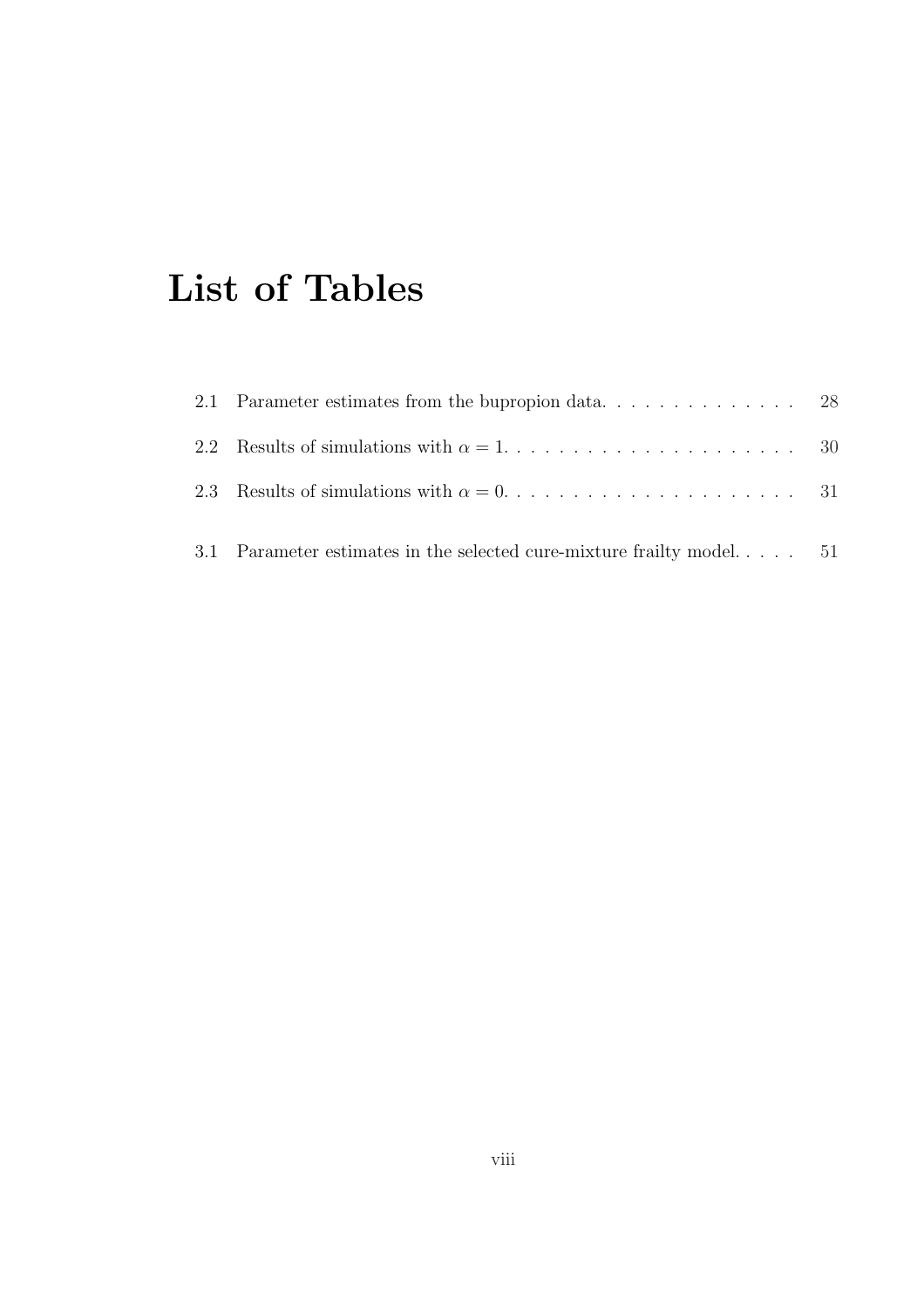# List of Figures

| 2.1 |                                                                                     | 27     |
|-----|-------------------------------------------------------------------------------------|--------|
| 2.2 | Kaplan-Meier estimates for the two event types, by treatment arms.                  | 27     |
| 2.3 | Fitted marginal survival curves and Kaplan-Meier estimates for the                  |        |
|     |                                                                                     | 29     |
| 3.1 | Reconstructing continuous time to daily smoking status.                             | 51     |
| 3.2 | Frailty distributions for one subject                                               | $52\,$ |
| 3.3 | Probabilities of permanent recovery and lapse for different subjects.               |        |
|     | Solid line indicates probability of permanent recovery; dashed line in-             |        |
|     | dicates probability of permanent lapse.                                             | 53     |
| 3.4 | Probabilities of permanent recovery and lapse in two treatment arms.                |        |
|     | Solid line indicates probability of permanent recovery; dashed line in-             |        |
|     | dicates probability of permanent lapse. $\ldots \ldots \ldots \ldots \ldots \ldots$ | 54     |
| 3.5 | ROC curves for predictions using a variety of methods. SPP, AUC=0.782;              |        |
|     | lr.frailty, AUC=0.825, adjusted AUC=0.811; lr.baseline, AUC=0.540,                  |        |
|     | adjusted AUC=0.501; lr.eot, AUC=0.759, adjusted AUC=0.738.                          | 55     |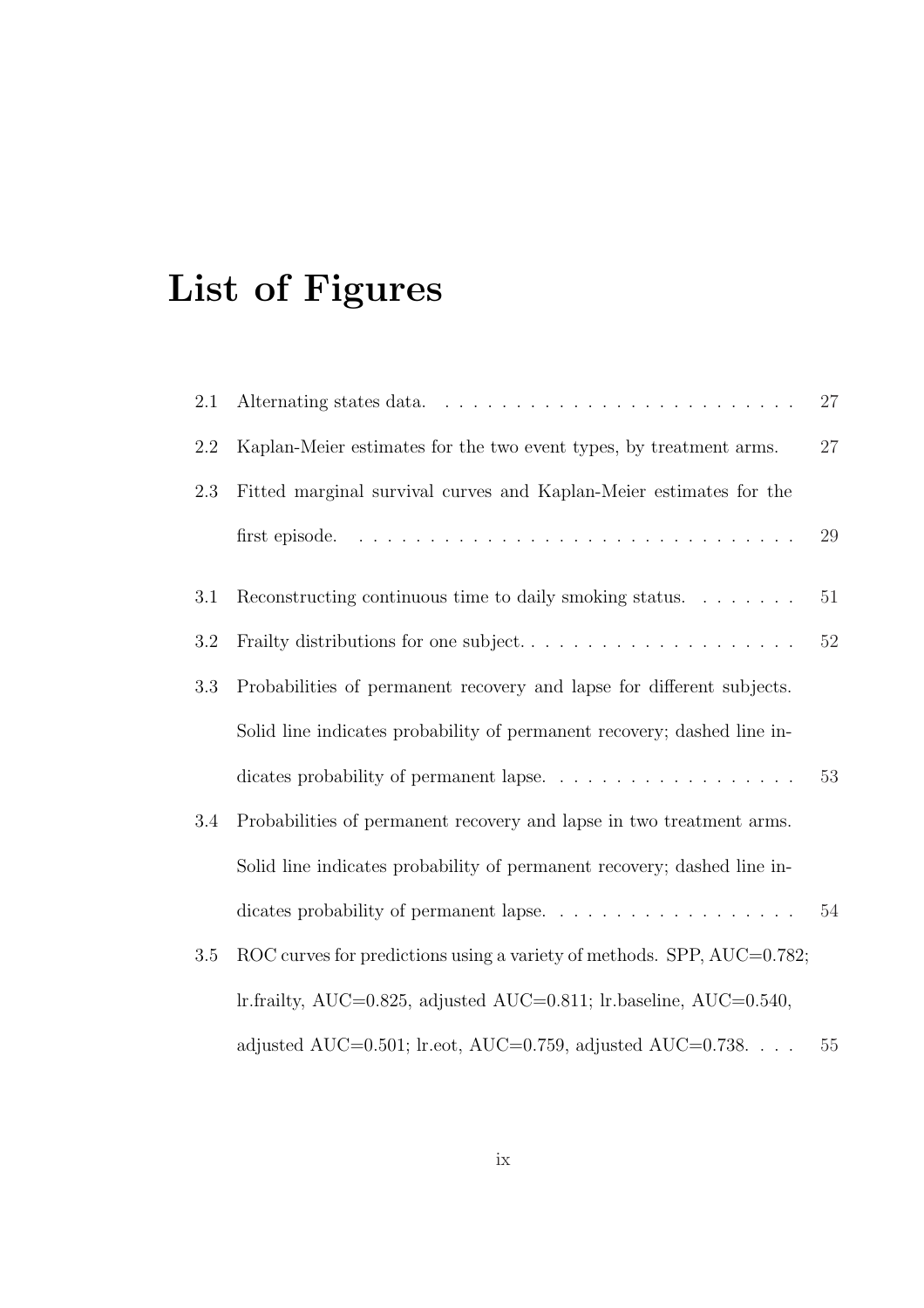| 3.6 | ROC curves for predictions using 2, 4, 8 week data. SPP-8wk, AUC=0.782;     |    |
|-----|-----------------------------------------------------------------------------|----|
|     | SPP-4wk, AUC=0.728; SPP-2wk, AUC=0.700; lr.baseline, AUC=0.540,             |    |
|     |                                                                             | 56 |
| 3.7 | Predictive probabilities from two versions of sampling. p1: with model      |    |
|     | parameters fixed at the MLE; p2: with model parameters sampled              |    |
|     | from a multivariate t approximate posterior distribution. $\ldots$          | 57 |
| 4.1 |                                                                             | 76 |
|     | 4.2 Log density and hazard function when $a = 1$ and $\theta = 1$           | 76 |
| 4.3 |                                                                             | 77 |
| 4.4 |                                                                             | 77 |
| 4.5 | Relationship of CMPII distribution and other distributions. $\ldots \ldots$ | 78 |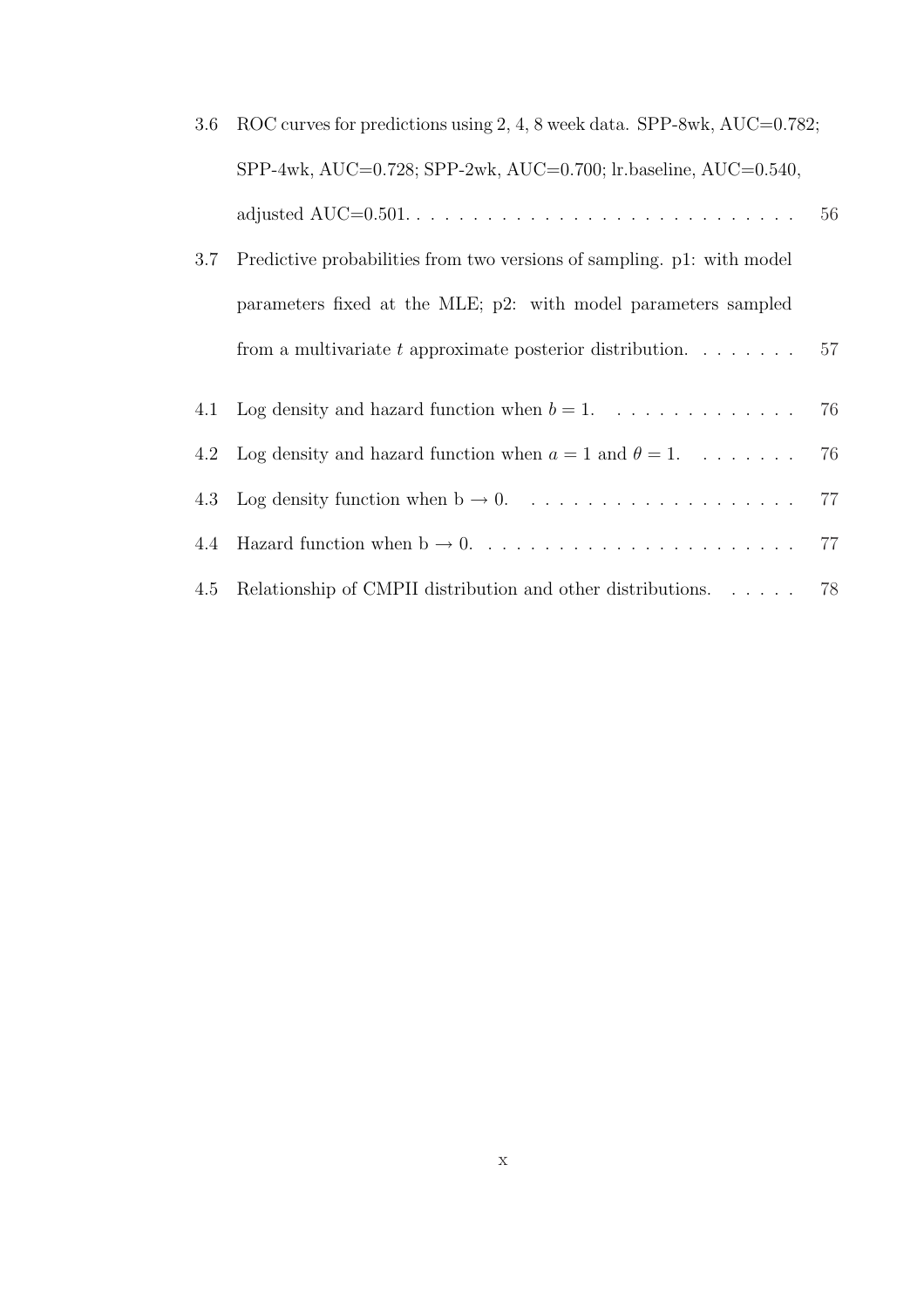# Chapter 1

# Introduction

In a typical smoking cessation trial, each patient designates a target quit date (TQD). Counseling and/or drug treatment begin prior to the TQD, and treatment may run for eight or more weeks post-TQD, with follow-up data gathered at intervals during treatment and at the end of treatment (EOT). The traditional primary outcome variable is a measure of abstinence at EOT, which we code as a binary variable and analyze using well-established methods such as logistic regression. Alternatively, some trials use the length of the period of abstinence prior to the initial failure, which we would then analyze using univariate time-to-event models.

However, these approaches are potentially inefficient in that they ignore the wealth of behavioral information in the raw daily smoking records. Commonly, a quit attempt consists of a series of setbacks and recoveries, potentially culminating in success. This unique feature poses challenging methodological problems on statistical modeling. For instance, the multiple transitions between smoking and abstinence induce two critical endpoints, time to lapse and time to recovery, and one need to model such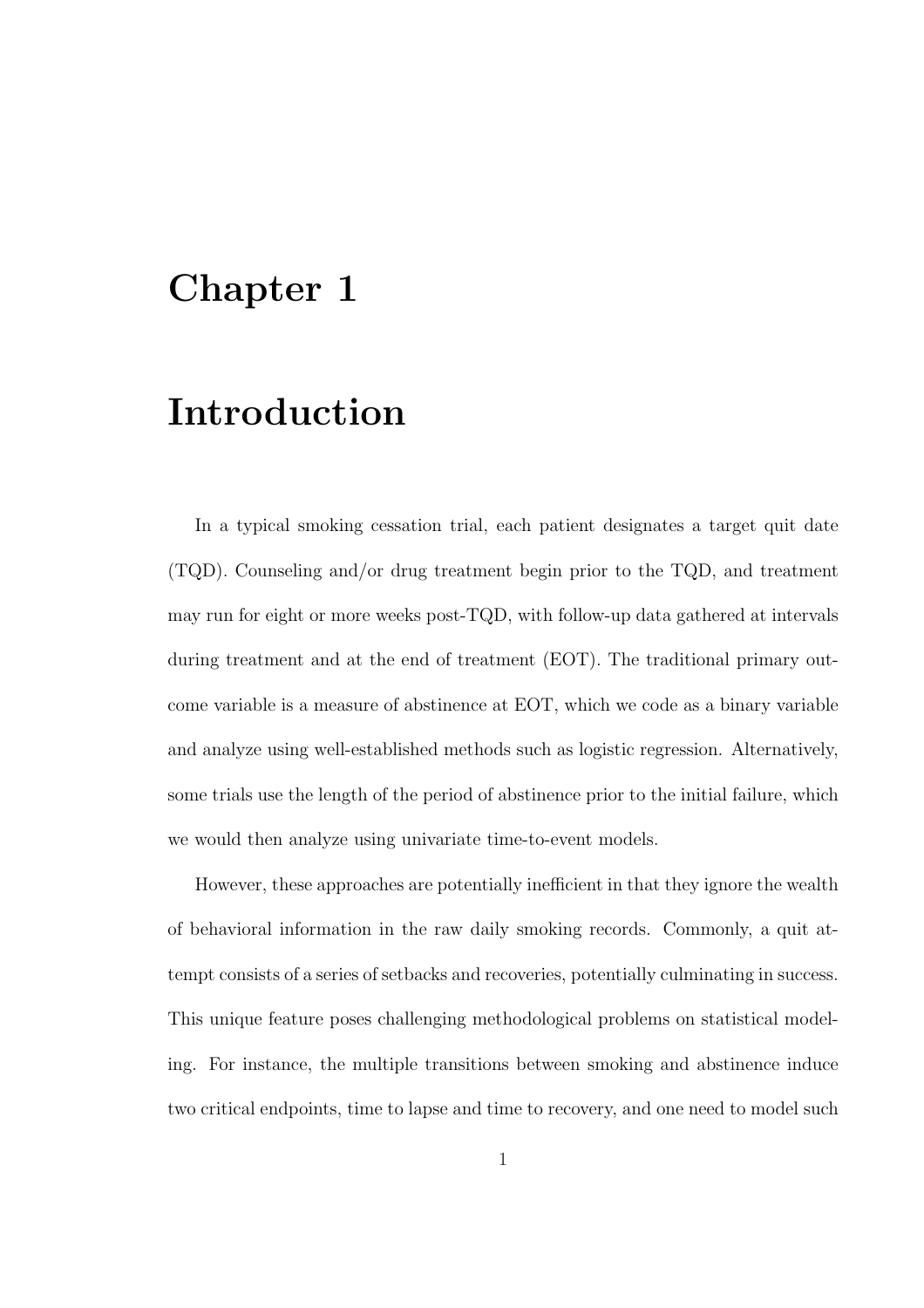pair of recurrent events jointly. Moreover, the possibility of permanence of an episode needs to be incorporated into the analysis, which the traditional time-to-event model cannot handle.

Therefore, the first aim of this dissertation is to develop statistical methods to describe the complex data structure arising from smoking cessation clinical trials. In Chapter 2, we propose a flexible parametric model to describe alternating-states recurrent-event data where there is a possibility of cure with each type of event. We begin by introducing a novel cure-mixture frailty model in which a common frailty influences both the cure probability and the hazard function given not cured. We then extend our model to data with recurring events of two alternating types. We assume that each type of event has a gamma frailty, and we link the frailties by a Clayton copula. We illustrate the model with an analysis of data from two smoking cessation trials comparing bupropion and placebo. We also conduct simulation studies to demonstrate that our method performs well in repeated samples of practical size.

Another interesting characteristic about smoking cessation trials is that although the outcome at the end of this period is an important indicator of treatment success, substantial uncertainty remains on how an individual's smoking behavior will evolve over time. It is of great interest to predict subjects' further outcomes, because this will help researchers to optimize the intervention to meet the smoking cessation needs of different individuals. Therefore as the second aim of this dissertation, we develop a method to predict individual long-term smoking cessation success based on his/her short-term clinical observations. In Chapter 3, we describe such a Bayesian method for prediction, based on our cure-mixed frailty model proposed in Chapter 2. More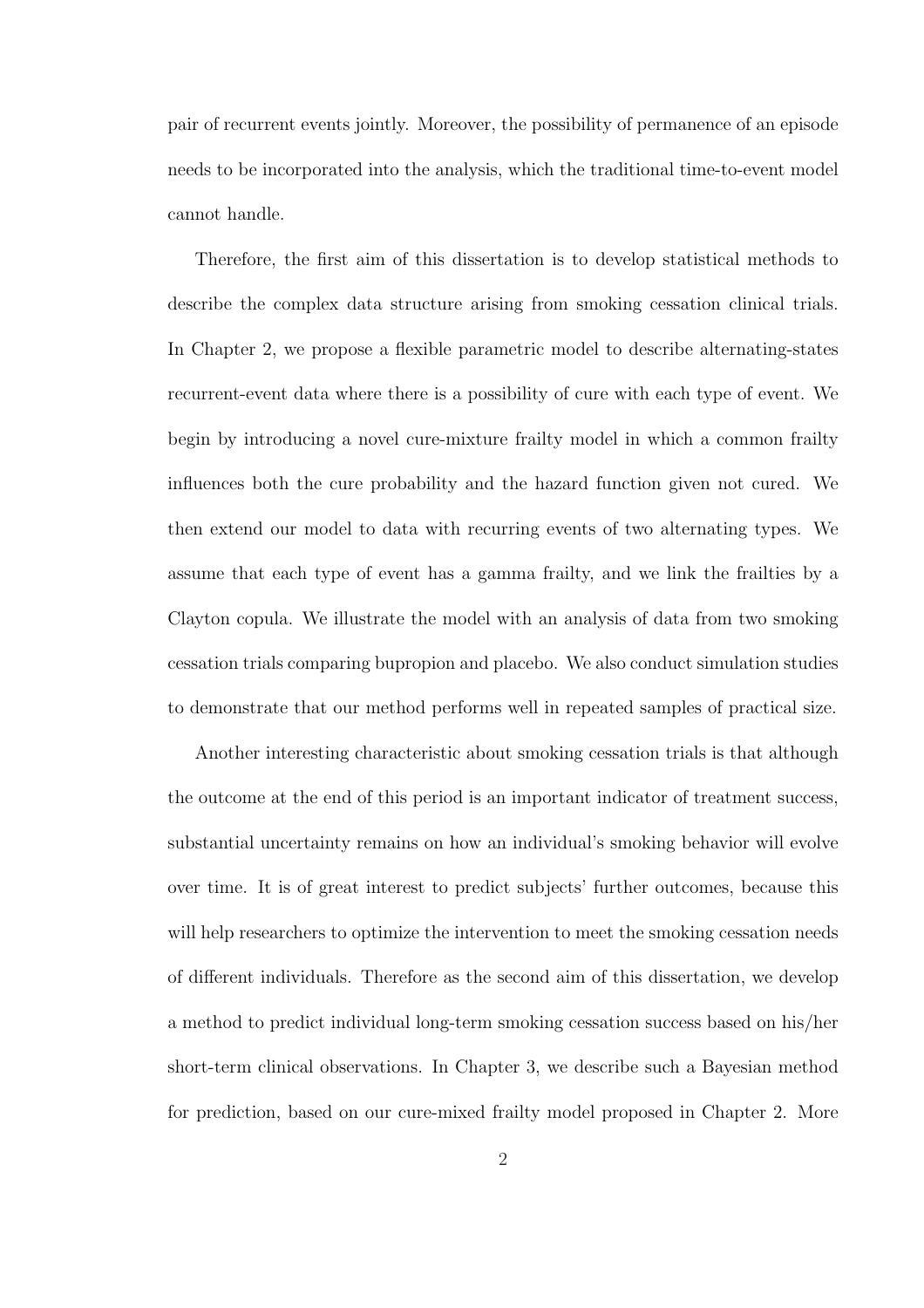specifically, it's a two-stage prediction algorithm that first uses importance sampling to generate subject-specific frailties from their posterior distributions conditional on the observed data, then samples predicted future smoking behavior trajectories from the estimated model parameters and sampled frailties. We apply the method to the same smoking cessation data as in Chapter 2. The results suggest that the predictions from our method are better than those from a variety of empirical prediction methods.

In Chapter 4, we divert from smoking cessation trials to some theoretical derivations about a new survival distribution we discovered during the work in Chapter 2. We denote it as the Complementary Mixture Pareto II distribution (CMPII) and describe its properties in detail. We demonstrate its connections with existing distributions including the Pareto and exponential. We also derive its expectation, variance, characteristic function and moments.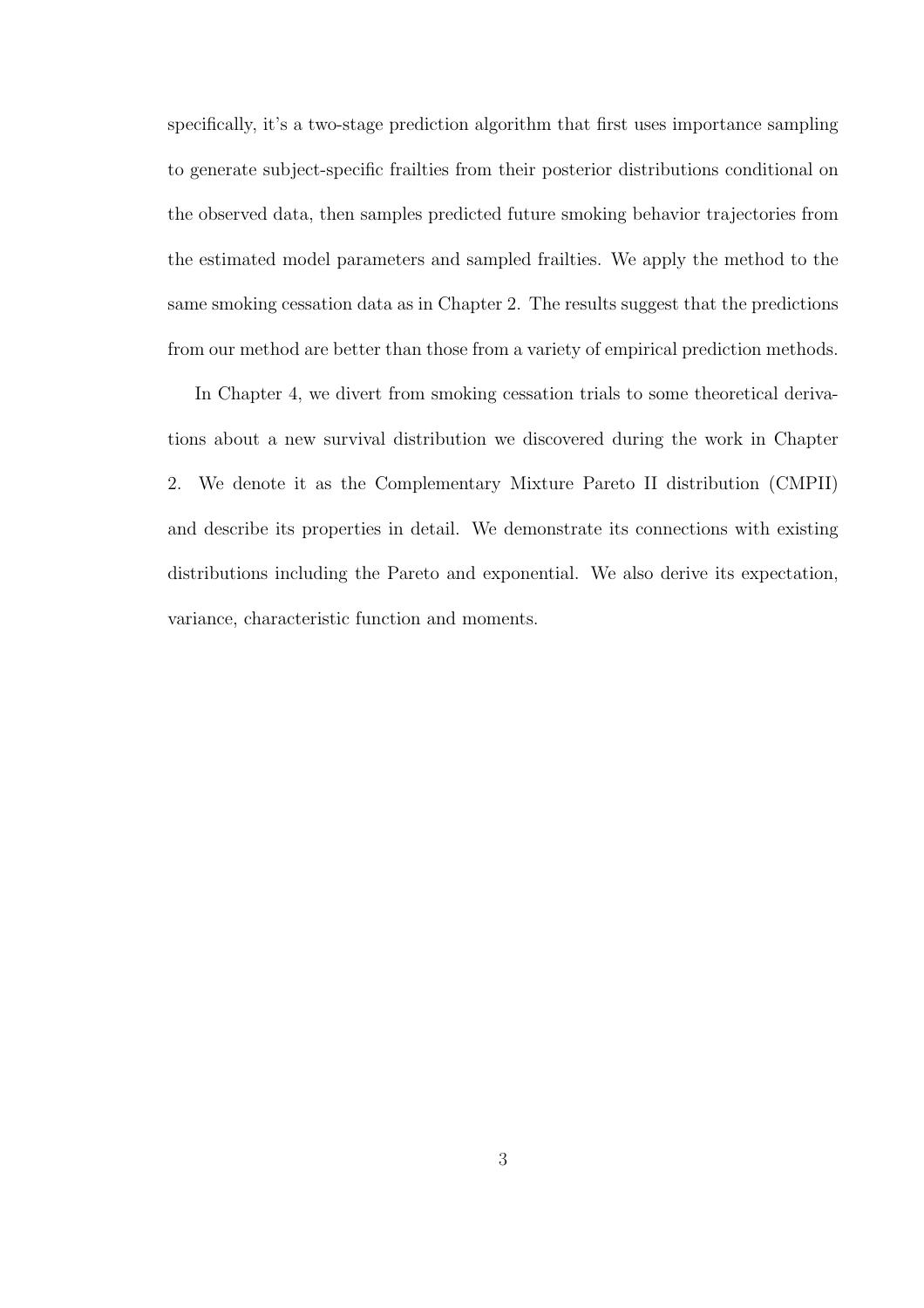# Chapter 2

# A Multivariate Cure-Mixture Frailty Model for Smoking Cessation Data

### 2.1 Introduction

Subjects in smoking cessation trials commonly transit several times between lapse and recovery. An important feature of such data is that any quit episode may become permanent, in the sense that the subject stops smoking for good, and any lapse may also become permanent, in the sense that the subject abandons the quit attempt entirely. The notion that subjects exhibit both temporary and permanent quits is well established in smoking cessation research (USDHHS (1990)) and has found support in recent statistical analyses of smoking cessation data sets (Cook et al. (2002); Mannan and Koval (2003); Banerjee and Carlin (2004); Yu and Peng (2008); Luo et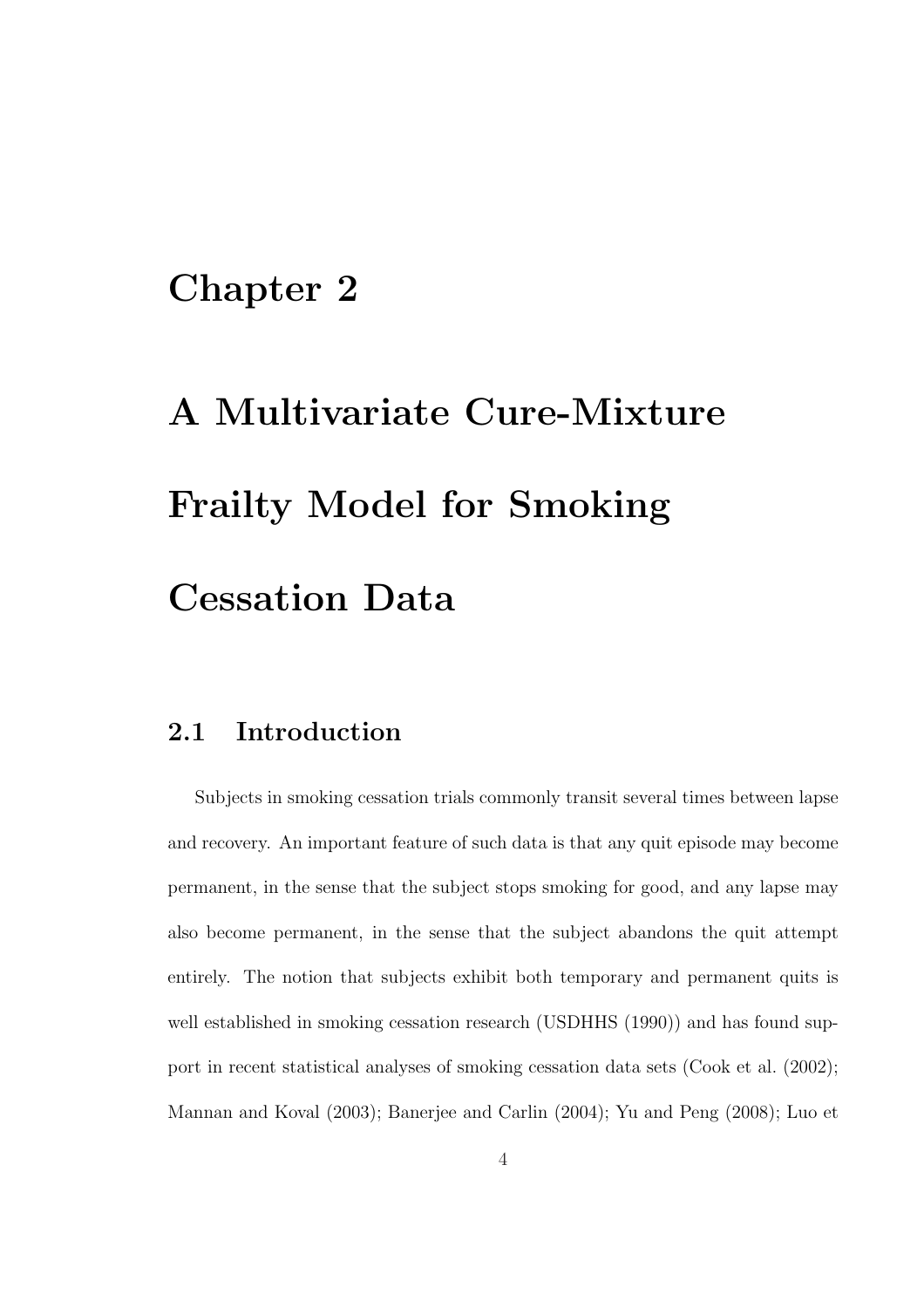al. (2008)). Another important aspect of such data is that an individual's quit pattern may reflect underlying factors that are not readily encoded in covariates. This manifests itself as correlation between repeated outcomes, such as series of quit and lapse durations within individuals. Thus a comprehensive model for a smoking cessation data set would also need to include the possibility of correlation between events within individuals. We consider these elements — recurrent events, cure modeling, and modeling of correlation — in turn below.

Recurrent events. Recurrent-event data arise when subjects can have repeated episodes of the event in question; common examples in medicine include coronary infarctions, relapses of cancer, and loss of viral control in HIV infection. Most analyses of multiple failure times have used extended versions of the Cox model, although the same extensions apply to parametric models. Unlike their single-event counterparts, there are many structural choices to make in describing the time origin and at-risk status for an individual episode (Hosmer and Lemeshow (1999); Kelly and Lim (2000)). In smoking cessation studies, the appropriate modeling strategy is one in which the subject returns to the risk set only at the end of the preceding event (Andersen et al. (1993); Therneau and Hamilton (1997)).

Cure models. In survival analysis we typically assume that all subjects are genuinely at risk and will eventually experience an event. In some applications, however, a fraction may either be or become nonsusceptible. An example is time to recurrence of cancer among patients treated with surgery, where we may find that some patients never recur, presumably because the operation removed every vestige of the tumor (Withers et al. (1995)). Cure models were devised to describe such data. The perti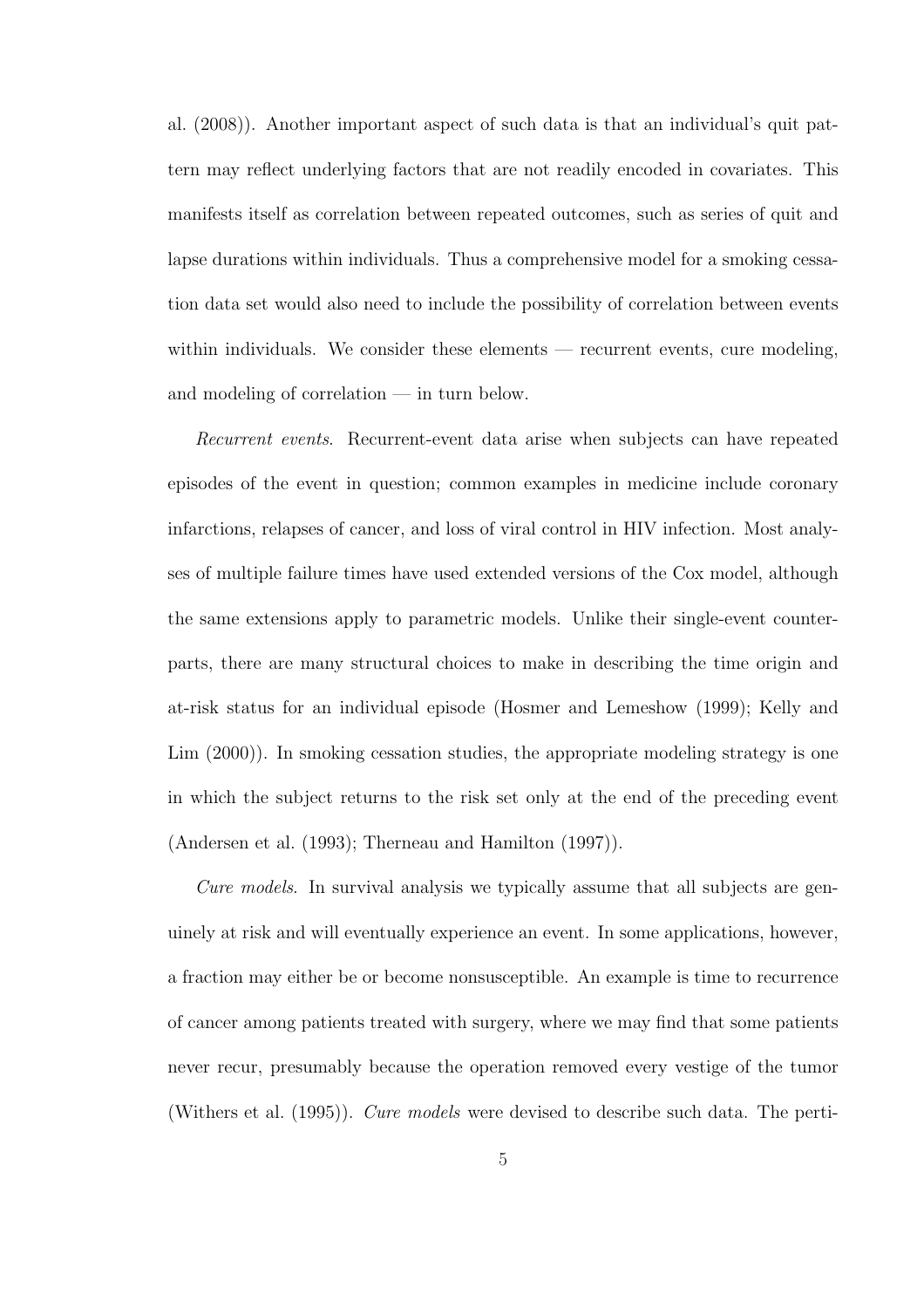nent literature begins with Farewell (1983), who used logistic regression to model the cured fraction and Weibull regression to model the non-cured event rate. Kuk and Chen (1992) proposed a Cox model for non-cured survival, and Peng et al. (1998) modeled the survival component with a generalized F. Attempts to model such data semiparametrically encounter vexing identifiability problems, because nonparametric survival estimates need not decline to zero (Peng and Carriere (2002)). Sy and Taylor (2000) therefore proposed a proportional hazards model with a zero-tail constraint, and Li and Taylor (2002) described non-cured survival with a semiparametric accelerated failure time model, which handles identifiability more gracefully.

Modeling heterogeneity/correlation. A popular device for extending the classical survival model to account for between-unit heterogeneity (within-unit correlation) is the frailty model, first proposed by Vaupel et al. (1979). A typical frailty model assumes that all subjects' survival distributions follow a common form up to a random subject-specific effect, known as a frailty. One then integrates out this latent factor to derive a new marginal distribution for the data. The introduction of frailties can describe lack of fit to classical survival models, between-subject heterogeneity, and within-subject correlation in clustered, multivariate or recurrent outcomes. Practitioners commonly assume that frailties follow a distribution from the power variance function family, such as the gamma, inverse Gaussian, or positive stable law (Hougaard (1986, 1994)).

Several authors have proposed extending the basic frailty model to incorporate the possibility of cure. Aalen (1988) included distributions with a nonsusceptible subgroup and developed these models further using a class of compound Poisson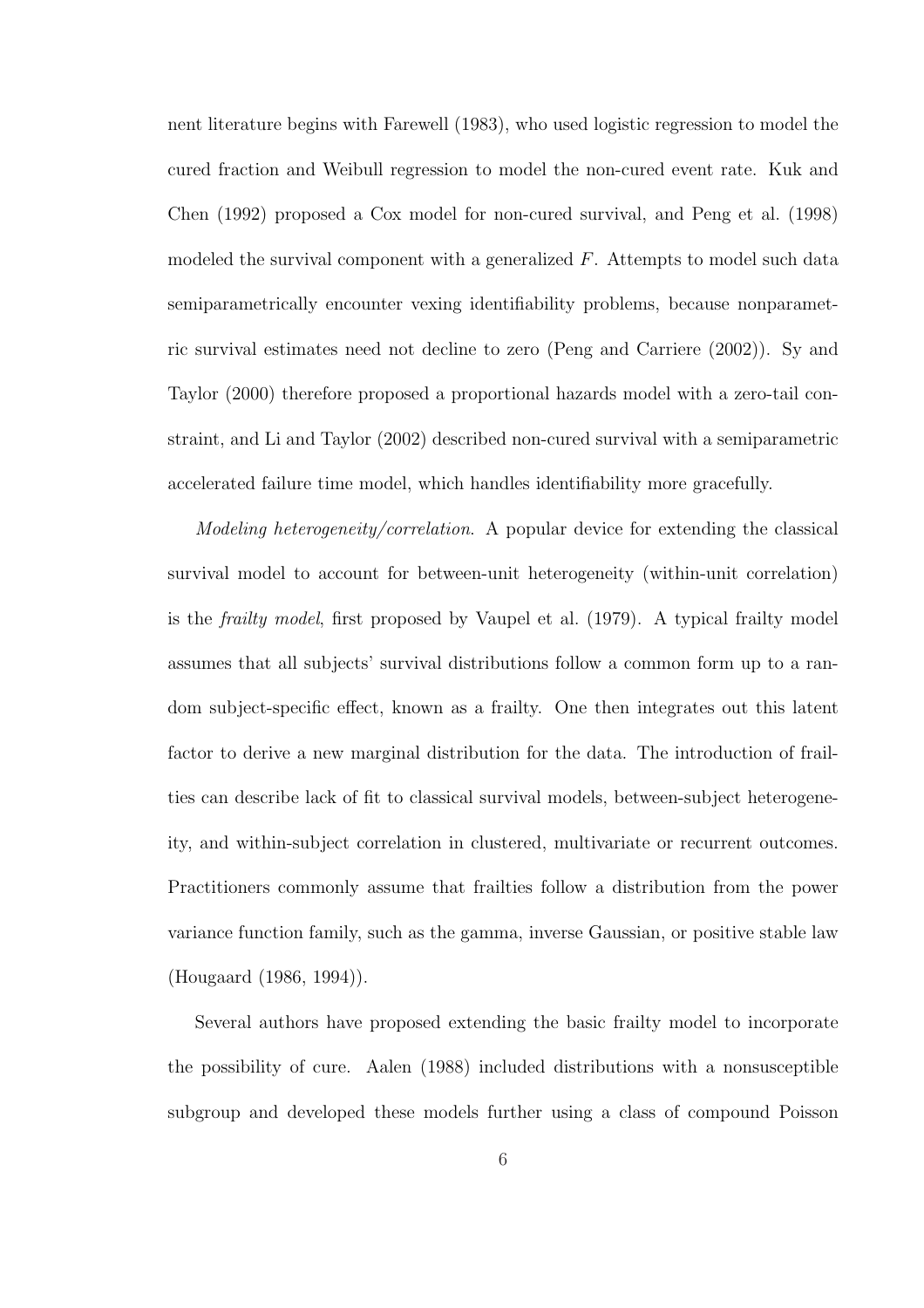distributions (Aalen (1992)). Longini and Halloran (1996) proposed frailty mixture models, and Price and Manatunga (2001) elaborated the idea of applying the frailty concept to cure models. Chen et al. (1999, 2002) andYin and Ibrahim (2005) described models for cancer recurrence in which a latent Poisson variable gives the number of surviving malignant clones in a treated subject, with the subject's overall time to recurrence being the minimum of the times to clinical observability generated by the clones; a subject with zero clones is cured.

In this chapter we propose a model to describe data on series of lapse and recovery episodes from subjects participating in a smoking cessation trial. In §2.2, we introduce a frailty model with cure fraction, its extensions, and estimation methods. In §2.3, we apply the proposed model to a smoking cessation data set. In §2.4 we present simulation results, and we offer concluding comments in §2.5.

### 2.2 Statistical Models

### 2.2.1 A Cure-Mixture Frailty Model

First consider univariate time-to-event data. We let  $T_i$  and  $S_i(t_i)$  denote a single event time with its survival function for subject  $i$ , and assume that the subject is either cured (with probability  $\pi_i$ ) or has a proper survival function  $S_i^*(t_i)$  (with probability  $1-\pi_i$ :

$$
S_i(t_i) = \pi_i + (1 - \pi_i) S_i^*(t_i). \tag{2.2.1}
$$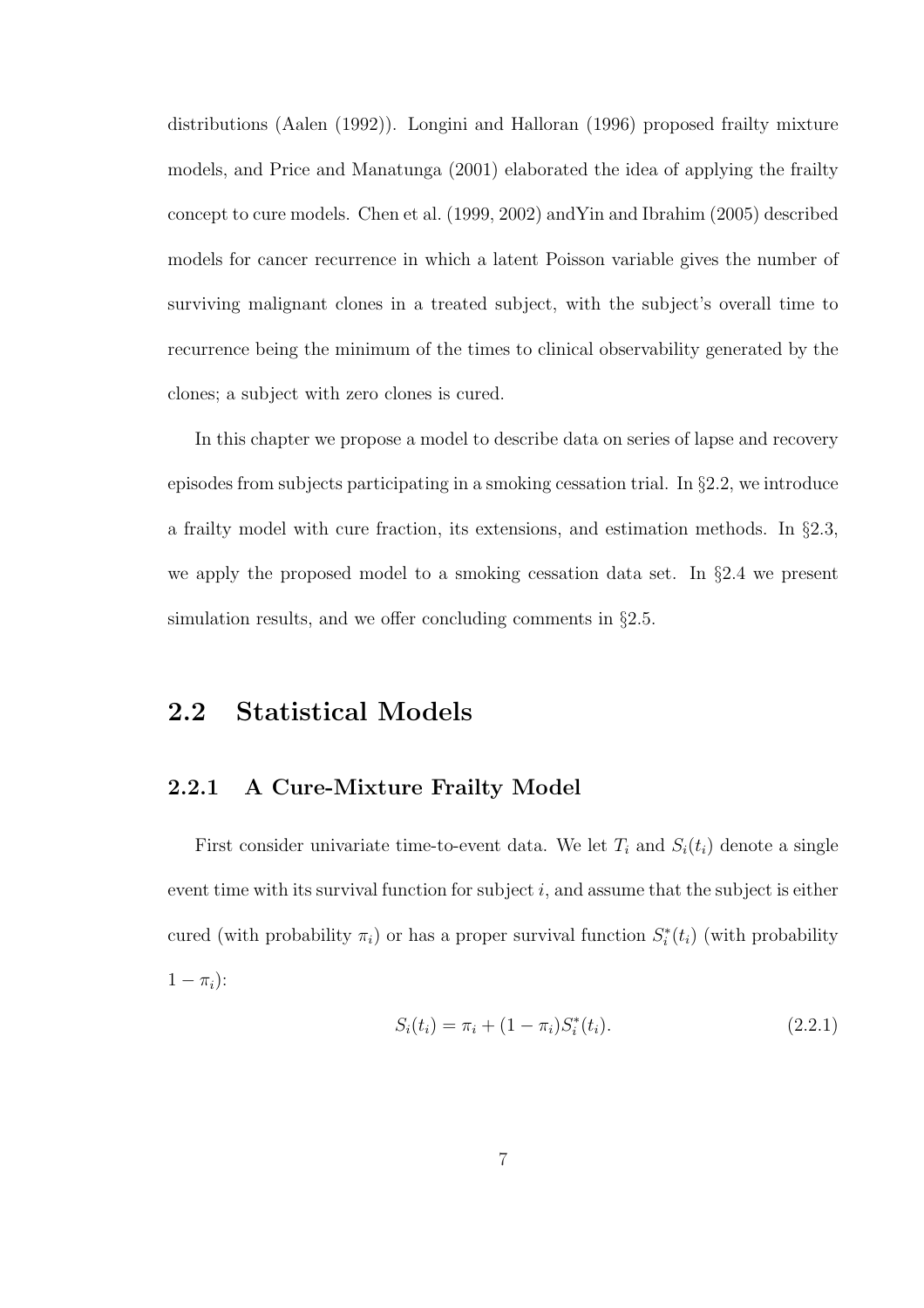To account for heterogeneity, we assume that each subject has an unknown, latent frailty, denoted  $b_i$ , that affects both the cure fraction and the survival hazard. We further assume that, conditional on  $b_i$ , the cure probability follows a binary regression with a complementary log-log (cloglog) link, and time to event given not cured is determined by a proportional hazard model with a constant baseline hazard. Thus,

$$
\pi_i(b_i) = \exp[-b_i \exp(-\eta_{\pi_i})], \quad S_i^*(t_i|b_i) = \exp[-t_i b_i \exp(\eta_{\sigma_i})], \tag{2.2.2}
$$

where  $\eta_{\pi_i}$  and  $\eta_{\sigma_i}$  are linear predictors for the cure fraction and event rate, respectively. We represent the linear predictors as

$$
\eta_{\pi_i} = \alpha_{\pi} + \beta_{\pi} V_i, \quad \eta_{\sigma_i} = \alpha_{\sigma} + \beta_{\sigma} W_i \tag{2.2.3}
$$

where the predictor vectors  $V_i$  and  $W_i$  may overlap. Letting  $h_i^*$  be the hazard function associated with  $S_i^*$ , we can rewrite Equations  $(2.2.1)$  and  $(2.2.2)$  as

$$
\ln(-\ln \pi_i(b_i)) = \ln b_i + \alpha_{\pi} + \beta_{\pi} V_i, \quad \ln h_i^*(t_i \mid b_i) = \ln b_i + \alpha_{\sigma} + \beta_{\sigma} W_i.
$$

In our parameterization, a higher value of the frailty  $b_i$  is associated with both a decreased cure probability and an increased hazard of experiencing the event. This is a natural and plausible way to allow the underlying frailty to affect both cure and survival.

Following common practice (Duchateau and Janssen (2008)), we assume that the frailty follows a gamma distribution with shape and scale both equal to  $1/\theta$ , ensuring that  $E(b) = 1$  and  $Var(b) = \theta \ (\theta > 0)$ . Integrating out  $b_i$ , the marginal survival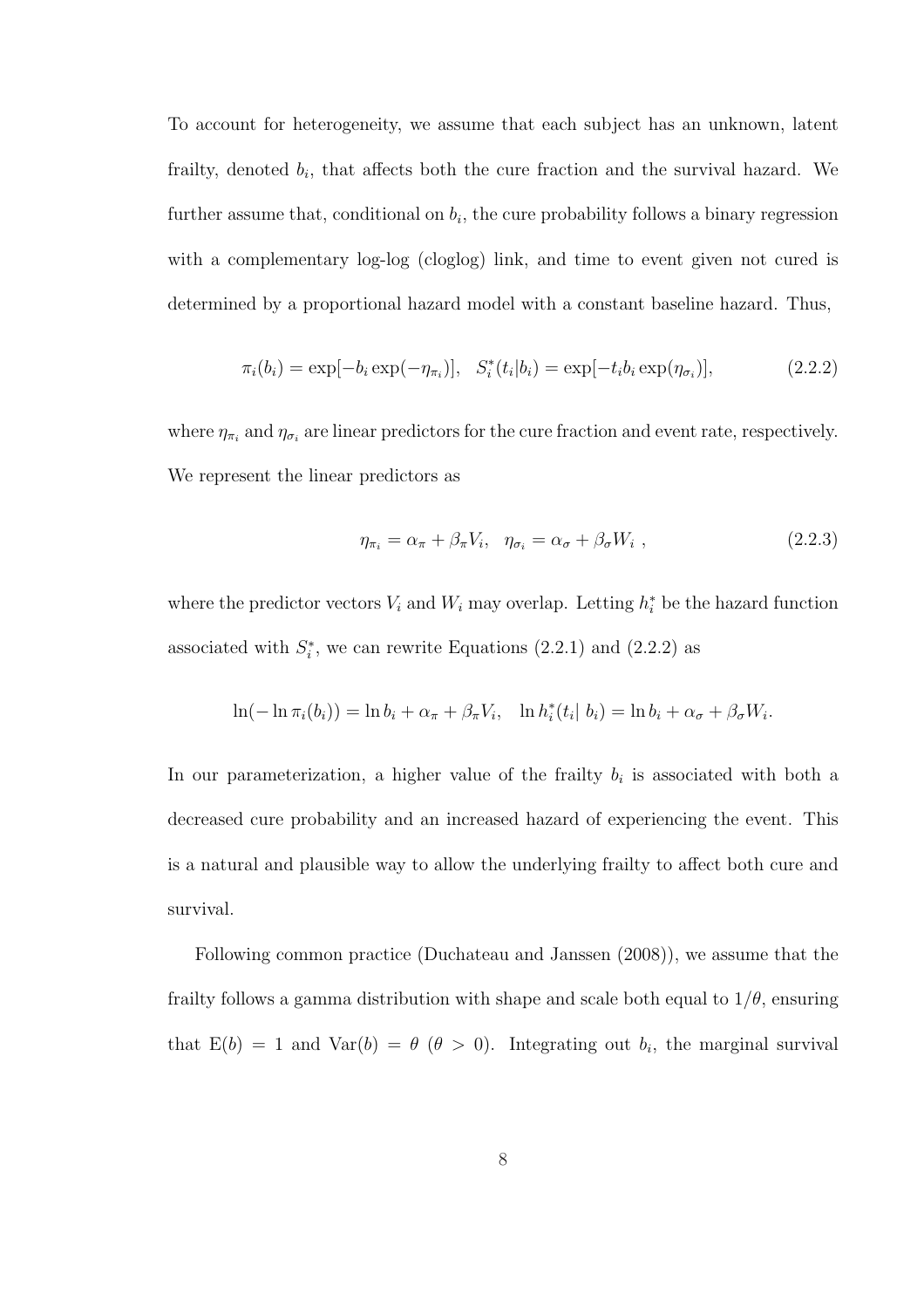function is

$$
\widetilde{S}_i(t_i) = \int S_i(t_i | b_i) f(b_i) db_i = \int S_i(t_i | b_i) \frac{b_i^{1/\theta - 1}}{e^{-b_i/\theta} \theta^{1/\theta} \Gamma(1/\theta)} db_i
$$
  
=  $\left(\frac{1}{1 + \theta e^{-\eta_{\pi_i}}}\right)^{1/\theta} + \left(\frac{1}{1 + \theta t_i e^{\eta_{\sigma_i}}}\right)^{1/\theta} - \left(\frac{1}{1 + \theta e^{-\eta_{\pi_i}} + \theta t_i e^{\eta_{\sigma_i}}}\right)^{1/\theta} (2.2.4)$ 

with corresponding density

$$
\widetilde{f}_i(t_i) = e^{\eta_{\sigma_i}} \left[ \left( \frac{1}{1 + \theta t_i e^{\eta_{\sigma_i}}} \right)^{1/\theta + 1} - \left( \frac{1}{1 + \theta e^{-\eta_{\pi_i}} + \theta t_i e^{\eta_{\sigma_i}}} \right)^{1/\theta + 1} \right].
$$
\n(2.2.5)

Therefore, the log likelihood of the observed data is

$$
l = \sum_{i} [d_i \ln \widetilde{f}_i(t_i) + (1 - d_i) \ln \widetilde{S}_i(t_i)], \qquad (2.2.6)
$$

where for subject  $i, t_i$  is the observed time (minimum of event and censoring times) and  $d_i$  is the indicator that an event has occurred. We can rewrite  $(2.2.4)$  as

$$
\widetilde{S}_i(t_i) = \widetilde{\pi}_i + (1 - \widetilde{\pi}_i) \widetilde{S}_i^*(t_i),
$$

where

$$
\widetilde{\pi}_i = \left(\frac{1}{1 + \theta e^{-\eta_{\pi_i}}}\right)^{1/\theta},\tag{2.2.7}
$$

and

$$
\widetilde{S}_{i}^{*}(t_{i}) = \frac{(1 + \theta t_{i} e^{\eta \sigma_{i}})^{-1/\theta} - (1 + \theta e^{-\eta \pi_{i}} + \theta t_{i} e^{\eta \sigma_{i}})^{-1/\theta}}{1 - (1 + \theta e^{-\eta \pi_{i}})^{-1/\theta}}.
$$
\n(2.2.8)

Because  $\widetilde{S}_i^*(t_i)$  is a proper survival function, the marginal cure fraction is  $\widetilde{\pi}_i$  and the marginal non-cured survival function is  $\widetilde{S_i^*}(t_i),$  with corresponding marginal non-cured hazard function

$$
\widetilde{h_i^*}(t_i) = e^{\eta_{\sigma_i}} \frac{\left(1 + \theta t_i e^{\eta_{\sigma_i}}\right)^{-1/\theta - 1} - \left(1 + \theta e^{-\eta_{\pi_i}} + \theta t_i e^{\eta_{\sigma_i}}\right)^{-1/\theta - 1}}{\left(1 + \theta t_i e^{\eta_{\sigma_i}}\right)^{-1/\theta} - \left(1 + \theta e^{-\eta_{\pi_i}} + \theta t_i e^{\eta_{\sigma_i}}\right)^{-1/\theta}}.
$$
\n(2.2.9)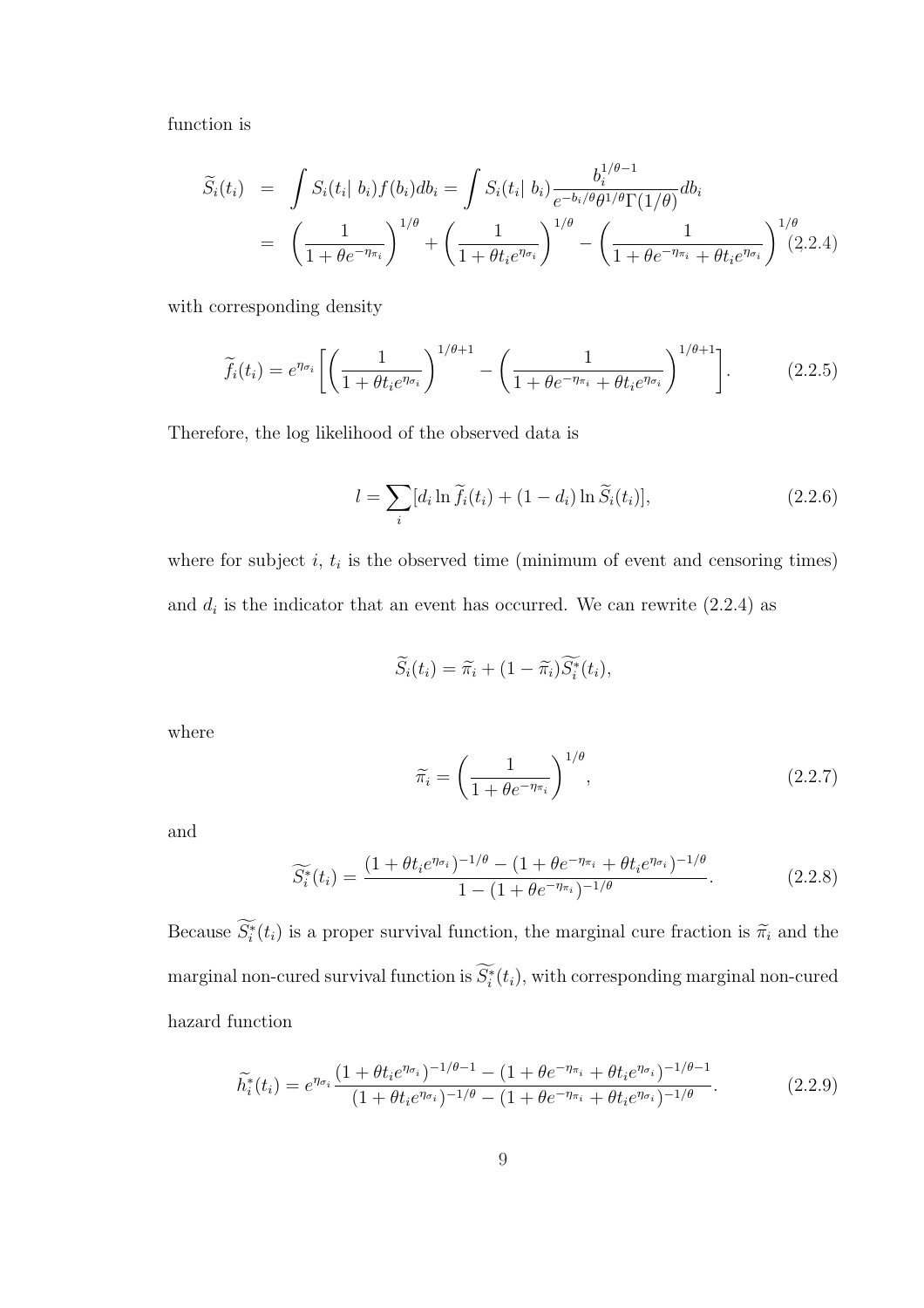We note that the cure probability and hazard given not cured are originally defined at the subject level, conditional on the frailty. Thus although we have also derived the marginal cure fraction and non-cure hazard, as a rule we are more interested in the effects of predictors at the individual level, and we will interpret the parameters in this conditional sense.

### 2.2.2 Modeling Repeated Events

One can extend the model to repeated events by using the underlying frailty to induce dependence among the event times. That is, we assume that for each subject, given the susceptibility  $b_i$  the event times are independent with survival function given by (2.2.2) and (2.2.3). Denoting  $t_{ij}$  as the length of the j-th episode for subject i, we have

$$
S_{ij}(t_{ij} | b_i) = \pi_{ij}(b_i) + [1 - \pi_{ij}(b_i)] S_{ij}^*(t_{ij} | b_i), \qquad (2.2.10)
$$

$$
\pi_{ij}(b_i) = \exp[-b_i \exp(-\eta_{\pi_{ij}})], \quad S_{ij}^*(t_{ij}|b_i) = \exp[-t_{ij}b_i \exp(\eta_{\sigma_{ij}})], \tag{2.2.11}
$$

where the linear predictors can include both subject-level and episode-level predictors. The log likelihood is then

$$
l = \sum_{i} \ln \left[ \int \exp \left( \sum_{j} l_{ij} \right) f(b_i) \ db_i \right], \tag{2.2.12}
$$

where

$$
l_{ij} = d_{ij} \ln f_{ij} + (1 - d_{ij}) \ln S_{ij}
$$
  
= 
$$
d_{ij} \ln \left( -\frac{\partial S_{ij}}{\partial t_{ij}} \right) + (1 - d_{ij}) \ln S_{ij}.
$$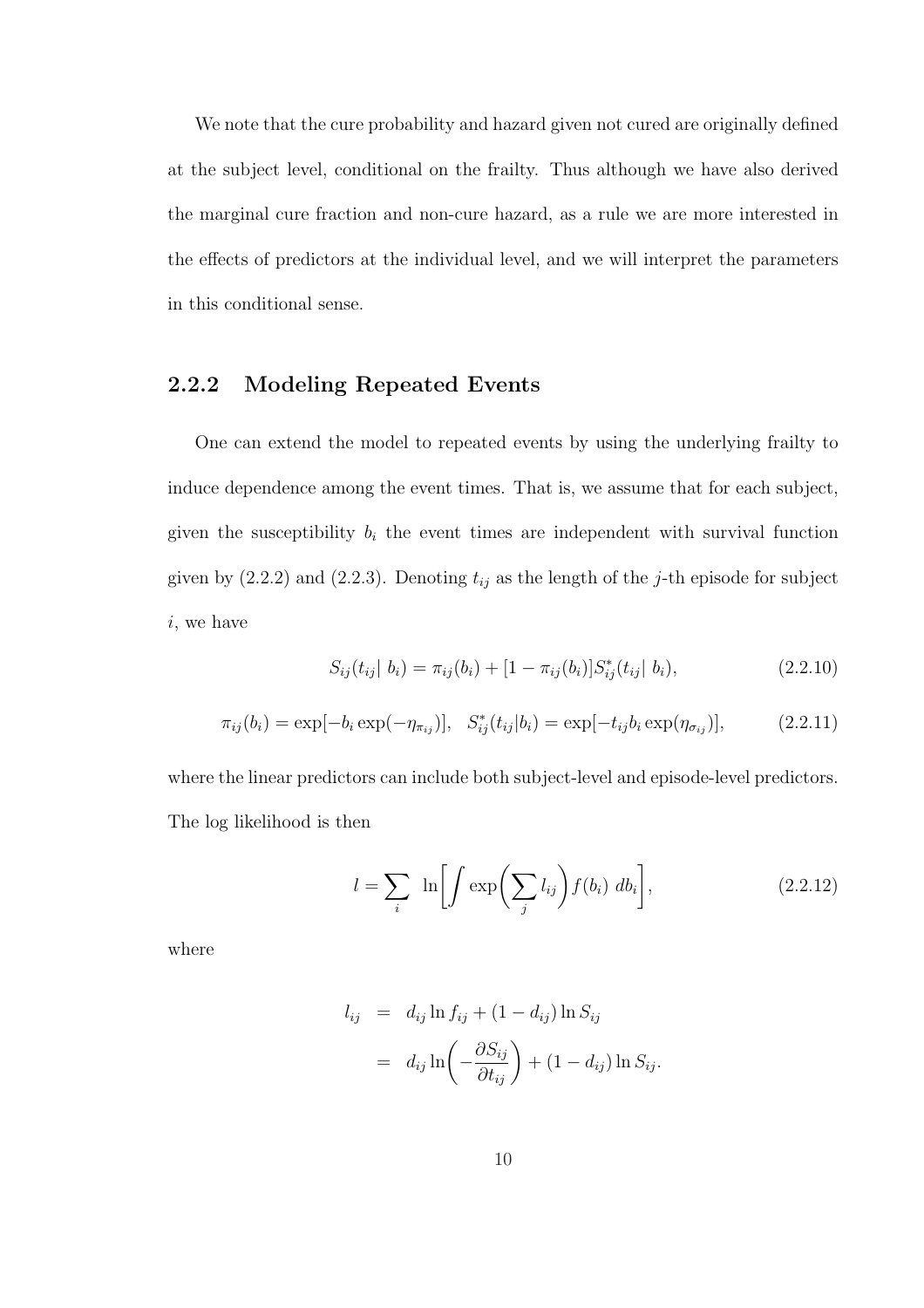One can in principle derive closed-form expressions for the likelihood terms, but the derivation quickly becomes tedious as the number of events increases. Moreover, the analytical formulas involve numerous subtractions among quantities like those in Equations (2.2.4) and (2.2.5), and therefore may lead to loss of precision when evaluated numerically. Therefore in our implementation of the model we have relied on numerical quadrature, which although mathematically only approximate is not subject to cancelation errors and therefore may be more reliable in practice.

### 2.2.3 Modeling Alternating States

As we have indicated, subjects in smoking cessation trials transit between smoking and abstinence, often several times during the course of treatment. Those currently in state 1 (abstinent) are at risk for events of type 1 (lapse), while those currently in state 2 (smoking) are at risk for events of type 2 (recovery of abstinence). Hougaard (2000) terms this situation "alternating states" (Figure 2.1).

To describe such data, we further extend the model by positing the existence of two correlated frailties  $(b_i^{(1)})$  $i_j^{(1)}, b_i^{(2)}$  for each subject, where  $b_i^{(k)}$  pertains to events of type k. As in Equations  $(2.2.10)$  and  $(2.2.11)$ , the survival function for episode j of type  $k$  for subject  $i$  is

$$
S_{ij}^{(k)}(t_{ij}^{(k)}|b_i^{(k)}) = \pi_{ij}^{(k)}(b_i^{(k)}) + [1 - \pi_{ij}^{(k)}(b_i^{(k)})]S_{ij}^{*(k)}(t_{ij}^{(k)}|b_i^{(k)}),
$$

where

$$
\pi_{ij}^{(k)}(b_i^{(k)}) = \exp[-b_i^{(k)} \exp(-\eta_{\pi_{ij}}^{(k)})],
$$
  

$$
S_{ij}^{*(k)}(t_{ij}^{(k)}|b_i^{(k)}) = \exp[-t_{ij}^{(k)}b_i^{(k)} \exp(\eta_{\sigma_{ij}}^{(k)})], \quad k = 1, 2,
$$
 (2.2.13)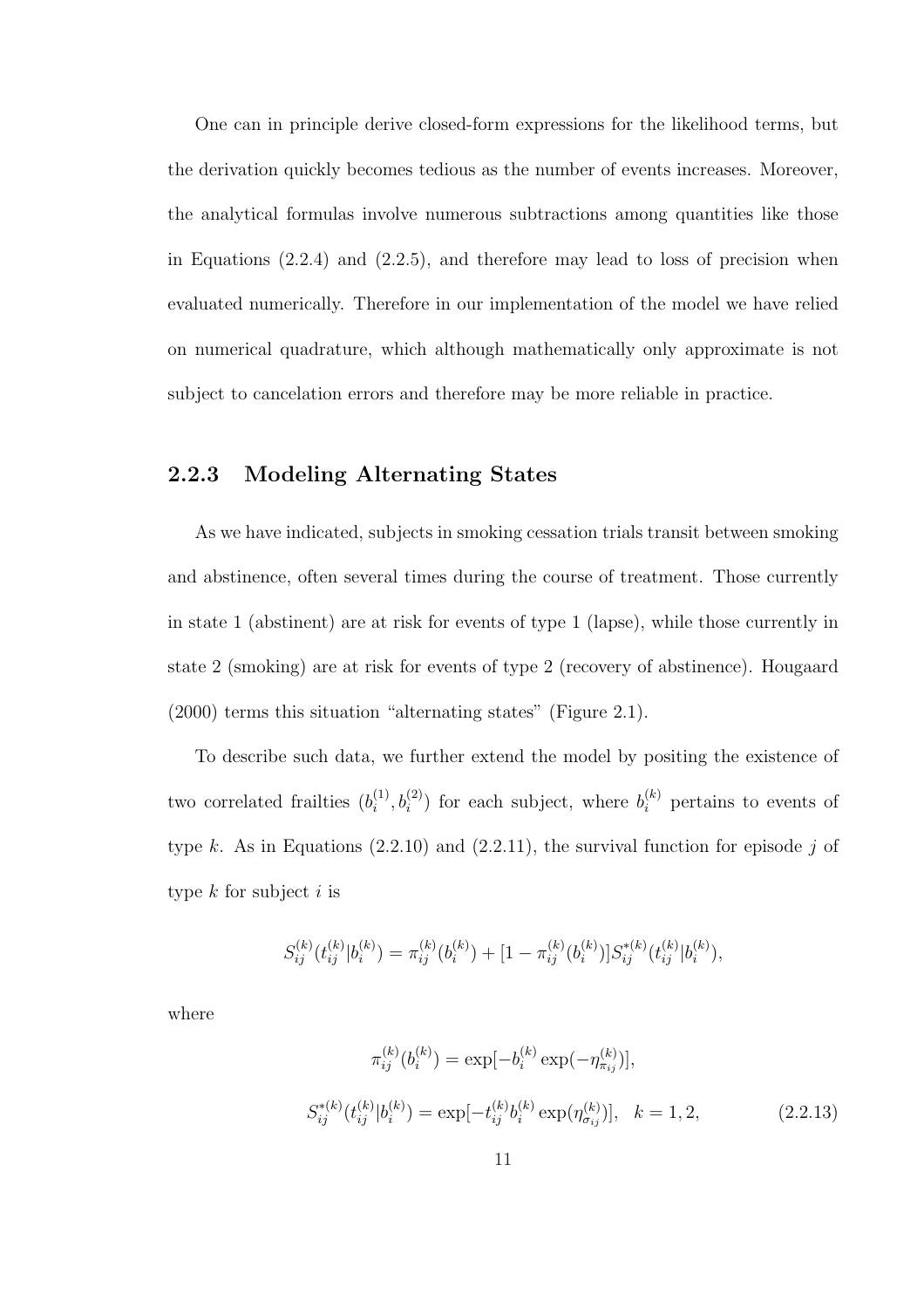and  $\eta_{ij}^{(k)}$  and  $\sigma_{ij}^{(k)}$  refer to the linear predictors for cure fraction and hazard, respectively, of subject i, episode j of type  $k$ . To complete the model, we must specify the joint distribution of the frailties. A popular choice in hierarchical models is the lognormal, which can flexibly represent a range of complex dependence structures. We prefer however to use marginal gamma distributions, which are more commonly associated with frailty models. Smith et al. (1982) proposed a five-parameter bivariate gamma distribution, but its intractability complicates implementation. An alternative approach is to apply a copula, which allows for correlation while retaining the specified marginals. We will use the Clayton copula (Clayton (1978)), whose joint cumulative distribution function (CDF) is:

$$
F(b_i^{(1)}, b_i^{(2)}) = \begin{cases} \max[(F_1(b_i^{(1)})^{-\alpha} + F_2(b_i^{(2)})^{-\alpha} - 1)^{-1/\alpha}, 0] & \text{if } \alpha \neq 0, \\ F_1(b_i^{(1)})F_2(b_i^{(2)}) & \text{if } \alpha = 0; \end{cases}
$$

where  $F_k(\cdot)$ ,  $k = 1, 2$ , is the CDF of a gamma (shape= $1/\theta_k$ , scale= $1/\theta_k$ ) distribution, and  $\alpha$  is an association parameter defined on  $(-1, +\infty)$ . The copula approaches the minimum, product and maximum, as  $\alpha$  approaches  $-1$ , 0 and  $+\infty$ , respectively. The parameter  $\alpha$  measures the strength of association and is linked to Kendall's  $\tau$  by  $\tau = \alpha/(\alpha + 2)$ . The corresponding density is

$$
f(b_i^{(1)}, b_i^{(2)}) = \begin{cases} (1+\alpha) \max[(F_1(b_i^{(1)})^{-\alpha} + F_2(b_i^{(2)})^{-\alpha} - 1)^{-1/\alpha - 2}, 0] \\ \times F_1(b_i^{(1)})^{-\alpha - 1} F_2(b_i^{(2)})^{-\alpha - 1} f_1(b_i^{(1)}) f_2(b_i^{(2)}) & \text{if } \alpha \neq 0, \\ f_1(b_i^{(1)}) f_2(b_i^{(2)}) & \text{if } \alpha = 0; \end{cases}
$$

where  $f_k(\cdot)$ ,  $k = 1, 2$ , is the gamma density with shape and scale both equal to  $1/\theta_k$ .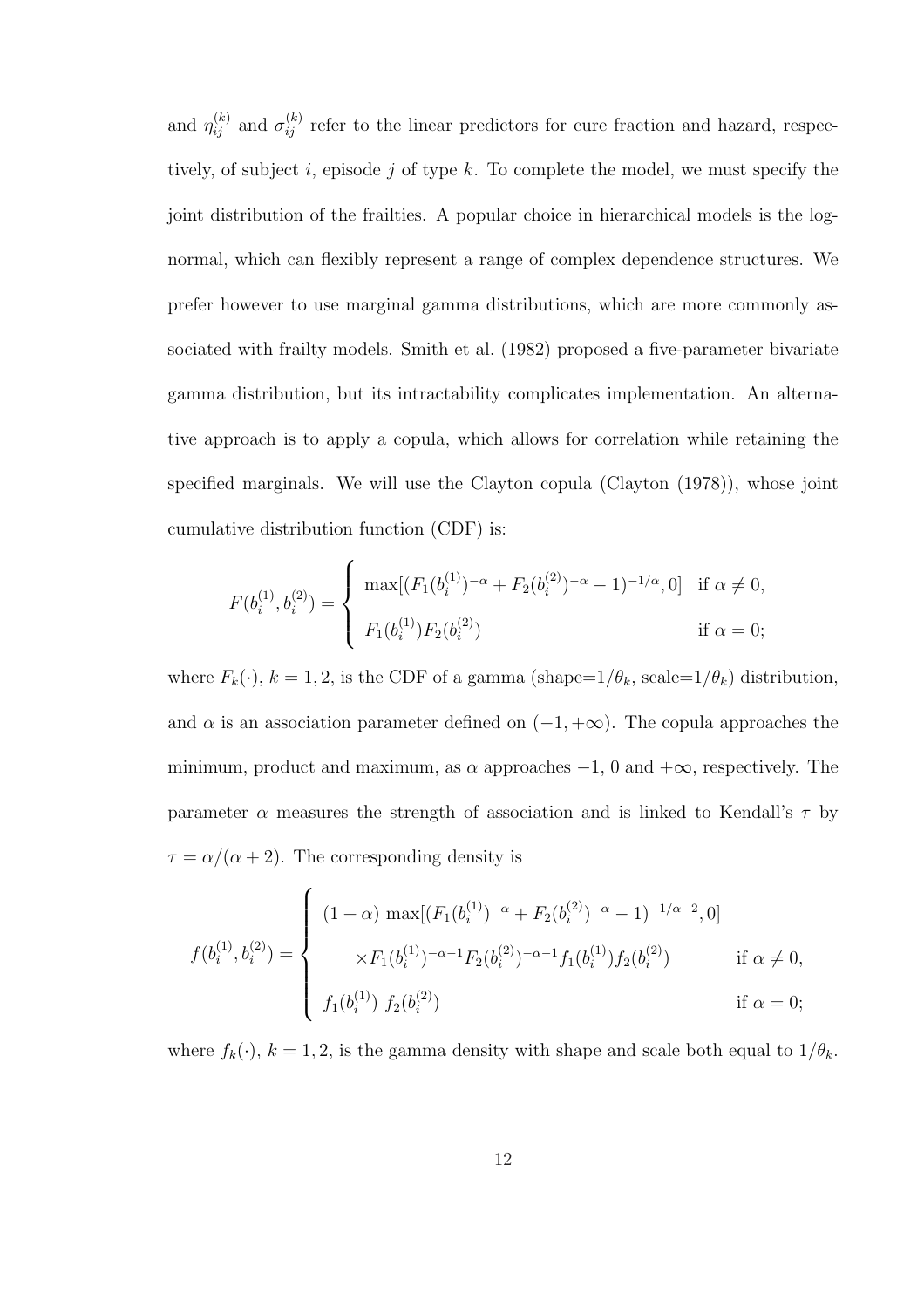The log likelihood is

$$
l = \sum_{i} \ln \left[ \int \exp \left( \sum_{j} l_{ij} \right) f(b_i^{(1)}, b_i^{(2)}) db_i^{(1)} db_i^{(2)} \right], \tag{2.2.14}
$$

where

$$
l_{ij} = \text{Indication(type 1 event)} \cdot l_{ij}^{(1)} + \text{Indication(type 2 event)} \cdot l_{ij}^{(2)},
$$
  

$$
l_{ij}^{(k)} = d_{ij}^{(k)} \ln \left( -\frac{\partial S_{ij}^{(k)}}{\partial t_{ij}^{(k)}} \right) + (1 - d_{ij}^{(k)}) \ln S_{ij}^{(k)}, \quad k = 1, 2.
$$

### 2.2.4 Estimation

As indicated above, we advocate computing the likelihood by numerical integration. A straightforward approach is to use bivariate Gaussian quadrature (Abramowitz and Stegun (1972)), as implemented, for example, in SAS Proc NLMIXED. Unfortunately, we cannot apply Gaussian quadrature directly in Proc NLMIXED unless the random effects are normally distributed. Nelson et al. (2006) described a simple computational method using the probability integral transformation (PIT), and Liu and Huang (2007) applied it to various frailty proportional hazards models. Recently, Liu and Yu (2008) proposed another integration method that reformulates the conditional likelihood on non-normal random effects. One can implement both PIT and likelihood reformulation (LR) in Proc NLMIXED, but we favor LR because it offers reduced computing times and a potentially broader range of application.

Following the notation in the previous section, the likelihood from subject  $i$  is

$$
L_i = \int \exp\bigg(\sum_j l_{ij}\bigg) f(b_i^{(1)}, b_i^{(2)}) db_i^{(1)} db_i^{(2)} \tag{2.2.15}
$$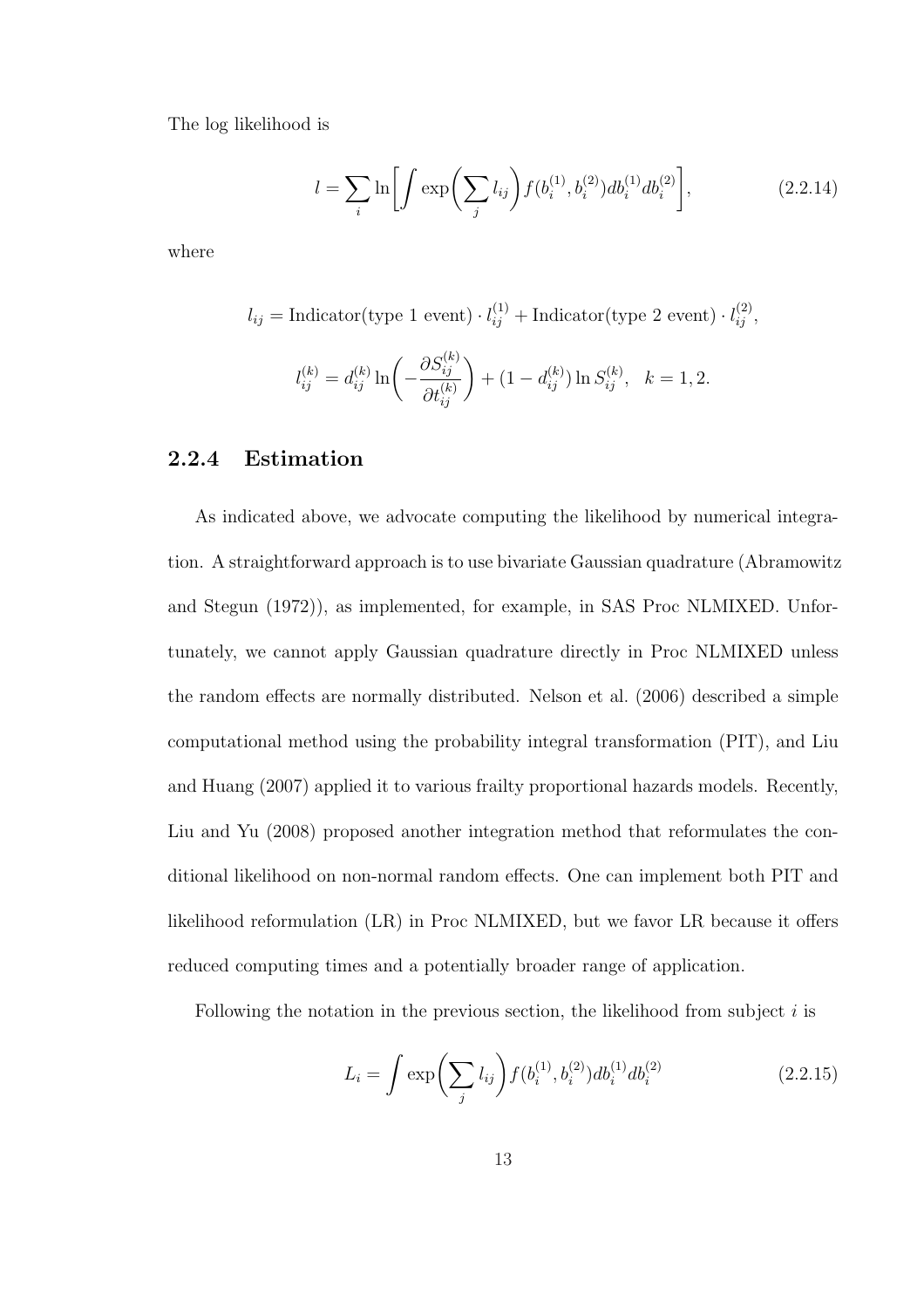Multiplying and dividing the integrand by the standard bivariate normal density  $\phi(\cdot, \cdot)$  gives

$$
L_i = \int \exp\left(\sum_j l_{ij}\right) \frac{f(e^{a_i^{(1)}, e^{a_i^{(2)}})} e^{a_i^{(1)} + a_i^{(2)}}}{\phi(a_i^{(1)}, a_i^{(2)})} \phi(a_i^{(1)}, a_i^{(2)}) \ da_i^{(1)} da_i^{(2)}, \tag{2.2.16}
$$

where  $a_i^{(k)} = \ln b_i^{(k)}$  $i^{(k)}$ ,  $k = 1, 2$ ; the extra  $e^{a_i^{(1)} + a_i^{(2)}}$  arises from the Jacobian. We can then apply Gaussian quadrature in SAS Proc NLMIXED to integrate

$$
\exp\biggl(\sum_j l_{ij}\biggr)\frac{f(e^{a_i^{(1)}},e^{a_i^{(2)}})e^{a_i^{(1)}+a_i^{(2)}}}{\phi(a_i^{(1)},a_i^{(2)})}.
$$

Specifically, the new conditional log likelihood for subject  $i$  consists of three elements:

$$
l_i^A = \sum_j l_{ij},
$$
  
\n
$$
l_i^B = \ln f(e^{a_i^{(1)}}, e^{a_i^{(2)}}) + a_i^{(1)} + a_i^{(2)},
$$
  
\n
$$
l_i^C = -0.5 \ (a_i^{(1)})^2 - 0.5 \ (a_i^{(2)})^2 - \ln(2\pi),
$$

leading to

$$
L_i = \int \exp(l_i^A + l_i^B - l_i^C) \phi(a_i^{(1)}, a_i^{(2)}) da_i^{(1)} da_i^{(2)}.
$$

We have obtained maximum likelihood estimates (MLEs) using quasi-Newton optimization in SAS Proc NLMIXED, with covariance estimates from inversion of a finite-differences approximation to the Hessian (Dennis and Schnabel (1983)). As a check on the validity of standard errors (SEs), we have also computed estimated sample variances using a parametric bootstrap (Efron and Tibshirani (1993)). Specifically, denoting  $\xi$  as the parameter vector, we estimated the model from the actual data to obtain the MLE  $\hat{\xi}$ . We then generated a large number Q of data sets simulated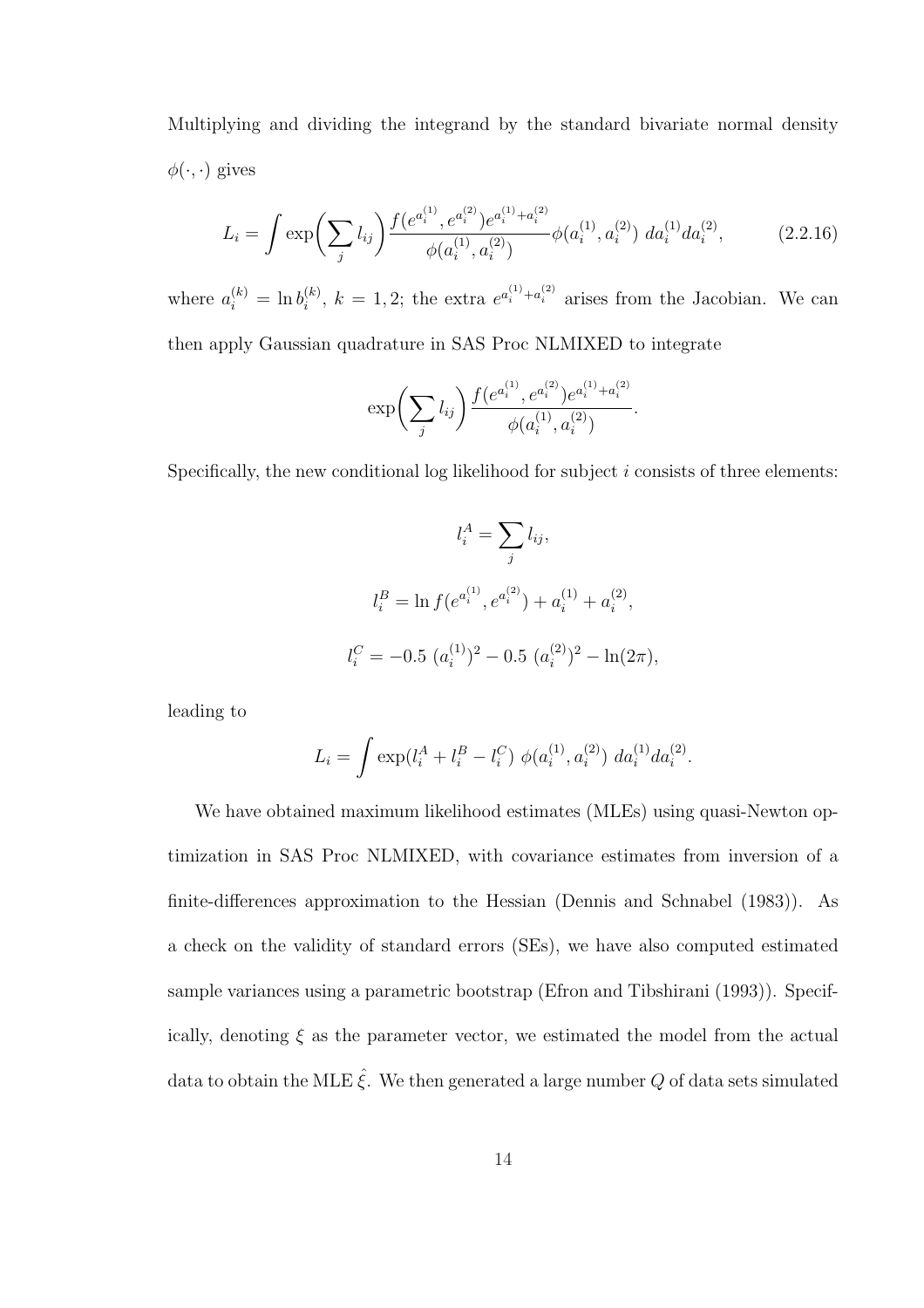under the assumed model with  $\xi$  fixed at  $\hat{\xi}$ , obtaining from data set q the new estimate  $\hat{\xi}^{*(q)}$ . The estimated variance-covariance matrix is then the sample variance of the bootstrapped estimates  $\hat{\zeta}^{*(q)}$   $(q = 1, \ldots, Q)$ . In simulations, confidence intervals (CIs) based on bootstrap SEs reliably gave near-nominal coverage probabilities.

### 2.2.5 A Marginal Approach

An alternative to likelihood-based modeling is a marginal approach (Yu and Peng (2008)), in which one estimates the model as though the correlated events are independent, then constructs a covariance matrix that adjusts for potential correlation (Williams (2000)). For our model, we assume the survival function for the length  $T_{ii}^{(k)}$ ij of episode  $j$  of type  $k$  on subject  $i$  to be

$$
\widetilde{S_{ij}^{(k)}}(t_{ij}^{(k)}) = \left(\frac{1}{1+\theta^{(k)}e^{-\eta_{\pi_{ij}}^{(k)}}}\right)^{1/\theta^{(k)}} + \left(\frac{1}{1+\theta^{(k)}t_{ij}^{(k)}e^{\eta_{\sigma_{ij}}^{(k)}}}\right)^{1/\theta^{(k)}}
$$
\n
$$
-\left(\frac{1}{1+\theta^{(k)}e^{-\eta_{\pi_{ij}}^{(k)}}+\theta^{(k)}t_{ij}^{(k)}e^{\eta_{\sigma_{ij}}^{(k)}}}\right)^{1/\theta^{(k)}},
$$
\n(2.2.17)

for  $i = 1, \ldots, m, j = 1, \ldots, n_i^{(k)}$  $i^{(k)}$ ,  $k = 1, 2$ , where m is the total number of subjects and  $n_i^{(k)}$ (k) is the number of episodes of type k on subject i. Here  $\eta_{\pi_{ij}}^{(k)}$  and  $\eta_{\sigma_{ij}}^{(k)}$  refer to linear predictors for subject  $i$ , event  $j$  of type  $k$ , for cure fraction and event rate given not cured, respectively. Note that the marginal distribution of an event time  $T_{ij}^{(k)}$  follows Equation (2.2.17) in all of the models in §2.2.1, §2.2.2 and §2.2.3. But in §2.2.2 and §2.2.3, the likelihood is calculated based on the joint distribution of  ${T_{ij}^{(k)}}; j = 1, 2, \ldots, n_i^{(k)}$  $\binom{k}{i}$ , instead of their marginal distributions.

We denote  $U(\hat{\xi})$  as the estimated score function and  $I(\hat{\xi})$  as the estimated infor-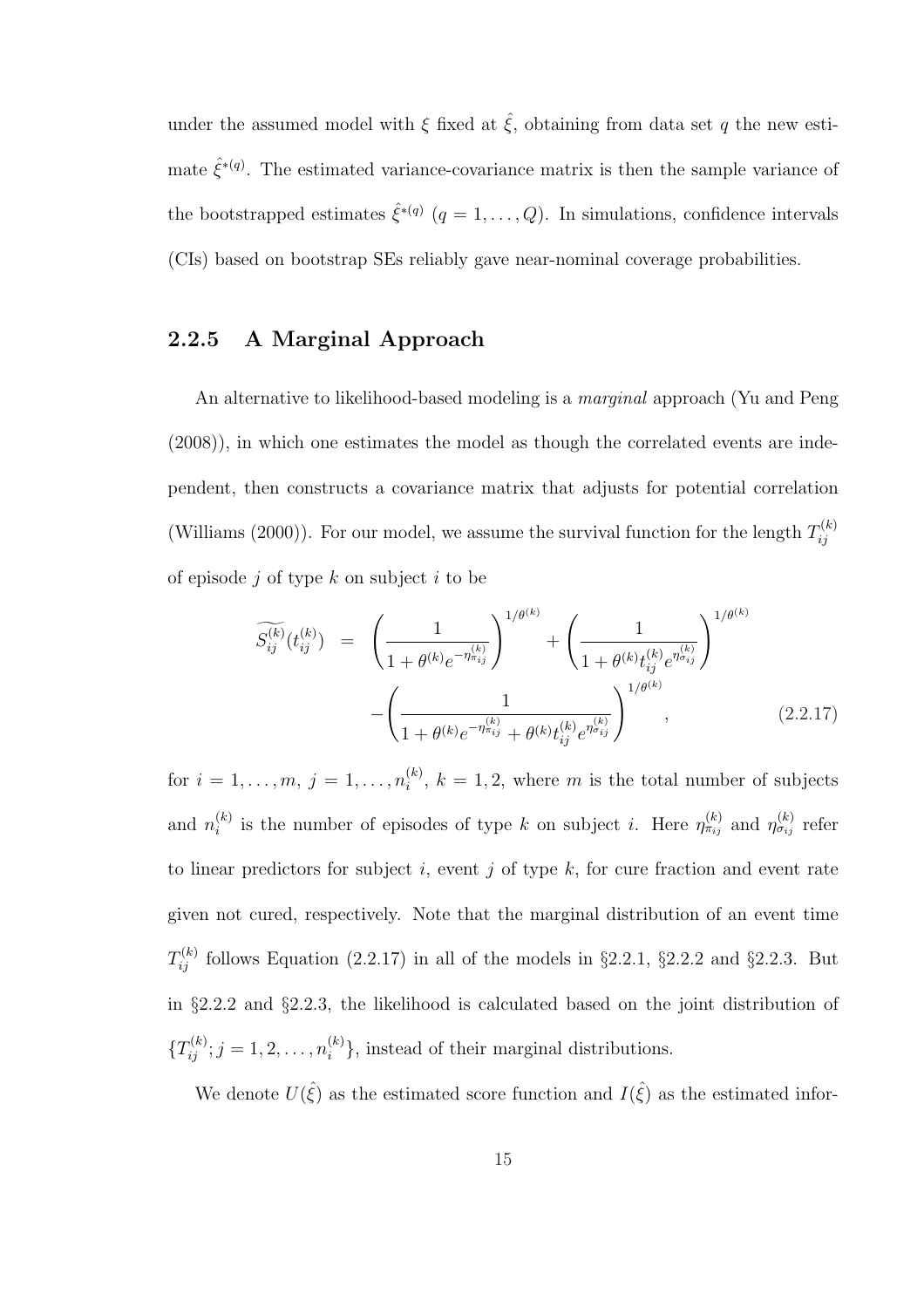mation matrix. Then we estimate the variance-covariance matrix of  $\hat{\xi}$  by the Williams robust estimate  $I^{-1}(\hat{\xi}) \widehat{\text{Var}}_W(U(\hat{\xi})) I^{-1}(\hat{\xi})$ , where

$$
\widehat{\text{Var}}_W(U(\xi)) = \widehat{\text{Var}}\left(\sum_{i=1}^m \sum_{k=1}^2 \sum_{j=1}^{n_i^k} U_{ij}^{(k)}(\xi)\right)
$$
\n
$$
= \frac{m}{m-1} \sum_{i=1}^m (U_i(\xi) - \bar{U}(\xi))(U_i(\xi) - \bar{U}(\xi))^T, \qquad (2.2.18)
$$

 $U_{ij}^{(k)}(\xi)$  is the score for episode j of type k on subject i,  $U_i(\xi) = \sum_{k=1}^2$  $\sum_{j=1}^{n_i^k} U_{ij}^{(k)}(\xi)$ is the score function for subject *i*, and  $\bar{U}(\xi) = \sum_{i=1}^{m} U_i(\xi)/m$  is the mean of the individual scores.

Note that observing a set of recurrent event times over a fixed length of observation C induces dependent censoring in that the censoring time of  $T_{ij}$  is  $C - T_{i1} - \cdots$  $T_{i,j-1}$  (for  $j \ge 2$ ) (Huang and Chen (2003); Chen et al. (2004)). Specifically, the excess of shorter events observed for later episodes (except the first episode) can bias frequentist data summaries such as marginal model fits and simple Kaplan-Meier (KM) estimates. But because the data are coarsened at random, in the sense that censoring times depend only on fully observed data, likelihood-based inferences that ignore the randomness of the coarsening mechanism are nevertheless valid (Heitjan and Rubin (1991); Heitjan (1993, 1994)). We will revisit this issue in the simulations.

### 2.3 Application

The data are from two clinical trials of bupropion for smoking cessation — one  $(n = 555)$  conducted at Georgetown University (Lerman et al.  $(2002)$ ) and the other  $(n = 559)$  at Brown University (Brown et al.  $(2007)$ ). Because the designs were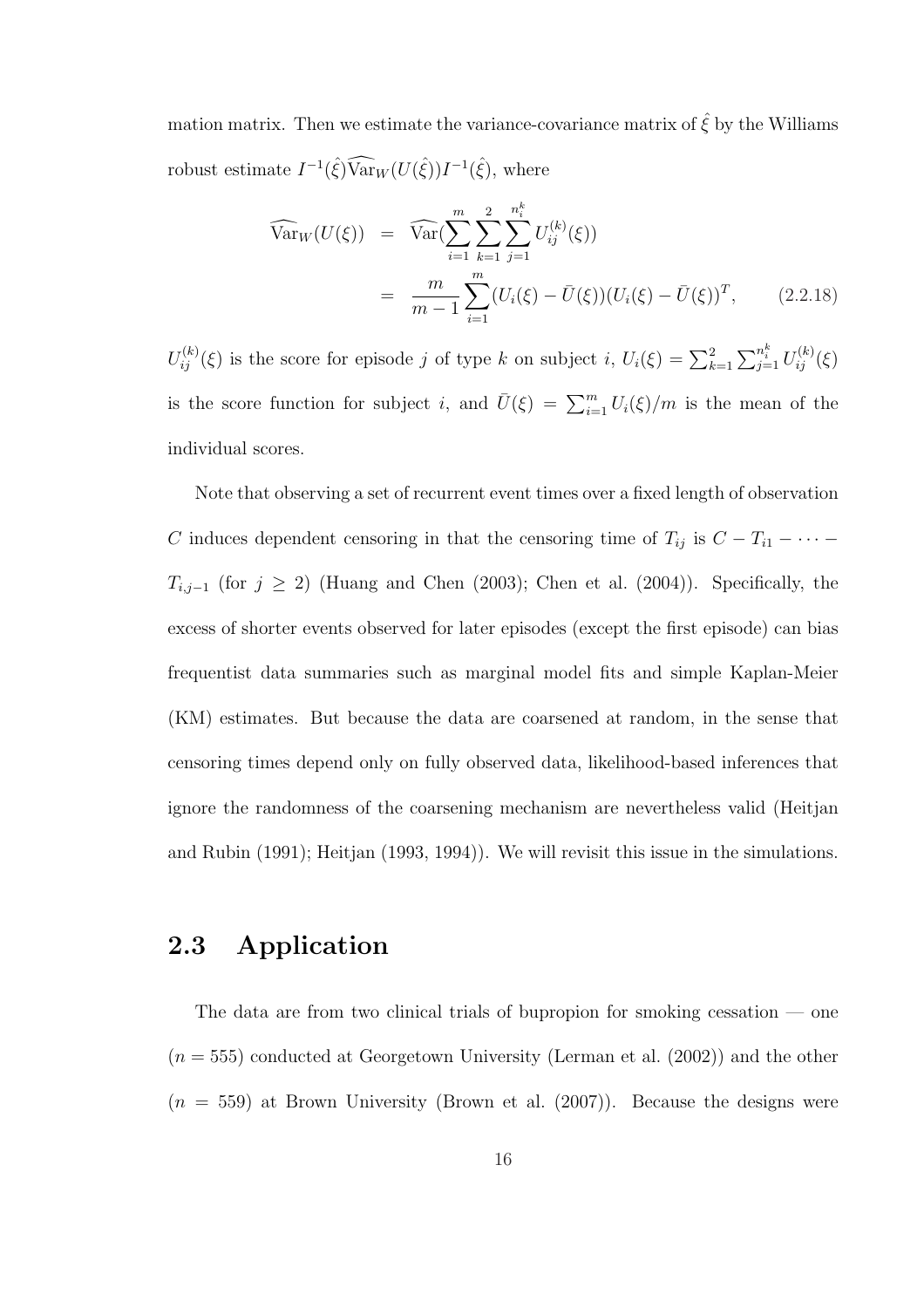nearly identical, the two studies have been published in combined analyses (Wileyto et al. (2005)). Briefly, eligible participants were randomized to receive 10 weeks of treatment with either sustained-release bupropion (Zyban, 300mg/day) or placebo, plus seven sessions of in-person behavioral group counseling. Subjects began taking assigned medication on the day of the first counseling session, and were instructed to smoke as normal until the target quit date (TQD), scheduled for 14 days after the initiation of drug treatment. Telephone follow-ups were conducted at the end of treatment (EOT) and 6 and 12 months post-TQD. Before each counseling session and during follow-up assessments, participants reported the number of cigarettes smoked each day since the previous assessment. From the daily cigarette consumption records we constructed the outcomes time to lapse (a day that includes smoking) and time to recovery from a lapse (an entire day without smoking).

We restrict our analysis to the treatment phase of the study, an 8-week period between TQD and EOT. Among the 1114 randomized subjects, 757 succeeded in quitting on the TQD and 357 failed. Experience has shown that subjects who are unable to quit on the TQD have sharply different outcome patterns, and therefore we excluded them from this analysis.

The 757 subjects had varying number of episodes, from 1 to 42. Among them, 314 subjects (42%) had only one episode, implying that they never lapsed during the entire 8 weeks. Ninety-five subjects (13%) had only two episodes, with an average censoring time 42, implying that they lapsed shortly after the initial quit and then continued smoking to the end of the study. Most of the rest of the subjects experienced many episodes with short durations, on average 8 episodes of length 7 days.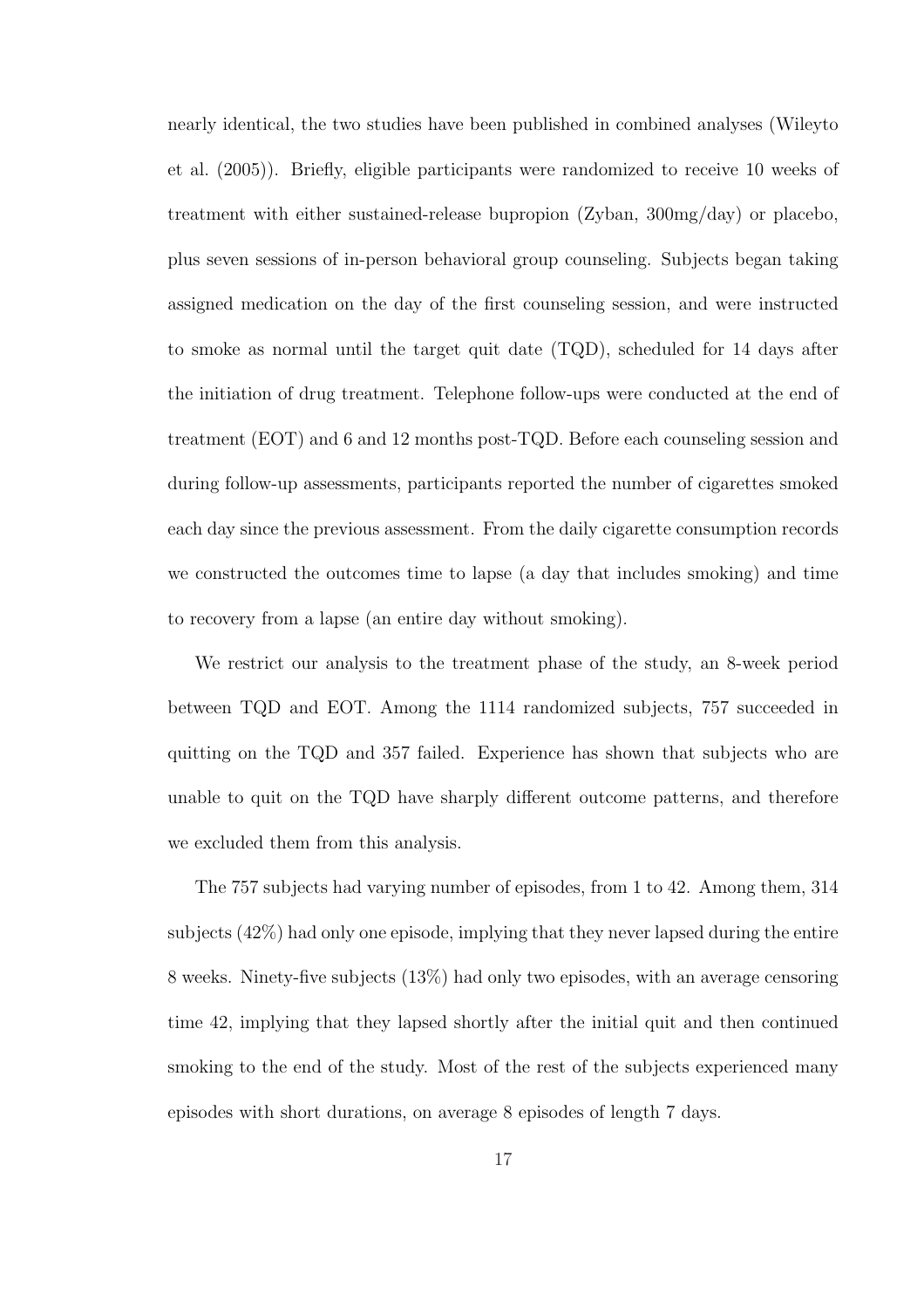Figure 2.2 depicts the KM curves in the two groups for the two types of events, disregarding episode number and clustering. This is a rough way to understand the pattern of the data, because as we have indicated the censoring induces a potential bias in event times. Nevertheless we see that all curves exhibit an initial rapid decline followed by a plateau. The recovery events decline steeply to a nearly horizontal plateau, signaling the existence of a cured fraction. For lapse events the decline is more gradual and the plateau less perfectly flat, making the hypothesis of a cure model less certain but still plausible. For lapse events the curve for the intervention group appears to decline more slowly and to a higher plateau compared to the placebo group, suggesting possible drug effects on both cure fraction and hazard of lapse given not cured.

We analyzed the data under three models. First we fit the *Independent Frailty* by Episode and Type (IFET) model, which assumes separate, independent frailties for each event, adjusting for potential correlation using the cluster-correlated robust variance estimate of Williams (2000) (§2.2.5). The second model (IFT, for Independent Frailty by Type) assumes separate, independent frailties by event type (§2.2.2). That is, we again model the two types of events separately, but let the recurrent episodes of each type on one subject share a common underlying frailty, as shown in Equations (2.2.10) and (2.2.11). The third model (CF for Correlated Frailty) extends IFT by allowing the possibility of correlation between the two frailties through the gamma Clayton copula  $(\S2.2.3)$ . In all three models we assume that the linear predictor includes only an intercept and a drug treatment effect. Results appear in Table 2.1.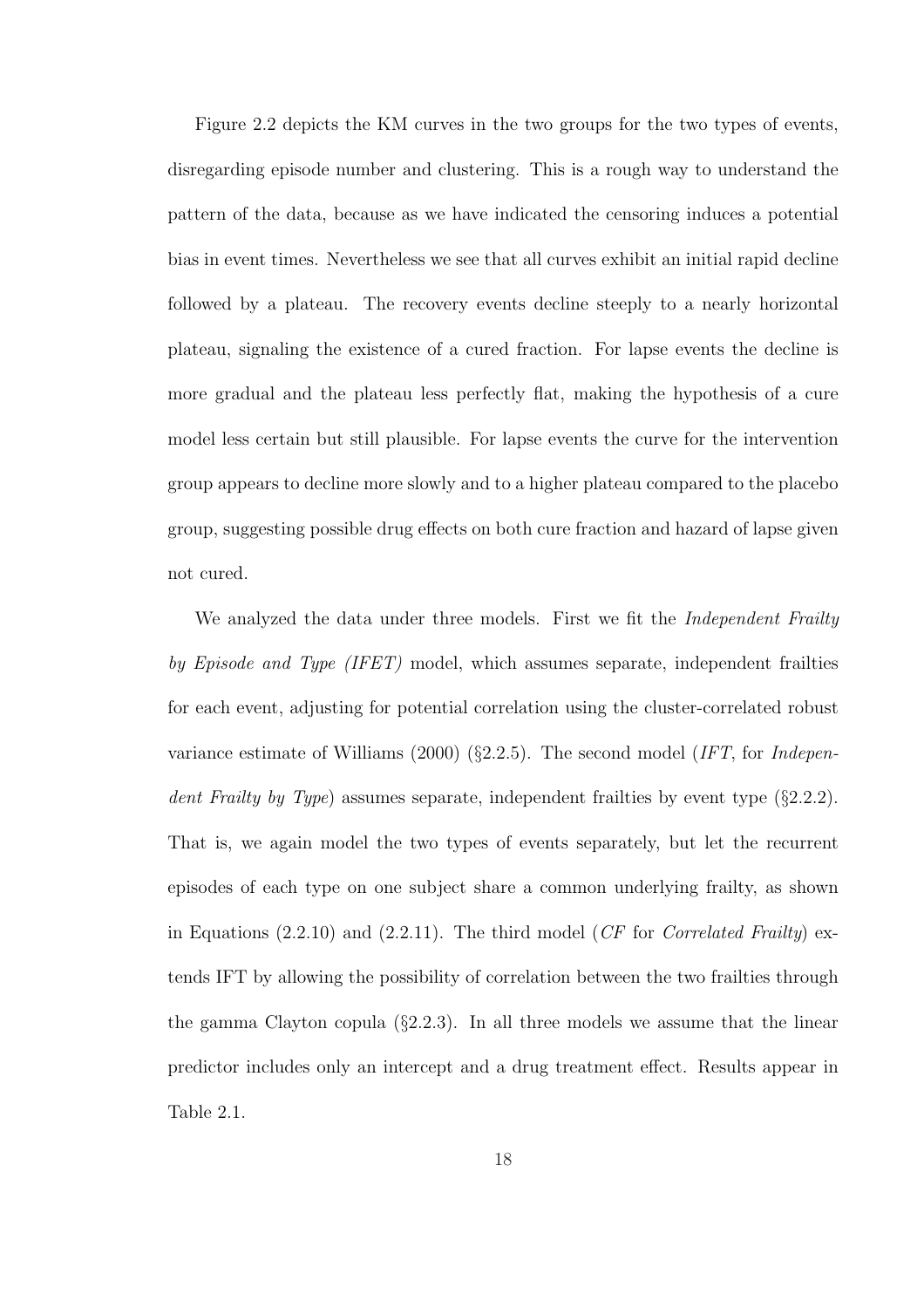In the IFET model, robust SEs exceed naïve SEs by 9%–48% percent for all parameters pertaining to recovery events, whereas for lapse events, robust SEs associated with the variance and the intercept in the cure component are deflated slightly  $(15\% - )$ 19%). The differences do not affect statistical significance, however. The Akaike Information Criterion (AIC) suggests a substantially better fit with IFT. Applying the parametric bootstrap with  $Q = 20$  changes the SEs only slightly and has no effect on statistical significance. Examination of the CF results reveals that incorporating the association parameter  $\alpha$  has little effect on the parameter estimates or the quality of the fit; the log likelihood increases by only 0.2 and the AIC by 1.6, and the 95% Wald CI for  $\alpha$  includes 0 ([−0.334, 0.417]). Thus we henceforth restrict attention to the IFT model.

To check the model fit, we calculated the marginal survival function (Equation 2.2.4) based on the MLEs, for the two types of events and two treatment arms separately. In Figure 2.3, we compare these fitted marginal survival curves to KM estimates from the first episode only. We limited our analysis to the first episode because KM estimates from later episodes  $(j \geq 2)$  are potentially biased due to dependent censoring, as indicated in §2.2.5. The plots suggest that the model fits the data well. Based on Equation (2.2.7), the estimated marginal cure probabilities for lapse are 0.39 for bupropion and 0.27 for placebo, and for recovery are 0.21 for bupropion and 0.23 for placebo. For recovery events, these estimates are very close to the plateau levels in the KM plots in Figure 2.3. For lapse events, these estimates are slightly lower than the graphical estimates, presumably because the curves are not completely flat by the end of the observation period.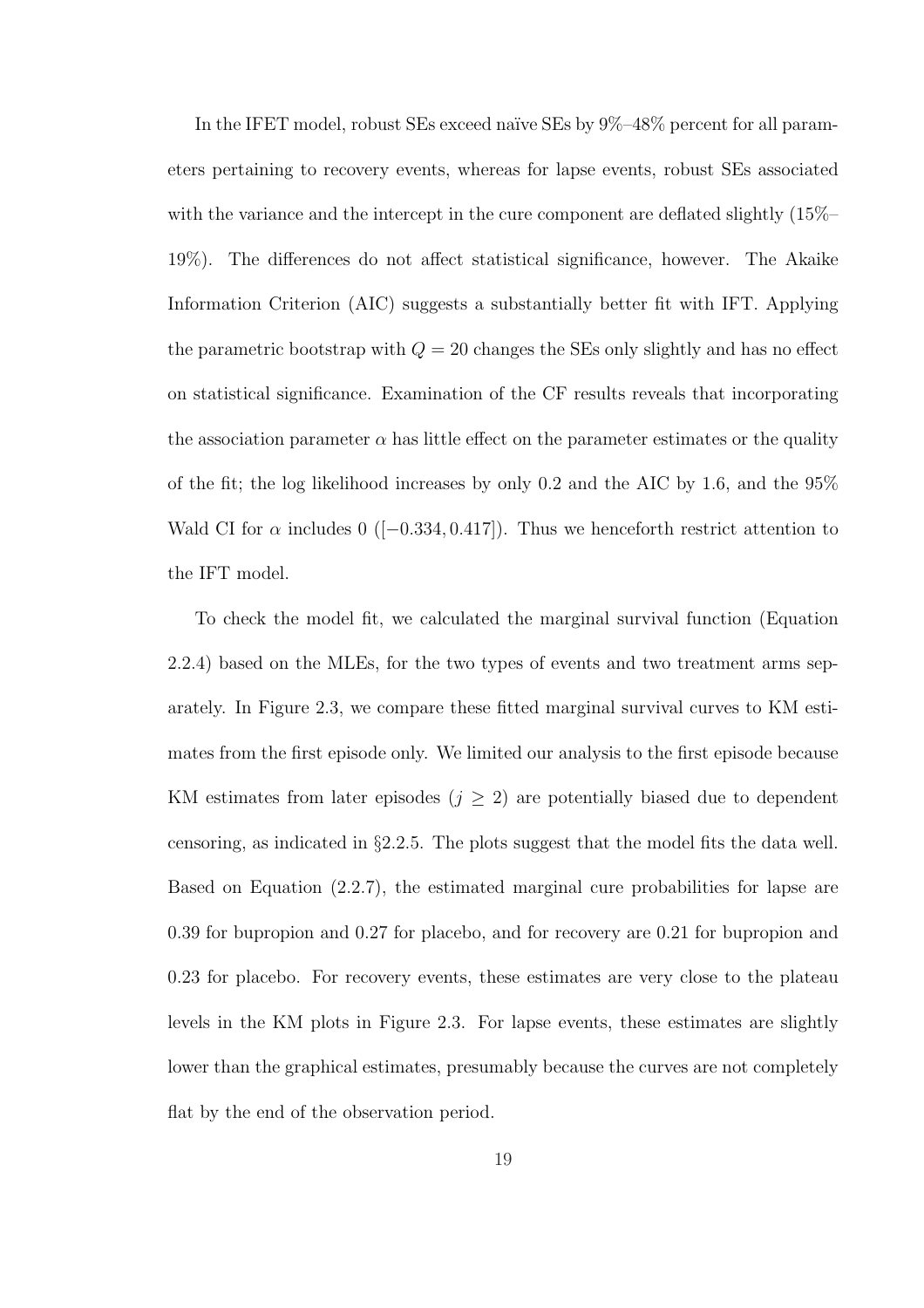Based on the IFT model results, bupropion increases the probability of permanent quit, with cure probability 0.11 for drug and 0.01 for placebo (for a standard individual with frailty 1). For non-cured events bupropion reduces the hazard of lapse, with hazard ratio (HR) 0.56. Bupropion has no significant effect on the probability of abandoning quit attempts (0.15 for drug vs. 0.17 for placebo for a standard individual), nor does it accelerate recovery for those who persist in trying to quit (HR=1.15 for drug vs. placebo). Note that the individual-level cure probabilities are quite different from the marginal cure probabilities, especially for lapse events. The individual and marginal probabilities agree when the frailty variance is zero but can diverge substantially when the frailty variance increases. For our data the estimated frailty variances are 1.63 for lapse and 0.26 for recovery, whence the disparity between marginal and individual quit probabilities.

In the CF model we expected that shorter times to recovery would be correlated with longer times to relapse, reflecting stronger addiction and implying a negative association parameter. The estimated  $\alpha$  is slightly positive, although not significant. We postulate that individuals with a heavier addiction may have a stronger impulse to quit, which induces a higher frailty to recovery, while at the same time the heavy addiction makes abstinence harder and thus corresponds to a higher frailty to lapse.

### 2.4 Simulation

We conducted a series of simulations to evaluate the performance of our method in repeated samples. Each simulation consisted of 100 replications of 800 subjects.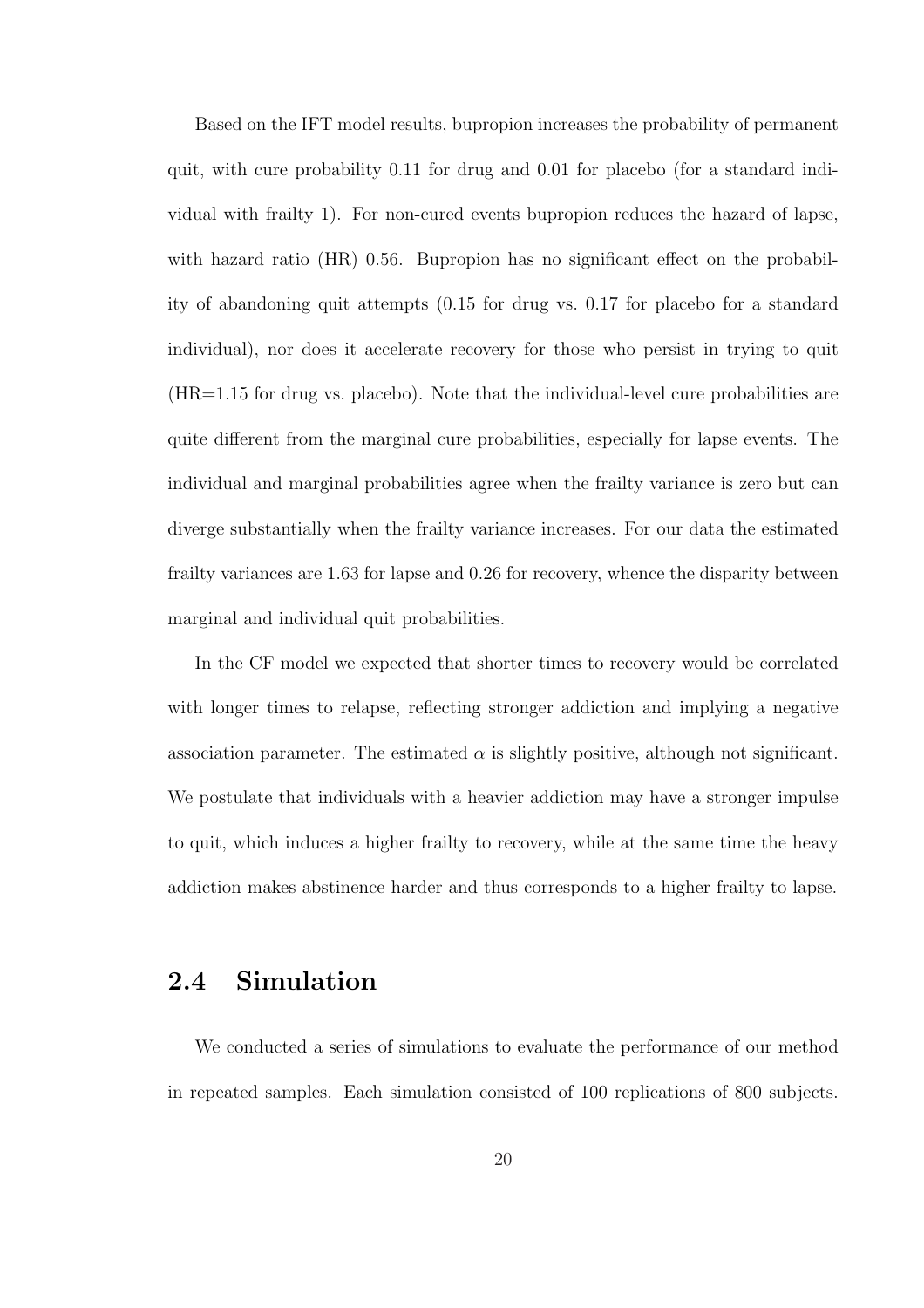We fixed the length of follow-up at  $C = 60$  and assigned treatment randomly with probability  $1/2$ , as in the trial. We chose the parameters to be similar to estimates from the data: For the lapse parameters, we set the intercept at −1.5 and the drug coefficient at 0.7, corresponding to a cure probability of 0.01 for placebo and 0.11 for drug. We set the intercept and drug coefficients in the survival part at  $-1$  and  $-0.6$ , giving a baseline hazard of 0.37 and HR of 0.55 for drug vs. placebo. For recovery events, we set the intercept and drug coefficients in the cure component to be 0.5 and  $-0.1$ , and those in the survival part to be  $-1$  and 0.1. We fixed the frailty variances at 1 and 0.3 and the association parameter at 1.

For each simulated subject, we first generated two frailties from the Clayton copula using function  $m\text{vdc}$ ) from the package copula in R 2.6.2 (Yan (2007)). This gave an average correlation of 0.35 in the 100 replicates, with range from 0.21 to 0.41. Next, we generated lapse times  $T_i^{(1)}$  $T_j^{(1)}$  and recovery times  $T_j^{(2)}$  $j^{(2)}$ . To incorporate the cure fraction, we drew random variates  $R_i^{(k)}$  $j^{(k)}(k, k = 1, 2 \text{ from a Uniform } (0,1); \text{ if } R_j^{(k)} < \pi_j^{(k)},$  $T_j^{(k)}$  was changed to a number beyond the end of study  $(T_j^{(k)} = C + 10)$ , representing a "cure". The recurrent event times were then lined up as:  $T_1^{(1)}$  $T_1^{(1)}, T_1^{(2)}, T_2^{(1)}, T_2^{(2)}, \cdots,$ and the cumulative time was used to determine censoring. That is, if the sum  $\Psi_l$  of times to the *l*-th event was less than C, and the sum  $\Psi_{l+1}$  of times to the  $l + 1$ -st event was greater than C, then the  $l + 1$ -st event was censored at  $C - \Psi_l$ . We fitted the CF model in Proc NLMIXED.

Simulation results appear in Table 2.2. Bias for the CF model is modest, ranging from  $-0.010$  to 0.014, and all of the estimates except those for  $\alpha$  are tightly distributed around their means. Hessian-based 95% CIs achieve roughly nominal coverage, with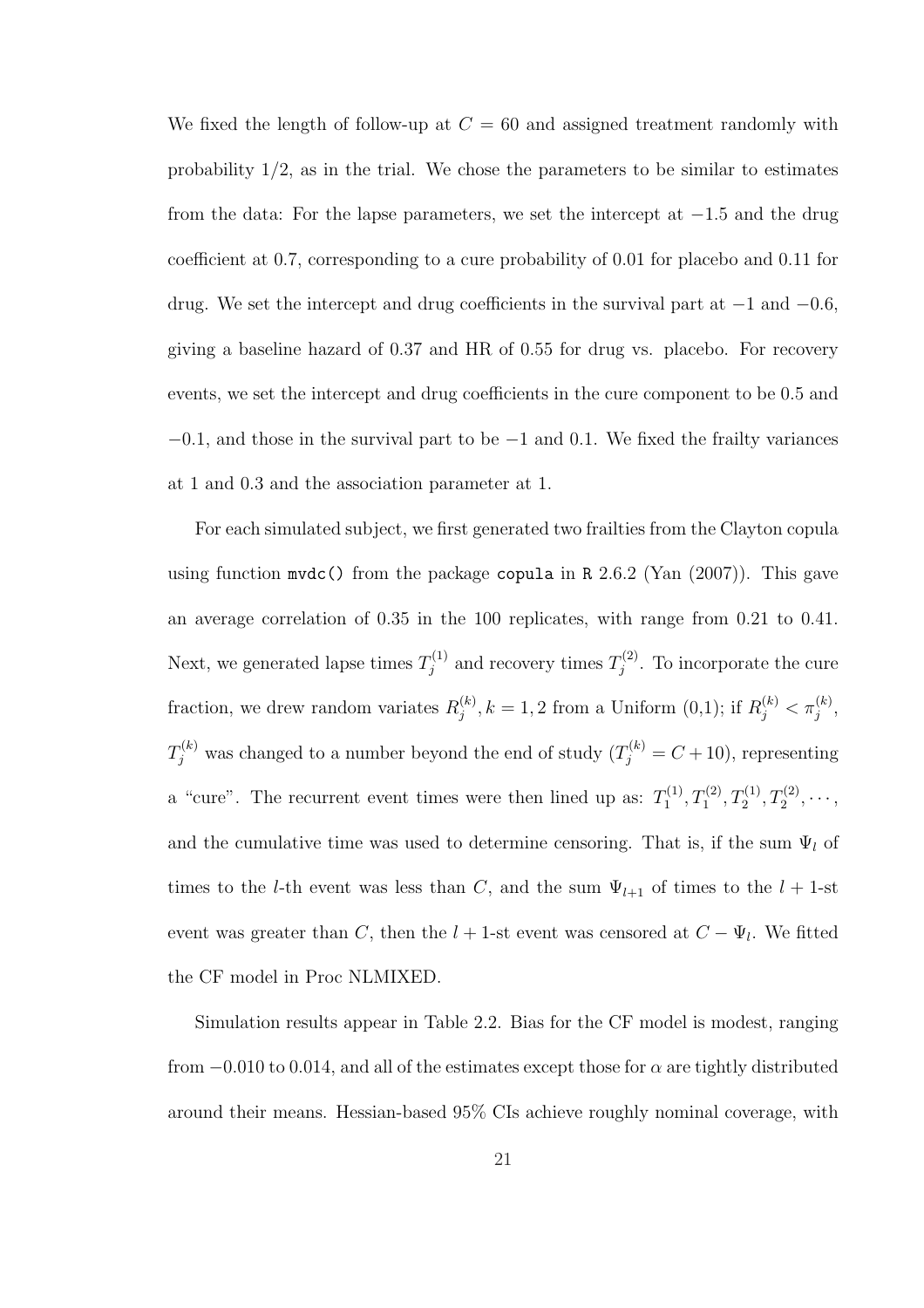values ranging from 89% to 98%. Thus the overall performance of the estimates appears to be satisfactory. Moreover,  $94\%$  of the  $\alpha$  estimates are significant at level 0.05, suggesting that the CF model has substantial power to detect a moderate underlying correlation.

We also fit the IFT model (fixing  $\alpha = 0$ ) to the simulated data (Table 2.2). Estimated biases under the incorrect IFT model are 3 to 30 times larger than under the correct CF model, and the coverage of 95% CIs is much poorer, ranging as low as 39%. Thus the CF model can provide a substantially better fit than the IFT model when the frailty correlation is moderate.

To better understand the power in testing the significance of  $\alpha$ , we conducted two other simulations (results not shown) where the true  $\alpha$  was set to be 0.4 or 0. With  $\alpha = 0.4$ , the numerical correlation is around 0.17, and 29 percent of the  $\alpha$  estimates are significant. With  $\alpha=0$ , 10% of the estimates are significant, so the type I error is somewhat inflated. We also investigated the likelihood ratio test (LRT), which gives power 95%, 40% and 6% at  $\alpha$ =1, 0.4, and 0, respectively, suggesting its superiority over the Wald test.

To investigate potential bias in the IFET (marginal) model (as suggested in §2.2.5), we estimated both the IFT and IFET models when  $\alpha$  was set to 0 (Table 2.3). As expected, biases in the parameter estimates under the IFT model are small (absolute value 0 to 0.019), whereas biases under the IFET model range as high as 0.405. Accordingly, 95% CIs have good coverage under the IFT model (91%–97%) and poor coverage under the IFET model (0%–78%).

Lastly, we estimated the parametric bootstrap SE for the CF model in each sce-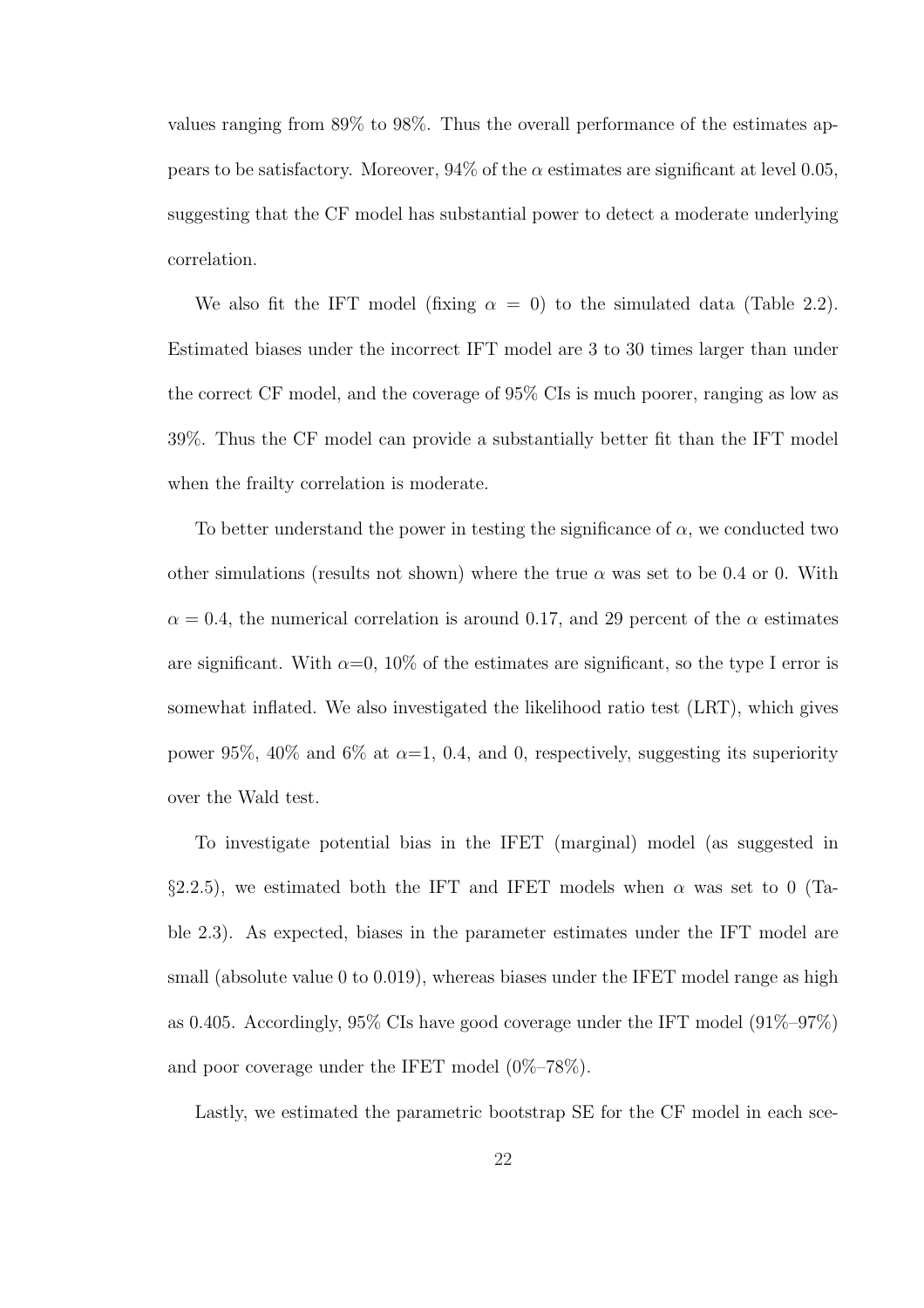nario. In all cases it turns out to be close to the Hessian-based SE ( $\pm$  0.005), with 95% CIs based on both approaches achieving near-nominal coverage probability. So the reliability of the simple Hessian-based SE seems adequate in these settings. For some other parameter values that we investigated, however, the Hessian-based SEs give reduced coverage probabilities; by contrast, the bootstrap method is well calibrated in every case.

### 2.5 Discussion

We have proposed a novel cure-mixture frailty model that allows for correlated events of alternating types, as one encounters in smoking cessation studies. Our model is unique in positing that a common frailty influences both the cure fraction and the survival rate. The use of a cloglog link for the cure fraction and a constant hazard for the non-cured survival offers analytic convenience, but because we use numerical integration and optimization even with small numbers of events, one could easily extend the model by substituting other, less tractable link functions and survival distributions. Moreover, although the models we estimated include only a randomization indicator in the linear predictor, it is straightforward to incorporate baseline and episode-specific predictors. In particular, this would allow for estimating trends across episodes.

Our method offers an alternative to mover-stayer Markov models with alternating states and a possibility of cure (Cook et al. (2002); Mannan and Koval (2003)) by incorporating time-to-event models for correlated outcomes. Use of the Clayton copula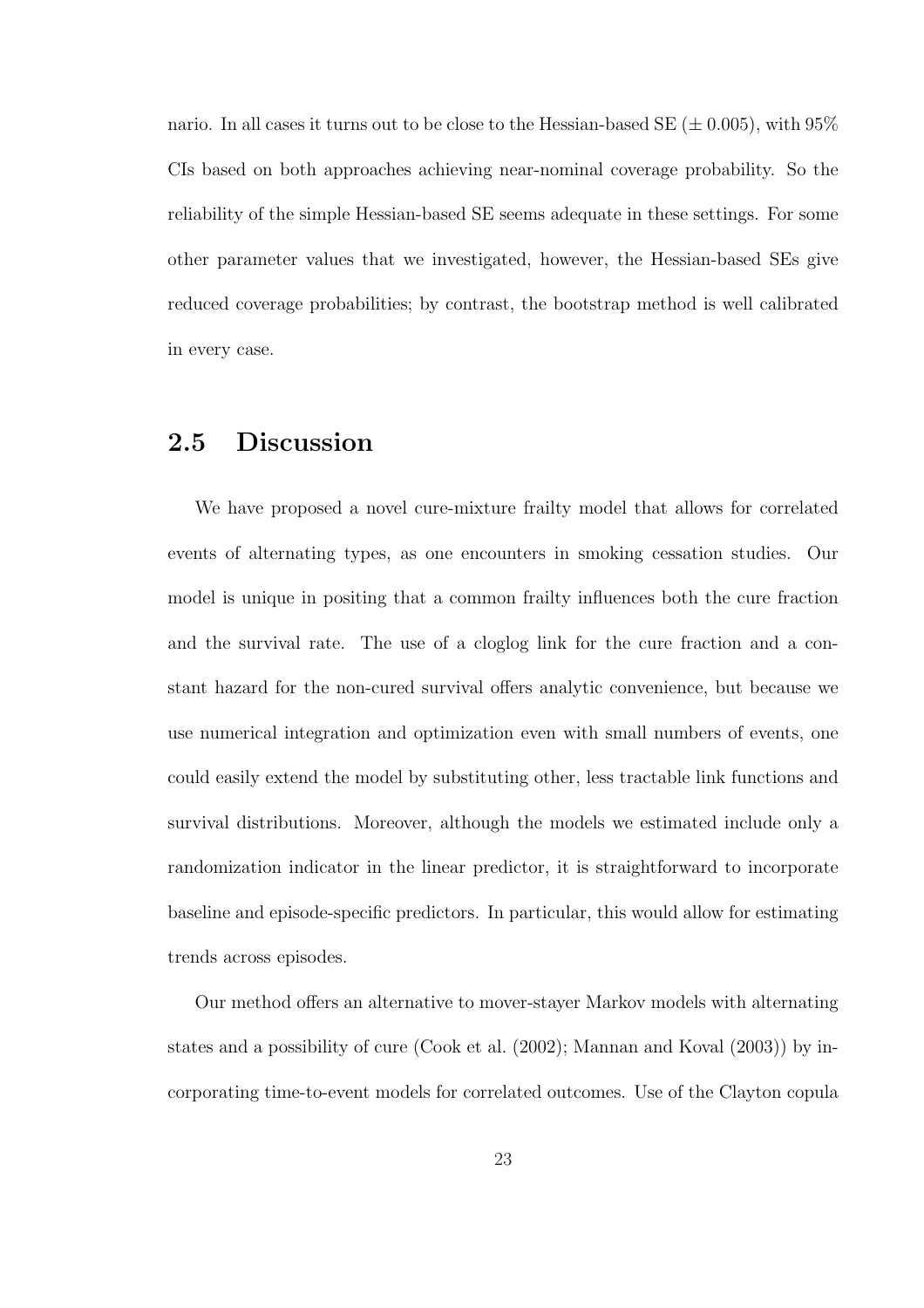maintains the simplicity of marginally gamma frailties while avoiding the complexity of the bivariate gamma. Moreover, as with the link and hazard specification, one can readily substitute different and more complex frailty models. A potential disadvantage is that with dimension three or higher the Clayton copula allows only positive association.

As evaluation of the likelihood requires numerical integration in all but the simplest cases, parameter estimation is computationally intensive. We have employed the LR method of Liu and Yu (2008), implemented in SAS Proc NLMIXED with the recommended 30 quadrature points and default quasi-Newton optimization. Simulation results suggest that the procedure works well, and moreover we confirmed results for fitting the IFET model in an independent implementation in R.

In simulations with smaller sample sizes (e.g.,  $m = 200$ ), estimates sometimes failed to converge. One can avoid this problem by identifying better starting values, reparameterizing to avoid boundary constraints, or employing a more robust optimization technique such as Nelder-Mead. Changing optimization algorithms should be a last resort, however, as the default quasi-Newton method typically attains convergence in several minutes compared to possibly several hours for Nelder-Mead.

With this numerically intensive approach, the largest feasible number of simulation replicates was 100, and thus estimates of frequentist operating characteristics have substantial uncertainty. Nevertheless, we were able to establish that one can fit the model reliably in samples of practical size, that departures from underlying assumptions can cause severe bias, and that SEs derived from a finite-differences estimate of the Hessian can be accurate. Because for some parameter settings the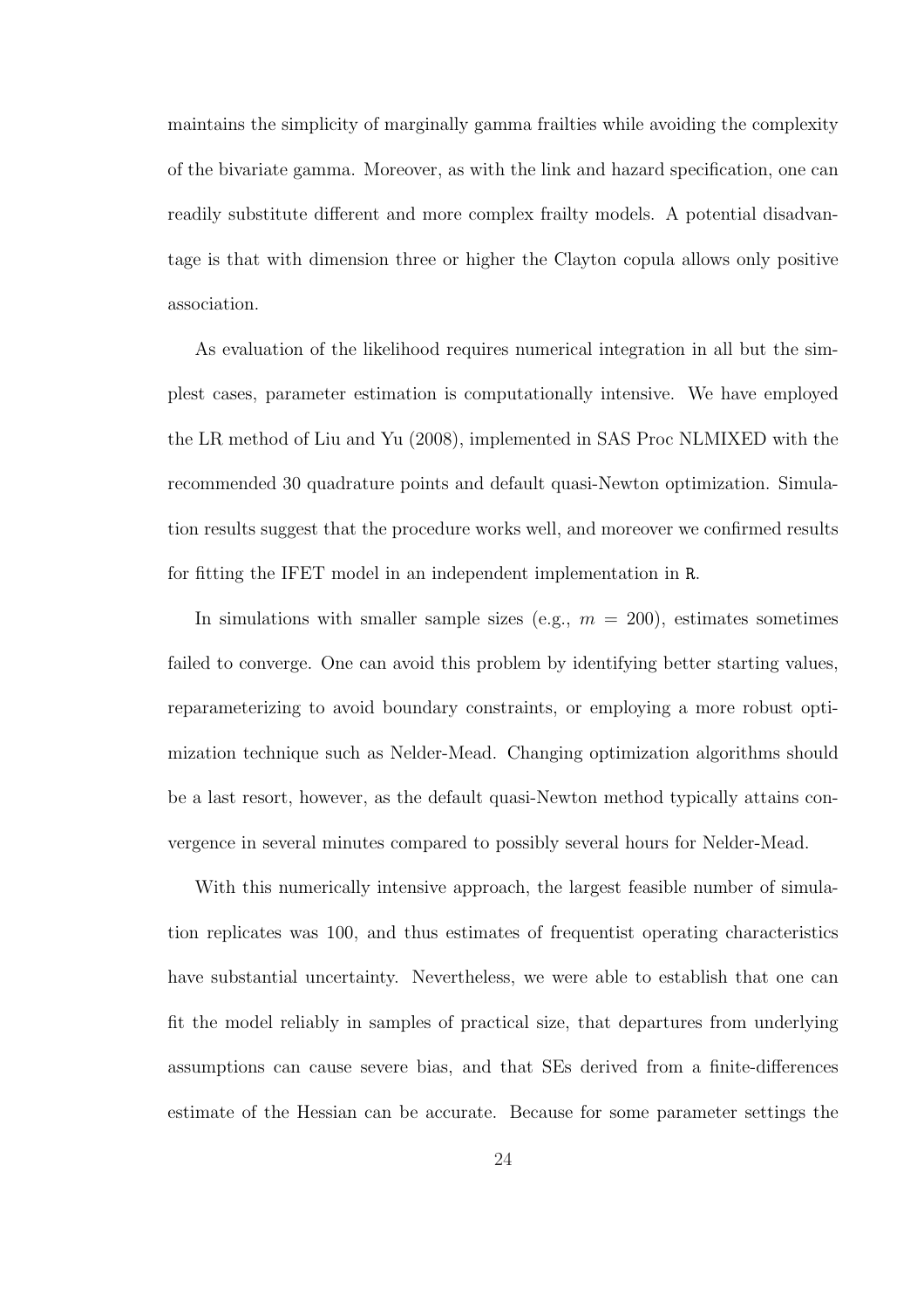Hessian-based SEs underestimated sampling variability, we recommend that in key analyses one employ the parametric bootstrap, which gave properly calibrated CIs in every simulation we attempted.

We applied our model to smoking data collected during the relatively brief 8-week treatment period, where time-to-lapse curves had not reached a plateau and consequently the cure fraction might be poorly estimated. Nevertheless we are convinced that there is a cured fraction, as evidence from other trials suggests strongly that this is a real feature of smoking cessation data. It is well known that when cure is a possibility, failure to incorporate it in the model can cause severe bias in survival hazard parameters (Sy and Taylor (2000); Price and Manatunga (2001)). The consequences of incorrectly assuming a cured fraction are perhaps less well known but amenable to investigation in any specific case. In fact we find that the cure model is most helpful as an analytic tool when there is enough censoring to create some ambiguity about it; otherwise, one can easily classify subjects as cured or not and then estimate cure and survival models directly. Nevertheless, we recommend restricting the use of the model to problems where the possibility of cure has a strong basis in the science.

There is a growing literature on the analysis of smoking cessation data. Banerjee and Carlin (2004) extended cure models to allow for spatial correlation using a Bayesian approach, and Yu and Peng (2008) applied a univariate cure model, adjusting for clustering by a one-step jackknife. Both of these models focused on lapse events only. Yu and Peng's model is similar to our IFET model, but substitutes a jackknife for the sandwich variance estimate. A marginal approach can work well with clustered survival data but, as our simulations show, is subject to bias when applied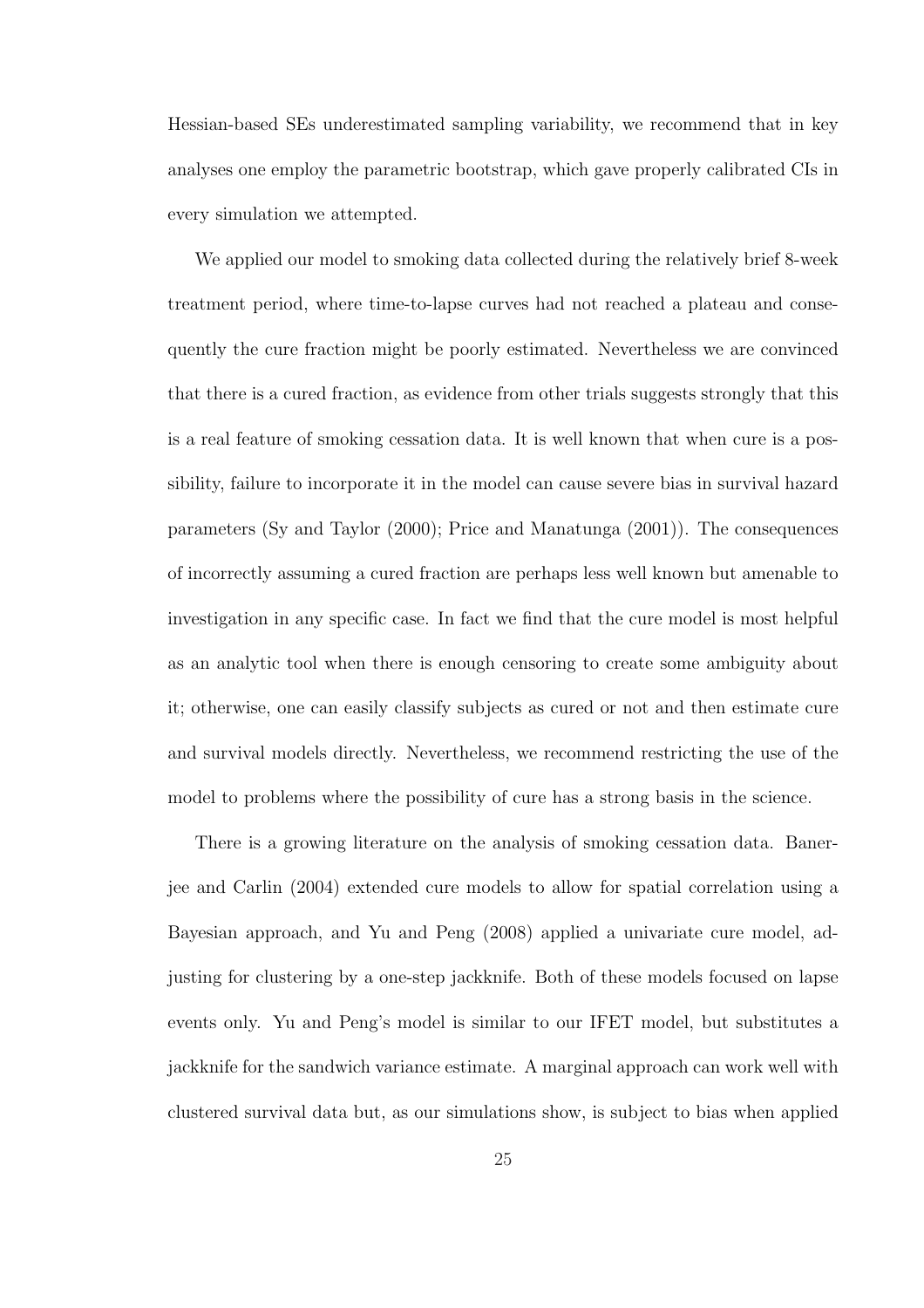to recurrent events. Another recent article by Luo et al. (2008) used a discrete-time stochastic model to describe the transitions among smoking, transient quitting, and permanent quitting. A major difference with our work is that they model visit-tovisit transitions of smoking status at lengthy intervals, whereas we model transitions in more nearly continuous time. Moreover, their model fails to account for the probability of abandoning the quit attempt.

A potential further application of our model is to estimate individual frailties as a means of characterizing subjects with respect to amenability to treatment. This is important because nicotine addiction is most helpfully thought of as a chronic disease that may take years to successfully treat. Estimating patients' underlying chances of success may ultimately lead to better prediction of outcomes and personalization of therapies.

Although we developed our model to describe cigarette consumption histories in a randomized smoking cessation trial, it is potentially applicable in observational studies and in research on cessation of other substances of abuse. The modeling of alternating states will also be applicable in the study of relapsing-remitting diseases such as multiple sclerosis and depression, and diseases such as heart failure that involve repeated hospitalizations.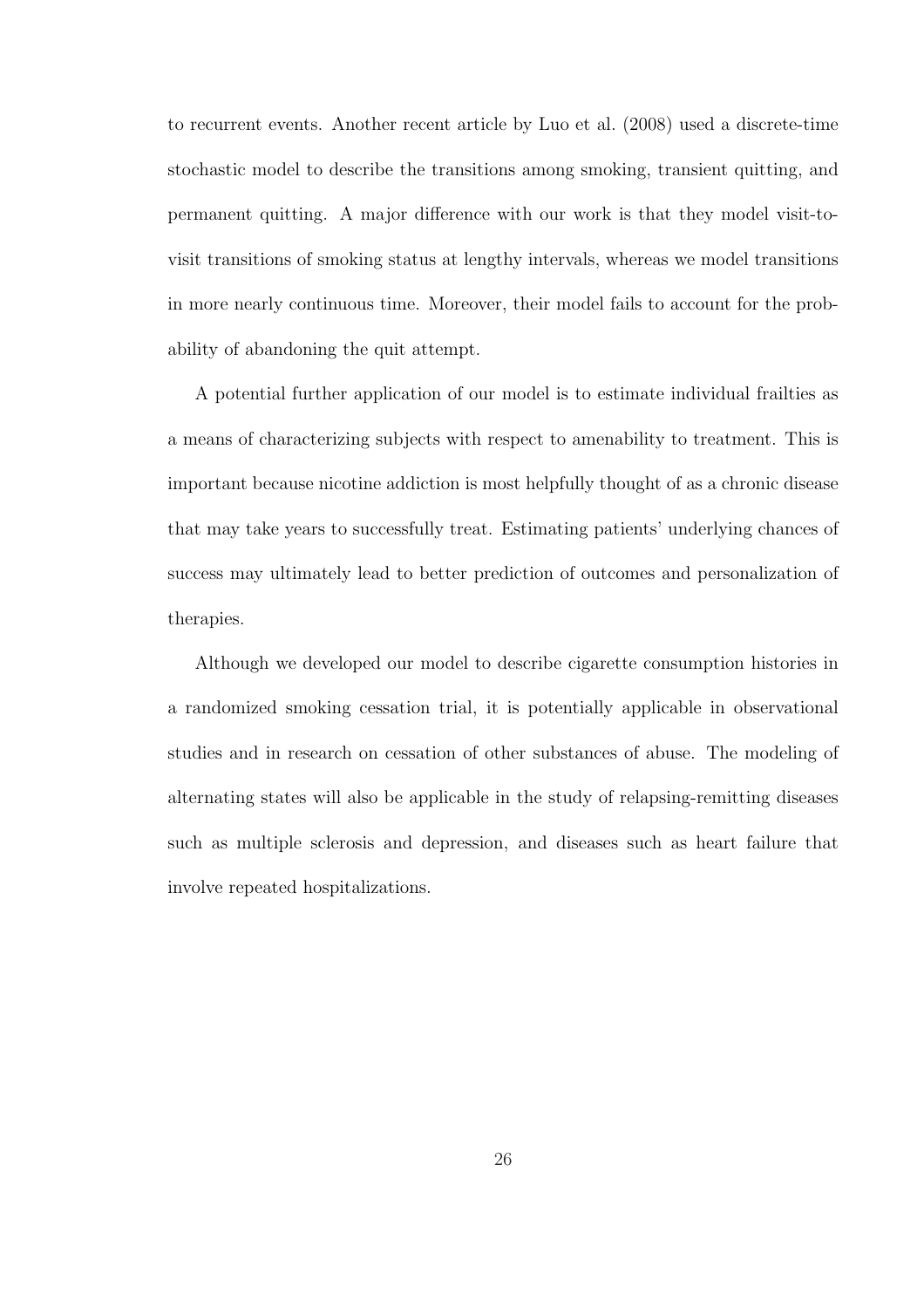

Figure 2.1: Alternating states data.



Figure 2.2: Kaplan-Meier estimates for the two event types, by treatment arms.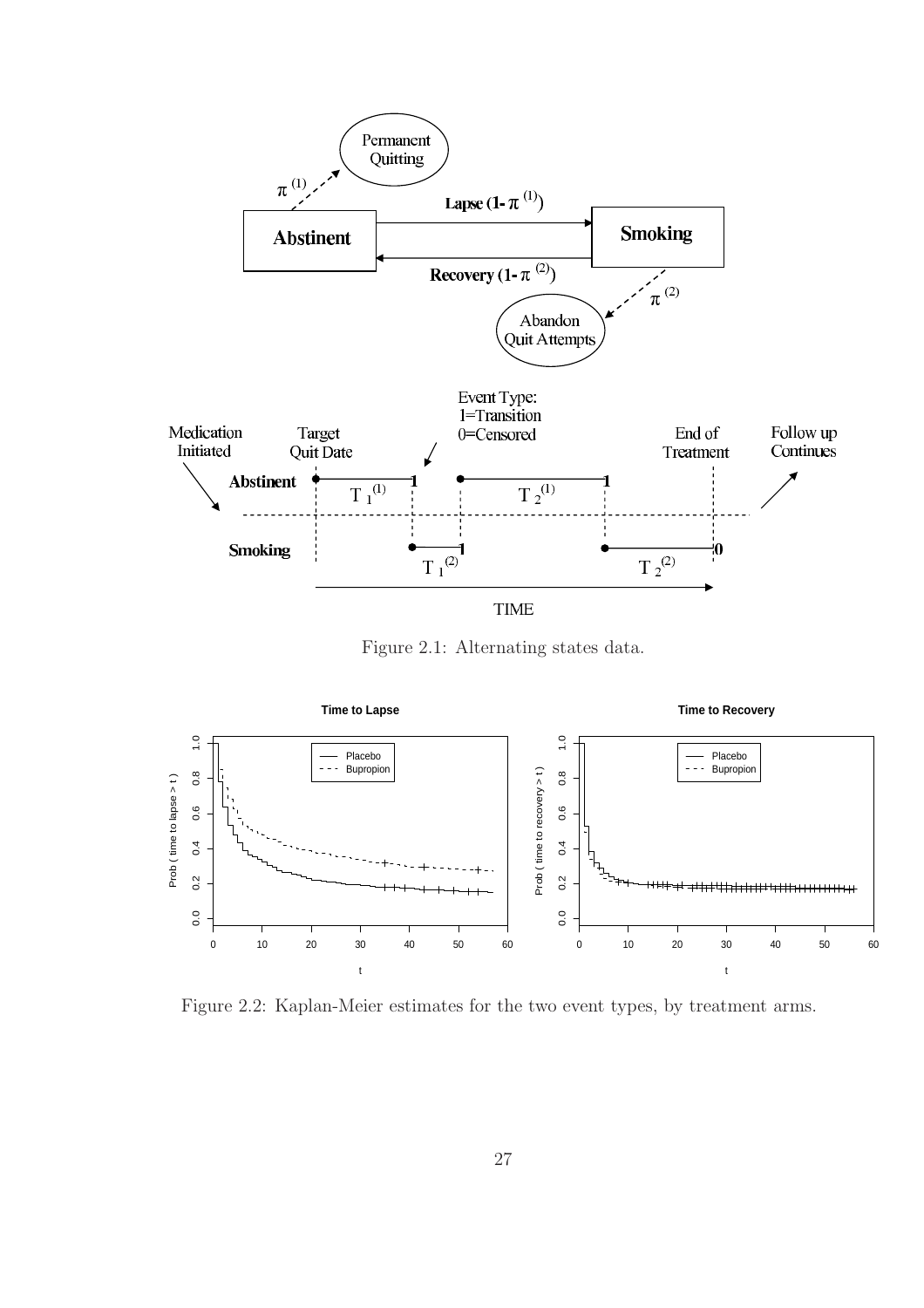|                |          | <b>IFET</b>  | <b>IFT</b> |       | CF       |           |  |  |
|----------------|----------|--------------|------------|-------|----------|-----------|--|--|
|                | Estimate | SE(adjusted) | Estimate   | SE    | Estimate | SE        |  |  |
| Lapse          |          |              |            |       |          |           |  |  |
| Cure fraction  |          |              |            |       |          |           |  |  |
| Intercept      | $-1.627$ | 0.210(0.171) | $-1.479$   | 0.203 | $-1.475$ | 0.207     |  |  |
| Drug           | 0.669    | 0.141(0.150) | 0.680      | 0.221 | 0.681    | 0.220     |  |  |
| Survival model |          |              |            |       |          |           |  |  |
| Intercept      | $-1.581$ | 0.059(0.072) | $-2.096$   | 0.090 | $-2.096$ | 0.090     |  |  |
| Drug           | $-0.447$ | 0.082(0.126) | $-0.586$   | 0.122 | $-0.587$ | 0.122     |  |  |
| Variance       | 0.808    | 0.125(0.106) | 1.634      | 0.144 | 1.629    | 0.157     |  |  |
|                |          |              |            |       |          |           |  |  |
| Recovery       |          |              |            |       |          |           |  |  |
| Cure fraction  |          |              |            |       |          |           |  |  |
| Intercept      | $-0.734$ | 0.062(0.071) | $-0.578$   | 0.062 | $-0.570$ | 0.074     |  |  |
| Drug           | $-0.019$ | 0.081(0.088) | $-0.059$   | 0.091 | $-0.057$ | 0.091     |  |  |
| Survival model |          |              |            |       |          |           |  |  |
| Intercept      | $-0.815$ | 0.048(0.055) | $-0.932$   | 0.060 | $-0.942$ | 0.075     |  |  |
| Drug           | 0.117    | 0.069(0.082) | 0.141      | 0.087 | 0.140    | 0.087     |  |  |
| Variance       | 0.201    | 0.029(0.044) | 0.255      | 0.043 | 0.261    | 0.044     |  |  |
|                |          |              |            |       |          |           |  |  |
| Association    |          |              |            |       | 0.041    | 0.191     |  |  |
| Log likelihood |          | $-8024.1$    | $-7716.2$  |       |          | $-7716.0$ |  |  |
| AIC            |          | 16068.2      | 15452.4    |       | 15454.0  |           |  |  |

Table 2.1: Parameter estimates from the bupropion data.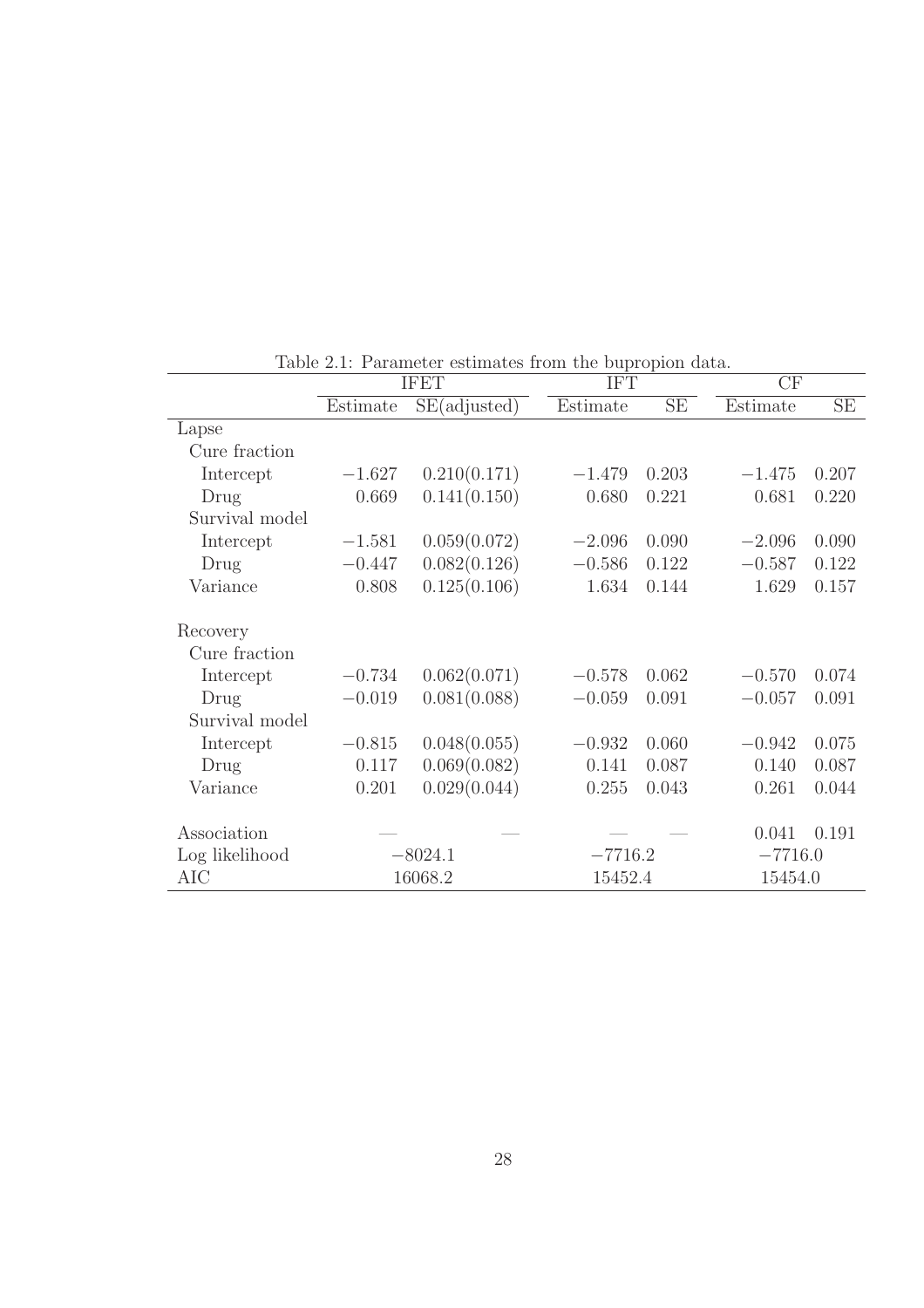

Figure 2.3: Fitted marginal survival curves and Kaplan-Meier estimates for the first episode.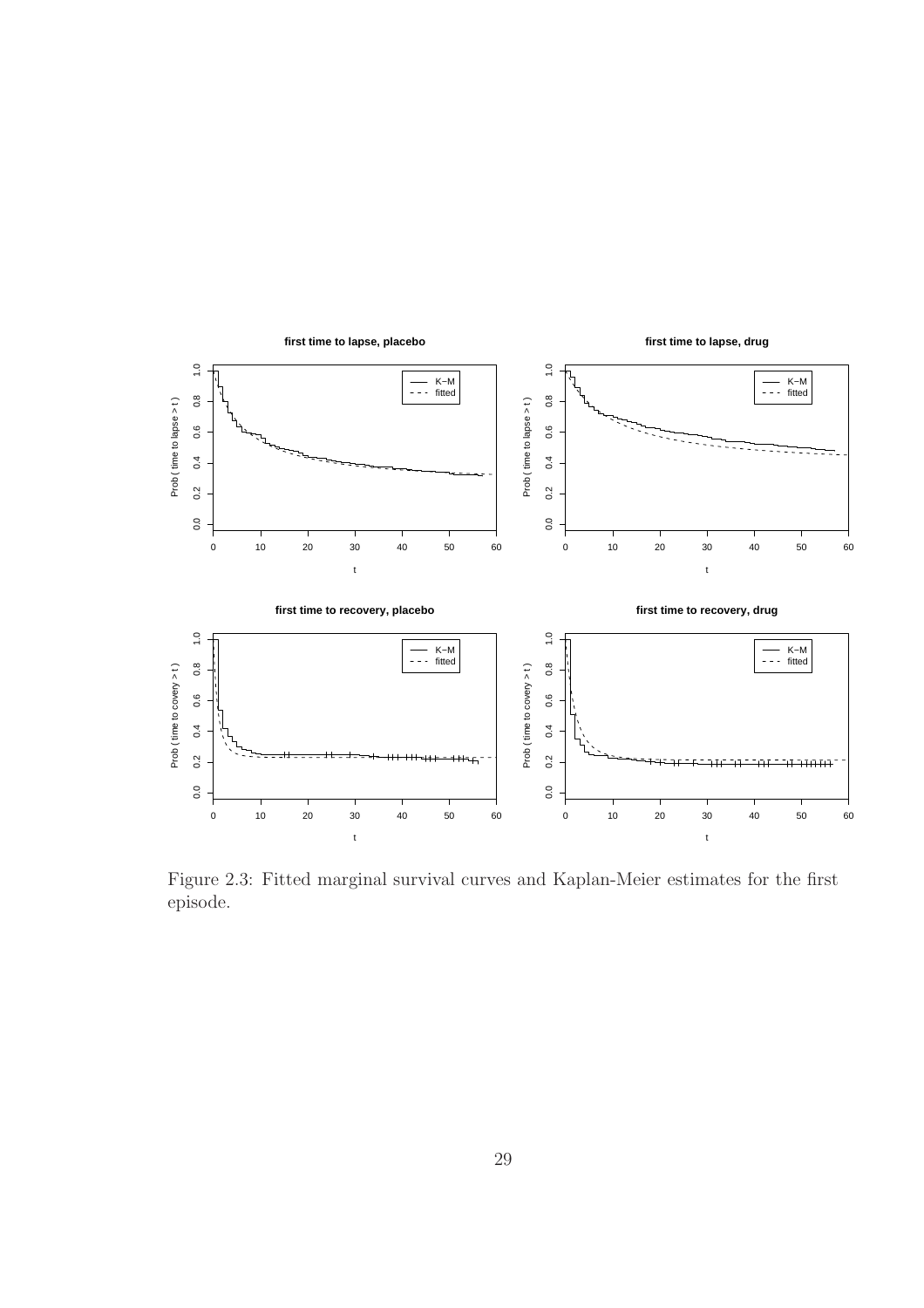|                |        |             | CF           |         | <b>IFT</b>  |              |         |  |
|----------------|--------|-------------|--------------|---------|-------------|--------------|---------|--|
|                | True   |             |              | 95 % CI |             |              | 95 % CI |  |
| Parameter      | value  | <b>Bias</b> | $\sqrt{MSE}$ | CP(%)   | <b>Bias</b> | $\sqrt{MSE}$ | CP(%)   |  |
| Lapse          |        |             |              |         |             |              |         |  |
| cure fraction  |        |             |              |         |             |              |         |  |
| intercept      | $-1.5$ | 0.010       | 0.113        | 93      | $-0.052$    | 0.127        | 88      |  |
| drug           | 0.7    | 0.000       | 0.119        | 93      | 0.025       | 0.123        | 95      |  |
| survival model |        |             |              |         |             |              |         |  |
| intercept      | $-1.0$ | $-0.010$    | 0.078        | 89      | 0.026       | 0.082        | 86      |  |
| drug           | $-0.6$ | $-0.005$    | 0.095        | 93      | $-0.022$    | 0.097        | 94      |  |
| variance       | 1.0    | 0.001       | 0.079        | 96      | 0.030       | 0.084        | 96      |  |
| Recovery       |        |             |              |         |             |              |         |  |
| cure fraction  |        |             |              |         |             |              |         |  |
| intercept      | $-0.5$ | 0.000       | 0.049        | 97      | $-0.099$    | 0.108        | 39      |  |
| drug           | $-0.1$ | $-0.003$    | 0.072        | 96      | $-0.038$    | 0.083        | 90      |  |
| survival model |        |             |              |         |             |              |         |  |
| intercept      | $-1.0$ | 0.002       | 0.056        | 94      | 0.099       | 0.110        | 41      |  |
| drug           | 0.1    | $-0.006$    | 0.066        | 98      | 0.022       | 0.070        | 93      |  |
| variance       | 0.3    | 0.004       | 0.040        | 95      | $-0.056$    | 0.063        | 61      |  |
|                |        |             |              |         |             |              |         |  |
| Association    | 1.0    | 0.014       | 0.343        | 96      |             |              |         |  |

Table 2.2: Results of simulations with  $\alpha = 1$ .

Note: "CP" = Coverage probability.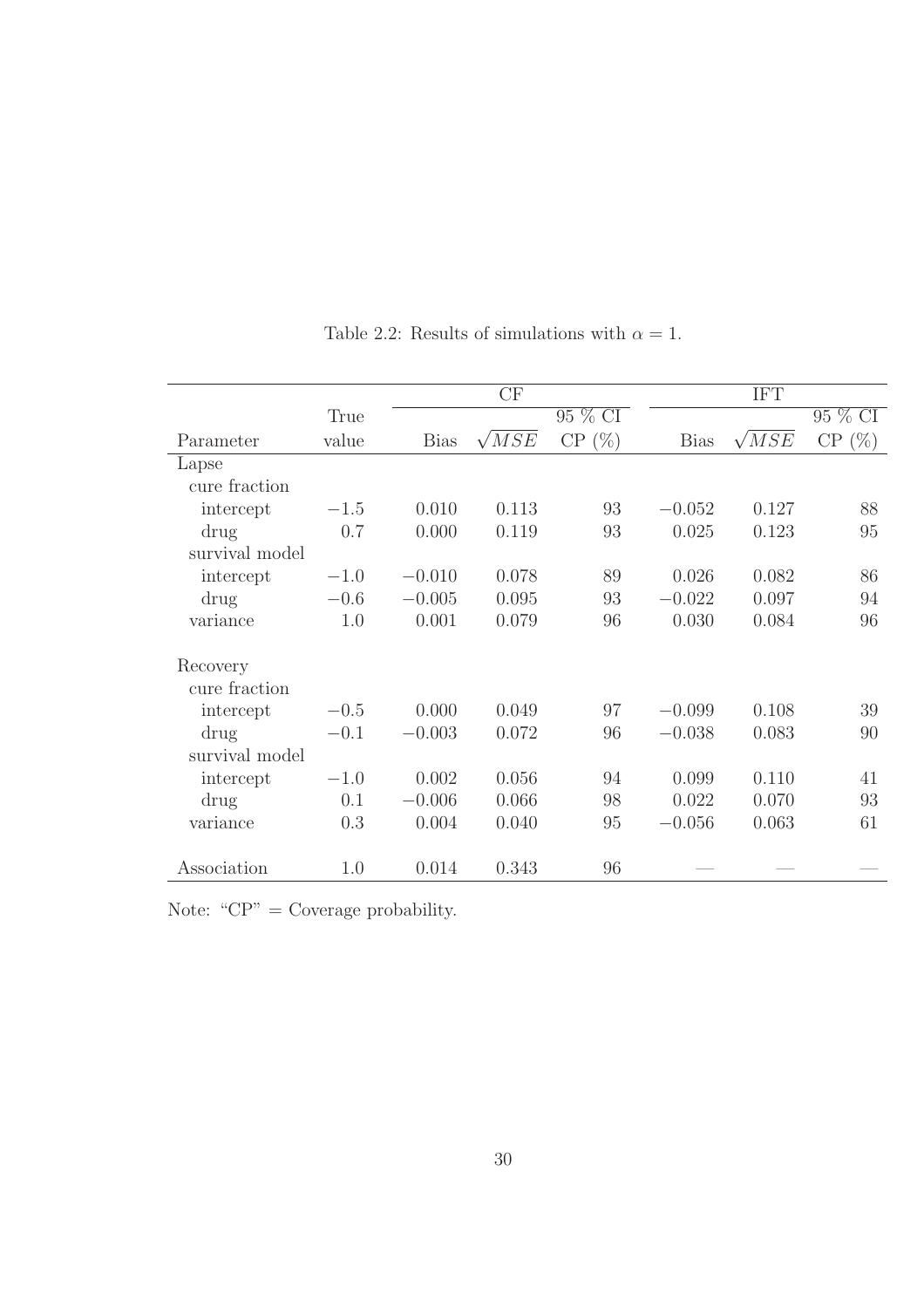|                |          |             | <b>IFT</b>   |         | <b>IFET</b> |              |                  |  |
|----------------|----------|-------------|--------------|---------|-------------|--------------|------------------|--|
|                | True     |             |              | 95 % CI |             |              | 95 % CI          |  |
| Parameter      | value    | <b>Bias</b> | $\sqrt{MSE}$ | CP(%)   | <b>Bias</b> | $\sqrt{MSE}$ | CP(%)            |  |
| Lapse          |          |             |              |         |             |              |                  |  |
| cure fraction  |          |             |              |         |             |              |                  |  |
| intercept      | $-1.5$   | 0.019       | 0.093        | 97      | 0.241       | 0.271        | 49               |  |
| drug           | 0.7      | $-0.014$    | 0.116        | 97      | $-0.117$    | 0.166        | 72               |  |
| survival model |          |             |              |         |             |              |                  |  |
| intercept      | $-1.0$   | 0.001       | 0.064        | 91      | 0.332       | 0.340        | $\left( \right)$ |  |
| drug           | $-0.6$   | 0.003       | 0.094        | 95      | 0.112       | 0.148        | 54               |  |
| variance       | 1.0      | $-0.016$    | 0.099        | 91      | $-0.405$    | 0.413        | $\overline{0}$   |  |
| Recovery       |          |             |              |         |             |              |                  |  |
| cure fraction  |          |             |              |         |             |              |                  |  |
| intercept      | $-0.5$   | $-0.004$    | 0.054        | 93      | $-0.252$    | 0.266        | $\overline{2}$   |  |
| drug           | $-0.1$   | $-0.008$    | 0.076        | 95      | $-0.055$    | 0.100        | 78               |  |
| survival model |          |             |              |         |             |              |                  |  |
| intercept      | $-1.0$   | 0.001       | 0.051        | 95      | 0.278       | 0.285        | 1                |  |
| drug           | 0.1      | 0.000       | 0.070        | 95      | $-0.059$    | 0.101        | 70               |  |
| variance       | 0.3      | $-0.004$    | 0.039        | 93      | $-0.079$    | 0.104        | 44               |  |
|                |          |             |              |         |             |              |                  |  |
| Association    | $\theta$ |             |              |         |             |              |                  |  |

Table 2.3: Results of simulations with  $\alpha = 0$ .

Note: "CP" = Coverage probability.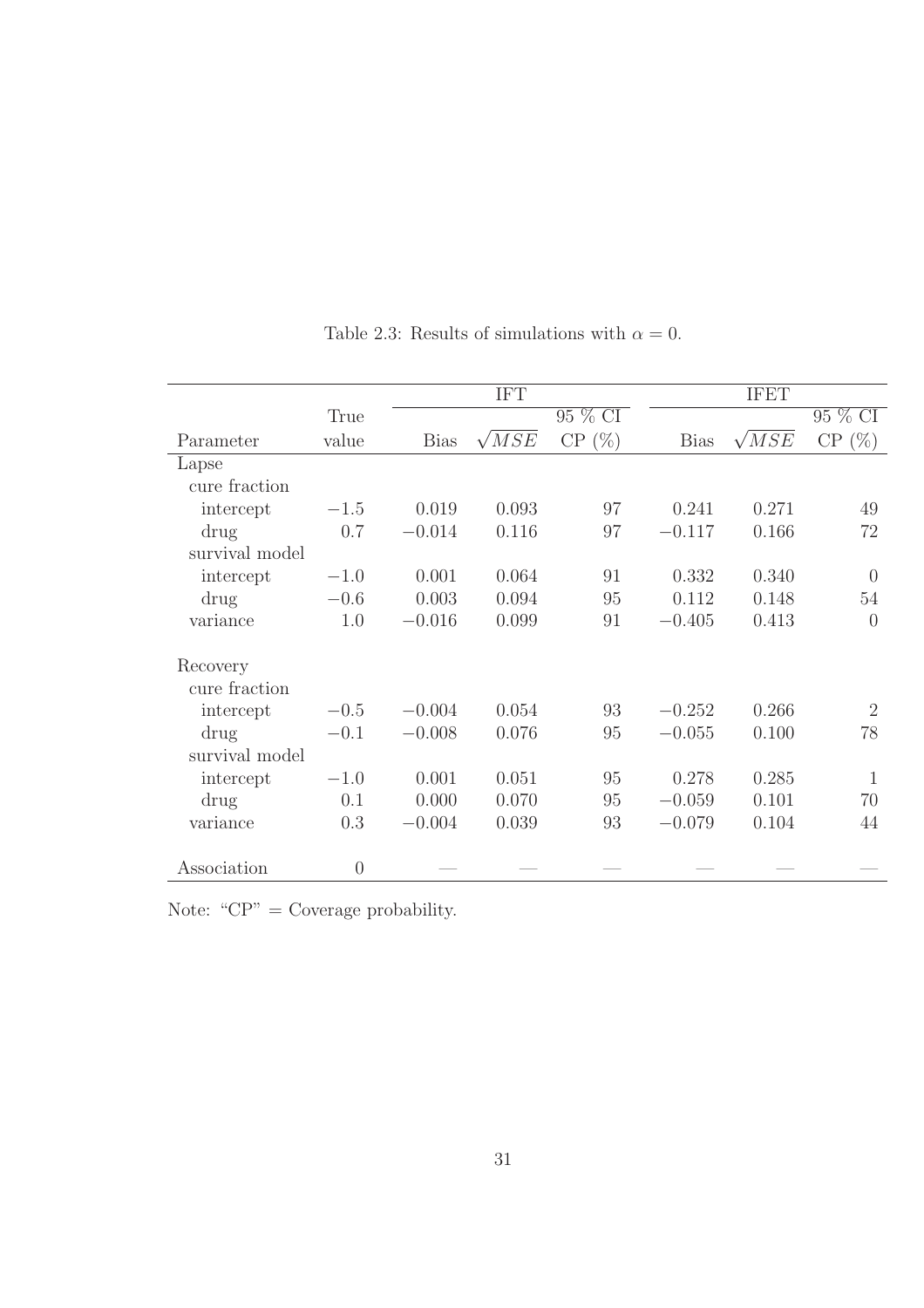### Chapter 3

# Prediction of Individual Long-Term Smoking Outcomes

#### 3.1 Introduction

In smoking cessation clinical trials, subjects commonly receive treatment over a defined length of time (often 8–12 weeks), with follow-up assessments taken at 6 and 12 months after baseline. The outcome at the end of treatment is an important but imperfect indicator of efficacy, in that some subjects who quit early are unable to sustain their initial success, whereas some who fail early later succeed. Therefore it is of interest clinically to predict long-term smoking outcome from short-term data. And as we indicated in the end of Chapter 2, estimating patients' underlying chances of success may ultimately lead to personalization of therapies and optimization of treatments to reverse short-term failure and sustain short-term success.

The unique features of smoking cessation data complicate statistical analysis, as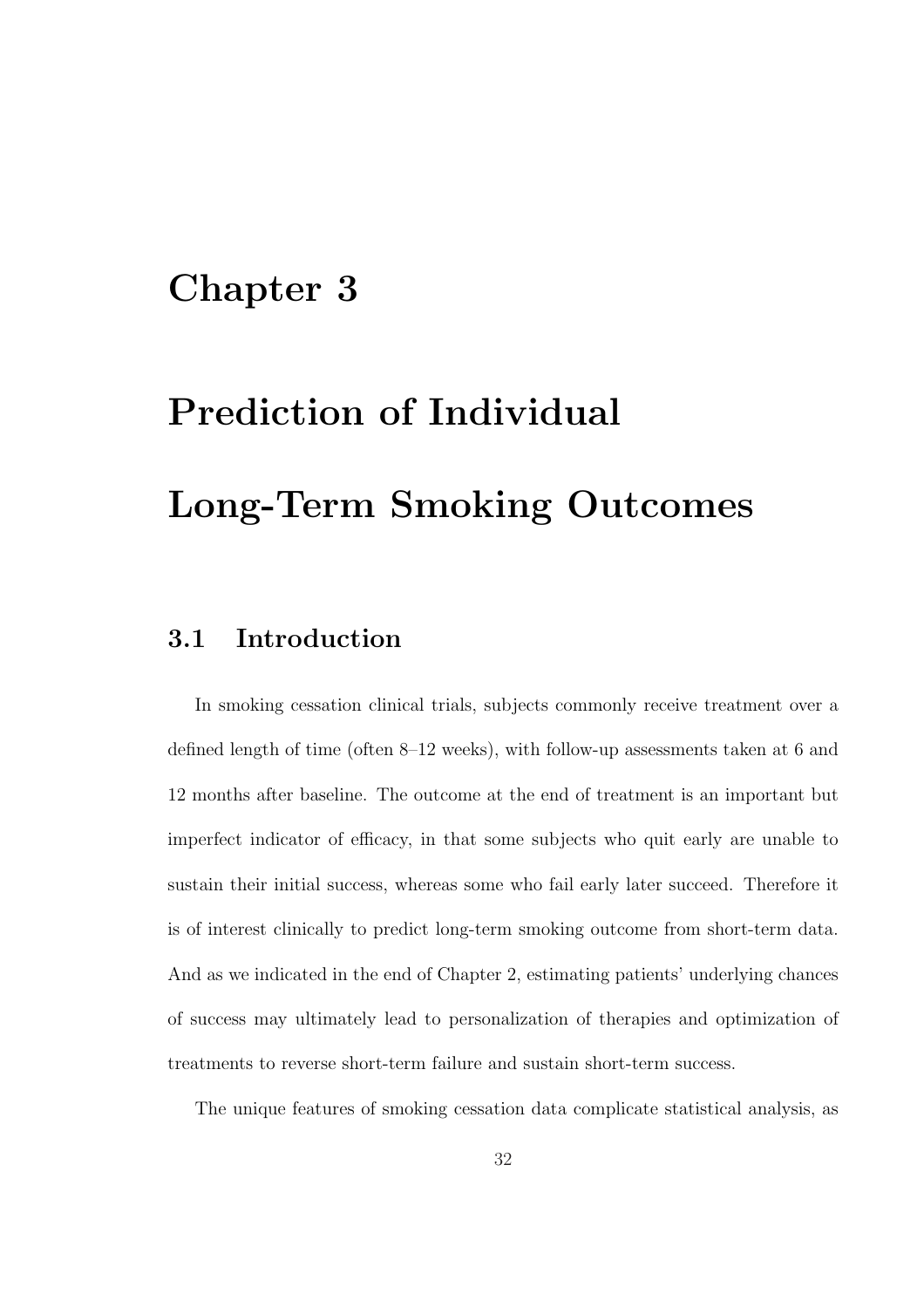we described in Chapter 2. First, subjects commonly experience a series of lapse and recovery episodes of varying lengths, alternating between smoking and abstinence. Moreover, any quit episode may be temporary, followed by a lapse, but it may also become permanent, in that the subject quits smoking forever. Conversely, any lapse may be temporary, leading to a recovery, but it may also become permanent, in that the subject gives up the quit attempt altogether. One can model such possibilities of permanence by "cure" probabilities in time-to-event models. Another important feature of such data is heterogeneity, in that outcomes depend critically on unobserved factors that are not encoded in baseline covariates. We can model such heterogeneity by random effects, or frailties as they are denoted in survival analysis.

There is a growing statistical literature on the modeling of complex smoking cessation patterns (Cook et al. (2002); Mannan and Koval (2003); Banerjee and Carlin (2004); Yu and Peng (2008); Luo et al. (2008)). In Chapter 2, we proposed a curemixture frailty model that allows for recurrent, correlated events of two alternating types, with a possibility of cure in each episode (Li et al. (2010)). Our analysis sought to provide a more accurate and nuanced representation of the activities of the treatments in question by disentangling their effects on the daily hazards and long-term cure probabilities of lapse and recovery. Although in our real-data example longerterm outcomes were collected, we based our analysis on data only from the eight-week treatment phase.

In this chapter we propose using our model to make long-term predictions. We develop a two-stage Bayesian algorithm that first imputes frailties then generates predicted smoking trajectories given the frailties, in both stages conditioning on baseline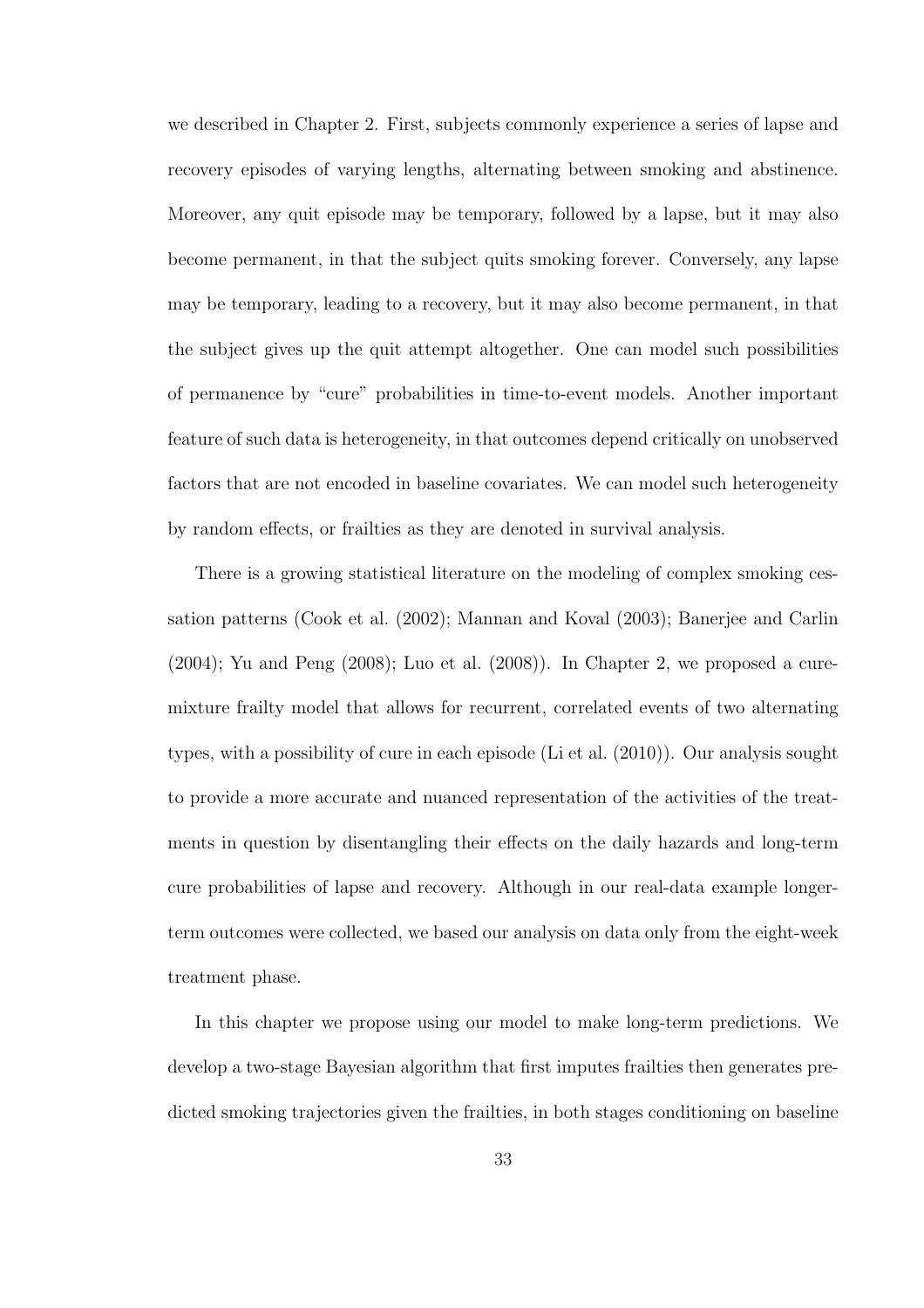predictors, short-term outcomes and parameter estimates. We illustrate the method with an analysis of data from two smoking cessation trials we described before, comparing our predictions to those from a variety of ad hoc methods. We moreover perform an array of analyses to evaluate the sensitivity of our predictions to uncertainties in the modeling.

## 3.2 Review of the Smoking Cessation Trials and the Cure-Mixture Frailty Model

We use the same data as the analysis in Chapter 2, which come from two randomized trials of oral bupropion for smoking cessation. Briefly, subjects who reported smoking at least 10 cigarettes/day were randomized to receive ten weeks of either twice-daily bupropion or placebo. All subjects received seven sessions of in-person behavioral group counseling. The study collected a range of baseline predictors of smoking behavior, including the Fagerström Test for Nicotine Dependence (FTND) score (Heatherton et al. (1991)), the Center for Epidemiologic Studies Depression (CESD) scale (Radloff (1977)), and race and sex (Dale et al. (2001)).

Participants began taking assigned medication on the day of the first counseling session, and all were to quit smoking on the target quit date (TQD), two weeks later. Prior to each counseling session between TQD and the end of treatment (EOT, eight weeks after TQD) participants reported numbers of cigarettes smoked each day since the previous assessment, using a time-line follow-back (TLFB) questionnaire.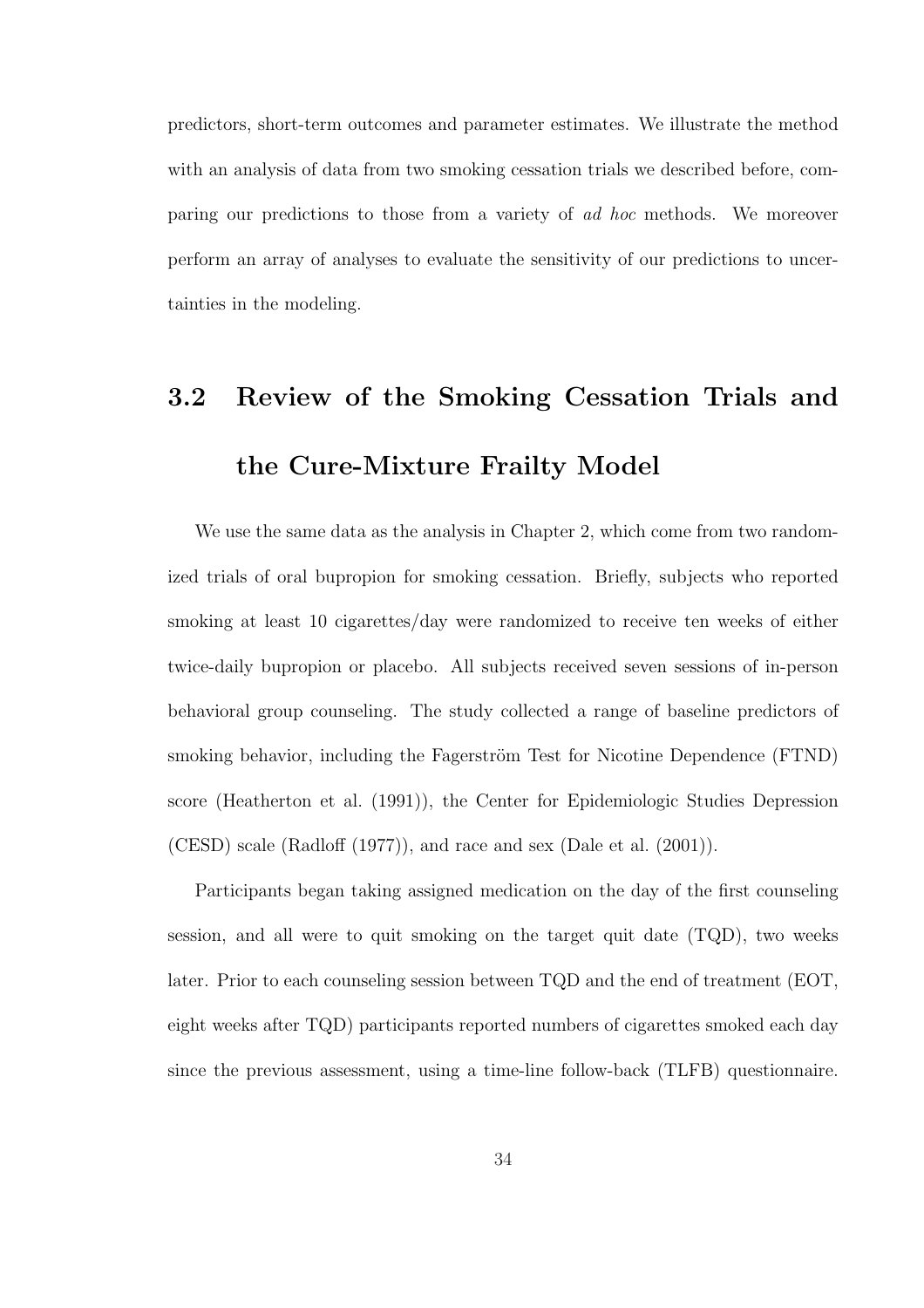From the reported daily cigarette consumption, we constructed for each subject the on-treatment series of times to lapse (a day that includes smoking) and times to recovery (an entire day without smoking). Telephone assessment followed at EOT and 6 months and 12 months post-TQD, where subjects were asked if they had smoked in the last 7 days. Self-reported quits were verified by tests for smoking by-products in the breath or saliva. As we indicated in Chapter 2, our analysis will be based on 757 subjects who succeeded in quitting on TQD.

We now review our model for smoking cessation data with alternating states and cure probabilities (Figure 2.1) (Li et al. (2010)). We denote  $T_{ij}^{(k)}$  and  $S_{ij}^{(k)}$  as the event time and its survival function for episode j of type k for subject i  $(k = 1$  for lapse,  $k = 2$  for recovery). To incorporate the unobserved risk factors, we assume that each subject has two latent frailties  $(b_i^{(1)})$  $i^{(1)}_i, b^{(2)}_i$  and conditional on them, the survival function  $S_{ij}^{(k)}$  is:

$$
S_{ij}^{(k)}(t_{ij}^{(k)}|b_i^{(k)}) = \pi_{ij}^{(k)}(b_i^{(k)}) + [1 - \pi_{ij}^{(k)}(b_i^{(k)})]S_{ij}^{*(k)}(t_{ij}^{(k)}|b_i^{(k)}), \qquad (3.2.1)
$$

where

$$
\pi_{ij}^{(k)}(b_i^{(k)}) = \exp[-b_i^{(k)} \exp(-\eta_{\pi_{ij}}^{(k)})],\tag{3.2.2}
$$

$$
S_{ij}^{*(k)}(t_{ij}^{(k)}|b_i^{(k)}) = \exp[-t_{ij}^{(k)}b_i^{(k)}\exp(\eta_{\sigma_{ij}}^{(k)})], \quad k = 1, 2.
$$
 (3.2.3)

That is, each episode either becomes permanent (with probability  $\pi_{ij}^{(k)}$ ) or ends according to a proper survival function  $S_{ij}^{*(k)}(\cdot)$  (with probability  $1 - \pi_{ij}^{(k)}$ ). The linear predictors  $\eta_{\pi_{ij}}^{(k)}$  and  $\eta_{\sigma_{ij}}^{(k)}$  contain subject-level or episode-level covariates, such as intercept, treatment assignment, and baseline factors.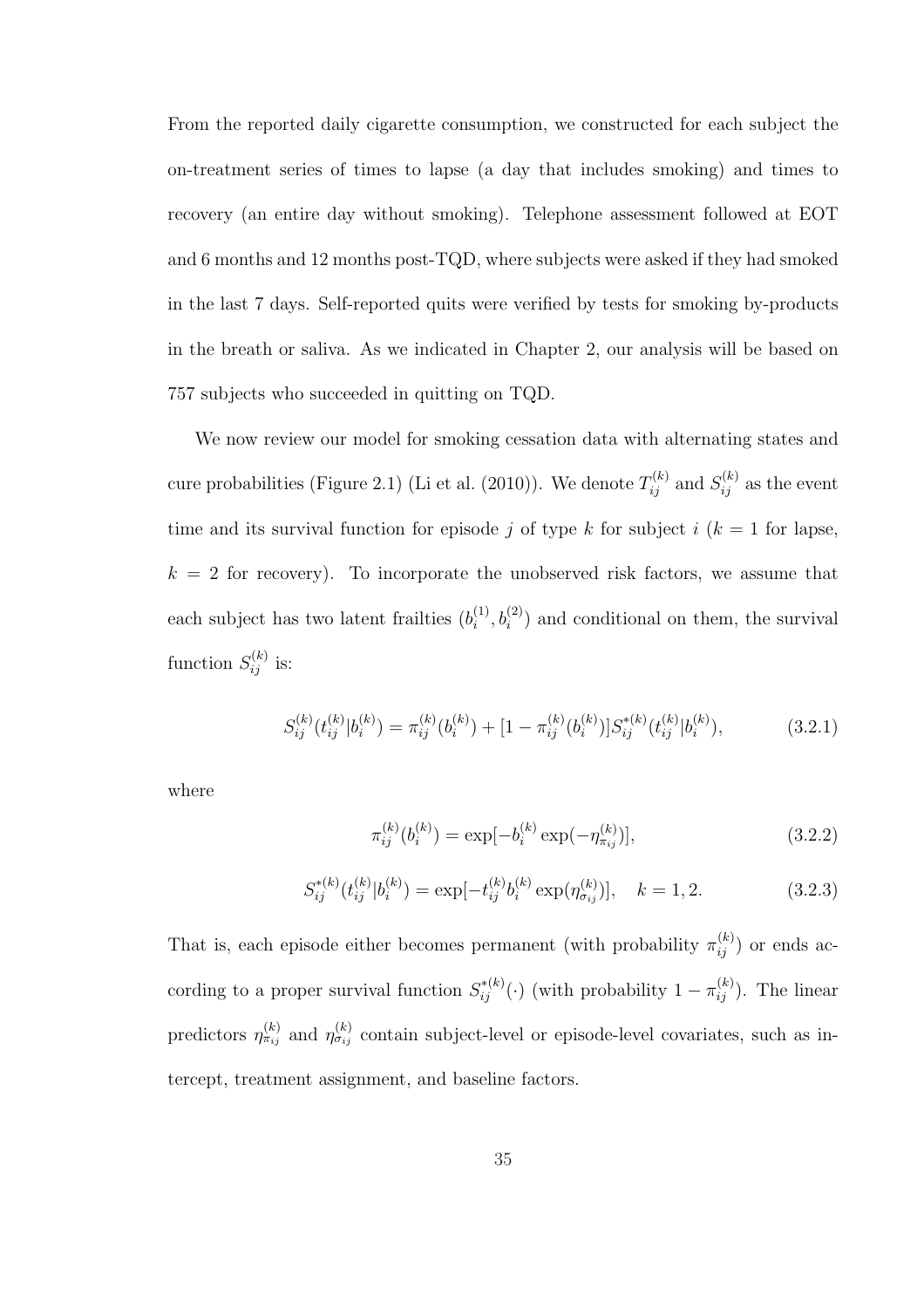We link the two frailties by the Clayton copula (Clayton (1978)), so that their joint density is

$$
f(b_i^{(1)}, b_i^{(2)}) = (1+\alpha)[F_1(b_i^{(1)})^{-\alpha} + F_2(b_i^{(2)})^{-\alpha} - 1]^{-1/\alpha - 2}
$$
  
 
$$
\times F_1(b_i^{(1)})^{-\alpha - 1} F_2(b_i^{(2)})^{-\alpha - 1} f_1(b_i^{(1)}) f_2(b_i^{(2)}), \qquad (3.2.4)
$$

where  $F_k(\cdot)$ ,  $k = 1, 2$ , is the cumulative distribution function (CDF) of a gamma (shape= $1/\theta_k$ , scale= $1/\theta_k$ ) distribution,  $f_k(\cdot)$ ,  $k = 1, 2$ , is the corresponding gamma density, and  $\alpha$  is an association parameter defined on  $(-1, +\infty)$ .

Letting  $\xi$  refer to the parameter vector of covariate effects in the linear predictors, the frailty variances  $\theta_k$  ( $k = 1, 2$ ) and the association parameter  $\alpha$ , one can obtain the maximum likelihood estimate (MLE)  $\hat{\xi}$  using SAS Proc NLMIXED. For details see Chapter 2.

#### 3.3 Prediction Methods

#### 3.3.1 Sampling Individual Frailties

A natural way to construct predictions is to sample in two stages: First, draw the subject-level frailties from their posterior distribution; and second, generate individual future outcomes conditional on the sampled frailties. Denoting the observed data for subject i as  $y_i \equiv \{t_{ij}^{(k)} : j = 1, 2, \ldots, n_i; k = 1, 2\}$ , and the frailty vector as  $b_i \equiv \{b_i^{(1)}$  $\{a_i^{(1)}, b_i^{(2)}\}$ , the posterior distribution of the frailties for subject i is

$$
p(b_i|y_i, \xi) = \frac{p(y_i|b_i, \xi) f(b_i|\xi)}{\int p(y_i|b_i, \xi) f(b_i|\xi) db_i}.
$$
\n(3.3.1)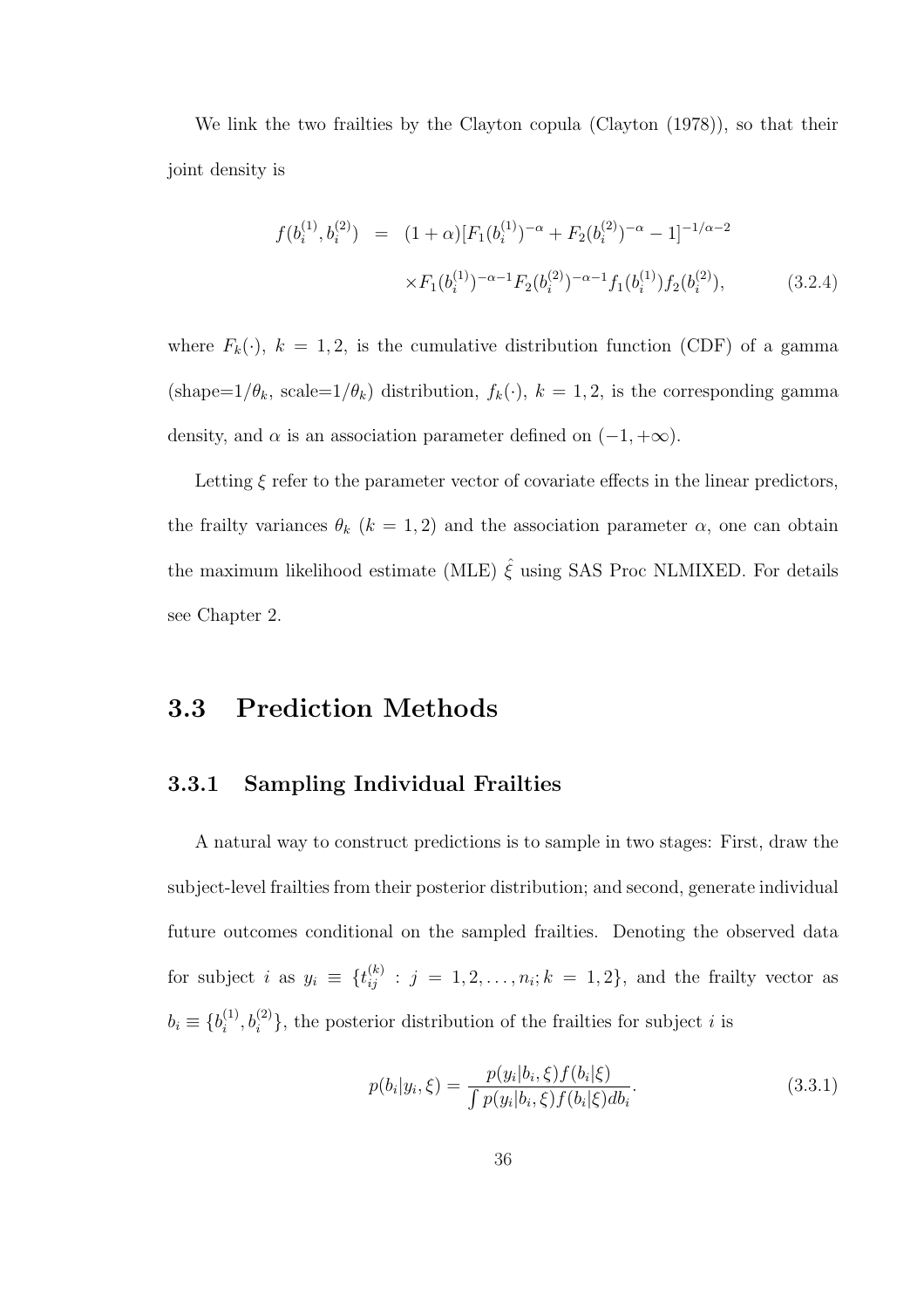Here  $f(b_i|\xi)$  is the copula density from  $(3.2.4)$ , and  $p(y_i|b_i,\xi)$  is the conditional density of the vector of event times given  $b_i$  for subject *i*:

$$
p(y_i|b_i,\xi) = \prod_{j=1}^{n_i} \left[ \left( -\frac{\partial S_{ij}^{(1)}}{\partial t_{ij}^{(1)}} \right)^{d_{ij}^{(1)}} \cdot \left( S_{ij}^{(1)} \right)^{(1-d_{ij}^{(1)})} \right]^{\delta_{ij}} \times \left[ \left( -\frac{\partial S_{ij}^{(2)}}{\partial t_{ij}^{(2)}} \right)^{d_{ij}^{(2)}} \cdot \left( S_{ij}^{(2)} \right)^{(1-d_{ij}^{(2)})} \right]^{1-\delta_{ij}}, \quad (3.3.2)
$$

where  $d_{ij}^{(k)}$ ,  $k = 1, 2$ , is the indicator that an event has occurred; and  $\delta_{ij}$  is the indicator that the episode is of the first type (time to lapse). The numerator can be readily calculated, but the integral in the denominator cannot. To avoid this complication we resort to importance sampling (Tanner (1993)).

Importance sampling proceeds as follows: First, one designates an approximate posterior  $p^*(b_i)$  from which one can readily sample and whose density is easy to calculate. One then generates a large number (say, M) of sample draws  $b_i^{[m]}$  $\binom{[m]}{i},\ m=$  $1, \ldots, M$ , from this distribution. At each sampled value, one computes the true value of a function proportional to the posterior density (the numerator) and the value of the approximate posterior density. Their ratio  $r^{[m]}$  is then normalized as  $w^{[m]}$ , which becomes a weight for use in subsequent calculation:

$$
r^{[m]} = \frac{p(y_i|b_i^{[m]}, \xi) f(b_i^{[m]} | \xi)}{p^*(b_i^{[m]})}, \quad w^{[m]} = \frac{r^{[m]}}{\sum_{m=1}^M r^{[m]}}.
$$
\n(3.3.3)

To generate a posterior sample of  $b_i$  one can use sampling/importance resampling  $(SIR)$  (Rubin (1987)). In SIR, one first draws M values by importance sampling, then selects Q of these,  $Q \ll M$ , with replacement using probabilities  $w^{[m]}$ . The Q values so selected  $(b_i^*^{[q]})$  $i^{[q]}$ ,  $q = 1, \ldots, Q$  represent a random sample from an approximation to the target posterior (Rubin (1987); Smith et al. (1982)).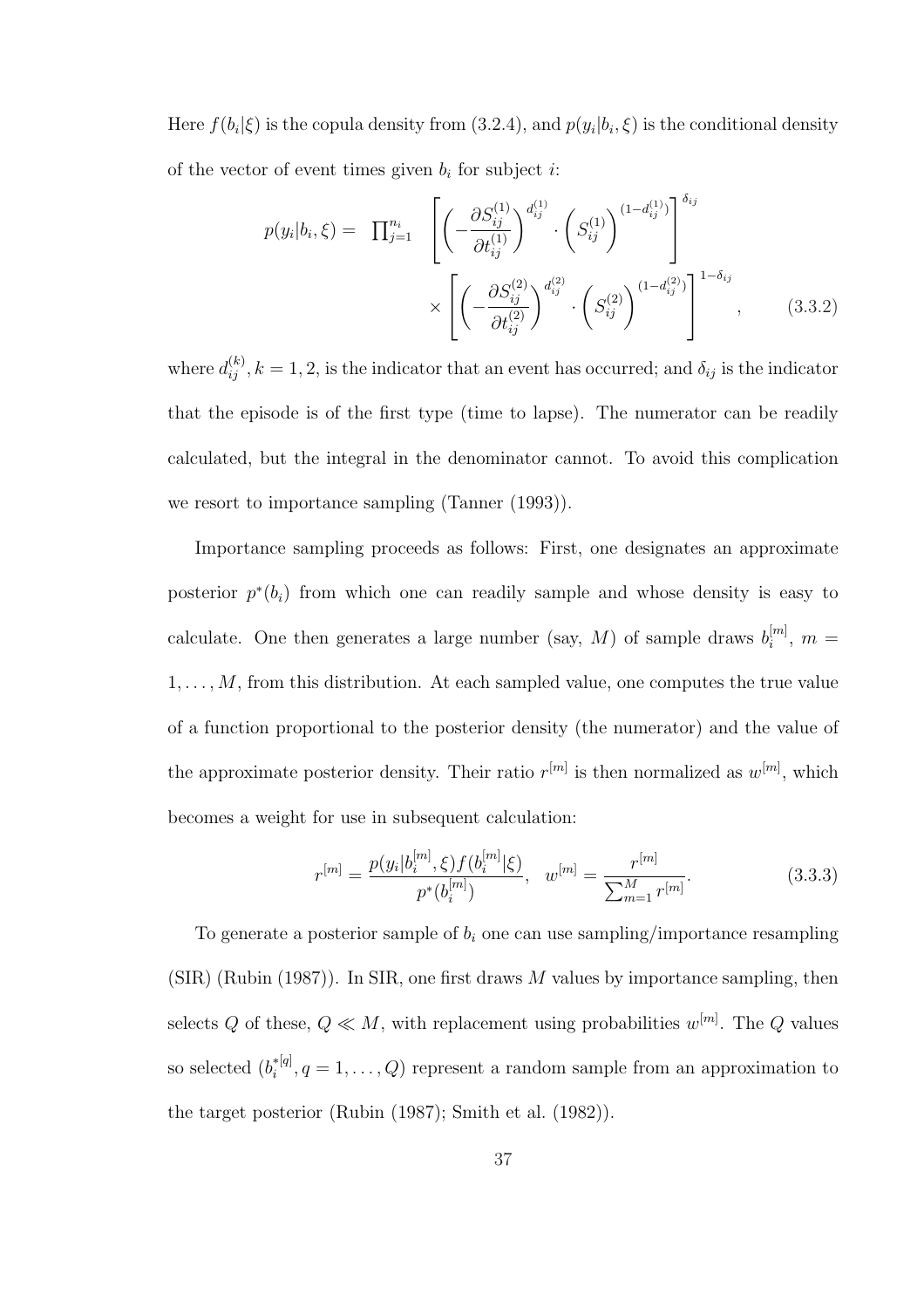One could also calculate some summary measures of  $b_i$  from its posterior distribution. For example, to calculate the posterior mean of a function  $q(b_i)$ , one evaluates the function at all sampled values of  $b_i$ , say  $g(b_i^{[m]}$  $i^{[m]}$ ,  $m = 1, \ldots, M$ . The approximate mean is then

$$
E[g(b_i)] \approx \sum_{m=1}^{M} w^{[m]} g(b_i^{[m]}).
$$
\n(3.3.4)

For example, the posterior mean of the first frailty  $b_i^{(1)}$  $i^{(1)}$  can be simply approximated by  $\sum_{m=1}^{M} w^{[m]} b_i^{(1)[m]}$  $i^{(1)[m]}$ .

#### 3.3.2 Predicting Future Outcomes

To predict the outcome at one year post-TQD for subject  $i$ , we first obtain posterior samples of  $b_i$  using SIR and then generate the transition times after EOT under the assumed model with  $\hat{\xi}$  and individual frailties  $b_i^{*[q]}$  $i^{*[q]}$   $(q = 1, \ldots, Q)$ . If this subject's last observation is an event time, the generating procedure is straightforward: Set the next event type to be opposite to the last observed event and generate a sequence of events of alternating types:  $T_{ij}^{(k)}$ . To incorporate the cure probability, we draw a sequence of random variates from a Uniform  $(0, 1)$ ; if the *j*th variate of type k in the sequence is less than  $\pi_{ij}^{(k)}$ , we re-set  $T_{ij}^{(k)} = \infty$ , representing a "cure". The recurrent event times are then lined up as  $T_{i1}^{(1)}$  $x_{i1}^{(1)}, T_{i1}^{(2)}, T_{i2}^{(1)}, T_{i2}^{(2)}, \cdots$ , and the cumulative time is used to determine the censoring.

If subject  $i$ 's last observation is censored, we must first simulate whether this episode is permanent or temporary. Denoting the last observed censoring time as  $t_i$ ,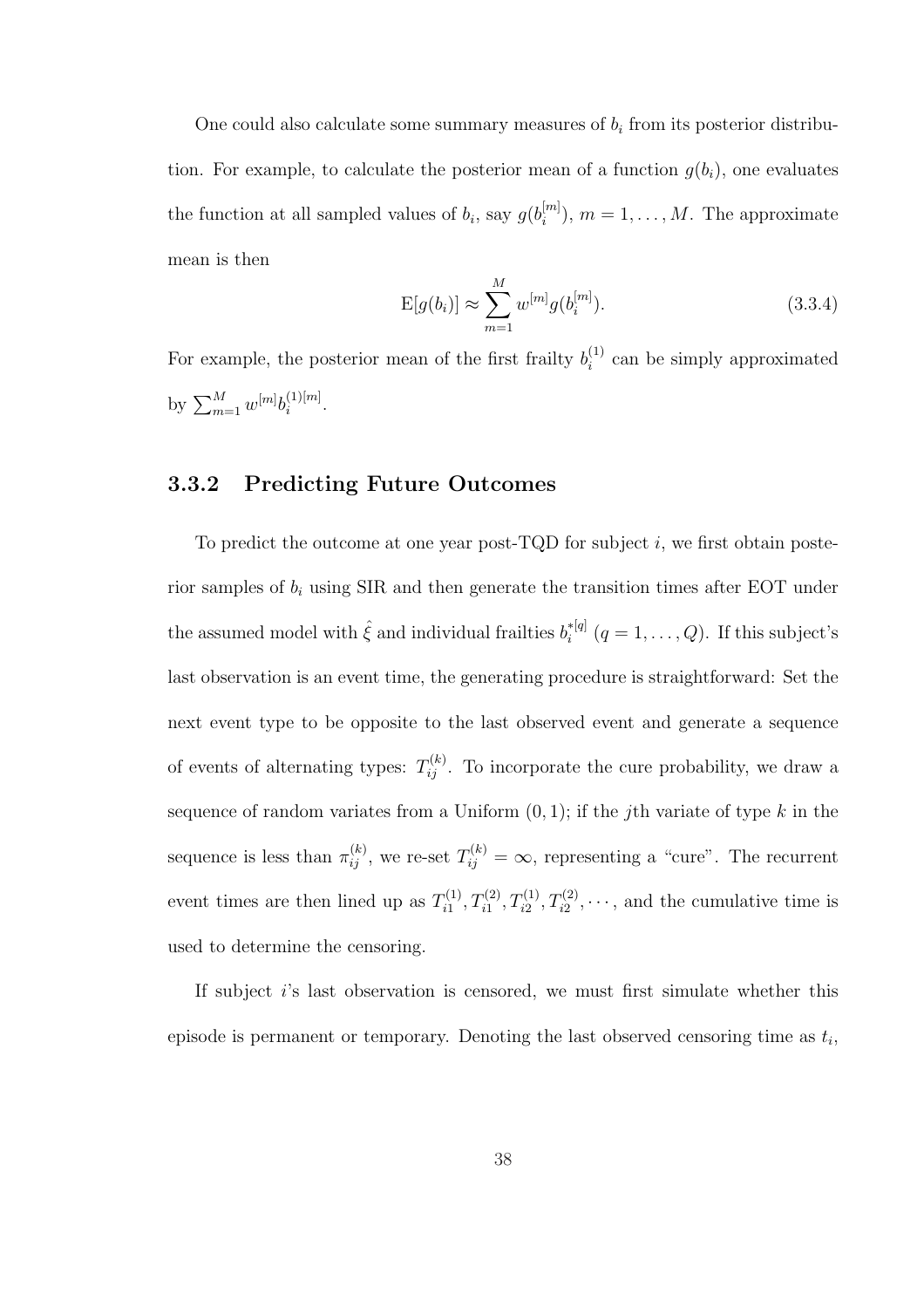the conditional cure probability given observed data is

$$
\pi_i = \Pr(\text{cured} | T_{ij}^{(k)} > t_i) = \frac{\Pr(\text{cured})}{\Pr(T_{ij}^{(k)} > t_i)} = \frac{\pi_{ij}^{(k)}}{\pi_{ij}^{(k)} + (1 - \pi_{ij}^{(k)})S_{ij}^{*(k)}(t_i)}.
$$
(3.3.5)

Again we draw a random variate from Uniform  $(0,1)$ . If it is less than  $\pi_i$ , the last observed status is permanent and no further events are generated; otherwise, we generate further episodes by the above procedure, with the starting event type the same as the last observed event type. Because given the frailties the event times are exponential, the conditional distribution of the time from EOT until the first post-EOT event is the same as if the time origin for the event were at EOT.

Because we derive the event times from daily smoking records, the smallest time unit is one day. Thus although in principle the last pre-EOT episode should always be censored, in practice some subjects' last episode is an event. Moreover with our model of continuous times, there is a possibility of multiple events within one day. We therefore reconstruct the simulated data so that the transition times are in units of days. Specifically, we decide the daily smoking status based on  $t_{ij}^{(k)}$ , applying the rule that any smoking during a day indicates non-abstinence (Figure 3.1). We then obtain the subject's smoking status (1 for smoking, 0 for non-smoking) at one year by evaluating whether the simulated last seven days are all smoke-free. This renders predictions comparable to the actual verified outcomes.

Repeating this process Q times, we obtain Q draws from an approximate predictive posterior. We estimate the individual probabilities of smoking  $p_i$  by counting the proportion of draws that find subject i smoking within seven days of the one-year milestone. These predictive probabilities are in fact samples from the predictive pos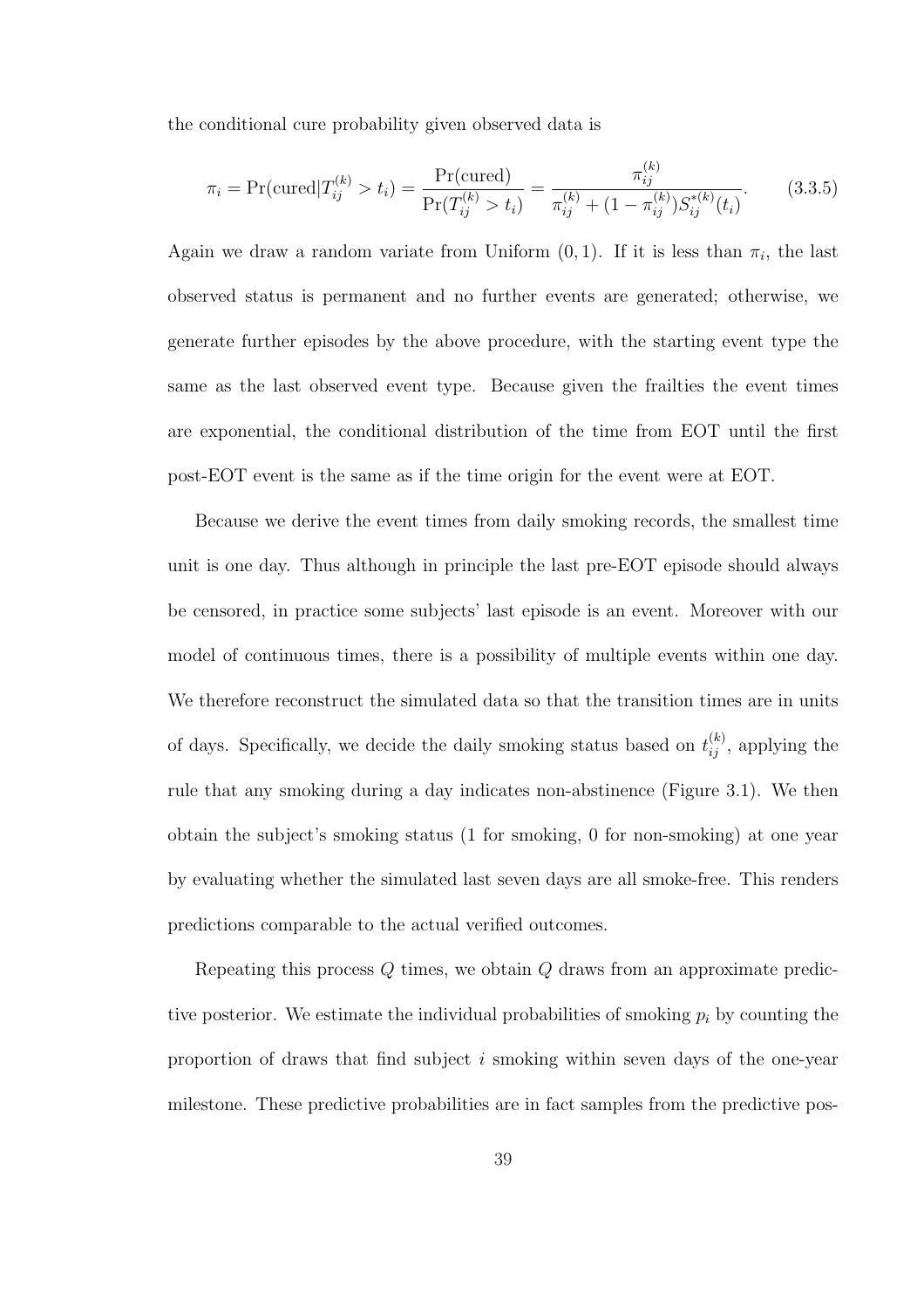terior distribution and henceforth is referred to as the SPP method. We then compare our predictions to the true, verified values of smoking at one year and estimate an ROC curve (Fawcett (2006)). Specifically, we apply different thresholds to  $p_i$  and for each we calculate the sensitivity and specificity. We obtain the ROC curve by connecting the points, using AUC (area under the curve) as an index of predictive accuracy (Hanley and Mcneil (1982)).

We have compared our predictions under the frailty model to predictions from a range of logistic regression models estimated using the year one outcomes (see the detailed description below). As such models are predicting the same outcomes on which they were developed, they are subject to over-fitting. In these cases we applied a bootstrap correction to adjust the AUC (Harrell et al. (1996)).

Analysis was done in R 2.6.2.

#### 3.4 Results

#### 3.4.1 Model Selection

We first fit the frailty model to the treatment period data to generate a best-fitting model for the short-term outcomes. Following previous work (Wileyto et al. (2005)), we dichotomized FTND to be positive if the raw score  $\geq$  6 (representing greater dependence) and CESD to be positive if the raw score  $\geq 16$  (representing more severe depression). To allow for potential time trends within subjects, we included episode number and its interaction with treatment as predictors. We recoded episode number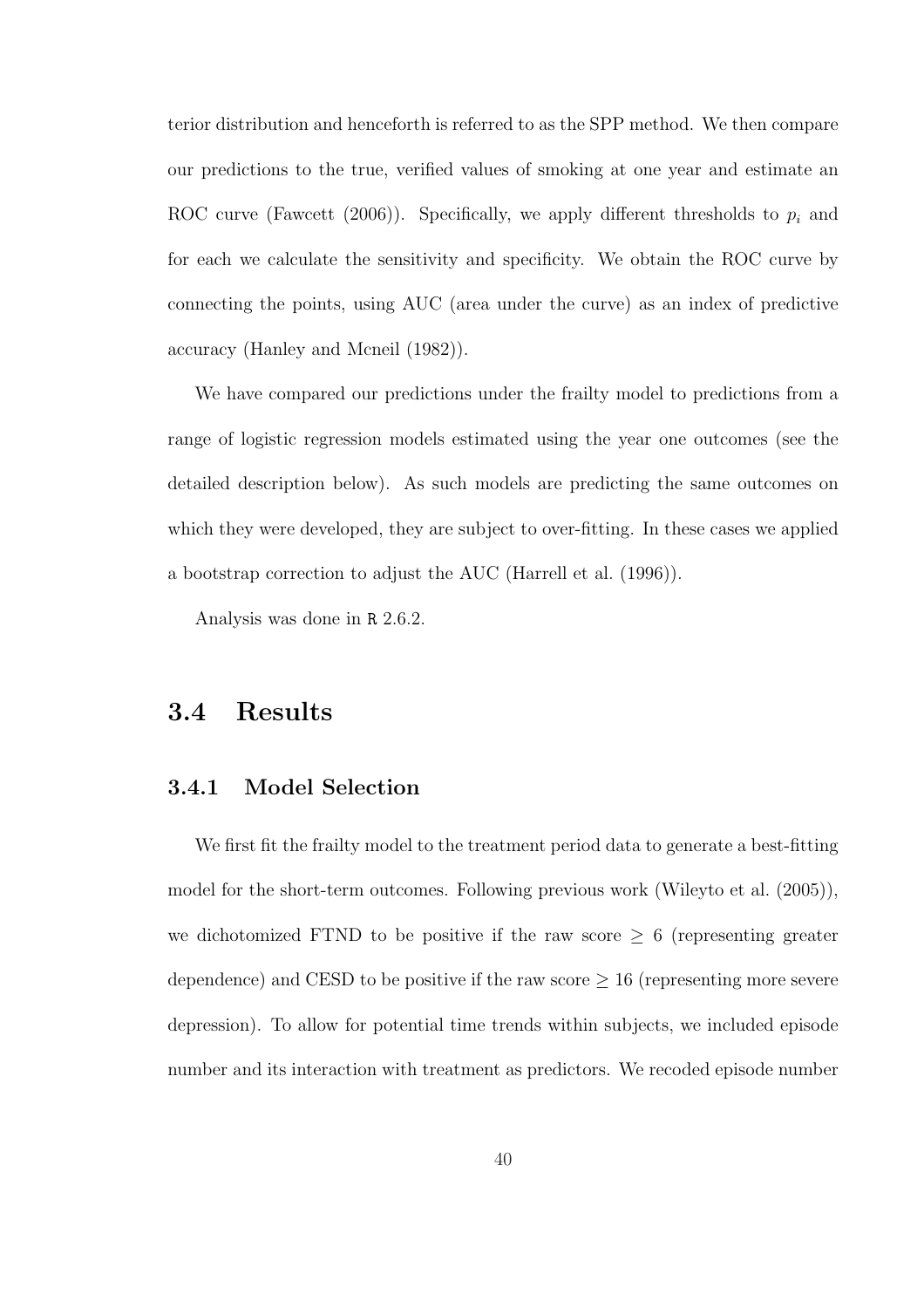for each type of event as 1, 2, 3 and  $\geq$  4 to attenuate the influence of a handful of subjects who had many episodes. We deleted data from six subjects who had missing predictors, leaving us with 751 observations.

Because estimating the joint model is numerically demanding (i.e. CF model in Chapter 2), our initial screening analyses fit separate models for lapse and recovery events (i.e. IFT model in Chapter 2). For each type of event, we began with a saturated model including drug, sex, race, FTND, CESD, episode number and the episode-by-treatment interaction. We then reduced the model in a backward fashion, eliminating variables whose p-values were larger than 0.05. This procedure removed race, CESD and the episode-by-treatment interaction for both types of episode, indicating no association of outcome with race and depression, and no differential effect of treatment across episodes. The remaining variables were then included in a joint model for the two types of event.

Table 3.1 shows estimates from the selected model. Bupropion increases the chance of permanent cure and decreases the hazard of lapse, with hazard ratio (HR)  $e^{-0.609}$ =0.54. Female sex is associated with a smaller chance of permanent cure and a higher hazard of lapse  $(HR=e^{0.243}=1.28)$ . The cure probability does not change significantly over time, but the hazard of lapse increases, with HR  $e^{0.146}$ =1.16 for episode j vs. episode  $j - 1$ . For recovery events, bupropion has no significant effect on the probability of abandoning quit attempts, nor does it accelerate recovery for those who persist in trying to quit  $(HR=e^{0.128}=1.14)$ . Subjects with elevated FTND are more likely to give up, and have longer time to recovery even if they persist ( $HR = e^{-0.198} = 0.82$ ). The probability of abandoning quit attempts increases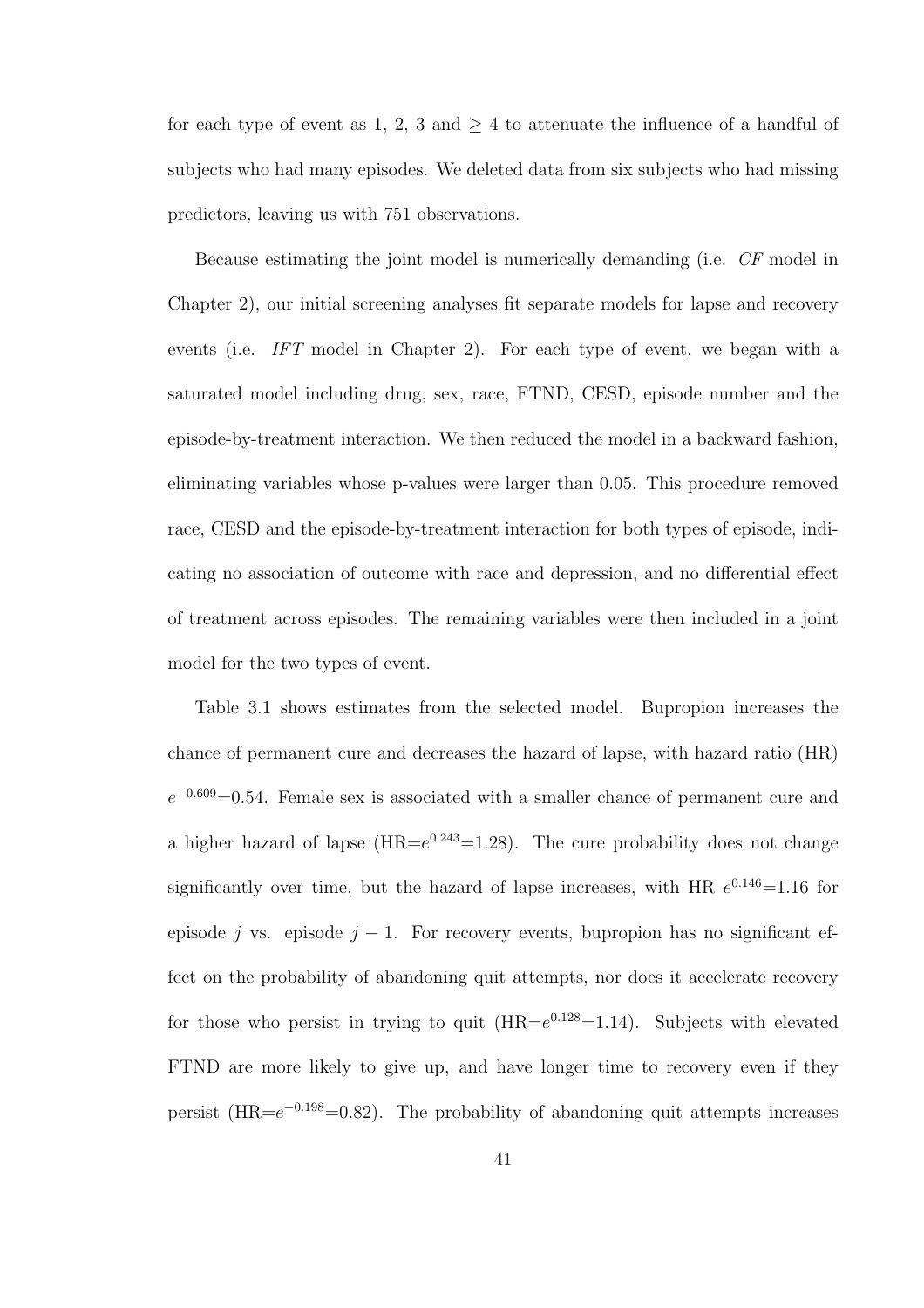over time, and the hazard of recovery decreases  $(HR=e^{-0.105}=0.90$  for episode j vs. episode  $j - 1$ ). Even after controlling for these baseline factors there is substantial variability in the data (reflected by the frailty variance estimates), but no significant association between the lapse and recovery frailties.

#### 3.4.2 Sampling Individual Frailties

We approximated the posterior distribution of the frailties for each subject, given the observed data and parameter estimates from the final model. We used independent gamma distributions with mean 1 and variance  $\hat{\theta}_k$ ,  $k = 1, 2$ , as the approximating proposal distribution  $p^*(b_i)$  for the importance sampling. To secure better coverage of the tails of the true posterior, we multiplied the approximate variance by 2. We then generated  $M = 8,000$  draws from this gamma distribution and calculated the importance ratios. Finally, we sampled from the posterior using SIR with  $Q = M/10$ (Smith and Gelfand (1992)).

We conducted some diagnostic evaluations of the quality of the importance sampling approximation: First, we calculated posterior means for various values of M to determine whether they had stabilized (Tanner (1993)). Second, we varied the scale factor for the approximation to see whether increasing it affected the estimates (Tanner (1993)). Third, we examined the histogram of the log importance weights, where a long right tail suggests that the approximation may be deficient (Gelman et al. (1995)). We also applied the method to one simulated data set where we knew the true frailties. We then estimated the frailties by the posterior mean and compared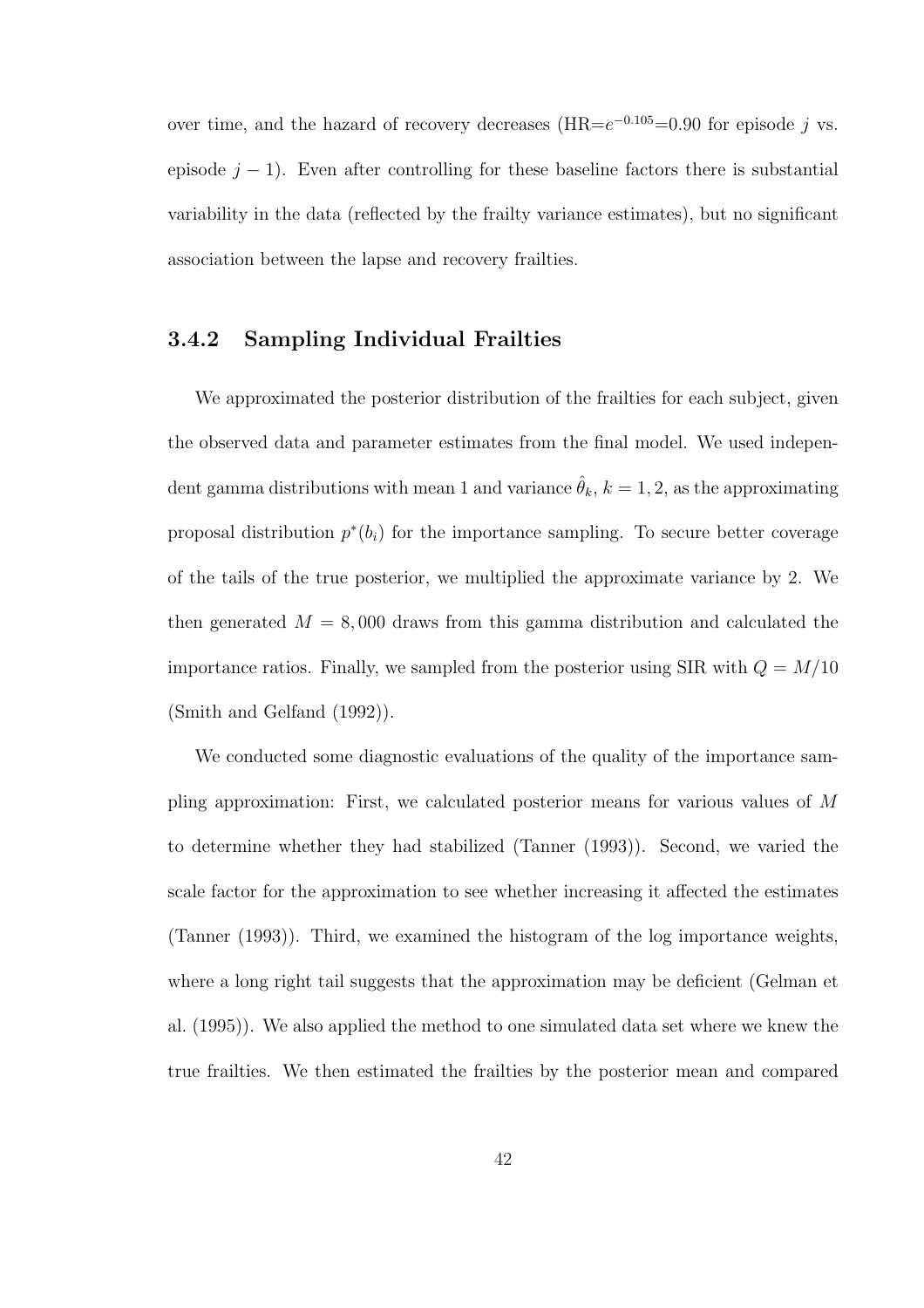them to the true values. Points in the scatter plot of estimated by true frailties lay close to the 45◦ line, suggesting the method is adequate.

We illustrate the result of the sampling for one subject in Figure 3.2. For each frailty, the solid line depicts its log marginal prior density, and the dashed line depicts a smoothed approximation to its log marginal posterior density.

#### 3.4.3 Probabilities of Permanent Recovery and Lapse

We generated transition times after EOT conditional on the sampled frailties. An important feature of this process is the possibility of permanence for an episode. At a given time, a subject can be in one of four states: permanently recovered, temporarily recovered, temporarily lapsed and permanently lapsed. The probabilities of the two permanent states are of particular interest. From the real clinical data, it is impossible to tell whether a status is temporary or permanent, but in the simulated data we can distinguish them. We therefore evaluated each subject's status every two weeks after EOT and averaged them across 800 SIR samples to obtain estimated probabilities of permanent recovery and lapse.

Figure 3.3 shows these probabilities for three selected subjects in each arm. We note that because both permanent states are absorbing, the probabilities increase over time. Moreover subjects in the same arm can have quite different "cure" probabilities. For example, subject 1 in the bupropion arm transited 22 times between smoking and abstinence, with the final event being a lapse. Thus this subject struggled to make a sustained quit attempt, and eventual failure is the most likely outcome. Compare the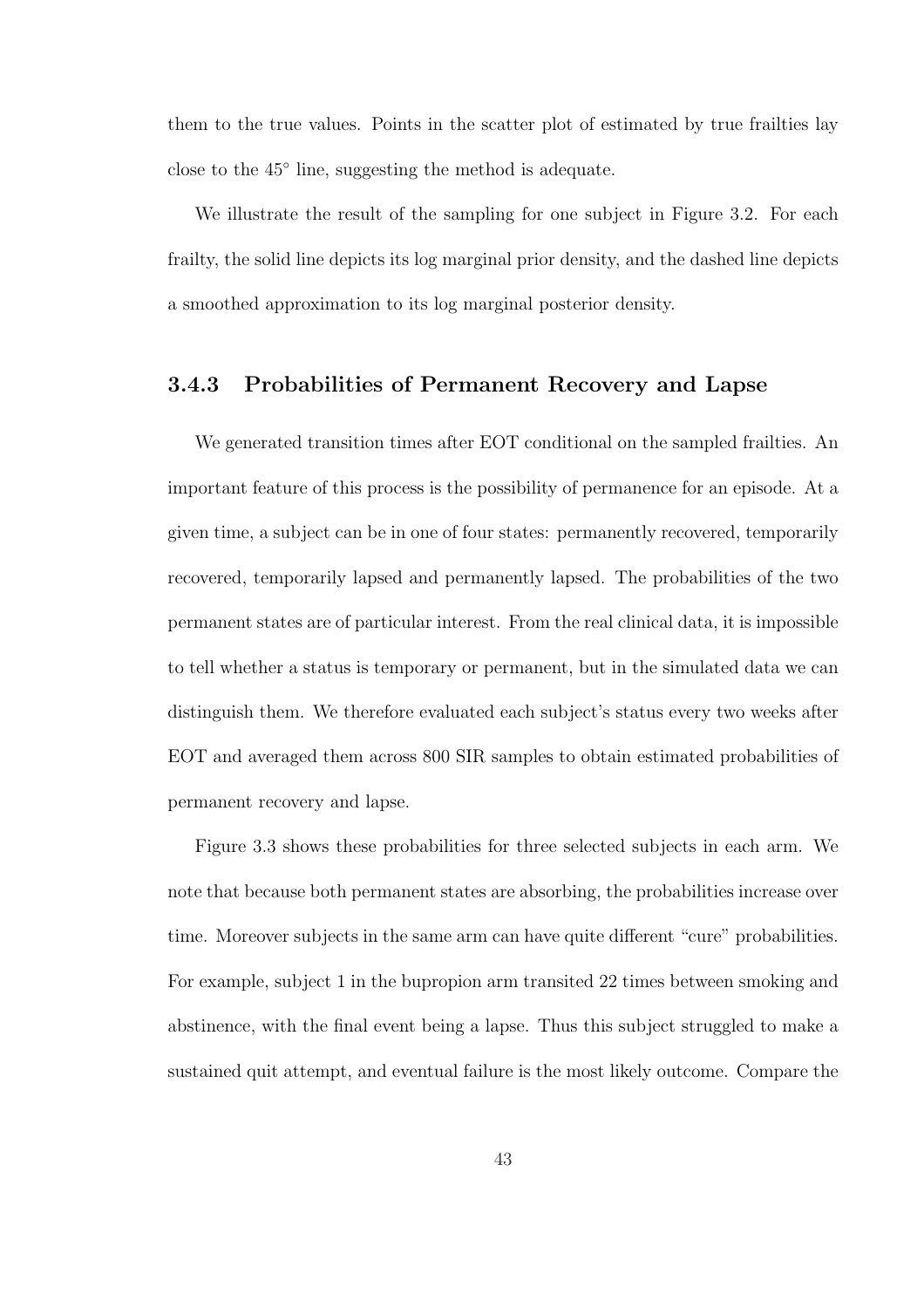graph from subject 8, who never lapsed during the entire eight weeks of treatment and is very likely a permanent success. In the placebo group, subject 46 abstained for 10 days, relapsed for 33, then made a second quit attempt of 14 days that was censored at EOT. This subject therefore had a moderate probability of permanent recovery  $(0.4)$ . By contrast, the situation for subject 15 is very clear — after a brief one day quit he smoked till EOT, and thus was almost certainly a failure.

Figure 3.4 shows the graphs averaged across subjects within treatment arms. The bupropion arm has a high probability of permanent recovery (0.63) and a relatively low probability of permanent lapse (0.36). These figures are reversed in the placebo arm (0.44 for permanent recovery; 0.55 for permanent lapse), reflecting a strong treatment effect. Note that because the probabilities for both arms sum nearly to 1, the model suggests strongly that the vast majority of subjects will have reached an absorbing state by the end of one year.

#### 3.4.4 Predicting One-Year Outcomes

We predicted the probability of smoking at one year using samples from the predictive posterior distribution as described (the SPP method). Using the predictive probabilities and actual outcomes for all the subjects, we constructed the ROC curve and calculated its AUC. For comparison, we considered predictions from three logistic models: The first, lr.frailty, includes baseline covariates and individual estimated mean frailties from their posterior distribtuion; the second, lr.baseline, includes baseline covariates only; the third, lr.eot, includes baseline covariates and the smoking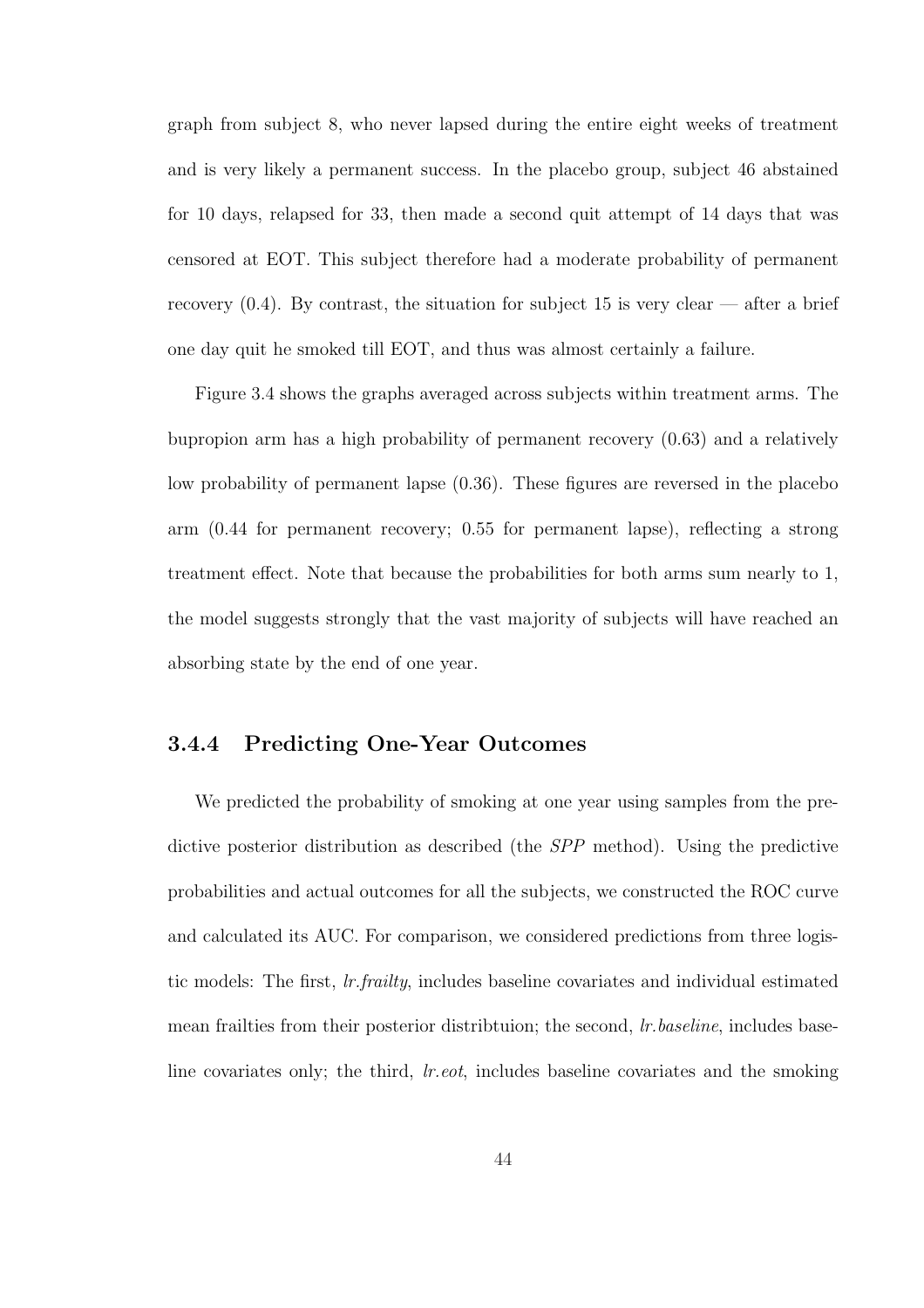status at EOT, defined as abstinence in the week leading up to EOT. As we indicated above, because we estimated these models using the actual year one outcome, we calculated a bootstrap-adjusted AUC to penalize for over-fitting.

Results appear in Figure 3.5. Model lr.frailty gives the best predictions (AUC  $=$ 0.825, adjusted  $AUC = 0.811$ , suggesting that the underlying unobserved individual frailties are helpful in predicting the outcome. The ROC of *lr.baseline* is only slightly above the diagonal ( $AUC = 0.540$ , adjusted  $AUC = 0.501$ ), indicating that baseline covariates are useless for predicting outcomes. The methods lr.eot and SPP are much superior to  $lr.baseline$ , although slightly inferior to  $lr.frailty$ . Because the logistic regression models use the actual outcome to estimate parameters, whereas SPP uses only data from the treatment phase, SPP would have a substantial advantage in real applications. The logistic models would not be beneficial in practice unless one had a prior data set that gave valid parameter estimates, which in many contexts would be unattainable.

To investigate whether we can predict the outcome at an earlier point in the treatment period, we built two other cure-mixture frailty models using only 2-week and 4-week data, then generated the probability of smoking at one year post-TQD using the SPP approach. Figure 3.6 shows that the prediction using less information is not as good as that using the full treatment period, but still is far superior to predictions using baseline data only. Evidently the subjects already exhibit distinctive quit patterns by Week 4, so that we gain relatively little by observing them for four weeks more.

As our approach fixed the model parameters at the MLE  $\hat{\xi}$ , it failed to account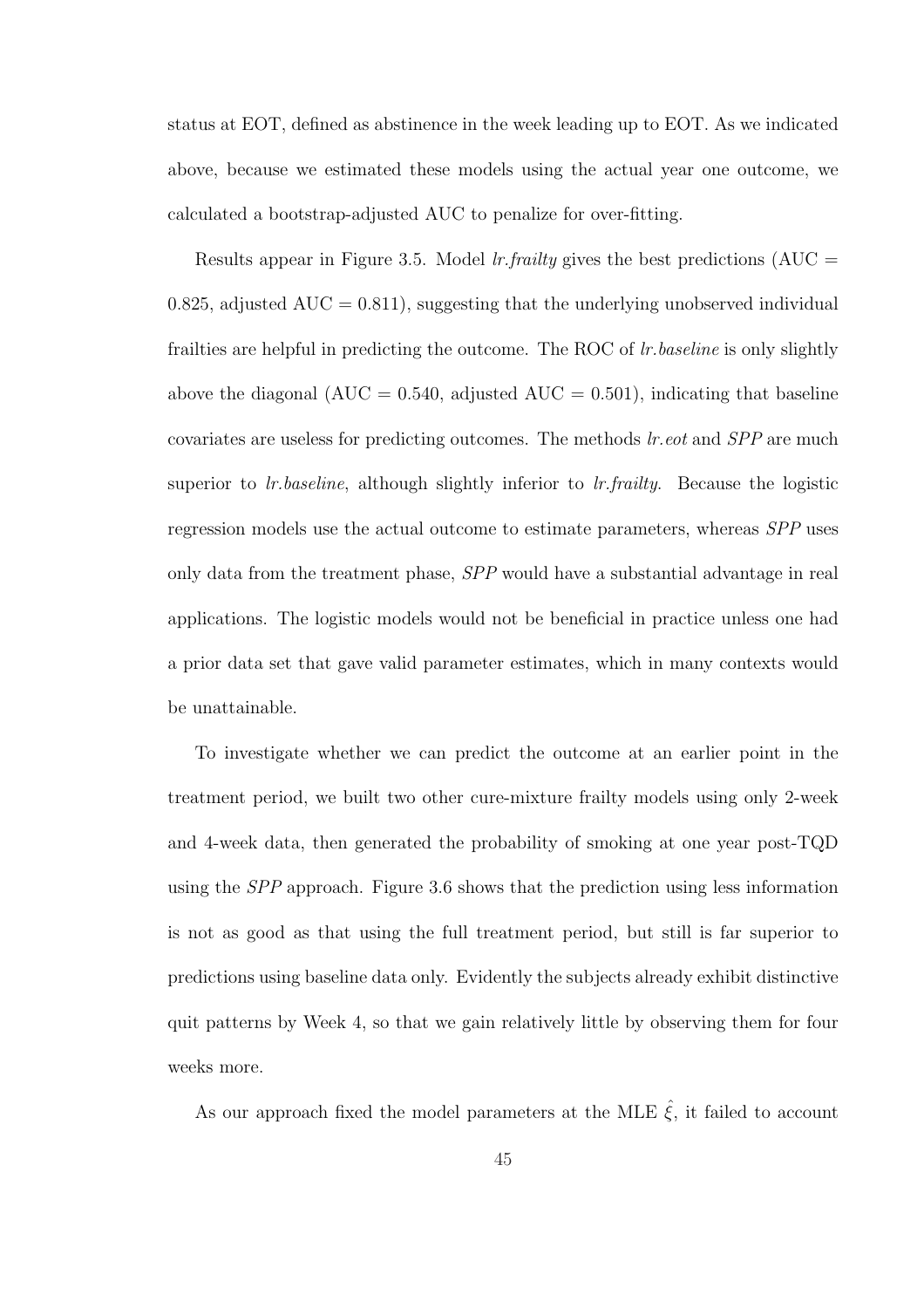for uncertainty of estimation. To explore sensitivity to this feature of our method, in a separate analysis we sampled values of  $\xi$  from a multivariate t distribution with location  $\hat{\xi}$ , dispersion matrix  $\widehat{\text{Var}}(\hat{\xi})$ , and degrees of freedom 5. For each draw, we sampled one complete set of trajectories. The predictive probabilities were very similar to those from the simpler version (Figure 3.7), and ROC curves mostly overlapped, with AUC changing by no more than  $4\%$ .

We note moreover that our model implicitly made the questionable assumption that the drug effect, observed only over eight weeks of treatment, persists 10 months more into the future. Therefore in another analysis, we coded drug as 0 after EOT for all the subjects, assuming that the drug has no lingering effect. In the resulting predictions, subjects in the placebo group had identical predictive probabilities as before, since they were not affected by assumptions about drug effect, but subjects in the drug group had slightly higher predictive probabilities (on average 0.06 increase). Nevertheless, the ROC curves were almost the same, with no change in AUC.

#### 3.5 Discussion

We have described a prediction method based on a cure-mixture frailty model for smoking cessation trials. Although such models have been used in various contexts, most work has focused on making population inferences and little has been done on predicting individual future outcomes. Lack of software is a potential obstacle. For example, SAS Proc NLMIXED yields frailty estimates based on the posterior mode, but its method is applicable only in the case of normally distributed random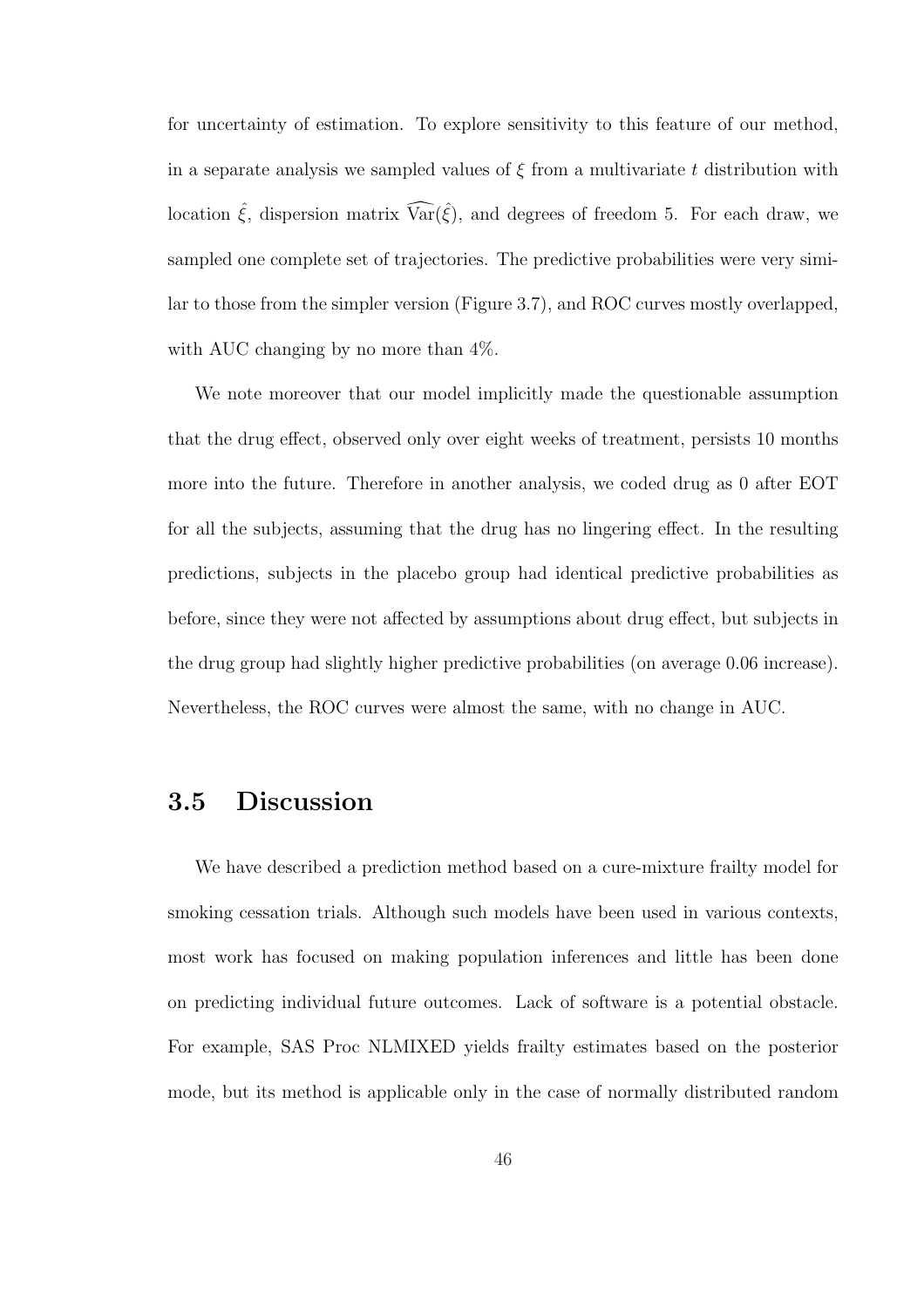effects, and only the posterior mode is available rather than the complete posterior distribution.

Recently, Luo et al. (2009) proposed a Bayesian model for smoking behavior that predicts subject-specific probabilities using a discrete-time mixed model with a latent cured state. Our model differs from theirs in accommodating a more nearly continuous time scale and assuming a cure model for recovery as well as lapse. Moreover, they did not validate their predictions in a real data application or compare it to more conventional ad hoc methods, as we did. Our approach is also far less computationally intensive.

In our application, we chose importance sampling/SIR over other popular sampling methods such as Markov Chain Monte Carlo (MCMC). Our rationale is that importance sampling/SIR is simple to implement and avoids the issues of testing for convergence of the Markov chain. A potential drawback is its reliance on the choice of the approximating distribution  $\frac{1}{2}$  a poor choice can lead to inefficiency or even bias in posterior moments. To address this concern we evaluated several numerical diagnostics and also proved the validity of our approximate distribution analytically (see Appendix 3.6).

Our prediction methods perform reasonably well in terms of AUC, but sensitivity is generally not as good as specificity; that is, the predictions tend to under-estimate the probability of smoking at one year. One explanation is that the self-reported daily cigarette counts have inherent bias. It is not unusual for objective biochemical tests to contradict subject reports of abstinence (Gorber et al. (2009)). Therefore, our method potentially offers more accurate prediction if better data records are available.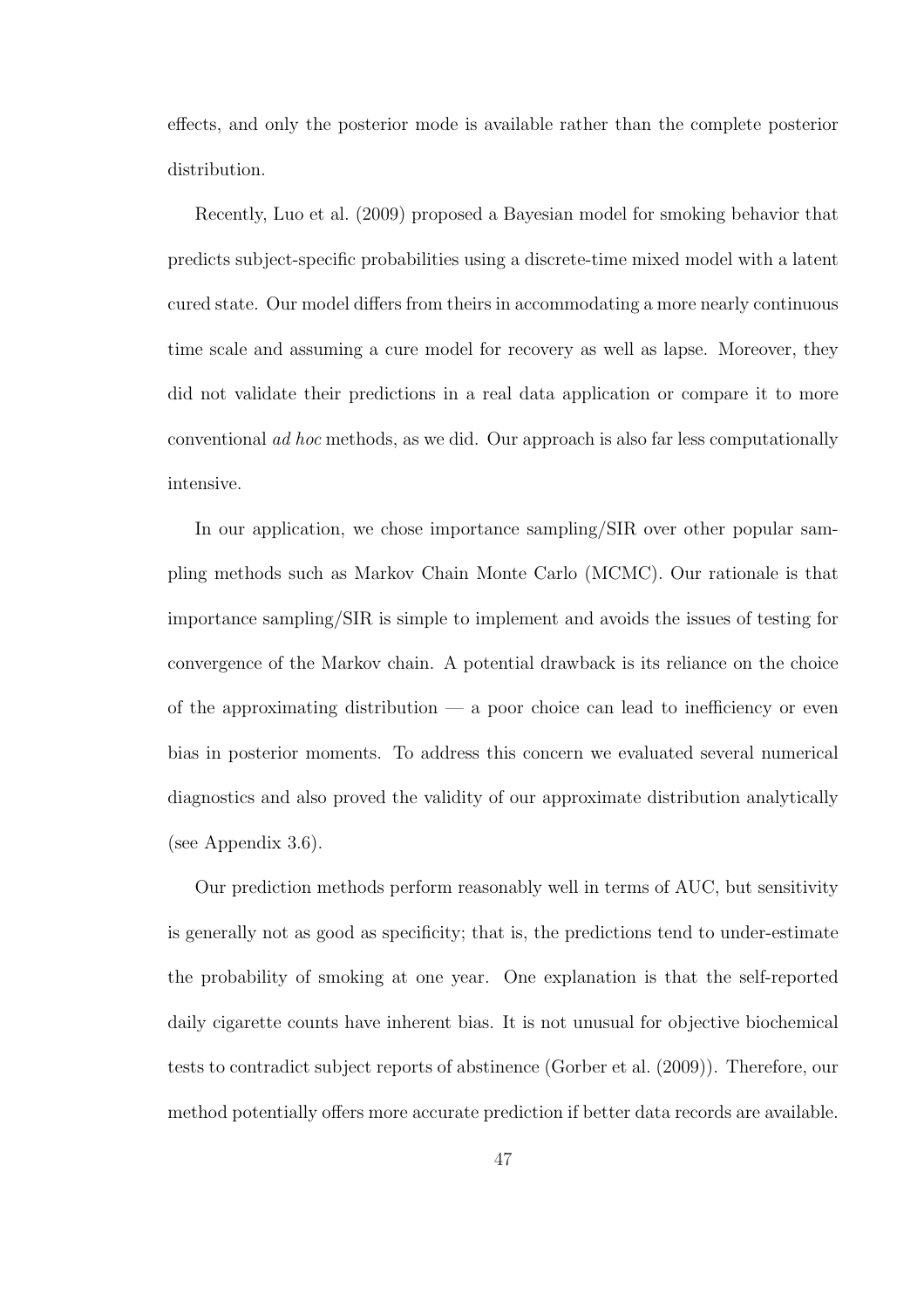## 3.6 Appendix: The Validity of the Approximate Distribution in Importance Sampling

We denote  $w(b)$  as the weight function, which is the ratio of the true posterior distribution  $p(b|y,\xi)$  and the approximate distribution  $p^*(b)$ . We will prove that  $E[w(b)]$  is finite and thus the approximation based on importance sampling is accurate (Geweke (1989)). We prove the result initially for  $b^{(1)}$  marginally; the same proof applies to  $b^{(2)}$ .

The marginal posterior density of  $b^{(1)}$  is:

$$
p(b^{(1)}|y,\xi) = \frac{p(y|b^{(1)},\xi)f(b^{(1)}|\xi)}{\int p(y|b^{(1)},\xi)f(b^{(1)}|\xi)db_i} = k_1 \cdot p(y|b^{(1)},\xi)f(b^{(1)}|\xi),
$$
(3.6.1)

where  $k_1$  is a constant. Recall that we propose  $f(b^{(1)}|\xi)$  as the approximate distribution, leading to the weight function

$$
w(b^{(1)}) = \frac{p(b^{(1)}|y,\xi)}{f(b^{(1)}|\xi)} = k_1 \cdot p(y|b^{(1)},\xi),
$$
\n(3.6.2)

and

$$
E[w(b^{(1)})] = \int_0^\infty w(b^{(1)})p(b^{(1)}|y,\xi)db^{(1)} = \int_0^\infty k_1^2 \cdot p^2(y|b^{(1)},\xi) \cdot f(b^{(1)}|\xi)db^{(1)}.
$$
 (3.6.3)

Since we are considering the function of the first frailty  $b^{(1)}$  here, all the terms involving the second type of event will contribute only a constant, so that

$$
p(y|b^{(1)}, \xi) = k_2 \cdot \prod_{j=1}^n \left( -\frac{\partial S_j^{(1)}}{\partial t_j^{(1)}} \right)^{d_j^{(1)}} \cdot \left( S_j^{(1)} \right)^{(1 - d_j^{(1)})}
$$
  
=  $k_2 \cdot \prod_{j=1}^{n-1} \left( -\frac{\partial S_j^{(1)}}{\partial t_j^{(1)}} \right) \cdot S_n^{(1)},$  (3.6.4)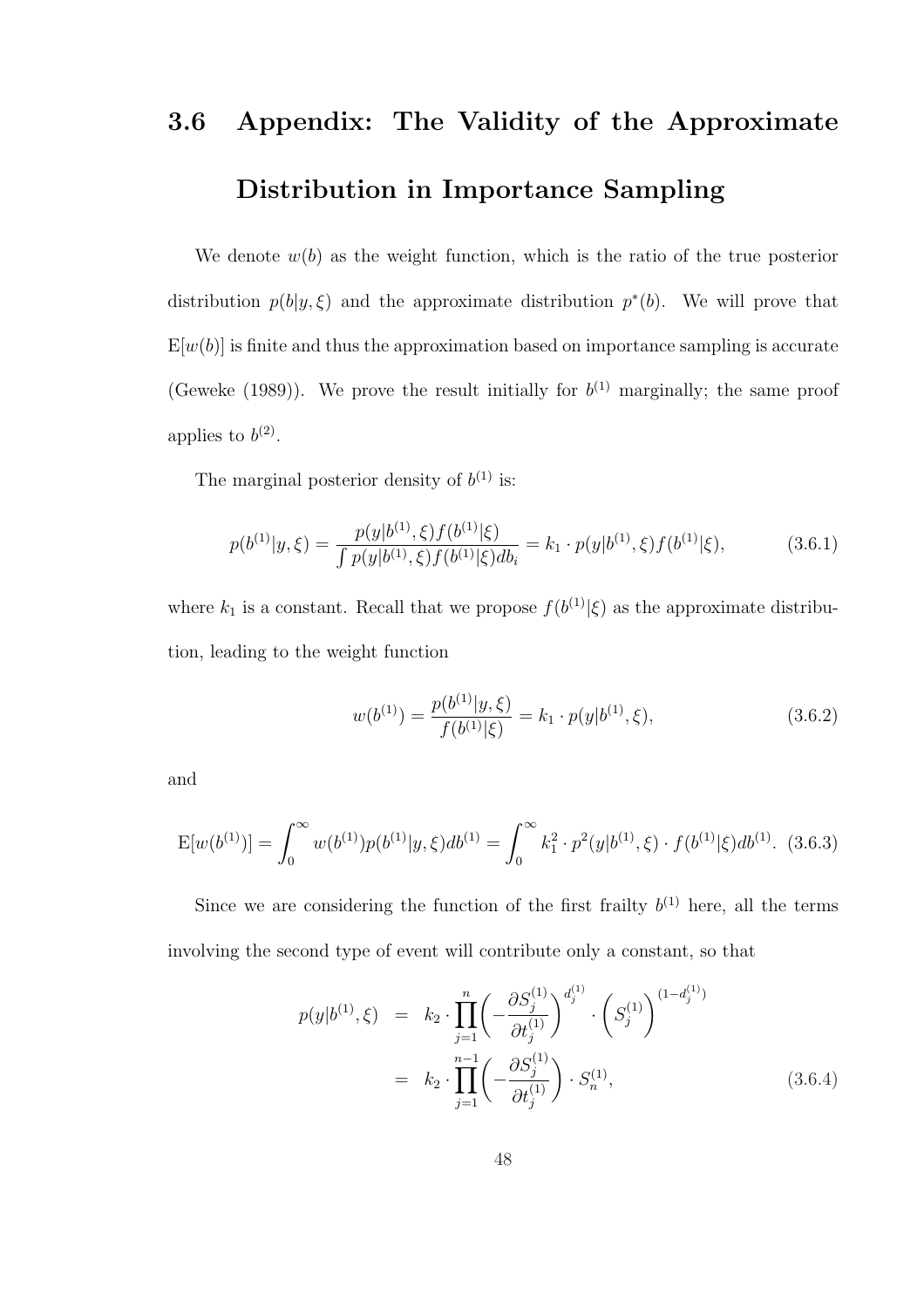where  $k_2$  is a constant and the last equation holds because only the last event is censored. We have

$$
-\frac{\partial S_j^{(1)}}{\partial t_j^{(1)}} = (1 - \pi_j^{(1)}) \cdot \exp[-b^{(1)} \exp(\eta_{\sigma_j}^{(1)}) t_j^{(1)}] \cdot b^{(1)} \exp(\eta_{\sigma_j}^{(1)}) t_j^{(1)} \n< \exp[-b^{(1)} \exp(\eta_{\sigma_j}^{(1)}) t_j^{(1)}] \cdot b^{(1)} \exp(\eta_{\sigma_j}^{(1)}) t_j^{(1)} \n= \exp(-b^{(1)} c_j) b^{(1)} c_j;
$$
\n(3.6.5)

and

$$
S_n^{(1)} = \pi_n^{(1)} + (1 - \pi_n^{(1)}) \exp[-b^{(1)} \exp(\eta_{\sigma_n}^{(1)}) t_n^{(1)}]
$$
  
< 
$$
< \exp[-b^{(1)} \exp(\eta_{\sigma_n}^{(1)}) t_n^{(1)}]
$$
  

$$
= \exp(-b^{(1)} c_n), \qquad (3.6.6)
$$

where  $c_j$ ,  $j = 1, 2, \dots, n$ , are constants. Plugging (3.6.5) and (3.6.6) into (3.6.4) yields

$$
p(y|b^{(1)}, \xi) < k_2 \cdot \prod_{j=1}^{n-1} \exp(-b^{(1)}c_j) b^{(1)}c_j \cdot \exp(-b^{(1)}c_n)
$$
\n
$$
= k_2 \exp(-b^{(1)} \sum_{j=1}^n c_j) (b^{(1)})^{n-1} \prod_{j=1}^{n-1} c_j
$$
\n
$$
= k_3 \exp(-b^{(1)}k_4) (b^{(1)})^{k_5}, \tag{3.6.7}
$$

where  $k_3$ ,  $k_4$  and  $k_5$  are positive constants. Therefore,

$$
k_1^2 \cdot p^2(y|b^{(1)}, \xi) \cdot f(b^{(1)}|\xi)
$$
  
\n
$$
\langle k_1^2 \cdot k_3^2 \exp(-2k_4 b^{(1)})(b^{(1)})^{2k_5} \cdot \frac{(b^{(1)})^{1/\theta^{(1)}-1} \exp(-b^{(1)}/\theta^{(1)})}{\Gamma(1/\theta^{(1)})(\theta^{(1)})^{1/\theta^{(1)}}}
$$
  
\n
$$
= \frac{k_1^2 \cdot k_3^2}{\Gamma(1/\theta^{(1)})(\theta^{(1)})^{1/\theta^{(1)}}} \cdot \exp[-(2k_4 + 1/\theta^{(1)})b^{(1)}] \cdot (b^{(1)})^{2k_5 + 1/\theta^{(1)} - 1}
$$
  
\n
$$
= k_6 \exp(-k_7 b^{(1)})(b^{(1)})^{k_8 - 1},
$$
\n(3.6.8)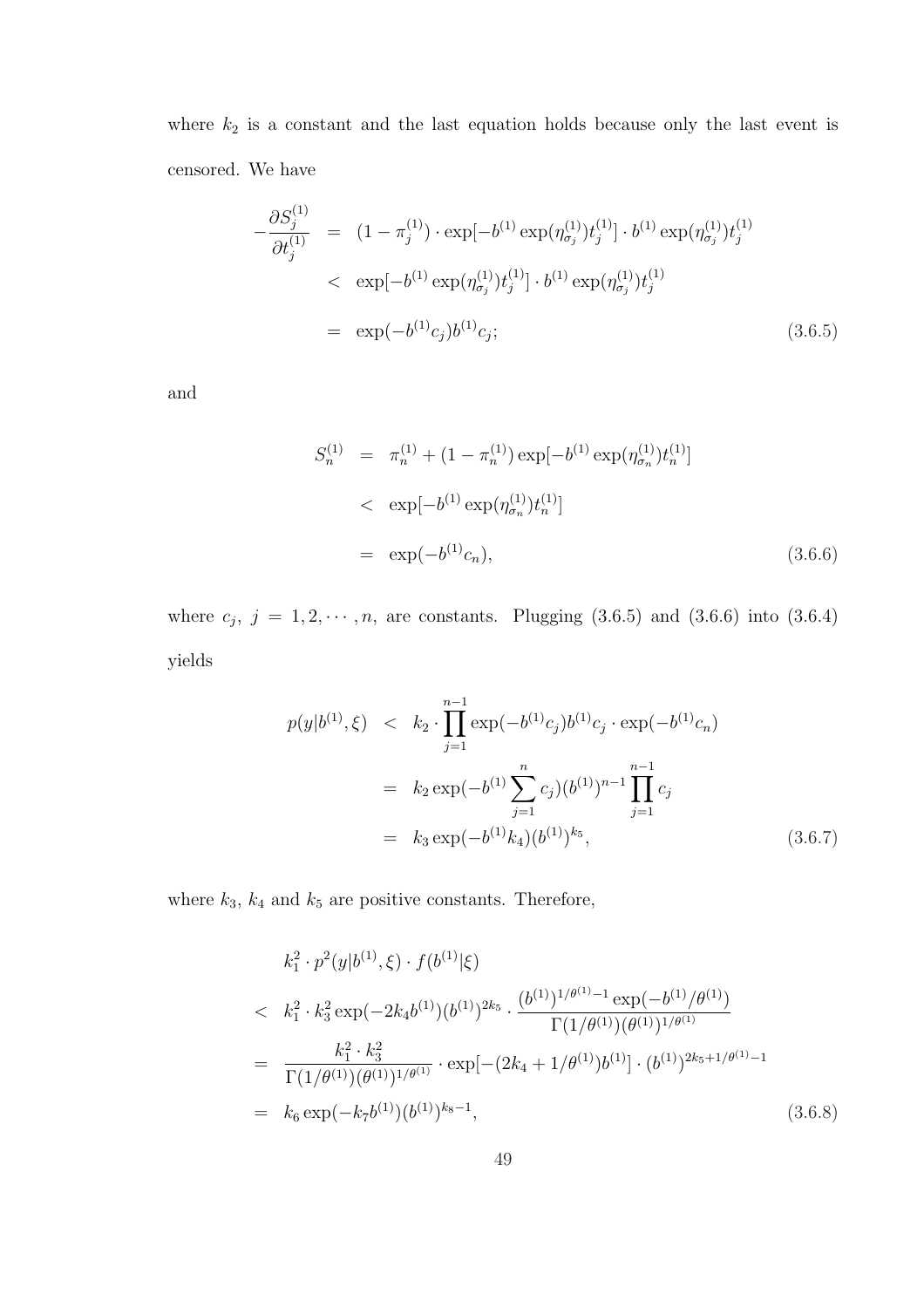where  $k_6,\,k_7$  and  $k_8$  are positive constants.

Note that  $\exp(-k_7b^{(1)})(b^{(1)})^{k_8-1}$  is the kernel of a gamma density, so the integral of this function over  $[0, \infty)$  is finite, and accordingly

$$
E[w(b^{(1)})] = \int_0^\infty k_1^2 \cdot p^2(y|b^{(1)}, \xi) \cdot f(b^{(1)}|\xi) db^{(1)} \text{ (by (12))}
$$
  
< 
$$
< \int_0^\infty k_6 \exp(-k_7b^{(1)})(b^{(1)})^{k_8-1} db^{(1)} \text{ (by (17))}
$$
  
< 
$$
< \infty.
$$
 (3.6.9)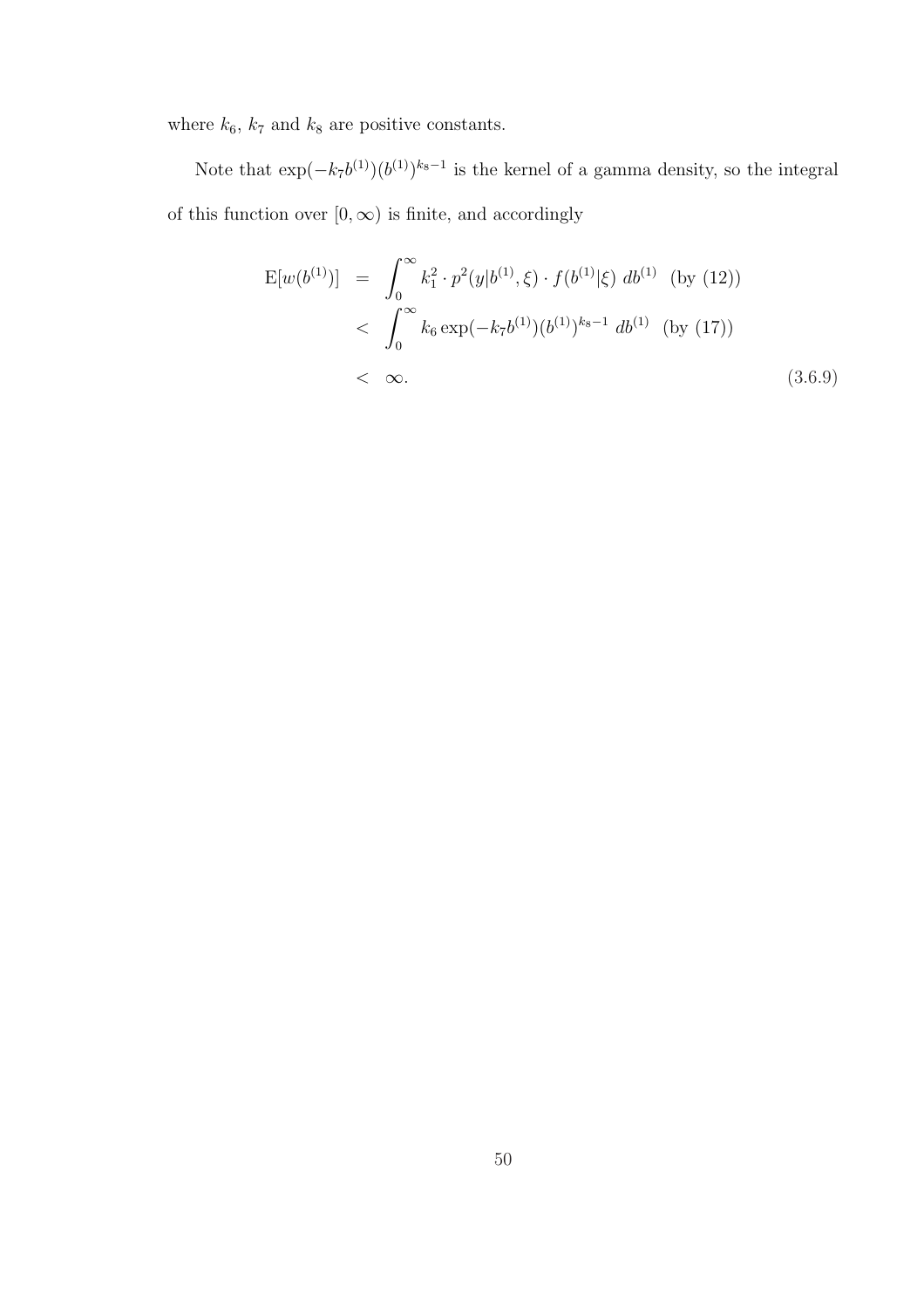|               | Estimate                                                                                                                                                                                                                                                                         | <b>SE</b> | P-value | 95% CI             |
|---------------|----------------------------------------------------------------------------------------------------------------------------------------------------------------------------------------------------------------------------------------------------------------------------------|-----------|---------|--------------------|
|               |                                                                                                                                                                                                                                                                                  |           |         |                    |
| Cure fraction |                                                                                                                                                                                                                                                                                  |           |         |                    |
|               | $-1.185$                                                                                                                                                                                                                                                                         | 0.322     | < 0.001 | $[-1.818, -0.552]$ |
|               | 0.671                                                                                                                                                                                                                                                                            | 0.184     | < 0.001 | [0.310, 1.032]     |
|               | $-0.646$                                                                                                                                                                                                                                                                         | 0.187     | < 0.001 | $[-1.014, -0.278]$ |
|               | 0.078                                                                                                                                                                                                                                                                            | 0.091     | 0.389   | $[-0.100, 0.257]$  |
|               |                                                                                                                                                                                                                                                                                  |           |         |                    |
|               | $-2.561$                                                                                                                                                                                                                                                                         | 0.130     | < 0.001 | $[-2.815, -2.306]$ |
|               | $-0.609$                                                                                                                                                                                                                                                                         | 0.120     | < 0.001 | $[-0.845, -0.373]$ |
|               | 0.243                                                                                                                                                                                                                                                                            | 0.120     | 0.043   | [0.008, 0.478]     |
|               | 0.146                                                                                                                                                                                                                                                                            | 0.031     | < 0.001 | [0.084, 0.207]     |
|               | 1.439                                                                                                                                                                                                                                                                            | 0.222     | < 0.001 | [1.003, 1.876]     |
|               |                                                                                                                                                                                                                                                                                  |           |         |                    |
|               |                                                                                                                                                                                                                                                                                  |           |         |                    |
|               | $-1.072$                                                                                                                                                                                                                                                                         | 0.158     | < 0.001 | $[-1.382, -0.763]$ |
|               | $-0.045$                                                                                                                                                                                                                                                                         | 0.101     | 0.656   | $[-0.243, 0.153]$  |
|               | 0.397                                                                                                                                                                                                                                                                            | 0.105     | < 0.001 | [0.191, 0.602]     |
|               | 0.116                                                                                                                                                                                                                                                                            | 0.039     | 0.003   | [0.040, 0.193]     |
|               |                                                                                                                                                                                                                                                                                  |           |         |                    |
|               | $-0.648$                                                                                                                                                                                                                                                                         | 0.139     | < 0.001 | $[-0.920, -0.375]$ |
|               | 0.128                                                                                                                                                                                                                                                                            | 0.099     | 0.195   | $[-0.067, 0.323]$  |
|               | $-0.198$                                                                                                                                                                                                                                                                         | 0.097     | 0.041   | $[-0.389, -0.008]$ |
|               | $-0.105$                                                                                                                                                                                                                                                                         | 0.029     | < 0.001 | $[-0.161, -0.049]$ |
|               | 0.407                                                                                                                                                                                                                                                                            | 0.077     | < 0.001 | [0.256, 0.558]     |
|               | 0.245                                                                                                                                                                                                                                                                            | 0.291     | 0.401   | $[-0.327, 0.816]$  |
|               | Intercept<br>Sex: female<br>Episode number<br>Survival model<br>Intercept<br>Sex: female<br>Episode number<br>Variance<br>Cure fraction<br>Intercept<br><b>FTND</b><br>Episode number<br>Survival model<br>Intercept<br><b>FTND</b><br>Episode number<br>Variance<br>Association |           |         |                    |

Table 3.1: Parameter estimates in the selected cure-mixture frailty model.

Figure 3.1: Reconstructing continuous time to daily smoking status.

 $\ddotsc$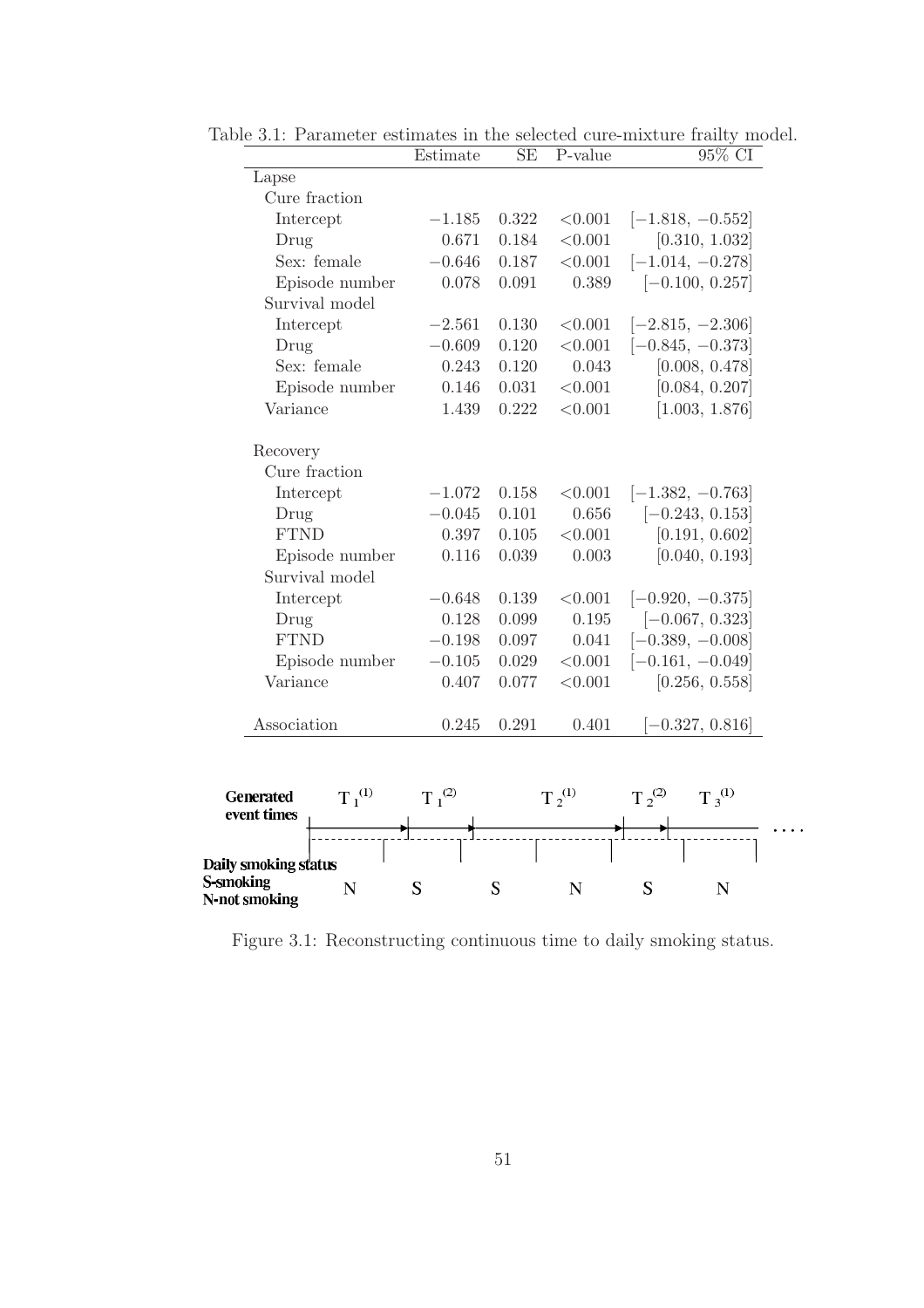

Figure 3.2: Frailty distributions for one subject.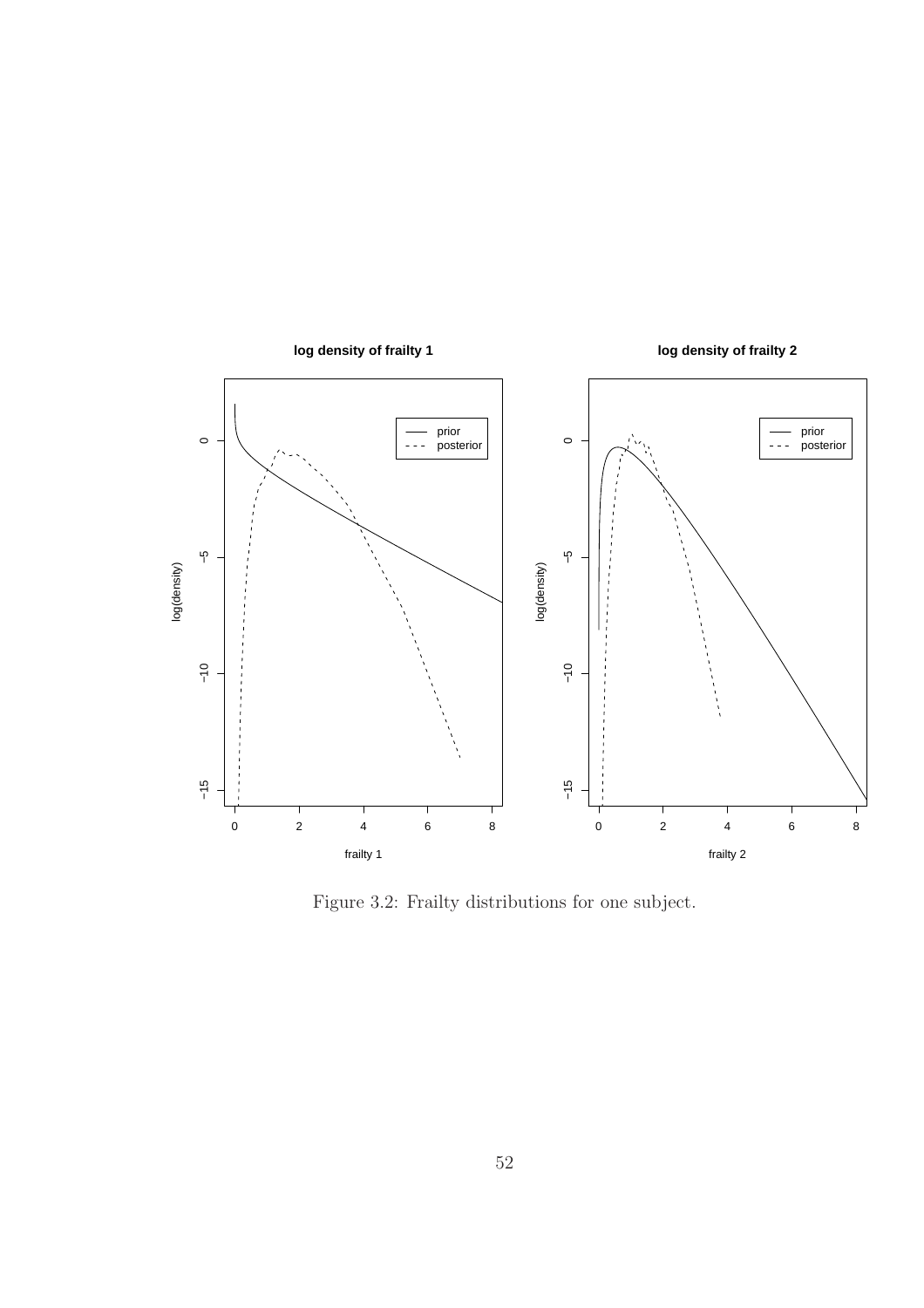

Figure 3.3: Probabilities of permanent recovery and lapse for different subjects. Solid line indicates probability of permanent recovery; dashed line indicates probability of permanent lapse.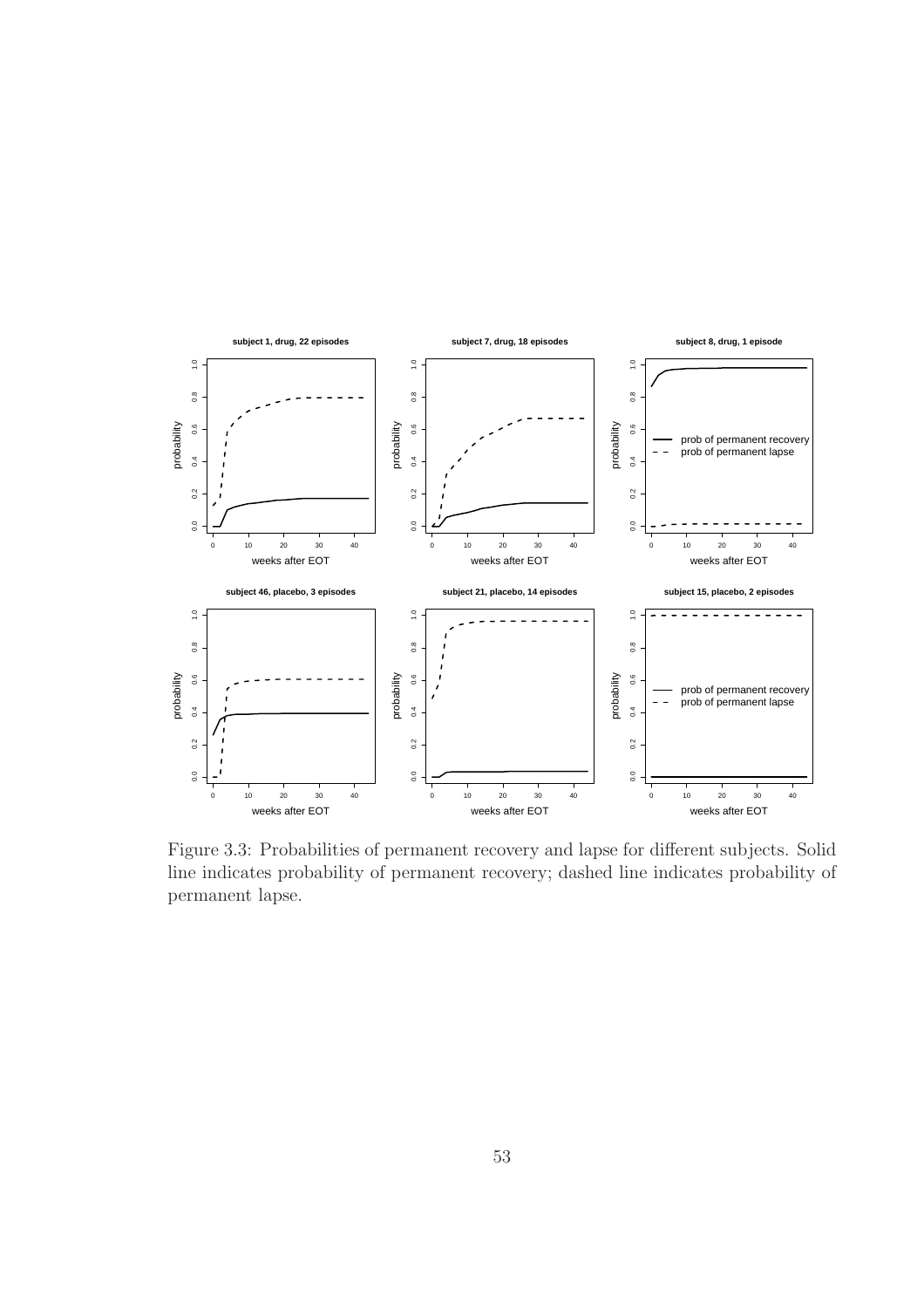

Figure 3.4: Probabilities of permanent recovery and lapse in two treatment arms. Solid line indicates probability of permanent recovery; dashed line indicates probability of permanent lapse.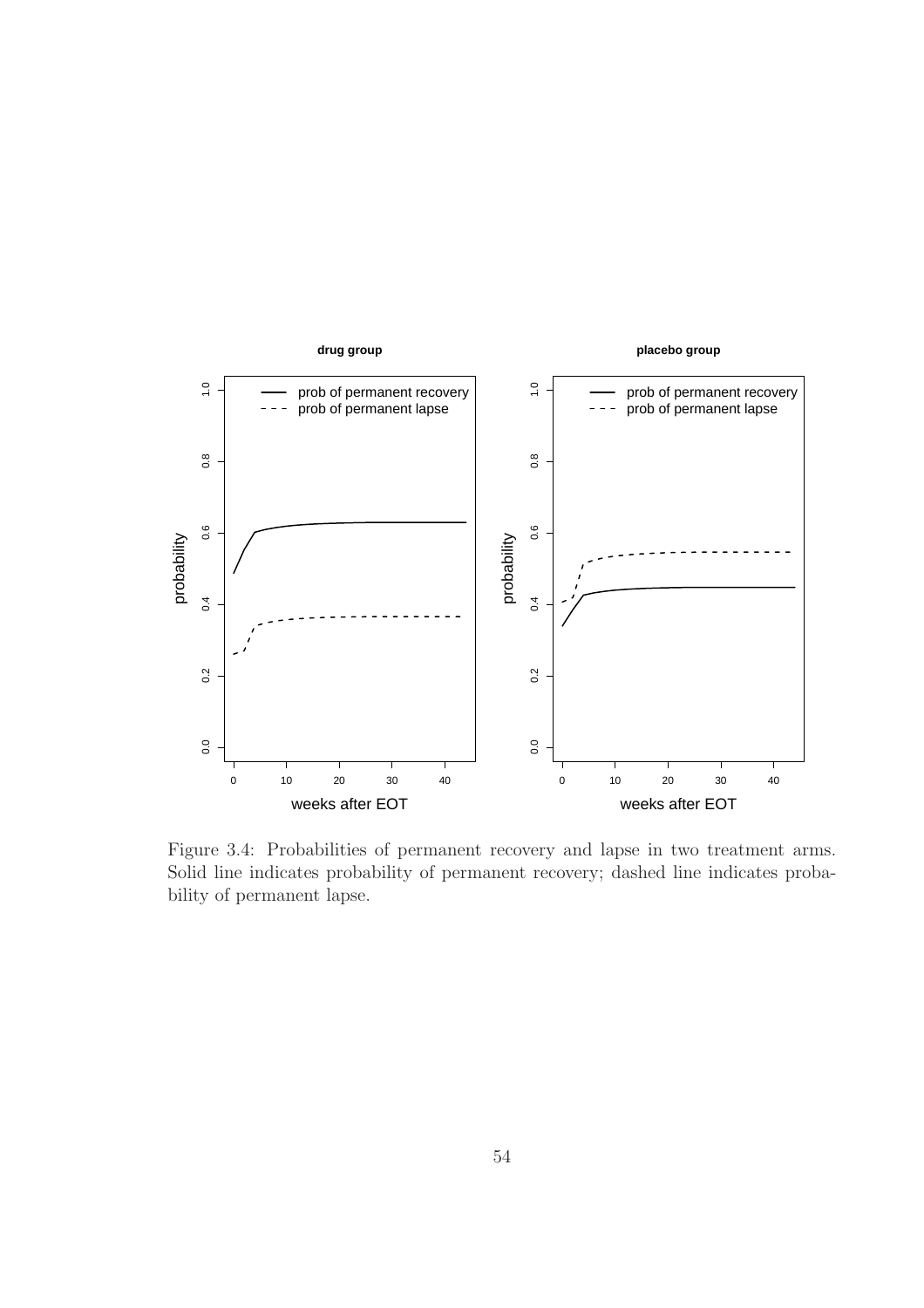

Figure 3.5: ROC curves for predictions using a variety of methods. SPP, AUC=0.782; lr.frailty, AUC=0.825, adjusted AUC=0.811; lr.baseline, AUC=0.540, adjusted AUC=0.501; lr.eot, AUC=0.759, adjusted AUC=0.738.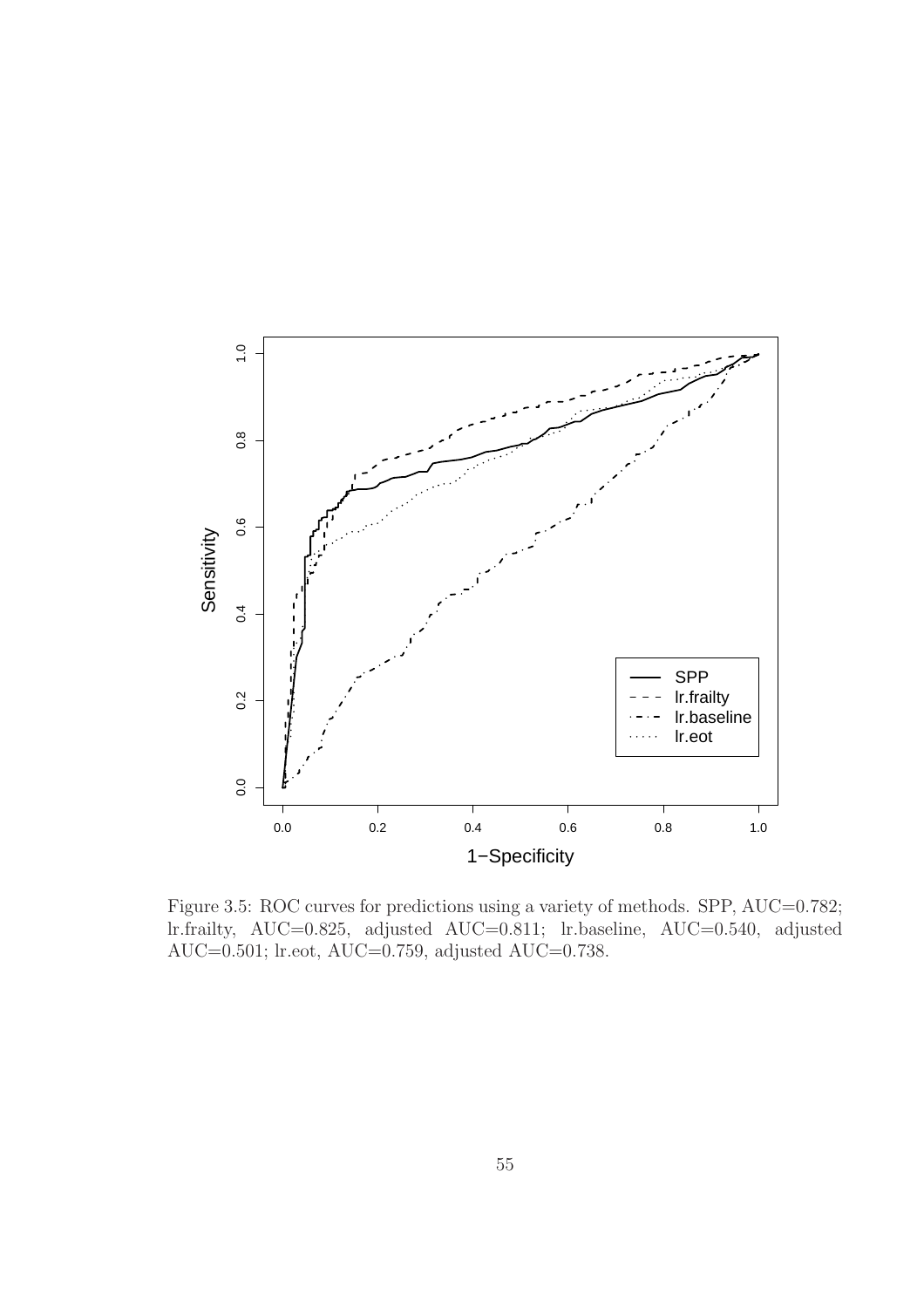

Figure 3.6: ROC curves for predictions using 2, 4, 8 week data. SPP-8wk, AUC=0.782; SPP-4wk, AUC=0.728; SPP-2wk, AUC=0.700; lr.baseline, AUC=0.540, adjusted AUC=0.501.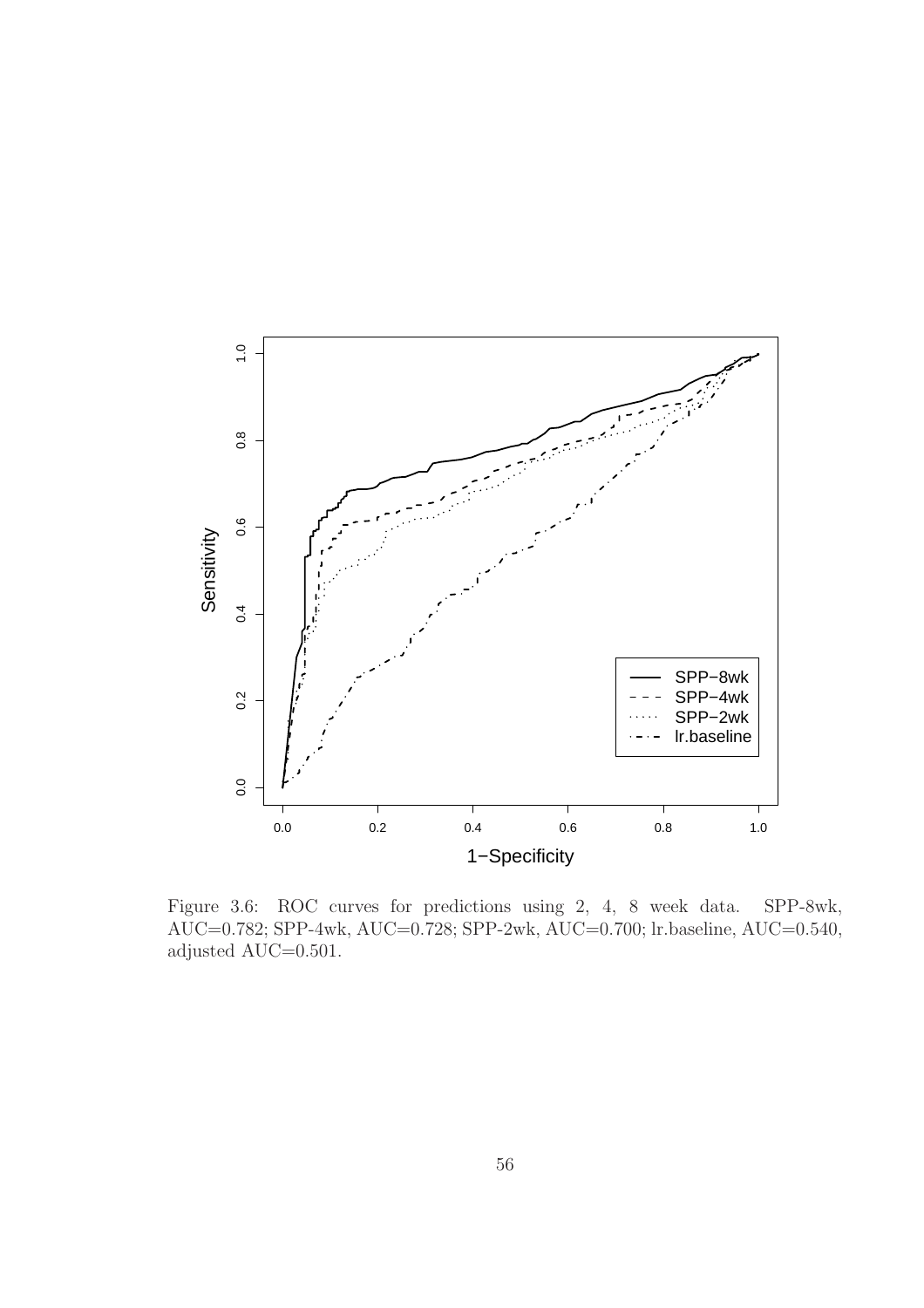

Figure 3.7: Predictive probabilities from two versions of sampling. p1: with model parameters fixed at the MLE; p2: with model parameters sampled from a multivariate t approximate posterior distribution.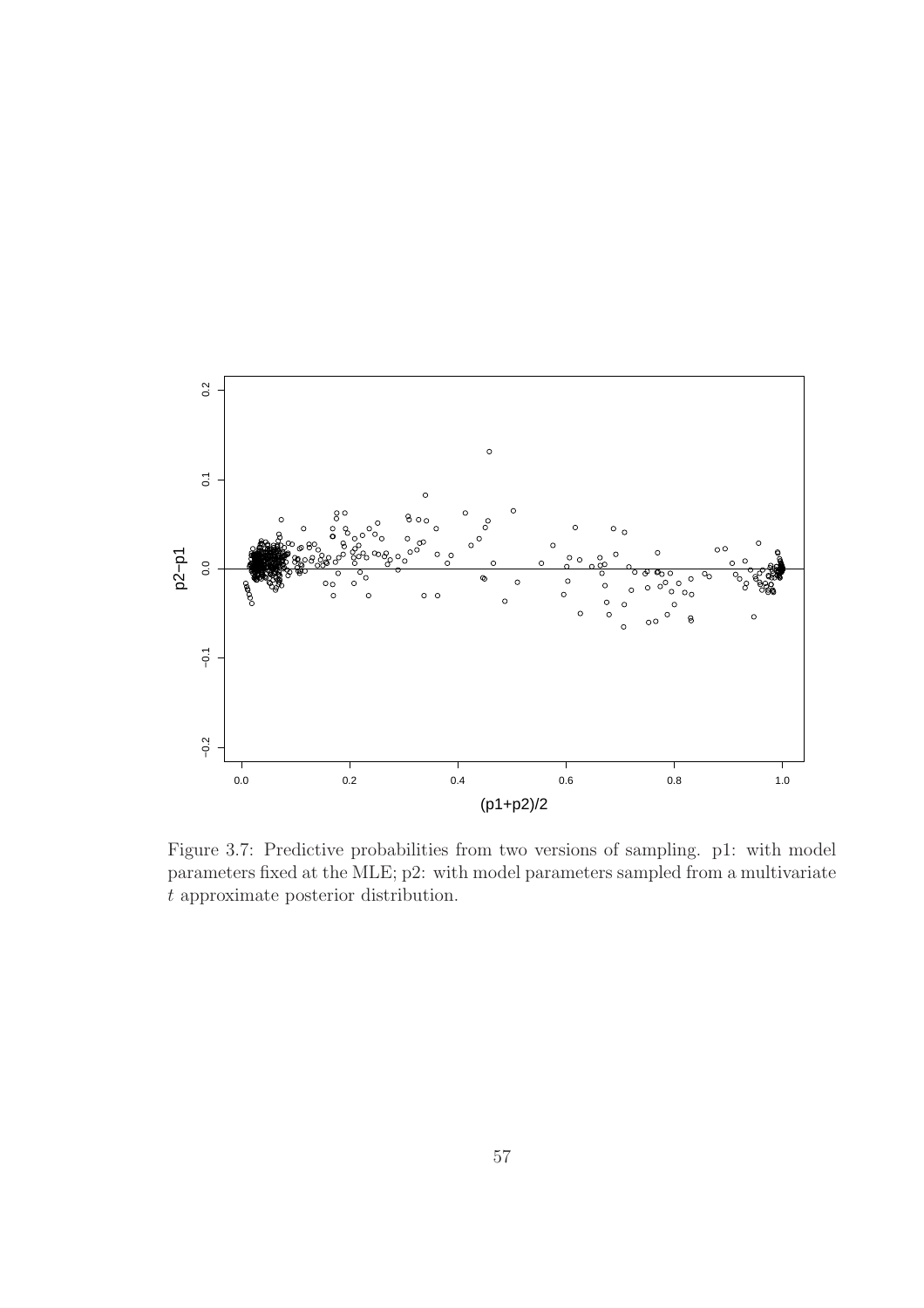### Chapter 4

# A Complementary Mixture Pareto II Distribution

#### 4.1 Introduction

In a typical survival analysis, we assume that all subjects will eventually experience the event of interest if followed for a sufficiently long time. In some cases, however, it is preferable to entertain models that allow a fraction of subjects to be considered cured, or insusceptible, in the sense that their survival time for the event in question is essentially infinite. These "cure" models are useful in a number of applied contexts, including pediatric oncology, where a fraction of patients can be effectively cured of their disease in the sense that they will never experience a recurrence. Another useful modeling concept in survival analysis is the frailty model, which arises when one assumes that a single, latent random effect (or frailty) simultaneously affects an array of possible survival outcomes on a subject. A setting where both frailties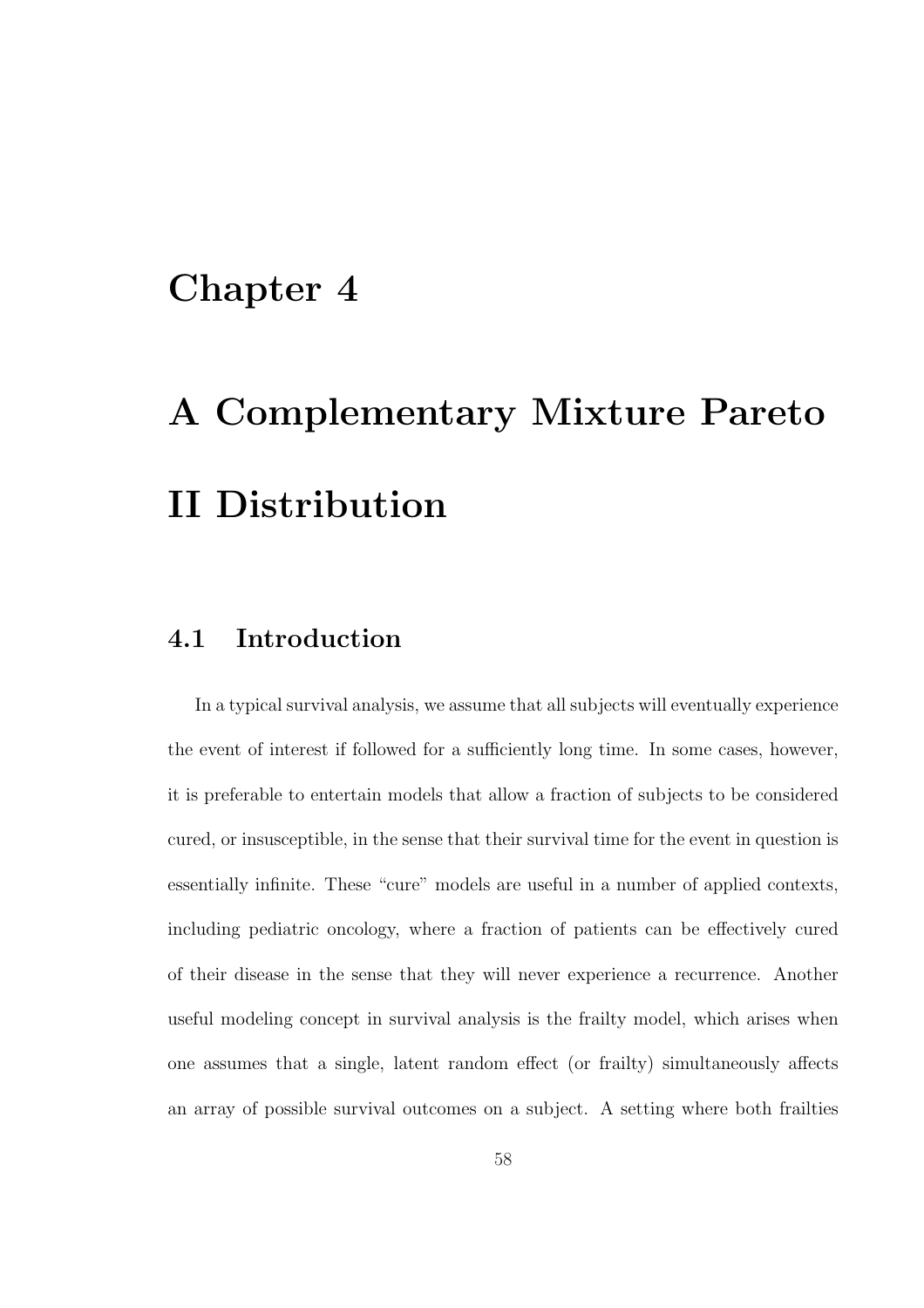and cure models are relevant is smoking cessation trials, where subjects may make a series of quit attempts over a treatment period, each episode potentially resulting in a permanent success. Because the durations of an individual's repeated quit attempts are potentially correlated, one might also incorporate frailties in the modeling.

In Chapter 2, we proposed a novel cure-mixture frailty model that we applied to data from two smoking cessation clinical trials (Li et al. (2010)). Our research suggests that the distribution for survival given not cured arising under this model has not previously been described in the statistical literature. Therefore in this chapter we present a more detailed analysis of the distribution, which we denote the Complementary Mixture Pareto II distribution.

Let X denote an event time and  $S(x)$  its survival function. We assume that with probability  $1 - \pi$  the event time is finite, so that  $S(x)$  takes the form

$$
S(x) = \pi + (1 - \pi)S^*(x), \tag{4.1.1}
$$

where  $S^*(x)$  is a proper survival function. We assume moreover that, conditional on a latent random frailty  $\gamma$ , the cure probability and survival function given not cured take the following forms:

$$
\pi(\gamma) = \exp(-\gamma e^{-\eta_{\pi}}), \quad S^*(x|\gamma) = \exp(-x\gamma e^{\eta_{\sigma}}), \tag{4.1.2}
$$

where  $\eta_{\pi}$  is a linear predictor for the cure probability, and  $\eta_{\sigma}$  is a linear predictor for event rate given not cured. That is, we assume that conditionally on the frailty  $\gamma$  the probability of cure follows a generalized linear model with a complementary log-log (cloglog) link; that survival given not cured is exponential with a proportional hazard regression; and that the natural log of  $\gamma$  affects both linear predictors with coefficient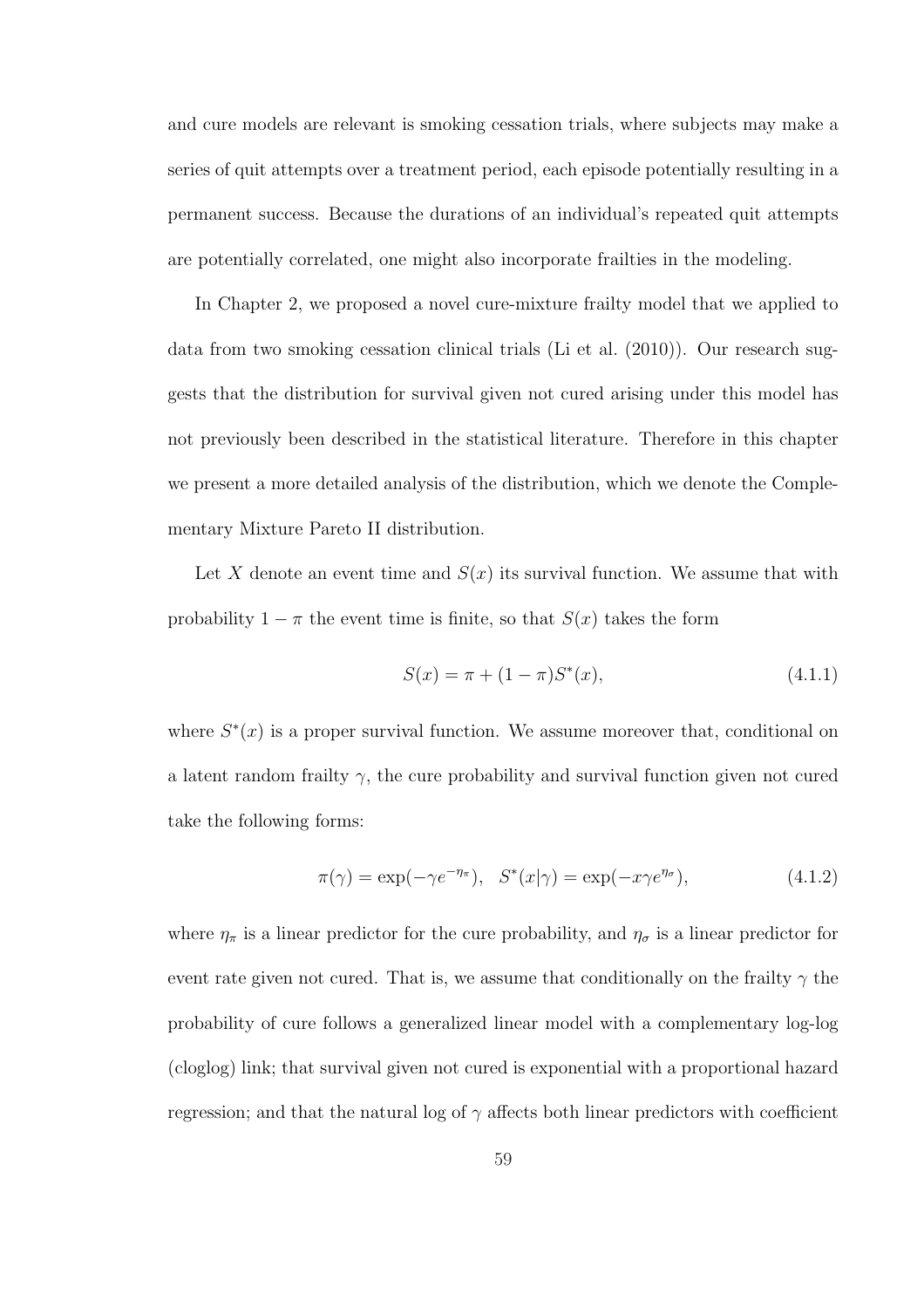1. We moreover assume that the frailty  $\gamma$  represents a random draw from a gamma distribution with shape and scale both equal to  $1/\theta$ . If the cure probability were fixed at 0, this would be the standard model of a gamma-distributed exponential hazard (Duchateau and Janssen (2008)).

This cure-mixture frailty model is unique in two respects: First, it assumes the cloglog function instead of ubiquitous logistic link to model the cure probability; and second, the underlying frailty  $\gamma$  affects both the cure probability and the hazard given not cured. These assumptions lead to analytical simplification when we integrate out the frailty  $\gamma$  in (4.1.1) and (4.1.2) to obtain the marginal survival function

$$
\widetilde{S}(x) = \int S(x)dF(\gamma) = \widetilde{\pi} + (1 - \widetilde{\pi})\widetilde{S}^*(x),
$$
\n(4.1.3)

where

$$
\widetilde{\pi} = \left(\frac{1}{1 + \theta e^{-\eta_{\pi}}}\right)^{1/\theta},\tag{4.1.4}
$$

and

$$
\widetilde{S}^*(x) = \frac{(1 + \theta x e^{\eta_\sigma})^{-1/\theta} - (1 + \theta e^{-\eta_\pi} + \theta x e^{\eta_\sigma})^{-1/\theta}}{1 - (1 + \theta e^{-\eta_\pi})^{-1/\theta}}.
$$
\n(4.1.5)

Note that  $\widetilde{S^*}(x)$  is monotone decreasing with  $\widetilde{S^*}(0) = 1$  and  $\widetilde{S^*}(+\infty) = 0$ , so that  $\widetilde{S^*}(x)$  is a proper survival function. Therefore the marginal cure probability is  $\widetilde{\pi}$  and the marginal survival function given not cured is  $\widetilde{S}^*(x)$ . The conditional cure probability and non-cured survival in (4.1.2) are defined at the individual level, whereas the marginal cure probability and non-cured survival in  $(4.1.4)$  and  $(4.1.5)$ represent average population quantities.

Because  $\widetilde{S^*}(x)$  is a proper survival function, it is of interest to know whether it belongs to any existing family of survival distributions, and if not, to identify its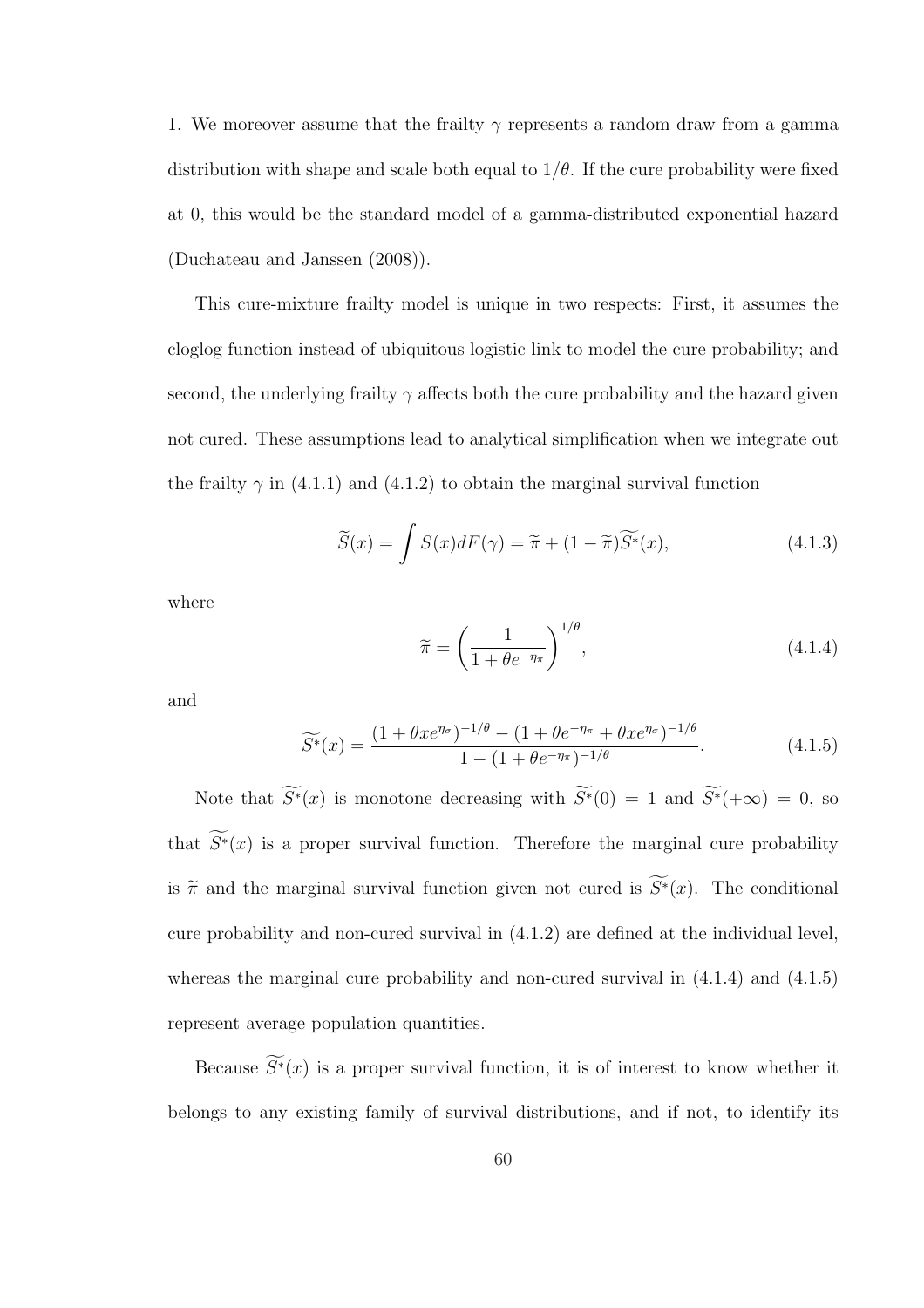unique properties. The remainder of this chapter is devoted to an investigation of the characteristics of a random variable X following the survival function  $\widetilde{S^*}(x)$ . The discussion will invoke these densities:

Exponential  $(\lambda)$ :

$$
f(x) = \lambda e^{-\lambda x}, \ x \ge 0, \ \lambda \in (0, \infty); \tag{4.1.6}
$$

Pareto I  $(\alpha, \sigma)$ :

$$
f(x) = \frac{\alpha}{\sigma} \left(\frac{x}{\sigma}\right)^{-(\alpha+1)}
$$
  

$$
x \ge \sigma, \ \alpha \in (0, \infty), \ \sigma \in (0, \infty); \tag{4.1.7}
$$

Pareto II  $(\mu, \sigma, \xi)$ :

$$
f(x) = \frac{1}{\sigma} \left( 1 + \xi \frac{x - \mu}{\sigma} \right)^{-(1/\xi + 1)}
$$
  

$$
x \ge \mu, \ \mu \in (-\infty, \infty), \ \sigma \in (0, \infty), \ \xi \in (0, \infty).
$$
 (4.1.8)

### 4.2 General Characteristics

For simplicity, we denote  $a = e^{\eta_{\sigma}}, b = e^{\eta_{\pi}}, c = 1 - (1 + \theta/b)^{-1/\theta}$ ; then

$$
\widetilde{S^*}(x) = \frac{1}{c} [(1 + \theta a x)^{-1/\theta} - (1 + \theta/b + \theta a x)^{-1/\theta}],
$$
  

$$
x \ge 0, \ a \in (0, \infty), \ b \in (0, \infty), \ \theta \in (0, \infty).
$$
 (4.2.1)

Here a is a parameter associated with the conditional hazard (conditional on the frailty) given not cured; a higher value of a implies a higher conditional hazard of experiencing the event. Parameter  $b$  is associated with the conditional cure probability, where a larger value implies a larger conditional cure probability. The term  $\theta$  is the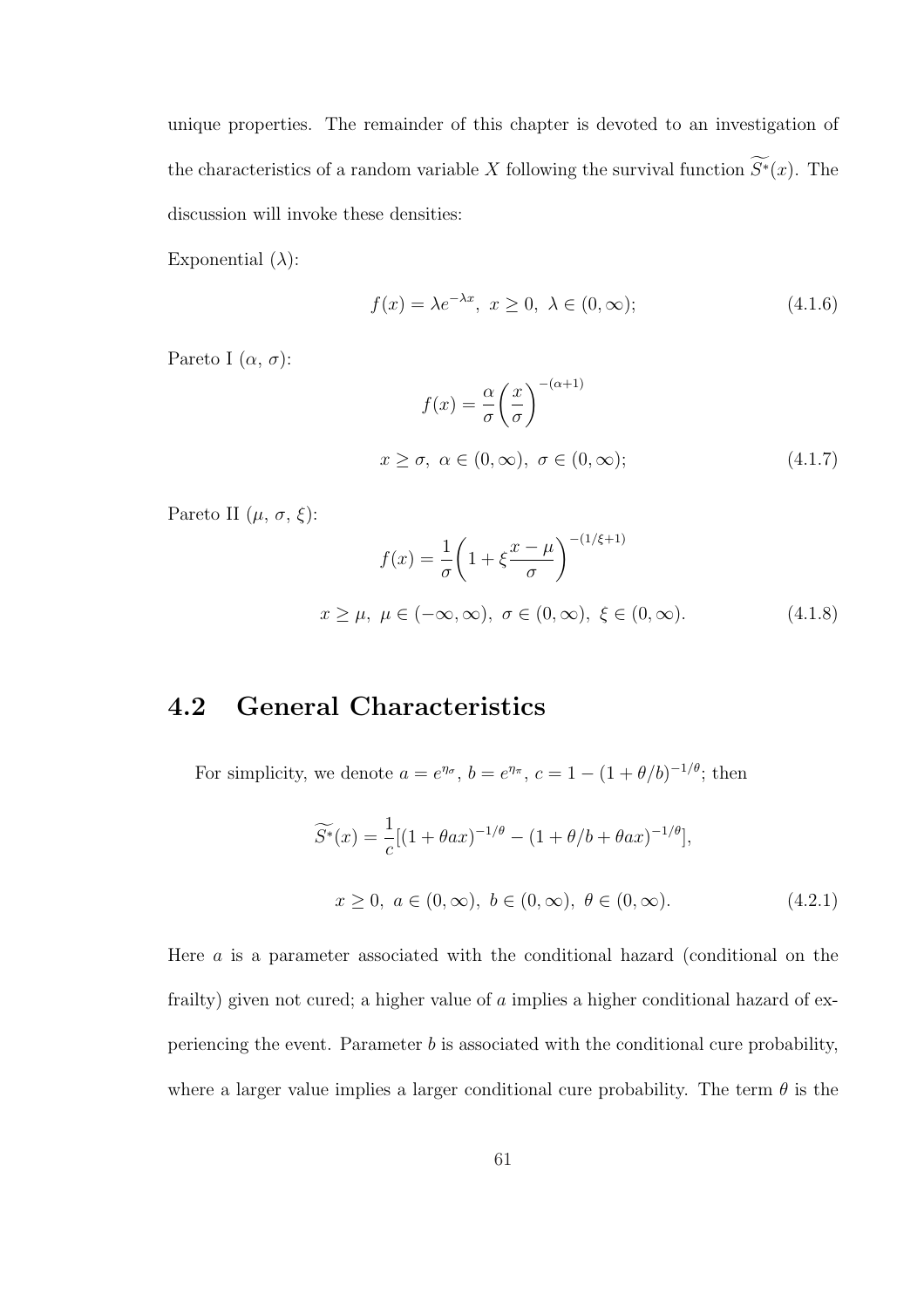variance of the frailty, and  $c$  is a normalizing constant. The corresponding marginal density is

$$
\widetilde{f}^*(x) = \frac{a}{c} [(1 + \theta a x)^{-1/\theta - 1} - (1 + \theta/b + \theta a x)^{-1/\theta - 1}], \quad x \in (0, \infty), \tag{4.2.2}
$$

and the hazard function is

$$
\widetilde{h}^*(x) = a \frac{(1 + \theta a x)^{-1/\theta - 1} - (1 + \theta/b + \theta a x)^{-1/\theta - 1}}{(1 + \theta a x)^{-1/\theta} - (1 + \theta/b + \theta a x)^{-1/\theta}} \quad x \in (0, \infty).
$$
 (4.2.3)

We can rewrite (4.2.2) as

$$
\widetilde{f}^*(x) = \frac{1}{c} \cdot a(1 + \theta a x)^{-\frac{1}{\theta} - 1} - \frac{(1 + \theta/b)^{-\frac{1}{\theta}}}{c} \cdot \frac{a}{1 + \theta/b} \left(1 + \frac{\theta a}{1 + \theta/b} x\right)^{-\frac{1}{\theta} - 1}
$$
\n
$$
= \alpha f_1(x) - \beta f_2(x), \tag{4.2.4}
$$

where

$$
\alpha = \frac{1}{c}, \ \beta = \frac{(1 + \theta/b)^{-\frac{1}{\theta}}}{c};
$$

$$
f_1 \sim \text{Pareto II} \left(\mu = 0, \sigma = \frac{1}{a}, \xi = \theta\right),
$$

$$
f_2 \sim \text{Pareto II} \left(\mu = 0, \sigma = \frac{1 + \theta/b}{a}, \xi = \theta\right).
$$

and

$$
\alpha > 1, \ \beta > 0, \ \alpha - \beta = 1.
$$

So our density can be represented as a weighted sum of two Pareto II densities, with the difference of the weights equal to 1. We therefore denote it as the Complementary Mixture Pareto II distribution (CMPII).

Note that the first derivative of the density is

$$
\widetilde{f}^{*'}(x) = -\frac{a^2(1+\theta)}{c} \left[ (1+\theta ax)^{-(\frac{1}{\theta}+2)} - \left( 1 + \frac{\theta}{b} + \theta ax \right)^{-(\frac{1}{\theta}+2)} \right]
$$
\n
$$
< 0, \quad \forall a, b, \theta, x,
$$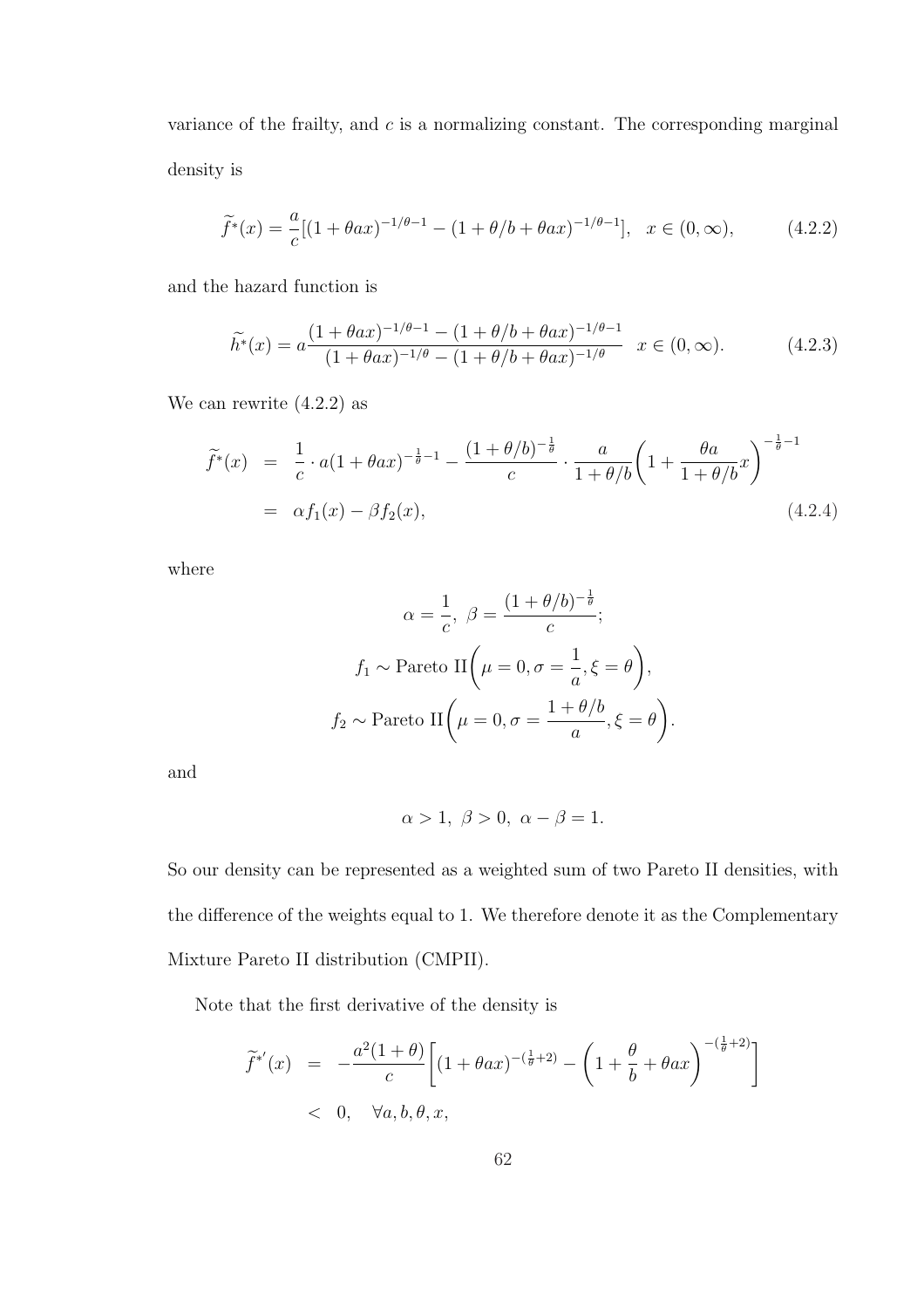so that the density function is always decreasing with time  $x$ .

Figure 4.1 plots the log density and log hazard function at different values of a and  $\theta$  when  $b = 1$ . Figure 4.2 depicts how the density and hazard function vary with b when a and  $\theta$  are held fixed. Note that at any given time point, the hazard function increases with b and appears to converge to a distribution when  $b \to \infty$ . In fact,

$$
\lim_{b \to \infty} \widetilde{S}^*(x) = \lim_{d \to 0} \frac{(1 + \theta a x)^{-1/\theta} - (1 + d\theta + \theta a x)^{-1/\theta}}{1 - (1 + d\theta)^{-1/\theta}} = \lim_{d \to 0} \frac{J_1}{J_2}
$$

Because  $\lim_{d\to 0} J_1 = \lim_{d\to 0} J_2 = 0$ , we have

$$
\lim_{b \to \infty} \tilde{S}^*(x) = \lim_{d \to 0} \frac{\partial J_1 / \partial d}{\partial J_2 / \partial d} = \lim_{d \to 0} \frac{(1 + d\theta + \theta a x)^{-\frac{1}{\theta} - 1}}{(1 + d\theta)^{-\frac{1}{\theta} - 1}} = (1 + \theta a x)^{-\frac{1}{\theta} - 1}, \quad (4.2.5)
$$

which is a Pareto II distribution ( $\mu = 0$ ,  $\sigma = \frac{1}{g(1)}$  $\frac{1}{a(1+\theta)}$ ,  $\xi = \frac{\theta}{1+\theta}$  $\frac{\theta}{1+\theta}$ ).

## 4.3 The Special Case of  $b \to 0$

Letting  $b \to 0$  in (4.2.1), the marginal non-cured survival function becomes

$$
\lim_{b \to 0} \widetilde{S^*}(t) = (1 + \theta a t)^{-\frac{1}{\theta}},\tag{4.3.1}
$$

.

which is a Pareto II distribution ( $\mu = 0$ ,  $\sigma = 1/a$ ,  $\xi = \theta$ ). This is the same as the marginal survival function arising from the standard frailty model (without cure probability) with exponential baseline hazard (Duchateau and Janssen (2008)). This is because when  $b \to 0$ , the conditional cure probability goes to 0 in our cure-mixture frailty model (4.1.1), so that our model reduces to a standard frailty model with constant hazard conditional on the frailty. In this case, the density function is

$$
\widetilde{f}^*(x) = a(1 + \theta a x)^{-(\frac{1}{\theta} + 1)},\tag{4.3.2}
$$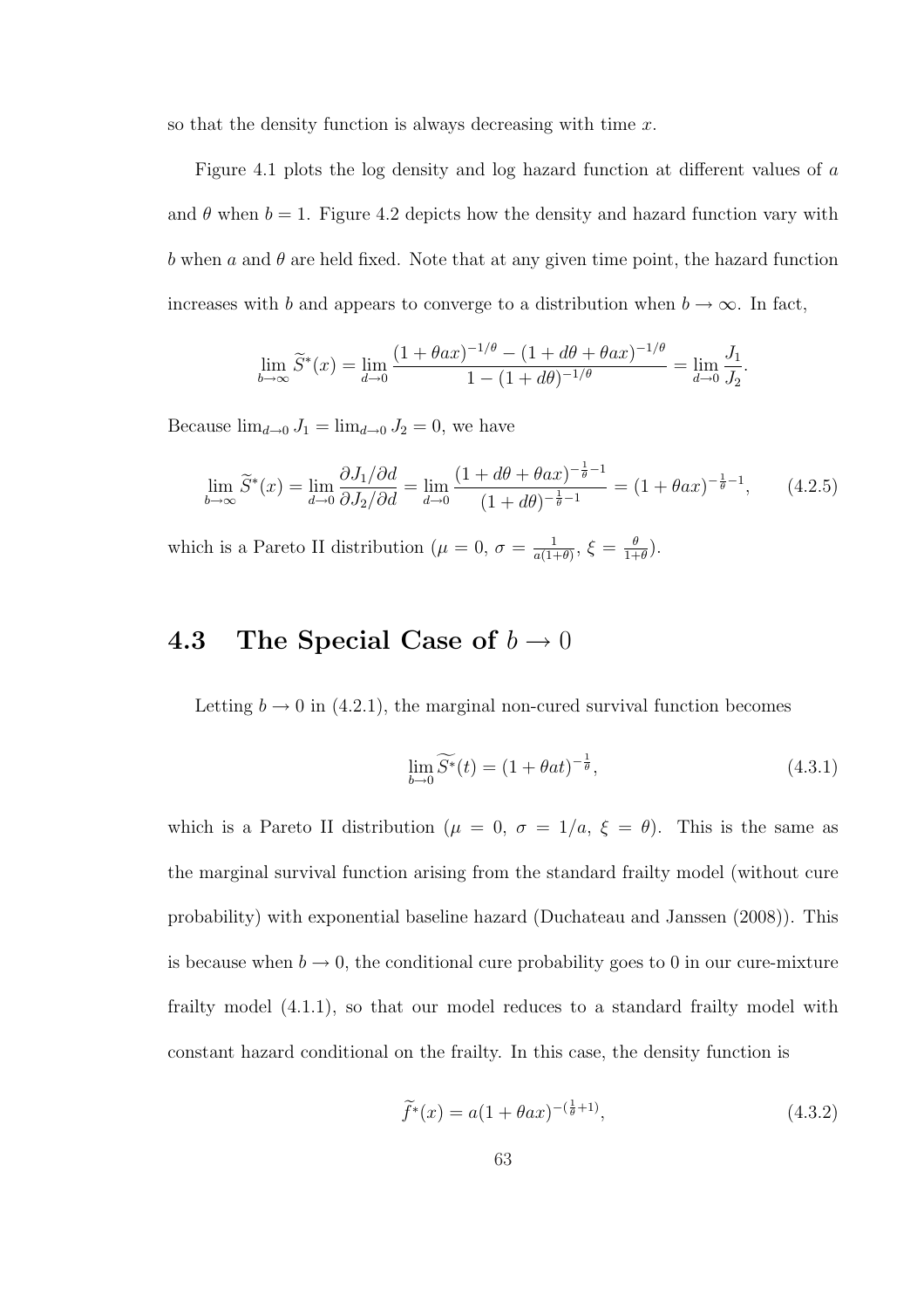with first derivative

$$
\widetilde{f}^{*'}(x) = -a^2(1+\theta)(1+\theta ax)^{-(\frac{1}{\theta}+2)} < 0, \quad \forall a, \theta, x,
$$

so that the density function is always decreasing with time  $x$ .

Figures 4.3 and 4.4 depict the log density and hazard functions at different parameter values of a and  $\theta$  when  $b \to 0$ . We see that when  $\theta$  is fixed and a decreases, the density function decreases at a slower rate, and the hazard is smaller at any given time. This is because a smaller value of a implies a smaller individual-level conditional hazard, which manifests itself as a smaller population-level marginal hazard. In particular, when  $a \to 0$ , the marginal hazard also goes to 0. When  $a \to \infty$ , the marginal non-cured survival becomes

$$
\lim_{b \to 0, a \to \infty} \widetilde{S^*}(x) = (\theta a x)^{-\frac{1}{\theta}},\tag{4.3.3}
$$

which is a Pareto I distribution ( $\alpha = 1/\theta$ ,  $\sigma = 1/(\theta a)$ ).

Similarly, the density and hazard function vary with  $\theta$  when a is fixed. It is interesting to note that the log density is a linear function of time and the hazard is constant when  $\theta$  is close to 0. This is because  $\theta \to 0$  means that the variance of the frailty also approaches 0, which implies that there is no between-subject heterogeneity, and therefore the population survival function equals the individual survival function, which is exponential with constant hazard. That is,

$$
\lim_{b \to 0, \theta \to 0} \widetilde{S^*}(x) = e^{-ax},\tag{4.3.4}
$$

which is the exponential distribution with  $\lambda = a$ .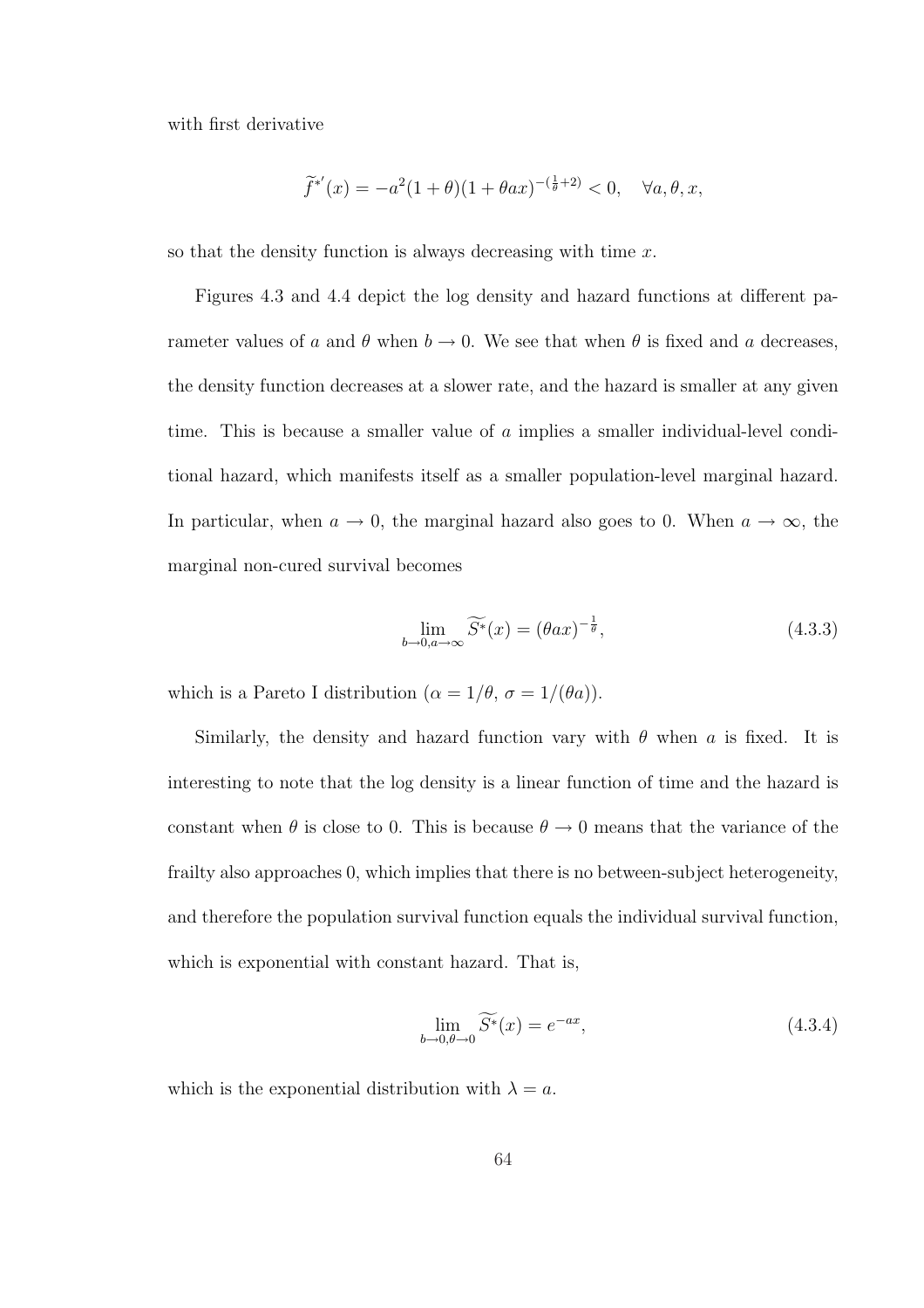We summarize the relationships of CMPII with other known distributions in Figure 4.5.

## 4.4 Characteristic Function and Moments

We first derive the expectation and variance of the CMPII distribution.

**Theorem 1.** The expectation of a variate  $X$  following the CMPII distribution is

$$
E(X) = \frac{1}{a(1-\theta)} \cdot \frac{1 - (1+\theta/b)^{-\frac{1}{\theta}+1}}{1 - (1+\theta/b)^{-\frac{1}{\theta}}}, \quad \theta < 1.
$$

The second moment is

$$
E(X^{2}) = \frac{2}{a^{2}(1-\theta)(1-2\theta)} \cdot \frac{1 - (1+\theta/b)^{-\frac{1}{\theta}+2}}{1 - (1+\theta/b)^{-\frac{1}{\theta}}}, \quad \theta < 1/2,
$$

and therefore the variance is

$$
\text{Var}(X) = \frac{2}{a^2(1-\theta)(1-2\theta)} \cdot \frac{1 - (1+\theta/b)^{-\frac{1}{\theta}+2}}{1 - (1+\theta/b)^{-\frac{1}{\theta}}} - \frac{1}{a^2(1-\theta)^2} \cdot \left[ \frac{1 - (1+\theta/b)^{-\frac{1}{\theta}+1}}{1 - (1+\theta/b)^{-\frac{1}{\theta}}} \right]^2, \quad \theta < 1/2.
$$

See the Appendix 4.6.1 for a proof. We note that the second factor in the expectation formula is always smaller than 1, so that the expectation satisfies

$$
E(X) < \frac{1}{a(1-\theta)} = E(X_1 \sim f_1). \tag{4.4.1}
$$

We next derive the characteristic function  $E_X(e^{itx})$ , where i is the square root of −1.

Theorem 2. The characteristic function of the CMPII distribution is

$$
\phi(t) = \frac{1}{c\theta} \left( -\frac{it}{\theta a} \right)^{\frac{1}{\theta}} \left[ \exp\left( -\frac{it}{\theta a} \right) \Gamma\left( -\frac{1}{\theta}, -\frac{it}{\theta a} \right) - \exp\left( -\frac{it(1+\theta/b)}{\theta a} \right) \Gamma\left( -\frac{1}{\theta}, -\frac{it(1+\theta/b)}{\theta a} \right) \right].
$$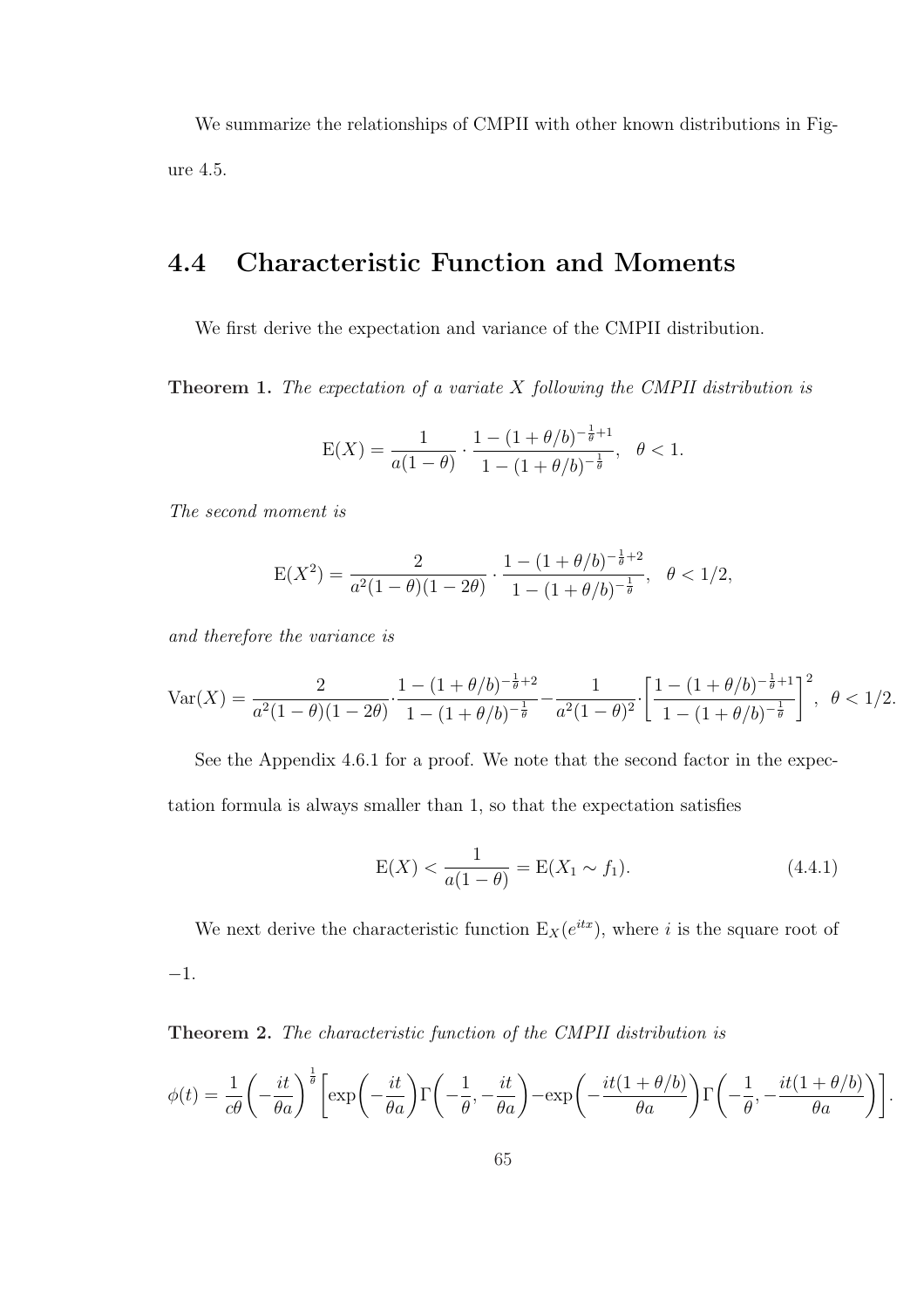Here  $\Gamma(\cdot, \cdot)$  is the upper incomplete Gamma function, defined as

$$
\Gamma(s,z) = \int_z^{\infty} t^{s-1} e^{-t} dt,
$$

where s and z are complex parameters (Temme  $(1996)$  and Paris  $(2002)$ ).

As is well known, the characteristic function can be used to calculate nth moments of a random variable  $X$ :

$$
EX^{n} = i^{-n} \frac{\partial \phi^{n}}{\partial t^{n}} \bigg|_{t=0}
$$

Applying this formula we obtain the following result:

**Theorem 3.** If  $X$  follows the CMPII distribution, then its nth moment is:

$$
EX^{n} = \frac{n!}{ca^{n}(1-\theta)(1-2\theta)\cdots(1-n\theta)} - \frac{n!(1+\theta/b)^{n-\frac{1}{\theta}}}{ca^{n}(1-\theta)(1-2\theta)\cdots(1-n\theta)}, \quad (\theta < \frac{1}{n}).
$$

One can verify that the first and second moments calculated in Theorem 1 agree with those dictated by Theorem 3.

### 4.5 Summary

We have described CMPII, a three-parameter survival distribution that we derived from a cure-mixture frailty model. One can view the CMPII as a variation of the Pareto family whose density arises as a linear combination of two Pareto II densities. The CMPII family includes as special cases several known distributions.

In Appendix 4.6, we provide the proofs of the Theorems in Section 4.4. The easiest way to derive the characteristic function and moments would seem to be deriving based on the formulas for the Pareto II distribution, similar to what we did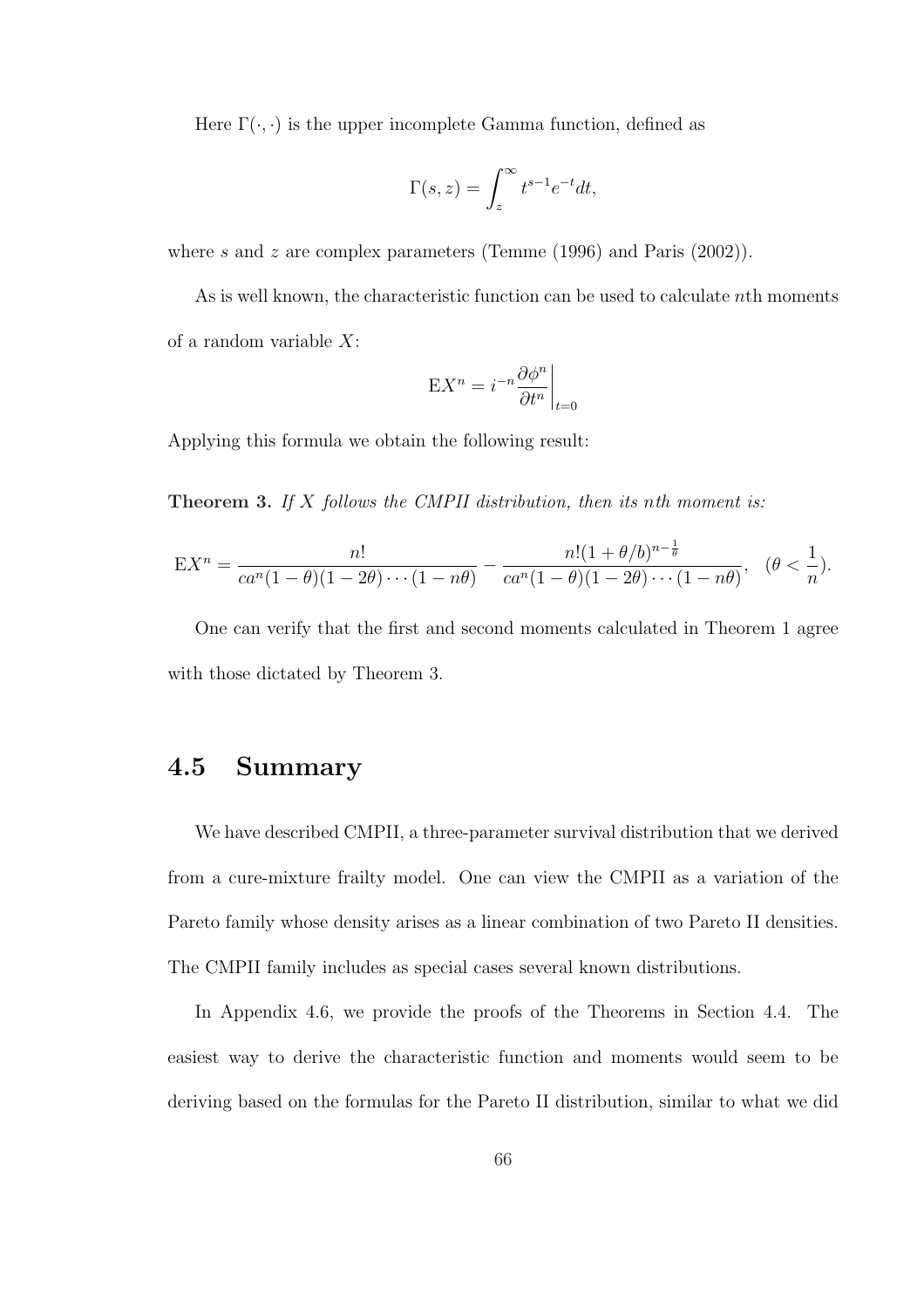to derive expectation and variance (Appendix 4.6.1). However, we were unable to find these formulas for the Pareto II distribution in a literature search, and therefore we elected to derive them for the CMPII directly (see Appendices 4.6.2 and 4.6.3). The derivations are complicated but may serve as examples for similar derivations of other distributions.

Pareto distributions have been known for several decades (Arnold (1983); Arnold and Laguna (1977)) and have been applied in various areas of science, especially in economics to describe income distributions and in medical statistics to describe survival distributions. Naturally this new CMPII distribution can be applied to these areas as well. Our earlier work (Li et al. (2010)) is one possible use; other potential applications deserve further investigation.

# 4.6 Appendix: Proof the Theorems about CMPII Distribution

#### 4.6.1 Proof of Theorem 1

In this proof, we will use some facts about Pareto II distribution (Johnson et al. (1994)): If a survival time X follows Pareto II  $(\mu, \sigma, \xi)$ , then

$$
E(X) = \frac{\sigma}{1 - \xi}, \ \xi < 1; \tag{4.6.1}
$$

$$
E(X2) = \frac{2\sigma^{2}}{(1-\xi)(1-2\xi)}, \quad \xi < 1/2.
$$
 (4.6.2)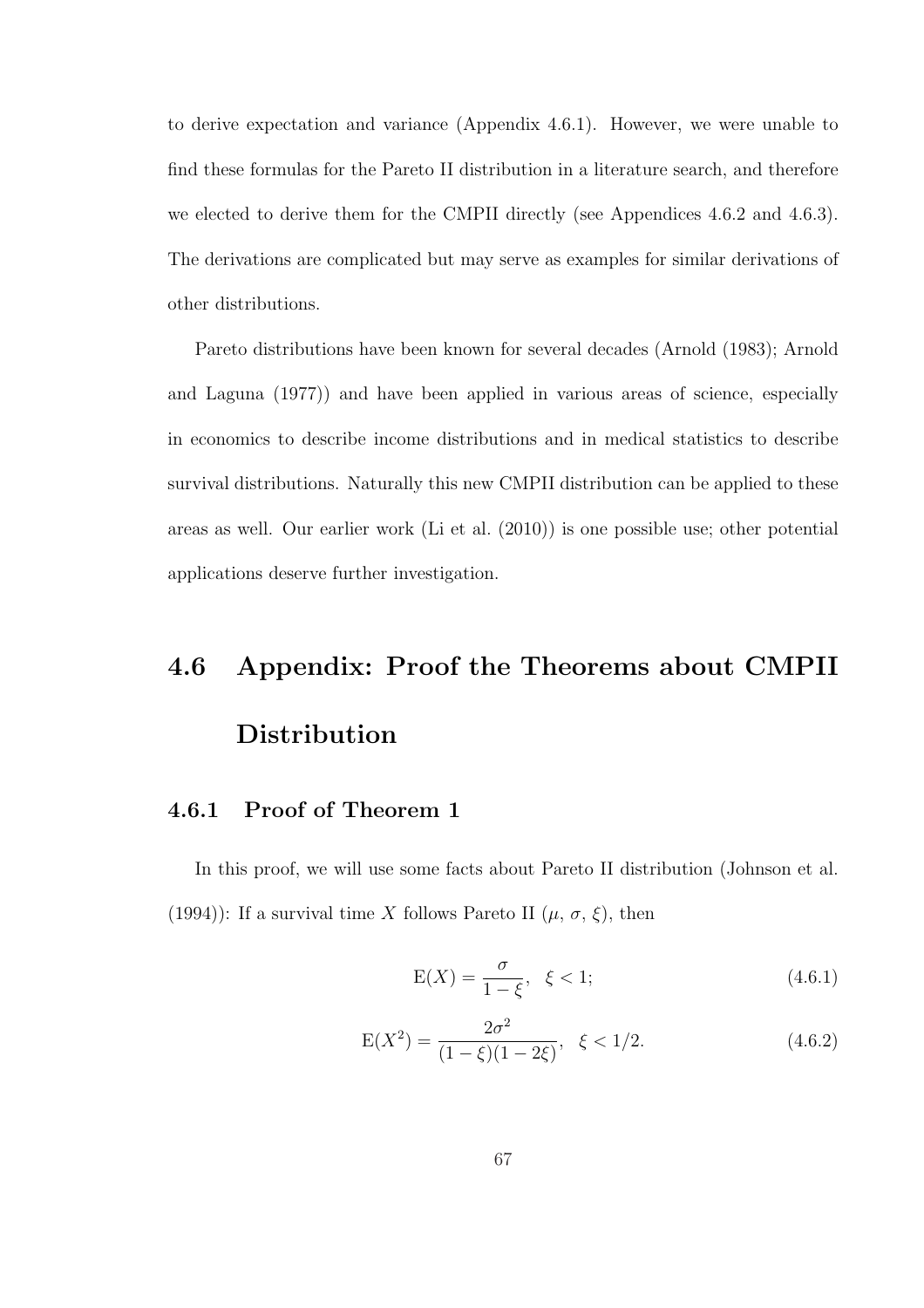#### If  $X$  follows the CMPII distribution, then its expectation is

$$
E(X) = \alpha E(X_1 \sim f_1) - \beta E(X_2 \sim f_2) \quad \text{(by equation (4.2.4))}
$$
\n
$$
= \frac{1}{c} \cdot \frac{1}{a(1-\theta)} - \frac{(1+\theta/b)^{-\frac{1}{\theta}}}{c} \cdot \frac{1+\theta/b}{a(1-\theta)} \quad \text{(by equation (4.6.1))}
$$
\n
$$
= \frac{1}{ca(1-\theta)} \left(1 - (1+\theta/b)^{-\frac{1}{\theta}+1}\right)
$$
\n
$$
= \frac{1}{a(1-\theta)} \cdot \frac{1 - (1+\theta/b)^{-\frac{1}{\theta}+1}}{1 - (1+\theta/b)^{-\frac{1}{\theta}}}, \quad \theta < 1.
$$
\n(4.6.3)

Similarly, the second moment of  $X$  is

$$
E(X^{2}) = \alpha E(X_{1}^{2}, X_{1} \sim f_{1}) - \beta E(X_{2}^{2}, X_{2} \sim f_{2})
$$
  
\n
$$
= \frac{1}{c} \cdot \frac{2}{a^{2}(1-\theta)(1-2\theta)} - \frac{(1+\theta/b)^{-\frac{1}{\theta}}}{c} \cdot \frac{2(1+\theta/b)^{2}}{a^{2}(1-\theta)(1-2\theta)}
$$
  
\n
$$
= \frac{2}{ca^{2}(1-\theta)(1-2\theta)} \left(1 - (1+\theta/b)^{-\frac{1}{\theta}+2}\right)
$$
  
\n
$$
= \frac{2}{a^{2}(1-\theta)(1-2\theta)} \cdot \frac{1 - (1+\theta/b)^{-\frac{1}{\theta}+2}}{1 - (1+\theta/b)^{-\frac{1}{\theta}}}, \quad \theta < 1/2.
$$
 (4.6.4)

Accordingly, the variance of  $X$  is

$$
\begin{array}{rcl}\n\text{Var}(X) & = & \mathcal{E}(X^2) - (\mathcal{E}(X))^2 \\
& = & \frac{2}{a^2(1-\theta)(1-2\theta)} \cdot \frac{1 - (1+\theta/b)^{-\frac{1}{\theta}+2}}{1 - (1+\theta/b)^{-\frac{1}{\theta}}} \\
& & -\frac{1}{a^2(1-\theta)^2} \cdot \left[ \frac{1 - (1+\theta/b)^{-\frac{1}{\theta}+1}}{1 - (1+\theta/b)^{-\frac{1}{\theta}}} \right]^2, \quad \theta < 1/2.\n\end{array} \tag{4.6.5}
$$

### 4.6.2 Proof of Theorem 2

In this proof, we use the fact that

$$
\int_0^\infty (x+w)^v e^{-ux} dx = u^{-v-1} e^{wu} \Gamma(v+1, wu); \tag{4.6.6}
$$

where u, v, w are complex numbers with constraints  $|\arg w| < \pi$ , Re  $u > 0$ ; and  $\Gamma(\cdot,\cdot)$  is the upper incomplete Gamma function (Gradshteyn and Ryzhik (1980)).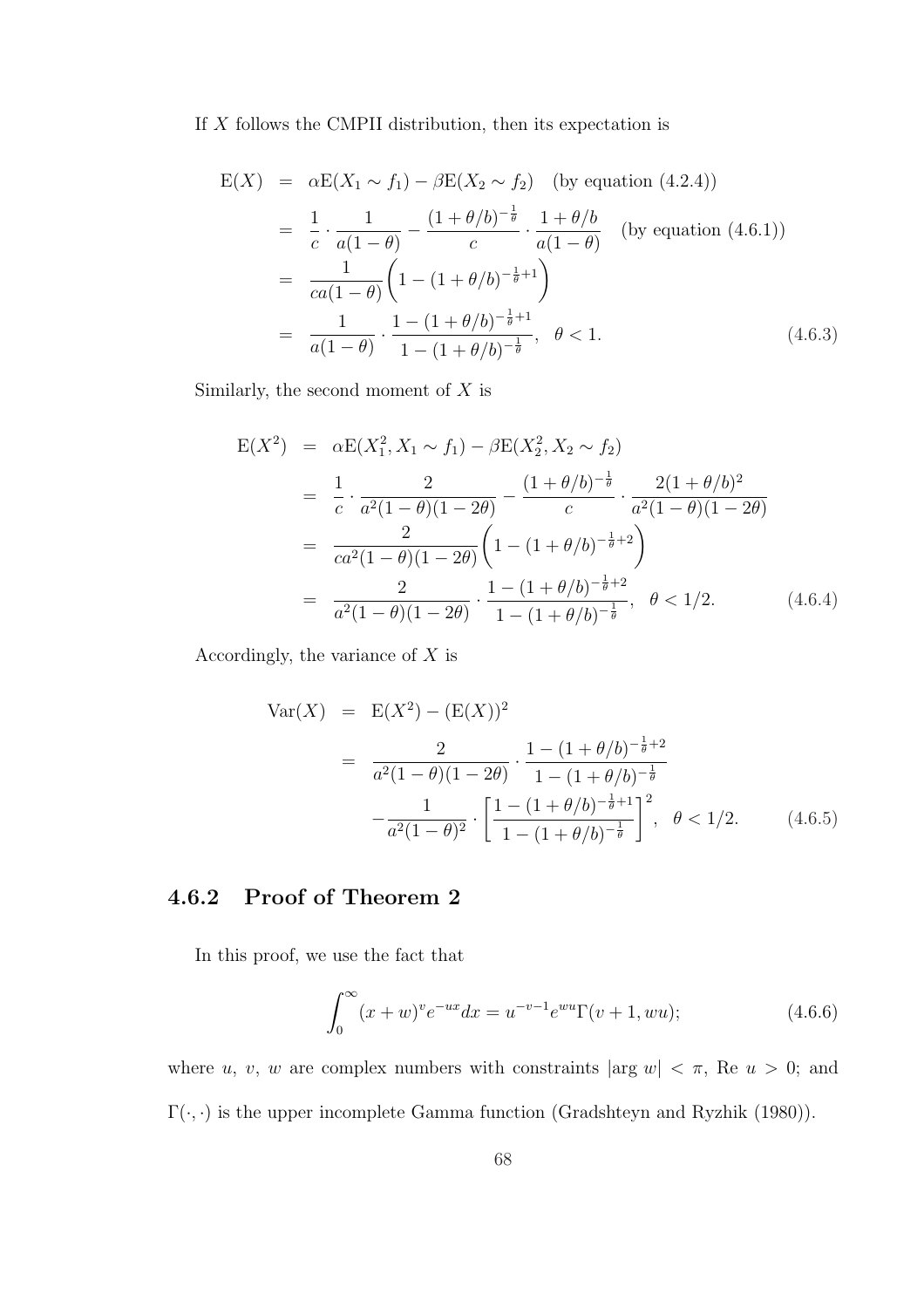Based on equation  $(4.2.4)$ , we have

$$
\phi(t) = \mathcal{E}(e^{itX}) = \alpha \mathcal{E}(e^{itX}, X \sim f_1) - \beta \mathcal{E}(e^{itX}, X \sim f_2).
$$
 (4.6.7)

Now

$$
E(e^{itX}, X \sim f_1) = a \int_0^\infty e^{itx} (1 + \theta a x)^{-\frac{1}{\theta} - 1} dx
$$
  
\n
$$
= a(\theta a)^{-\frac{1}{\theta} - 1} \int_0^\infty \left( x + \frac{1}{\theta a} \right)^{-\frac{1}{\theta} - 1} e^{itx} dx
$$
  
\n
$$
= a(\theta a)^{-\frac{1}{\theta} - 1} (-it)^{\frac{1}{\theta}} \exp\left( -\frac{it}{\theta a} \right) \Gamma\left( -\frac{1}{\theta}, -\frac{it}{\theta a} \right), \text{ use (4.6.6)}
$$
  
\n
$$
= \frac{1}{\theta} \left( -\frac{it}{\theta a} \right)^{\frac{1}{\theta}} \exp\left( -\frac{it}{\theta a} \right) \Gamma\left( -\frac{1}{\theta}, -\frac{it}{\theta a} \right), \text{ (4.6.8)}
$$

and

$$
E(e^{itX}, X \sim f_2) = \frac{a}{1 + \theta/b} \int_0^\infty e^{itx} \left(1 + \frac{\theta a}{1 + \theta/b} x\right)^{-\frac{1}{\theta} - 1} dx
$$
  
\n
$$
= \frac{a}{1 + \theta/b} \left(\frac{\theta a}{1 + \theta/b}\right)^{-\frac{1}{\theta} - 1} \int_0^\infty \left(x + \frac{1 + \theta/b}{\theta a}\right)^{-\frac{1}{\theta} - 1} e^{itx} dx
$$
  
\n
$$
= \frac{a}{1 + \theta/b} \left(\frac{\theta a}{1 + \theta/b}\right)^{-\frac{1}{\theta} - 1} (-it)^{\frac{1}{\theta}}
$$
  
\n
$$
\cdot \exp\left(-\frac{it(1 + \theta/b)}{\theta a}\right) \Gamma\left(-\frac{1}{\theta}, -\frac{it(1 + \theta/b)}{\theta a}\right), \text{ use (4.6.6)}
$$
  
\n
$$
= \frac{1}{\theta} \left(-\frac{it}{\theta a}\right)^{\frac{1}{\theta}} (1 + \theta/b)^{\frac{1}{\theta}}
$$
  
\n
$$
\cdot \exp\left(-\frac{it(1 + \theta/b)}{\theta a}\right) \Gamma\left(-\frac{1}{\theta}, -\frac{it(1 + \theta/b)}{\theta a}\right); \qquad (4.6.9)
$$

Substituting (4.6.8) and (4.6.9) into (4.6.7) gives

$$
\phi(t) = \frac{1}{c\theta} \left( -\frac{it}{\theta a} \right)^{\frac{1}{\theta}} \left[ \exp\left( -\frac{it}{\theta a} \right) \Gamma\left( -\frac{1}{\theta}, -\frac{it}{\theta a} \right) - \exp\left( -\frac{it(1+\theta/b)}{\theta a} \right) \Gamma\left( -\frac{1}{\theta}, -\frac{it(1+\theta/b)}{\theta a} \right) \right].
$$
\n(4.6.10)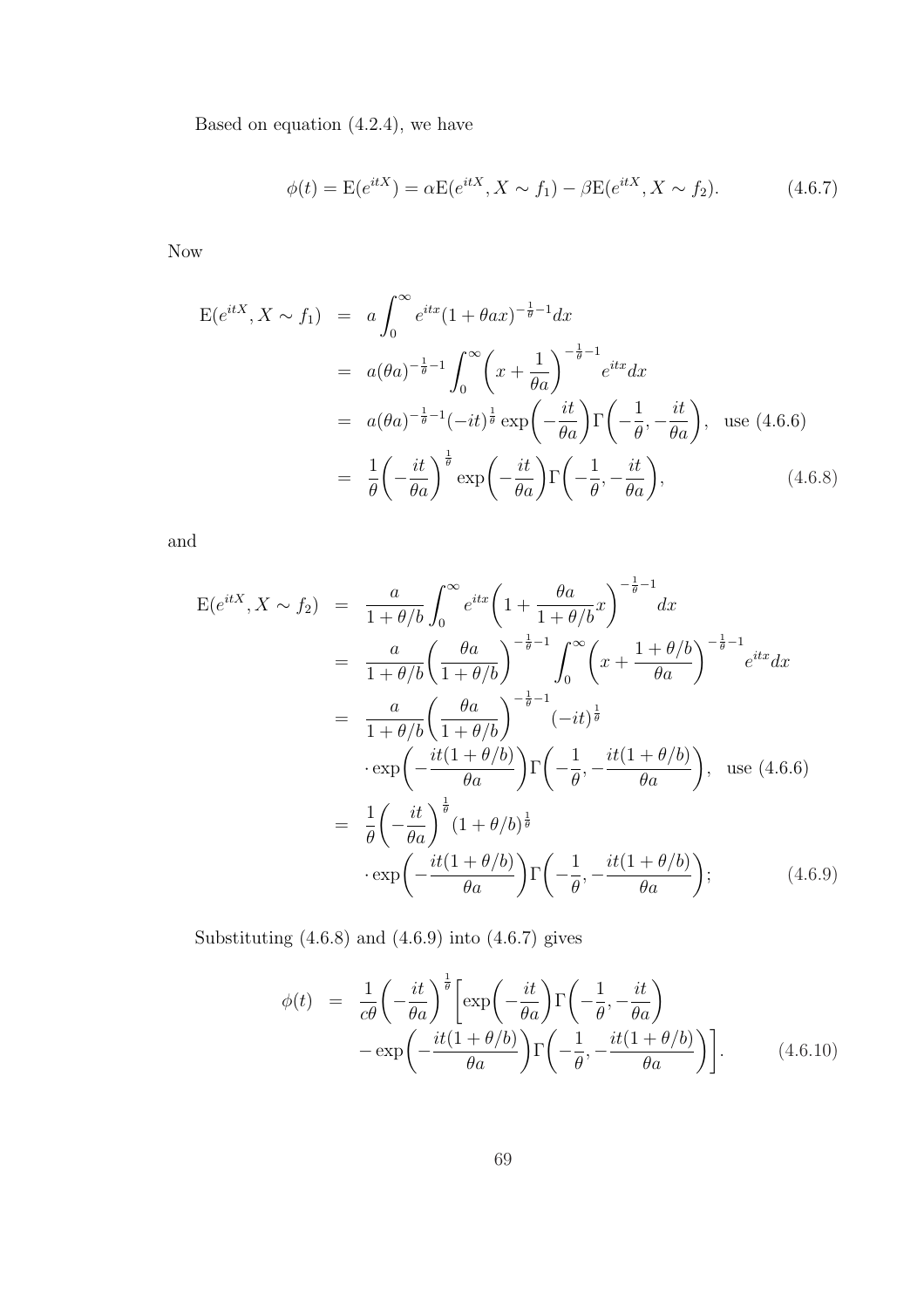## 4.6.3 Proof of Theorem 3

We first note a series of lemmas.

Lemma 1.

$$
\frac{\partial^n(z^{-s}\Gamma(s,z))}{\partial^n z} = (-1)^n z^{-s-n} \Gamma(s+n,z)
$$

Proof. See Gradshteyn and Ryzhik (1980).

Lemma 2.

$$
-z^{-s}\Gamma(s,z)|_{z=0}=\frac{1}{s},\ (s<0).
$$

Proof.

$$
z^{-s}\Gamma(s,z) = z^{-s} \int_z^{\infty} t^{s-1} e^{-t} dt = \int_1^{\infty} y^{s-1} e^{zy} dy \quad (\text{let } y = \frac{t}{z}),
$$
  

$$
-z^{-s}\Gamma(s,z)|_{z=0} = \int_1^{\infty} y^{s-1} dy = -\frac{1}{s}, \ (s < 0).
$$

**Lemma 3.** Define  $g(z, s) = e^{z}z^{-s}\Gamma(s, z)$ . Then

$$
\frac{\partial g(z,s)}{\partial z} = -g(z,s+1) + g(z,s);
$$

$$
\frac{\partial g(z,s)}{\partial z}\Big|_{z=0} = \frac{-1}{s(s+1)}, \ (s < -1).
$$

Proof.

$$
\frac{\partial g(z,s)}{\partial z} = \frac{\partial (e^z z^{-s} \Gamma(s,z))}{\partial z} = e^z \frac{\partial (z^{-s} \Gamma(s,z))}{\partial z} + e^z (z^{-s} \Gamma(s,z))
$$
  

$$
= e^z (-z^{-s-1} \Gamma(s+1,z)) + e^z (z^{-s} \Gamma(s,z)) \text{ (by Lemma 1)}
$$
  

$$
= -g(z,s+1) + g(z,s);
$$

 $\Box$ 

 $\Box$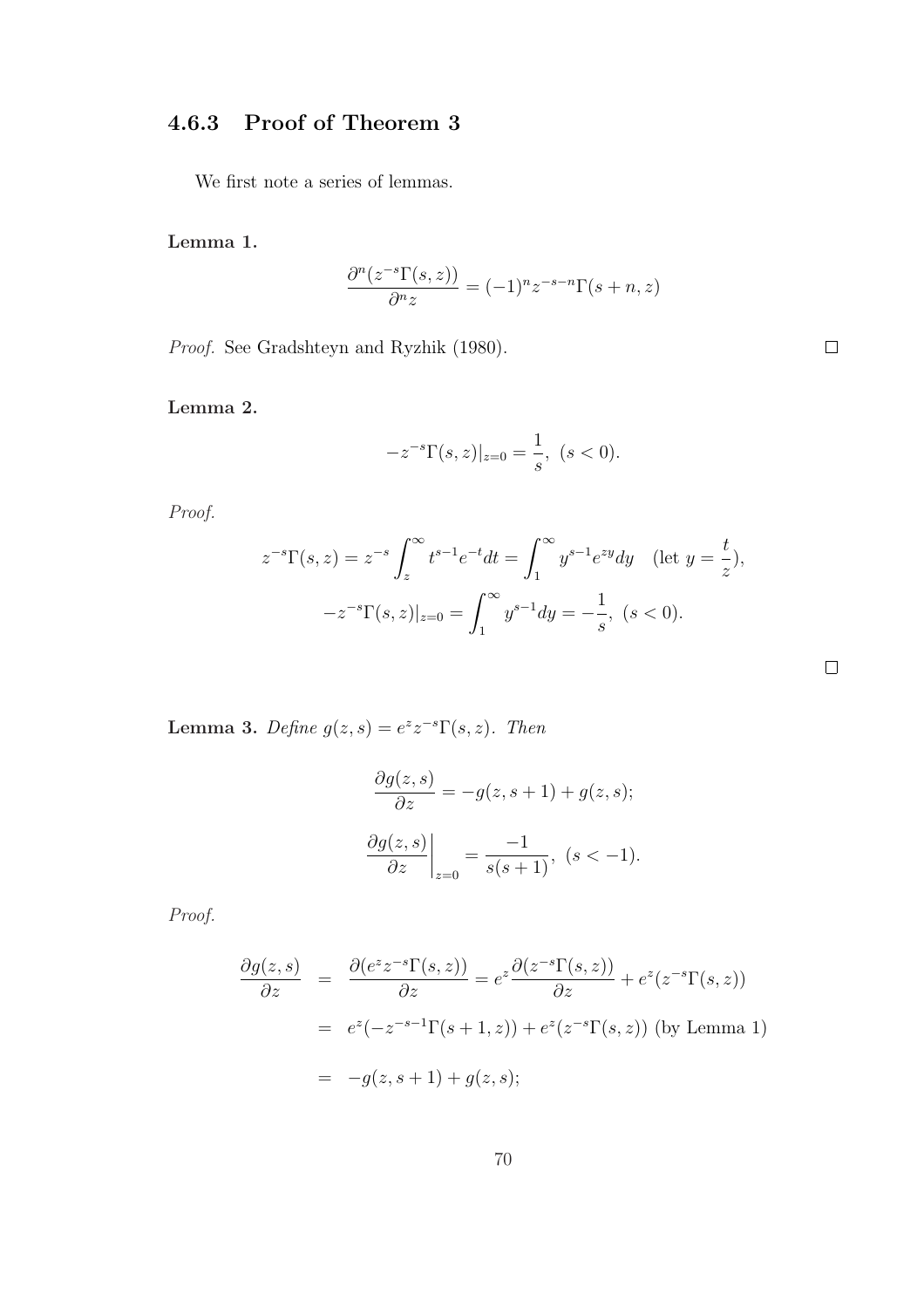$$
\frac{\partial g(z,s)}{\partial z}\Big|_{z=0} = -z^{-s-1}\Gamma(s+1,z)|_{z=0} + z^{-s}\Gamma(s,z)|_{z=0}
$$
  
=  $\frac{1}{s+1} - \frac{1}{s}$  (by Lemma 2)  
=  $\frac{-1}{s(s+1)}$ ,  $(s < -1)$ .

 $\Box$ 

Lemma 4.

$$
\frac{\partial g^n(z,s)}{\partial z^n} = \sum_{k=0}^n (-1)^k \binom{n}{k} g(z,s+k).
$$

*Proof.* Denoting  $A_n = \partial g^n(z, s)/\partial z^n$ , we prove the lemma by induction. Supposing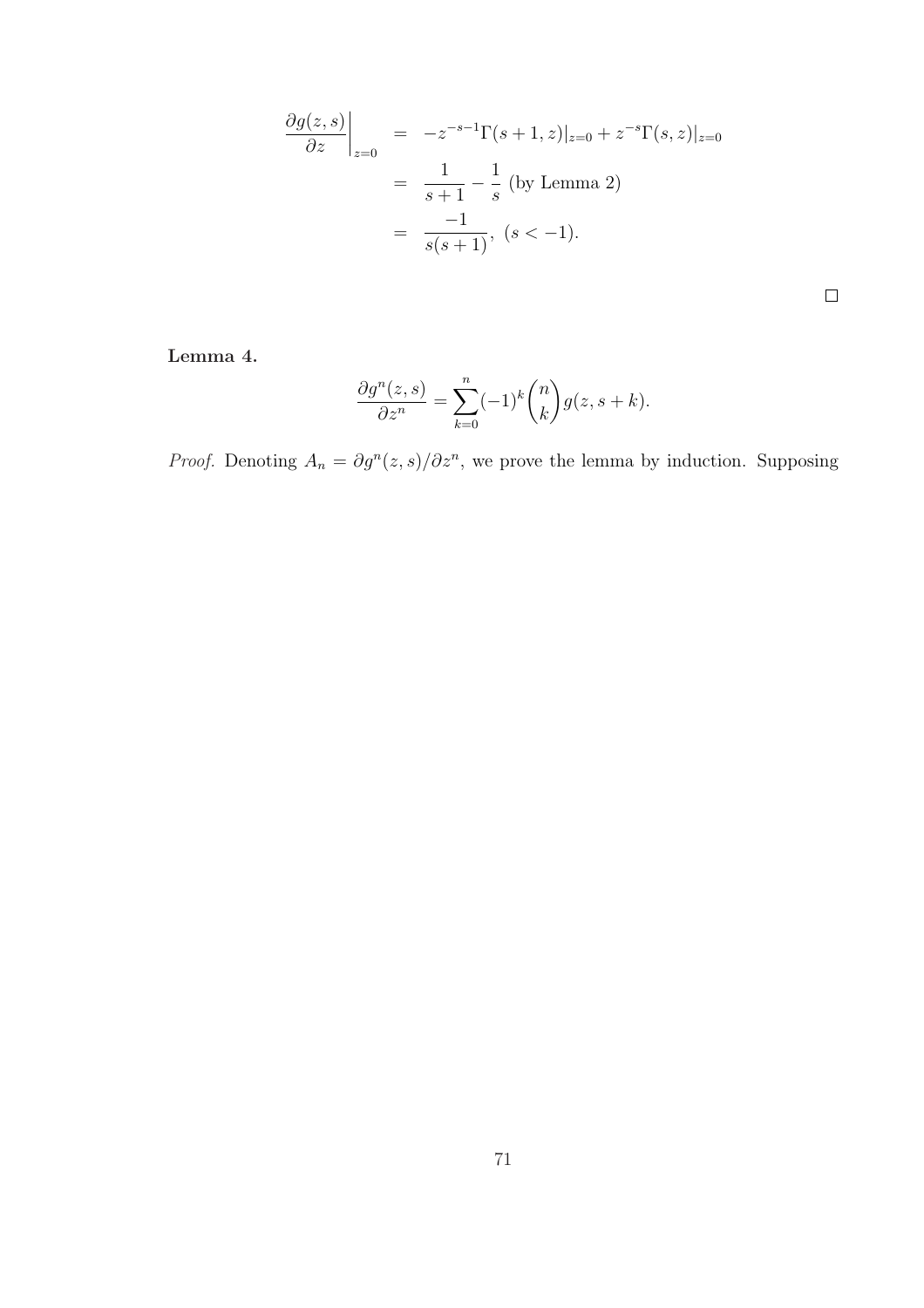it is true for  $n$ , then for  $n + 1$ ,

$$
A_{n+1} = \frac{\partial A_n}{\partial z} = \sum_{k=0}^n (-1)^k {n \choose k} \frac{\partial g(z, s+k)}{\partial z}
$$
  
\n
$$
= \sum_{k=0}^n (-1)^k {n \choose k} [g(z, s+k) - g(z, s+k+1)] \text{ (by Lemma 3)}
$$
  
\n
$$
= \sum_{k=0}^n (-1)^k {n \choose k} g(z, s+k) + \sum_{k=0}^n (-1)^{k+1} {n \choose k} g(z, s+k+1)
$$
  
\n
$$
= \sum_{k=0}^n (-1)^k {n \choose k} g(z, s+k) + \sum_{l=1}^{n+1} (-1)^l {n \choose l-1} g(z, s+l) \text{ (let } l = k+1)
$$
  
\n
$$
= g(z, s) + \sum_{k=1}^n (-1)^k {n \choose k} g(z, s+k)
$$
  
\n
$$
+ \sum_{l=1}^n (-1)^l {n \choose l-1} g(z, s+l) + (-1)^{n+1} g(z, s+n+1)
$$
  
\n
$$
= g(z, s) + \sum_{k=1}^n (-1)^k {n \choose k} g(z, s+k)
$$
  
\n
$$
+ \sum_{l=1}^n (-1)^l {n \choose l} \frac{l}{n-l+1} g(z, s+l) + (-1)^{n+1} g(z, s+n+1)
$$
  
\n
$$
= g(z, s) + \sum_{k=1}^n (-1)^k {n \choose k} \frac{n+1}{n-k+1} g(z, s+k) + (-1)^{n+1} g(z, s+n+1)
$$
  
\n
$$
= g(z, s) + \sum_{k=1}^n (-1)^k {n+1 \choose k} g(z, s+k) + (-1)^{n+1} g(z, s+n+1)
$$
  
\n
$$
= \sum_{k=0}^{n+1} (-1)^k {n+1 \choose k} g(z, s+k),
$$

so it is true for  $n+1$  as well.

 $\Box$ 

Lemma 5.

$$
\frac{\partial g^n(z,s)}{\partial z^n}\bigg|_{z=0} = \sum_{k=0}^{n-1} (-1)^k \binom{n-1}{k} \frac{1}{(s+k)(s+k+1)}, \ (s+n<0).
$$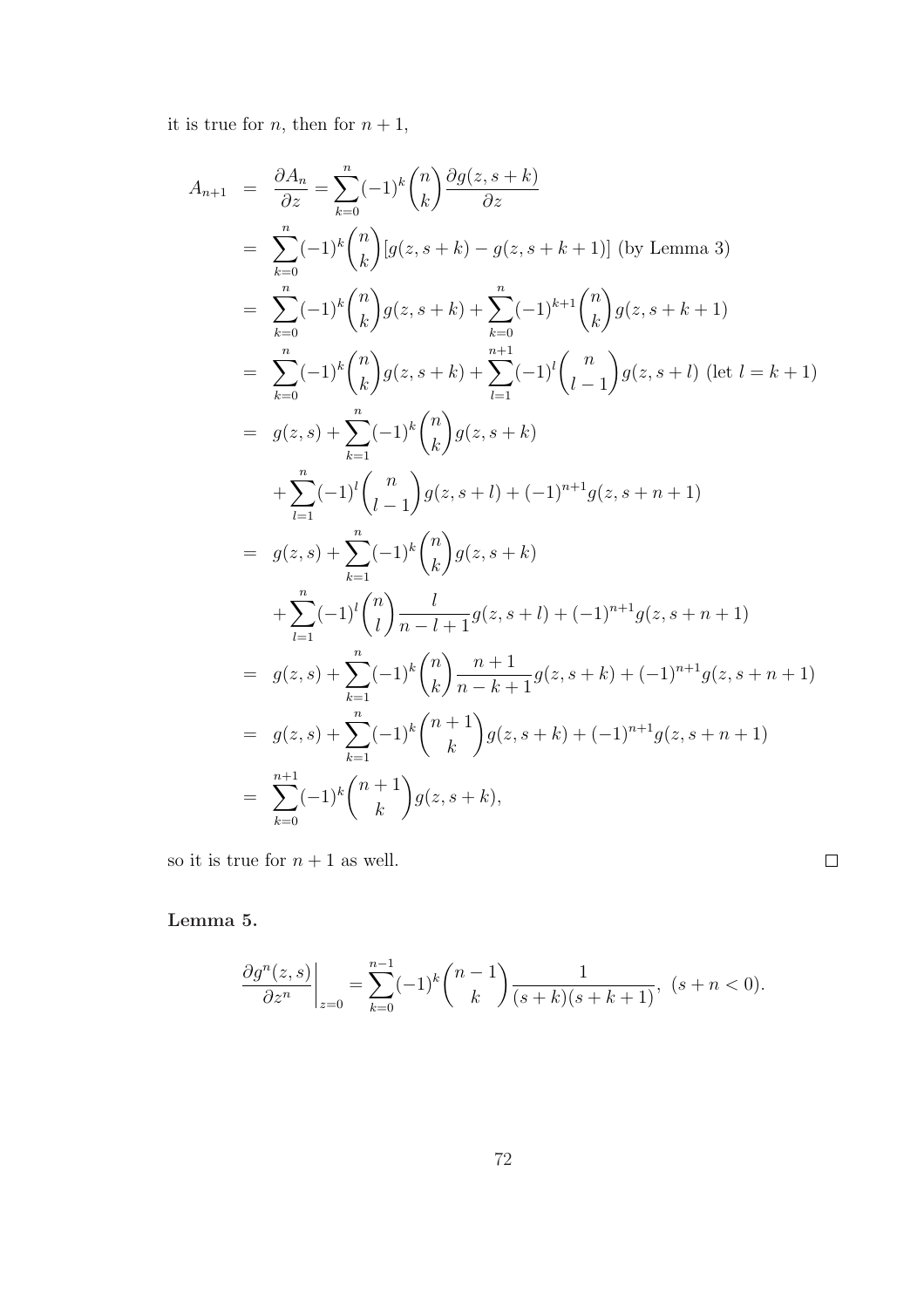Proof.

$$
\frac{\partial g^n(z,s)}{\partial z^n}\Big|_{z=0} = \frac{\partial}{\partial z} \left(\frac{\partial g^{n-1}(z,s)}{\partial z^{n-1}}\right)\Big|_{z=0}
$$
  
\n
$$
= \frac{\partial}{\partial z} \sum_{k=0}^{n-1} (-1)^k {n-1 \choose k} g(z,s+k) \Big|_{z=0} \text{ (by Lemma 4)}
$$
  
\n
$$
= \sum_{k=0}^{n-1} (-1)^k {n-1 \choose k} \frac{\partial g(z,s+k)}{\partial z} \Big|_{z=0}
$$
  
\n
$$
= \sum_{k=0}^{n-1} (-1)^k {n-1 \choose k} \frac{-1}{(s+k)(s+k+1)} \text{ (by Lemma 3)}.
$$

Lemma 6.

$$
\left. \frac{\partial g^n(z,s)}{\partial z^n} \right|_{z=0} = \frac{-n!}{s(s+1)\cdots(s+n)}, \ (s+n<0).
$$

*Proof.* Setting  $B_n(s) = \partial g^n(z, s) / \partial z^n |_{z=0}$ , we again prove the lemma using induction.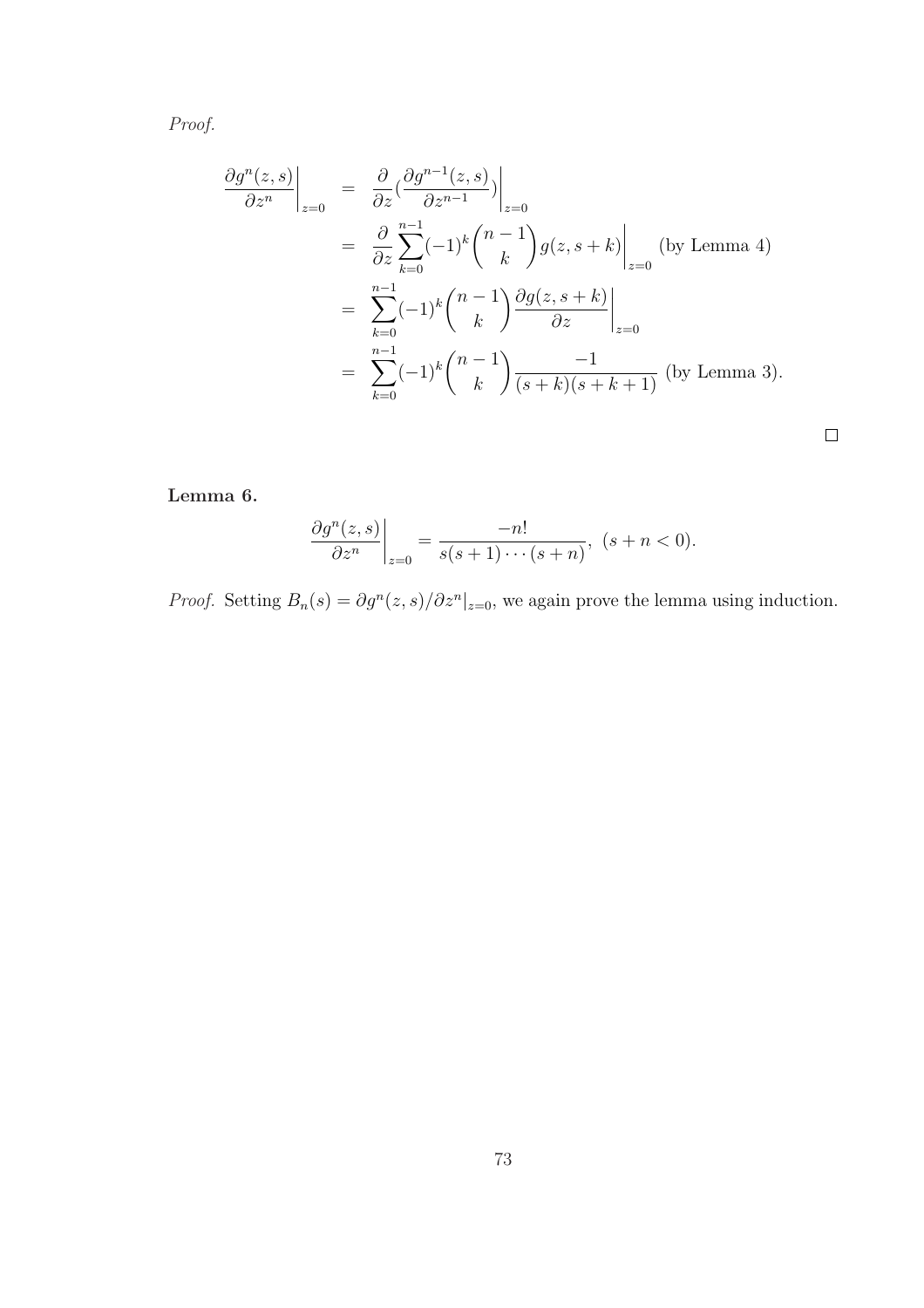If it is true for  $n$ , then for  $n + 1$ ,

$$
B_{n+1}(s) = \sum_{k=0}^{n} (-1)^k {n \choose k} \frac{1}{(s+k)(s+k+1)} \text{ (by Lemma 5)}
$$
  
\n
$$
= \frac{1}{s(s+1)} + \sum_{k=1}^{n-1} (-1)^k {n \choose k} \frac{1}{(s+k)(s+k+1)} + (-1)^n \frac{1}{(s+n)(s+n+1)}
$$
  
\n
$$
= \frac{1}{s(s+1)} + \sum_{k=1}^{n-1} (-1)^k {n-1 \choose k} + {n-1 \choose k} \frac{k}{n-k} \frac{1}{(s+k)(s+k+1)}
$$
  
\n
$$
+ (-1)^n \frac{1}{(s+n)(s+n+1)}
$$
  
\n
$$
= \frac{1}{s(s+1)} + \sum_{k=1}^{n-1} (-1)^k {n-1 \choose k} \frac{1}{(s+k)(s+k+1)}
$$
  
\n
$$
+ \sum_{k=1}^{n-1} (-1)^k {n-1 \choose k} \frac{1}{n-k} \frac{1}{(s+k)(s+k+1)} + (-1)^n \frac{1}{(s+n)(s+n+1)}
$$
  
\n
$$
= B_n(s) + \sum_{k=1}^{n-1} (-1)^k {n-1 \choose k-1} \frac{1}{(s+k)(s+k+1)} + (-1)^n \frac{1}{(s+n)(s+n+1)}
$$
  
\n
$$
= B_n(s) - \sum_{l=0}^{n-2} (-1)^l {n-1 \choose l} \frac{1}{(s+l+1)(s+l+2)} + (-1)^n \frac{1}{(s+n)(s+n+1)}
$$
  
\n
$$
= B_n(s) - \sum_{l=0}^{n-1} (-1)^l {n-1 \choose l} \frac{1}{(s+l+1)(s+l+2)}
$$
  
\n
$$
+ (-1)^{n-1} \frac{1}{(s+n)(s+n+1)} + (-1)^n \frac{1}{(s+n)(s+n+1)}
$$
  
\n
$$
= B_n(s) - \sum_{l=0}^{n-1} (-1)^l {n-1 \choose l} \frac{1}{(s+l+1)(s+l+2)}
$$
  
\n
$$
= B_n(s) - B_n(s+1)
$$
  
\n
$$
= \frac{-n!}{s(s+1)\cdots(s+n-1)} - \frac{-n!}{(s+1)(
$$

so it is true for  $n+1$  as well.

Based on these lemmas we can prove Theorem 3 easily. Denote  $z_1 = -(it)/(\theta a)$ ,

 $\Box$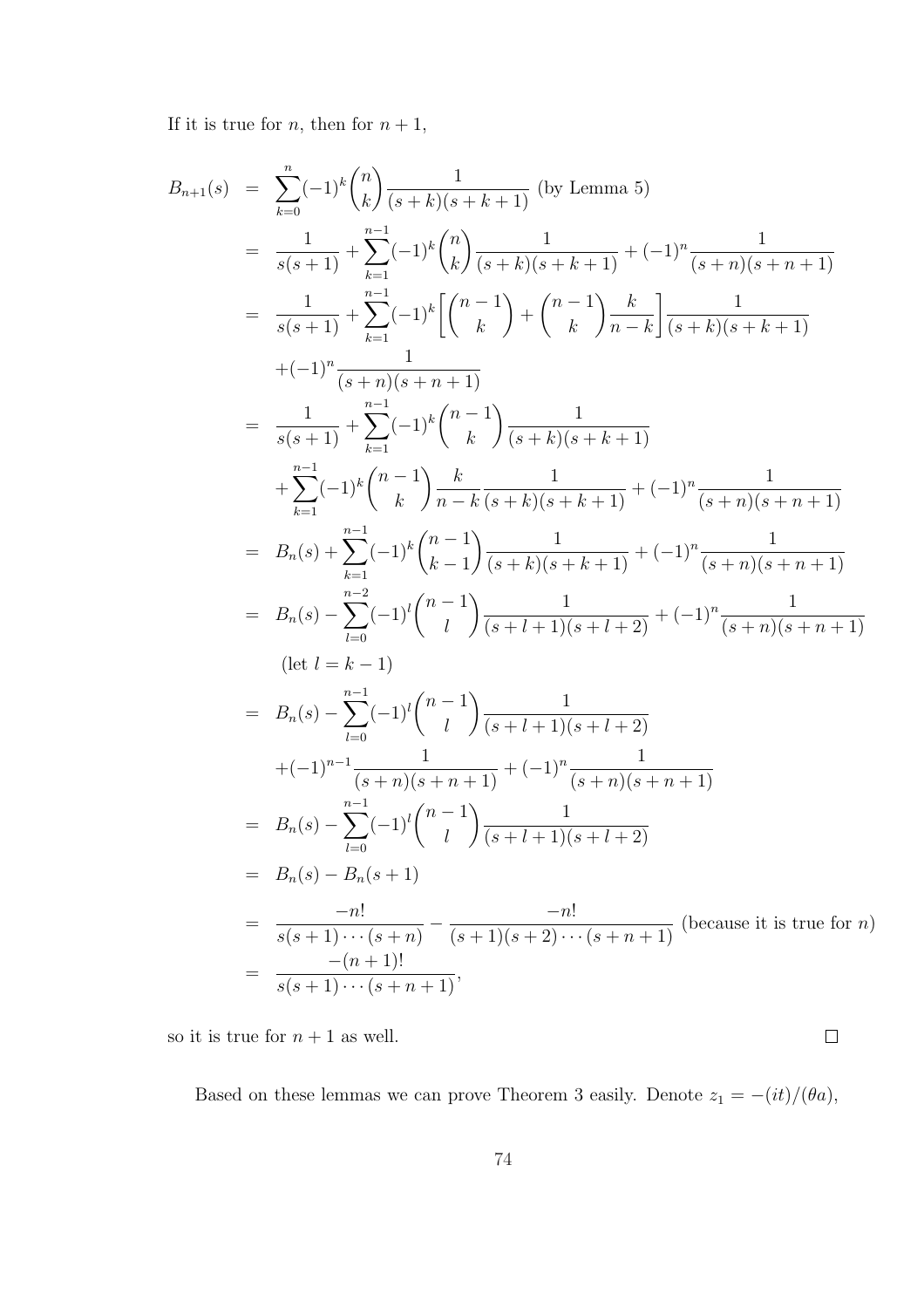$z_2 = -[it(1 + \theta/b)]/(\theta a)$  and  $s = -1/\theta$ , then

$$
\phi(t) = \frac{\alpha}{\theta} z_1^{-s} e^{z_1} \Gamma(s, z_1) - \frac{\beta}{\theta} z_2^{-s} e^{z_2} \Gamma(s, z_2) = \frac{\alpha}{\theta} g(z_1, s) - \frac{\beta}{\theta} g(z_2, s),
$$
  
\n
$$
\frac{\partial \phi^n}{\partial t^n} \Big|_{t=0} = \frac{\alpha}{\theta} \frac{\partial g^n(z_1, s)}{\partial z_1^n} \Big|_{z_1=0} \left(\frac{\partial z_1}{\partial t}\right)^n - \frac{\beta}{\theta} \frac{\partial g^n(z_2, s)}{\partial z_2^n} \Big|_{z_2=0} \left(\frac{\partial z_2}{\partial t}\right)^n
$$
  
\n
$$
= \frac{\alpha}{\theta} \frac{-n!}{s(s+1)\cdots(s+n)} \left(\frac{-i}{\theta a}\right)^n
$$
  
\n
$$
= \frac{\beta}{\theta} \frac{-n!}{s(s+1)\cdots(s+n)} \left(\frac{-i(1+\theta/b)}{\theta a}\right)^n \text{ (by Lemma 6)}
$$
  
\n
$$
= \alpha \frac{i^n}{a^n} \frac{n!}{(1-\theta)(1-2\theta)\cdots(1-n\theta)} - \beta \frac{i^n}{a^n} (1+\theta/b)^n \frac{n!}{(1-\theta)(1-2\theta)\cdots(1-n\theta)},
$$

$$
EX^{n} = i^{-n} \frac{\partial \phi^{n}}{\partial t^{n}} \Big|_{t=0}
$$
  
=  $\alpha \frac{1}{a^{n}} \frac{n!}{(1-\theta)(1-2\theta)\cdots(1-n\theta)} - \beta \frac{1}{a^{n}} (1+\theta/b)^{n} \frac{n!}{(1-\theta)(1-2\theta)\cdots(1-n\theta)}$   
=  $\frac{n!}{ca^{n}(1-\theta)(1-2\theta)\cdots(1-n\theta)} - \frac{n!(1+\theta/b)^{n-\frac{1}{\theta}}}{ca^{n}(1-\theta)(1-2\theta)\cdots(1-n\theta)}, \quad (\theta < \frac{1}{n}).$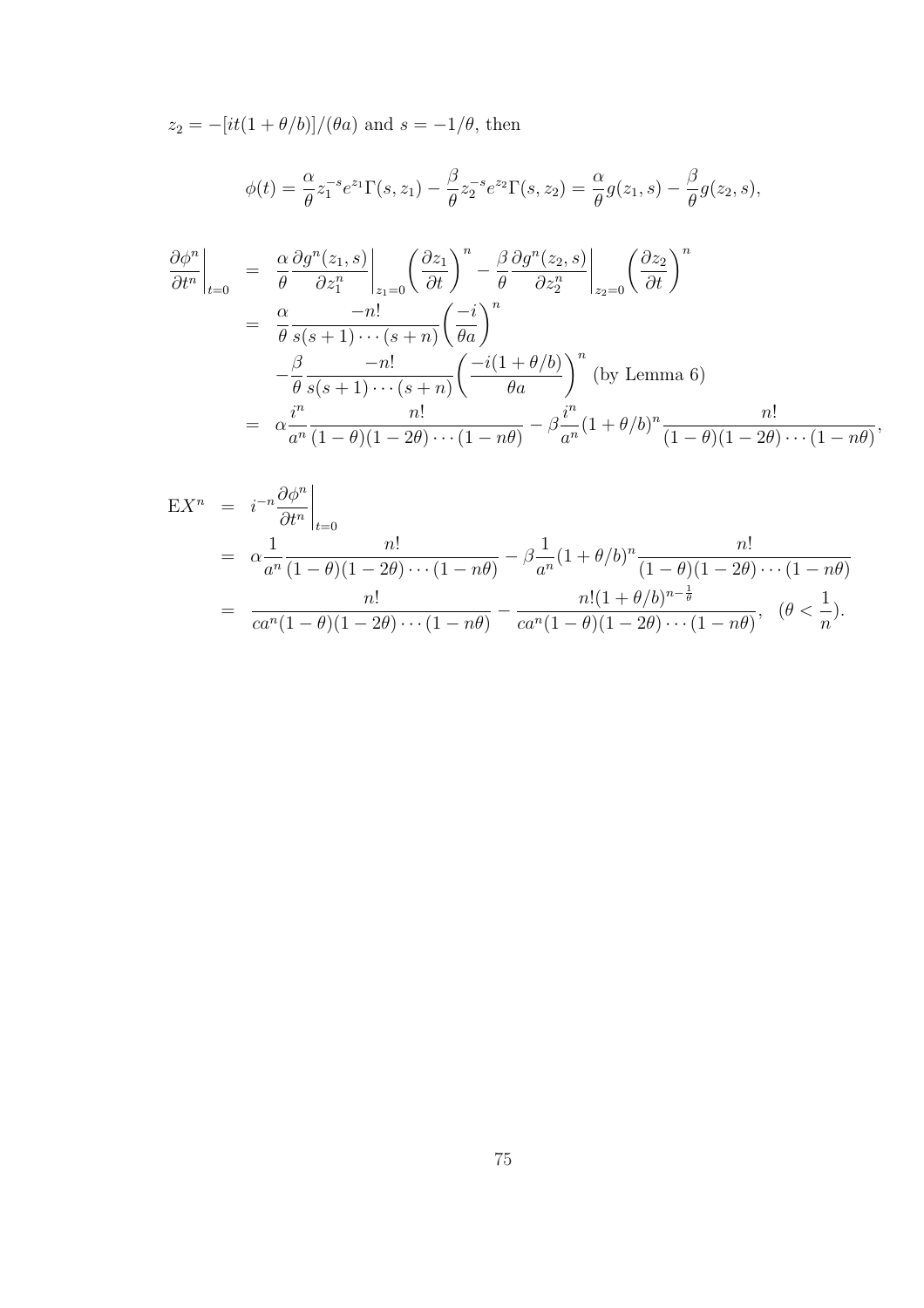

Figure 4.1: Log density and hazard function when  $b = 1$ .



Figure 4.2: Log density and hazard function when  $a = 1$  and  $\theta = 1$ .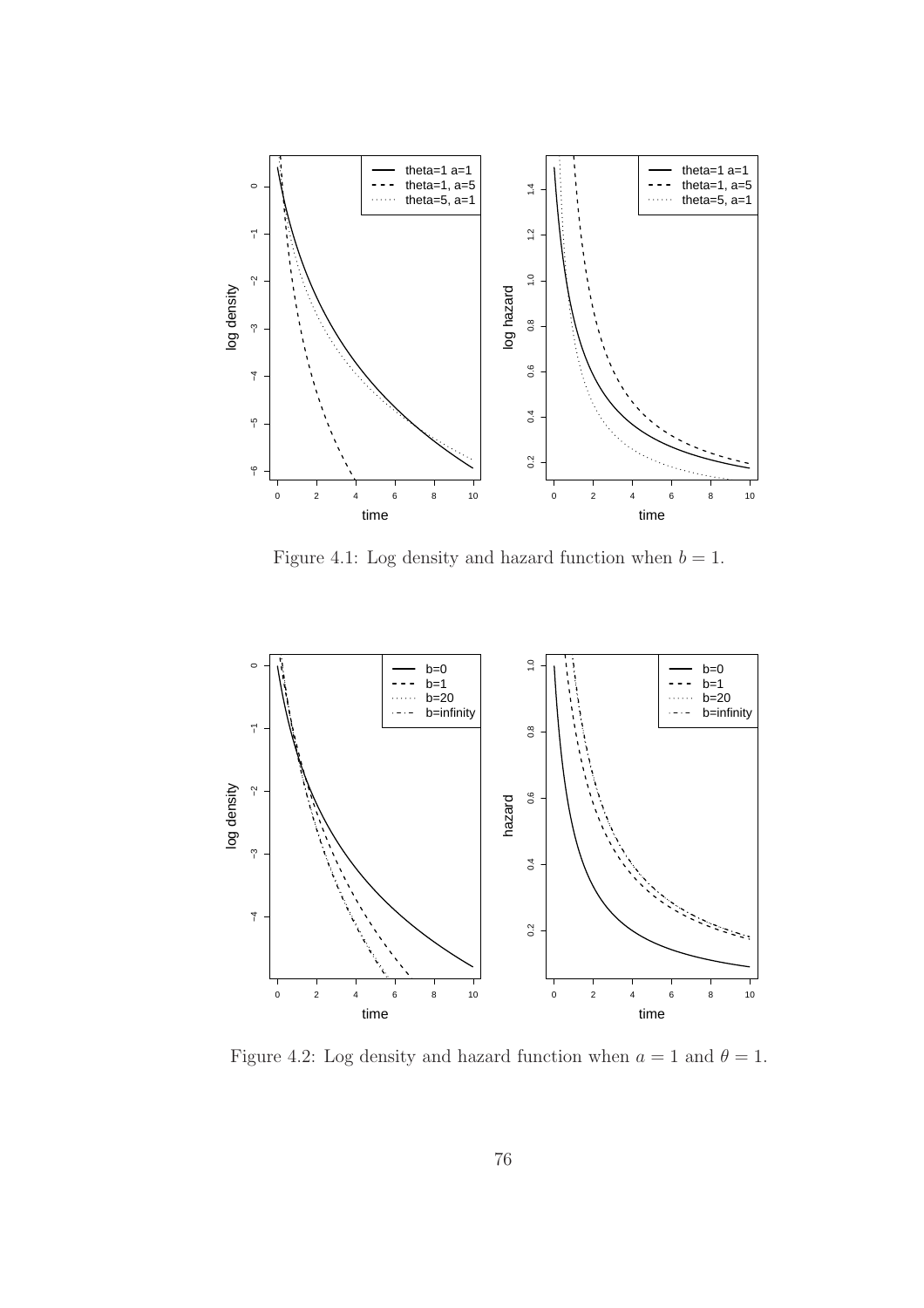

Figure 4.3: Log density function when b  $\rightarrow$  0.



Figure 4.4: Hazard function when b  $\rightarrow$  0.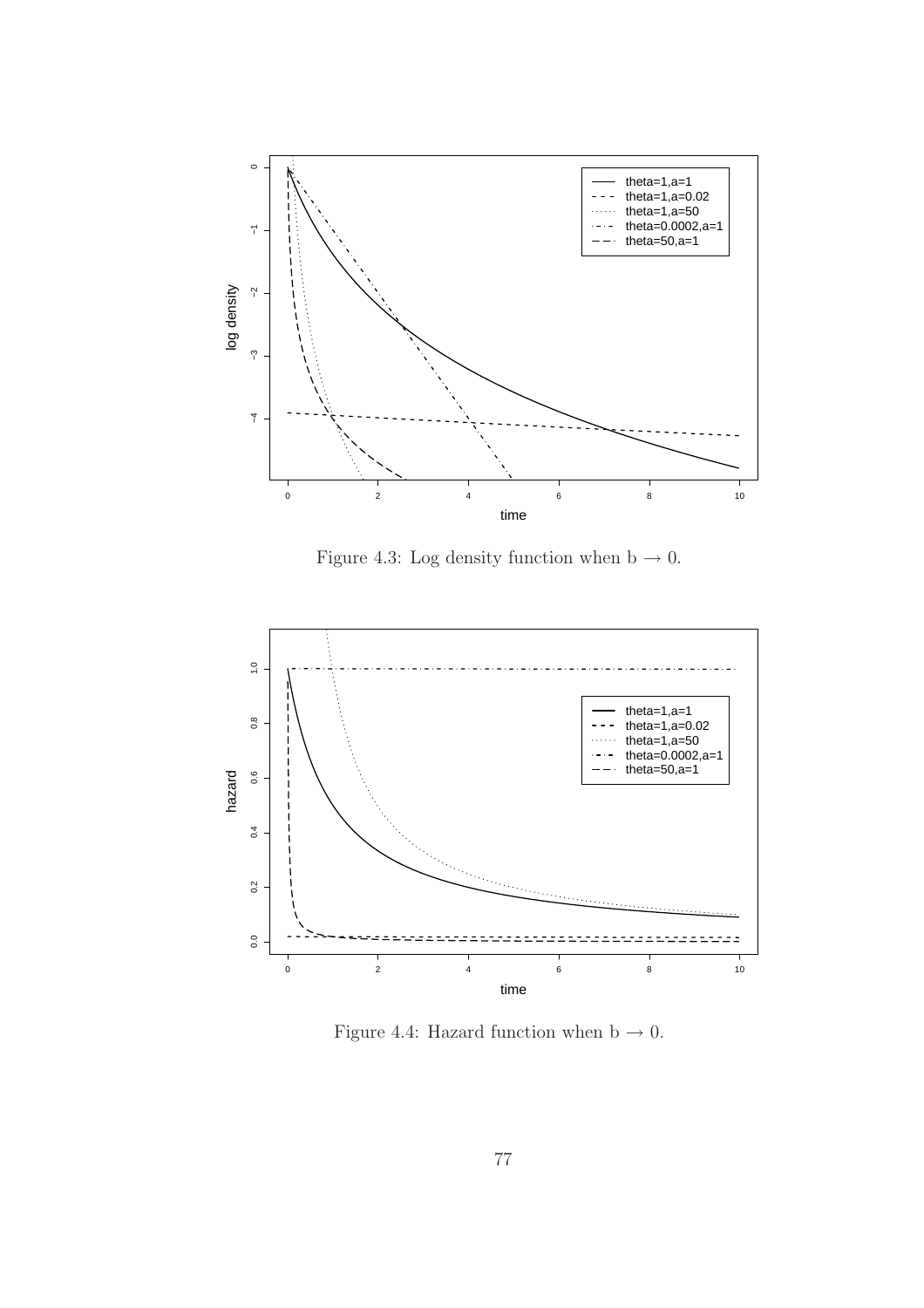

Figure 4.5: Relationship of CMPII distribution and other distributions.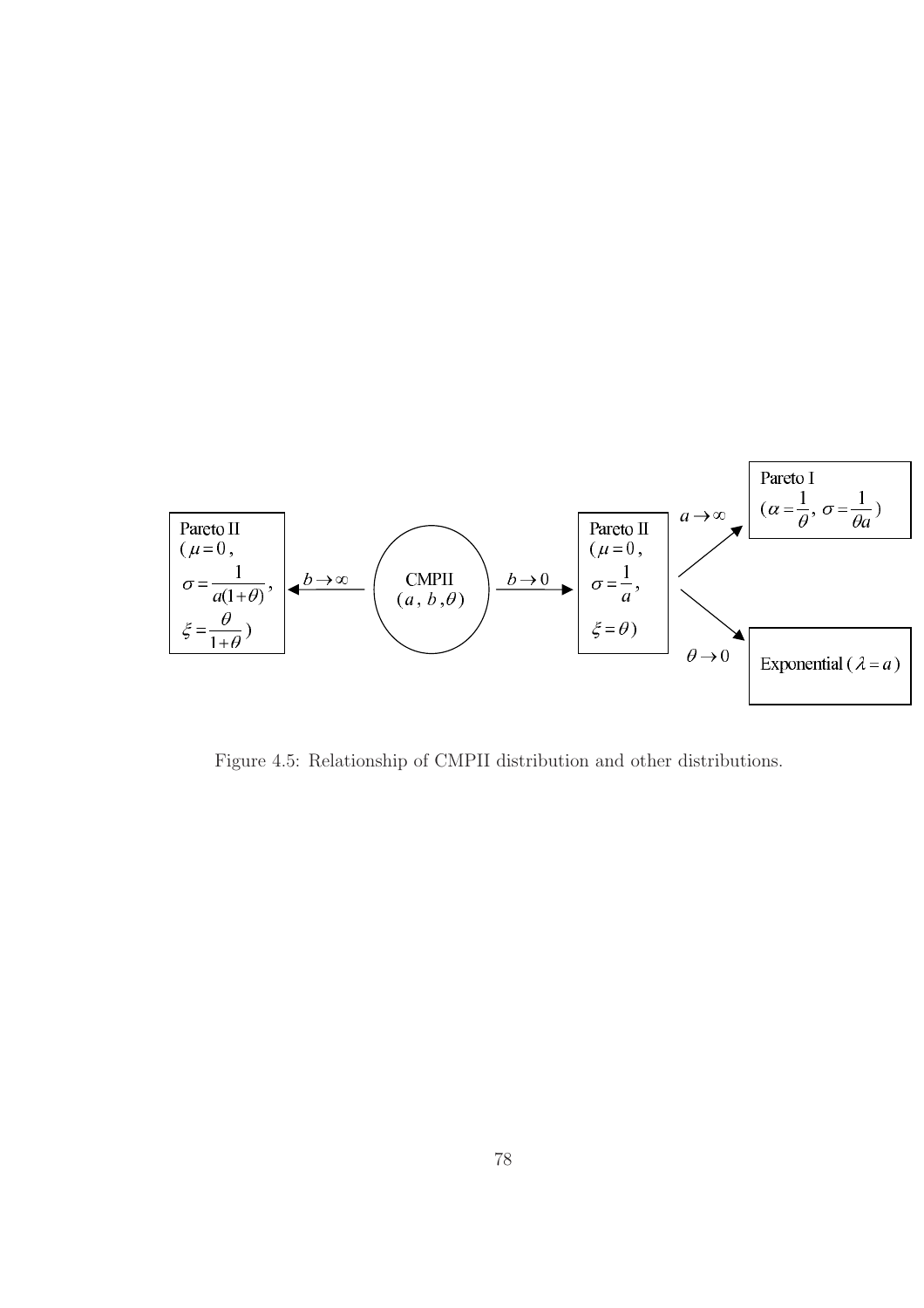## Chapter 5

## Conclusion

We have proposed a multivariate cure-mixture frailty model to describe the recurrent time-to-event data with alternating states and a possibility of cure, as the data from smoking cessation clinical trials. And based on it, we further developed a Bayesian method to predict individuals' long-term smoking behaviors from the shortterm observed data.

Our model is superior to the traditional approach in several aspects. First, it makes efficient use of the behavioral information in the raw daily records. By analyzing the length of abstinent and smoking events, our model describes the complete process of transition between smoking states, not merely the length of the first attempt or smoking behavior in the neighborhood of EOT. Second, it provide more insights about the drug action than simply answering the question whether the drug is effective for assisting smoking cessation. By incorporating a cure probability, our model allows one to describe drug effects on both the daily hazard and the long-term cure probability; clinically the drug would be of greater interest if it could increase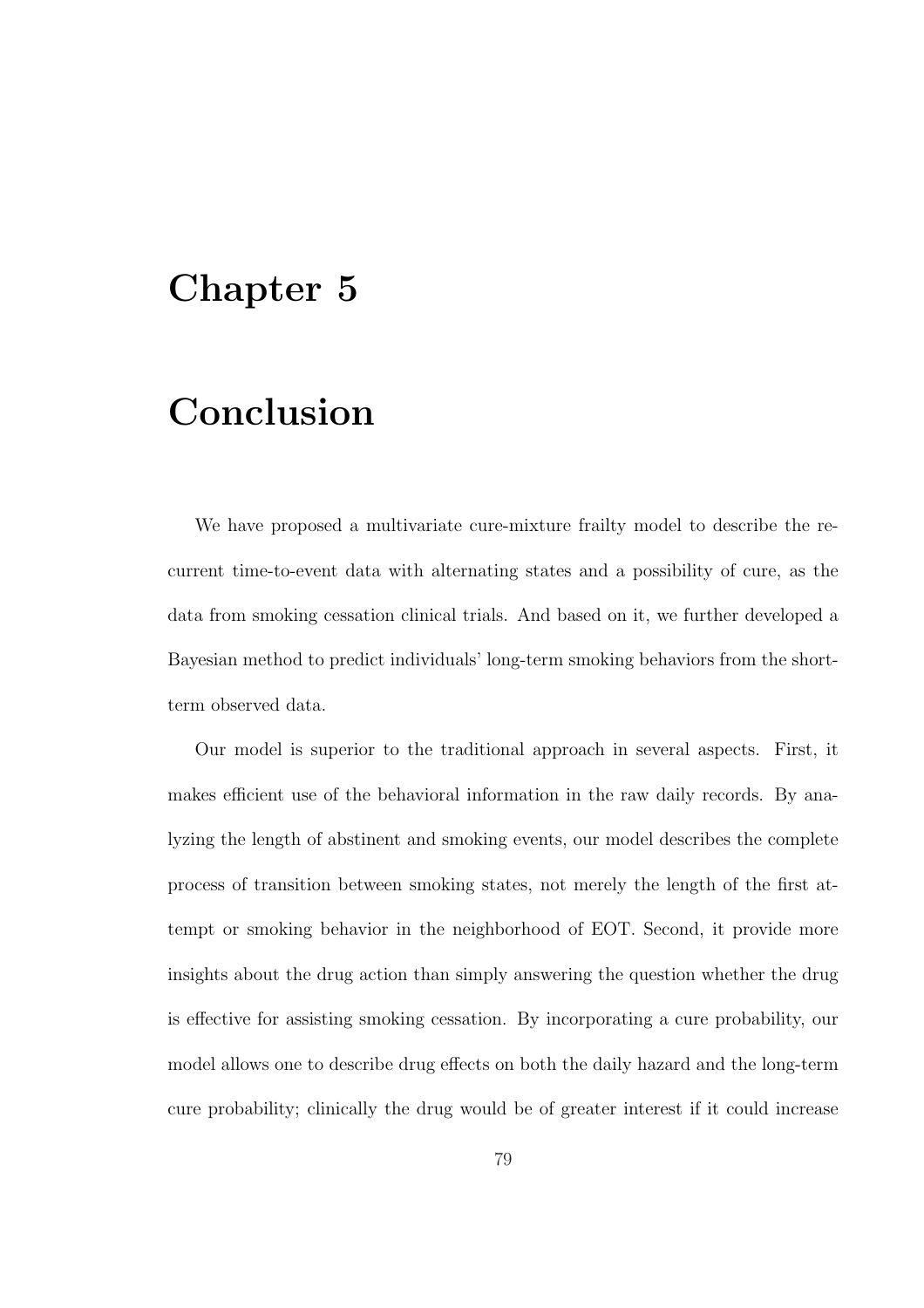the underlying cure probability besides temporarily delay the transition into a lapse. And by analyzing two types of events jointly, one could examine whether the drug is effective at inhibiting lapses, promoting recoveries, or both, and thus have a better understanding about the mechanism of the drug action.

Our model describes transition times between smoking and quitting, and an alternative way of representing the data is to model the binary daily smoking status. As subjects have repeated measurements over 56 days, one could construct a mixedeffects logistic regression with a random intercept at subject level. To reflect the potential dependence of the current smoking status on the history, one could introduce a time series correlation structure among the outcomes, or simply include the previous smoking status, or some summaries of the history data as predictors. And similar to what have done in Chapter 3, such binary models could also be utilized for prediction. Ideally by exploring all possible predictors, we wish to find a set of them that can completely explain the probability of smoking without the need of a random effect, so that one can predict the next outcome by evaluating the history data only.

Another variation of the current model would be to describe the daily cigarette consumption directly, rather than the lengths of abstinence and smoking events. This would answer a slightly different but equally important question: whether the drug would help reduce the intensity of the smoking rate. Similar to the idea of cure model with survival analysis, a count regression for such data needs to accommodate a possibility of true abstinence, reflected by excess zeros observed in the daily cigarette counts within a subject. Such methods are known as zero-inflated Poisson or negative binomial regression (Lambert (1992)). Moreover, as the cigarette counts are self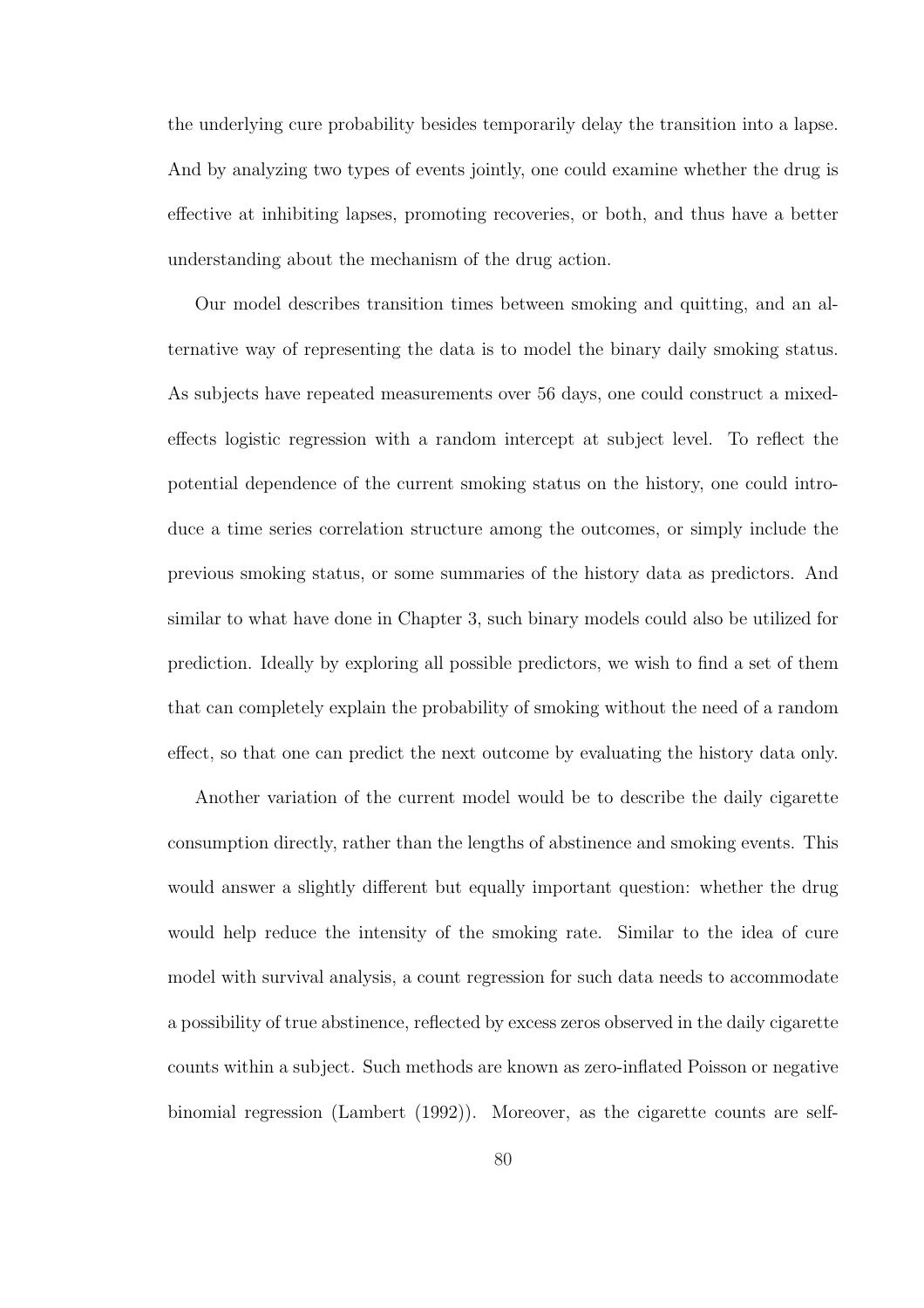reported and thus subject to "heaping" (Wang and Heitjan (2008)), the model may also need to incorporate the potential rounding errors.

Nevertheless, the methodologies presented in this dissertation provide a valuable tool for understanding the drug effects and individual behavior patterns in smoking cessation clinical trials. And although tailored for the smoking cessation data, the methods are potentially applicable in other studies that involve recurrent events and possibilities of cure.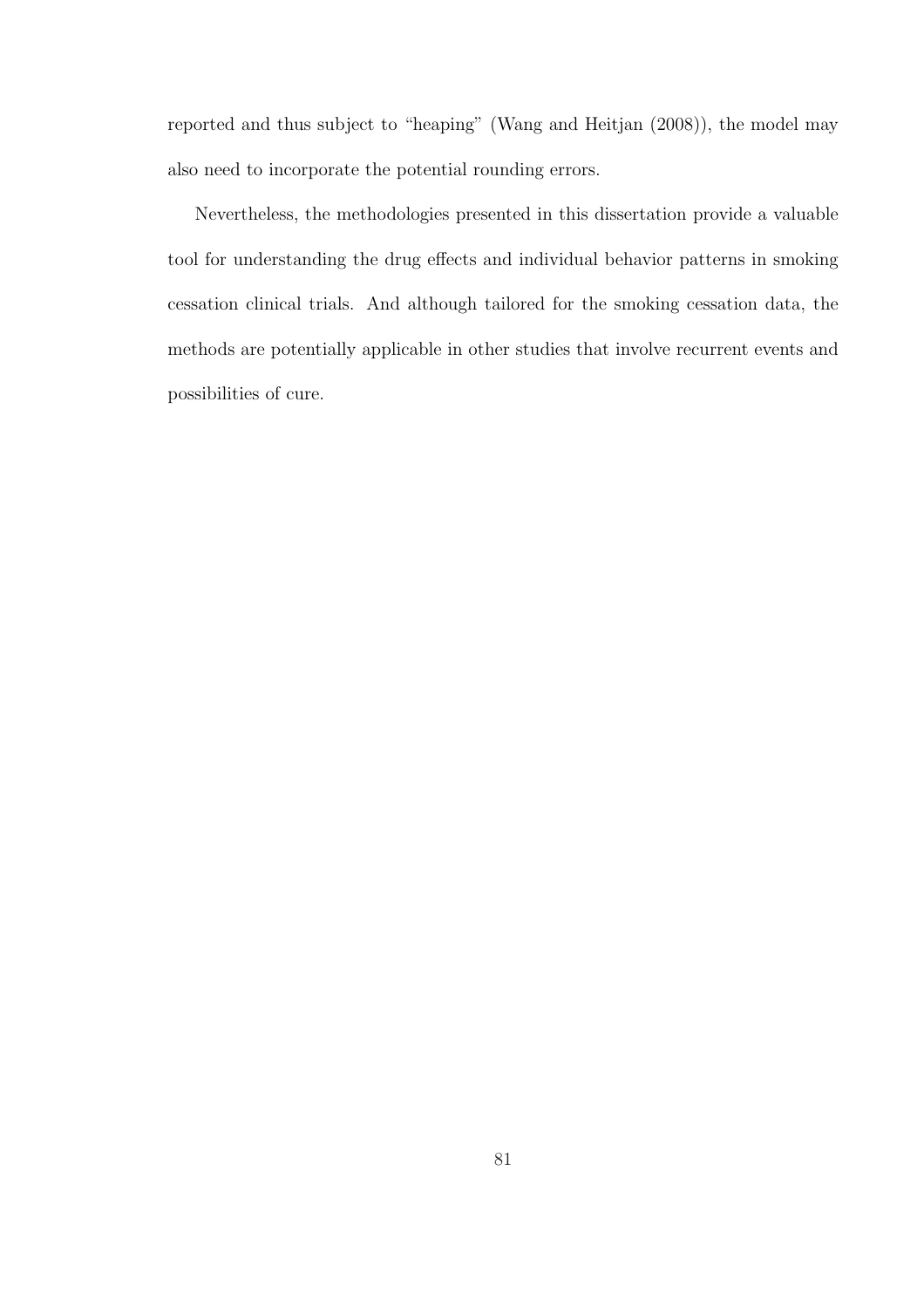## Bibliography

- Aalen, O.O. (1988). Heterogeneity in survival analysis. Statistics in Medicine; 7: 1121–1137.
- Aalen, O.O. (1992). Modelling heterogeneity in survival analysis by the compound Poisson distribution. Annals of Applied Probability; 2: 951–972.
- Abramowitz, M. and Stegun, I. (1972). Handbook of Mathematical Functions. Dover: New York.
- Andersen, P.K., Borgan, O., Grill, R.D. and Keilding N. (1993). Statistical Models Based on Counting Process. Springer- Verlag: New York.
- Arnold, B.C. (1983). Pareto Distributions. International Cooperative Publishing House, Fairland, MD.
- Arnold, B.C. and Laguna, L. (1977). On Generalized Pareto Distributions with Applications to Income Data. International Studies in Economics, Monograph  $#10$ , Department of Economics, Iowa State University, Ames, IA.
- Banerjee, S. and Carlin, B.P. (2004). Parametric spatial cure rate models for intervalcensored time-to-relapse data. Biometrics; 60: 268–275.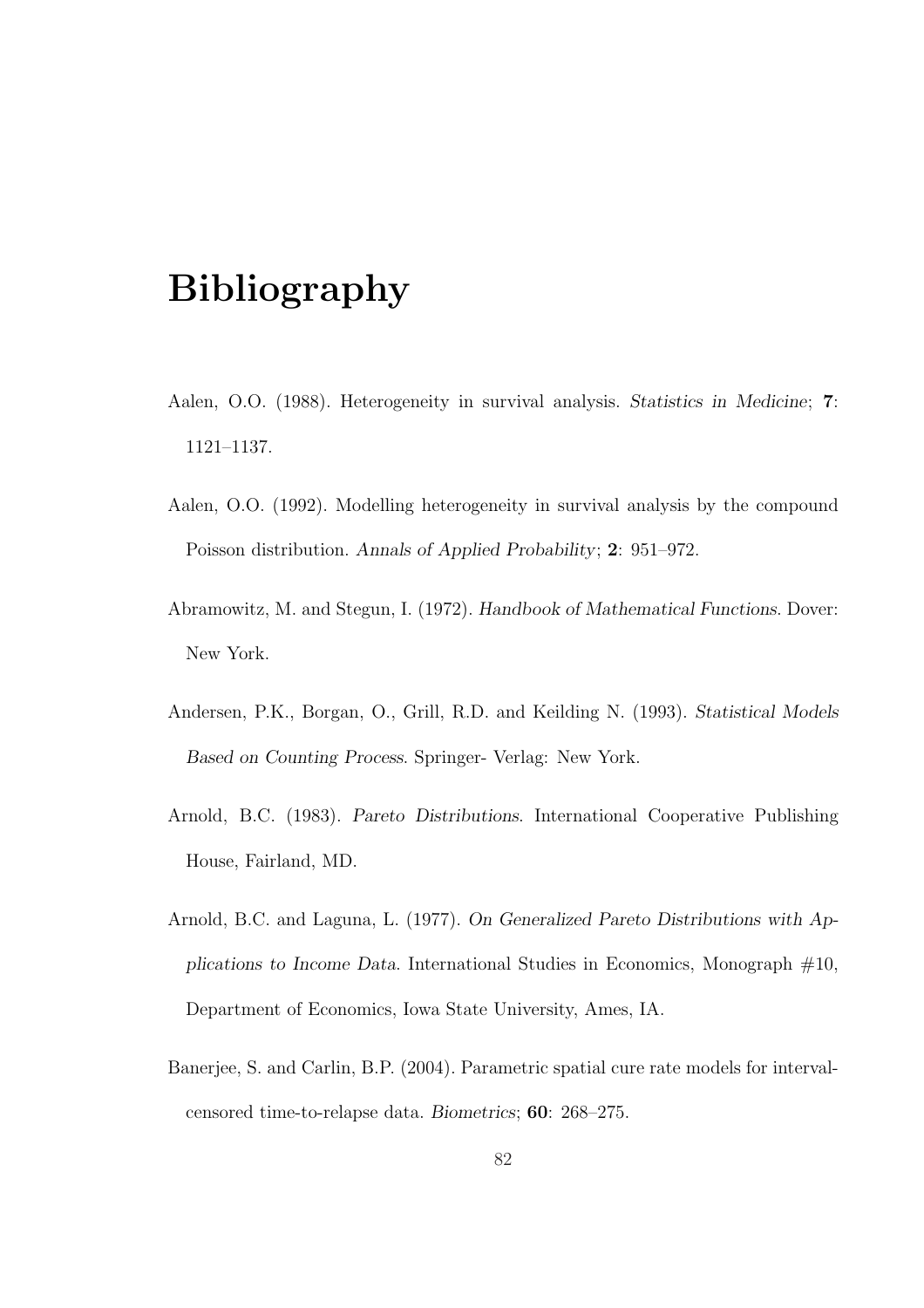- Brown, R.A., Niaura, R., Lloyd-Richardson, E.E., Strong, D.R., Kahler, C.W., Abrantes, A.M., Abrams, D. and Miller, I.W. (2007). Bupropion and cognitivebehavioral treatment for depression in smoking cessation. Nicotine & Tobacco Research; 9: 721–730.
- Chen, M.H., Ibrahim, J.G. and Sinha, D. (1999). A new Bayesian model for survival data with a surviving fraction. Journal of the American Statistical Association; 94: 909–919.
- Chen, M.H., Ibrahim, J.G. and Sinha, D. (2002). Bayesian inference for multivariate survival data with a cure fracture. Journal of Multivariate Analysis; 80: 101–126.
- Chen, Y.Q., Wang, M.C. and Huang, Y. (2004). Semiparametric regression analysis on longitudinal pattern of recurrent gap times. Biostatistics; 5:277–290.
- Clayton, D.G. (1978). A model for association in bivariate life tables and its application in epidemiological studies of familial tendency in chronic disease incidence. Biometrika; 65: 141–152.
- Cook, R.J., Kalbfleisch, J.D. and Yi, G.Y. (2002). A generalized mover-stayer model for panel data. Biostatistics; 3: 407–420.
- Dale, L.C., Glover, E.D., Sachs, D.P., Schroeder, D.R., Offord, K.P., Croghan, I.T. and Hurt, R.D. (2001). Bupropion for smoking cessation: Predictors of successful outcome. Chest; 119: 1357–1364.
- Dennis, J.E. and Schnabel, R.B. (1983). Numerical Methods for Unconstrained Optimization and Nonlinear Equations. Prentice-Hall.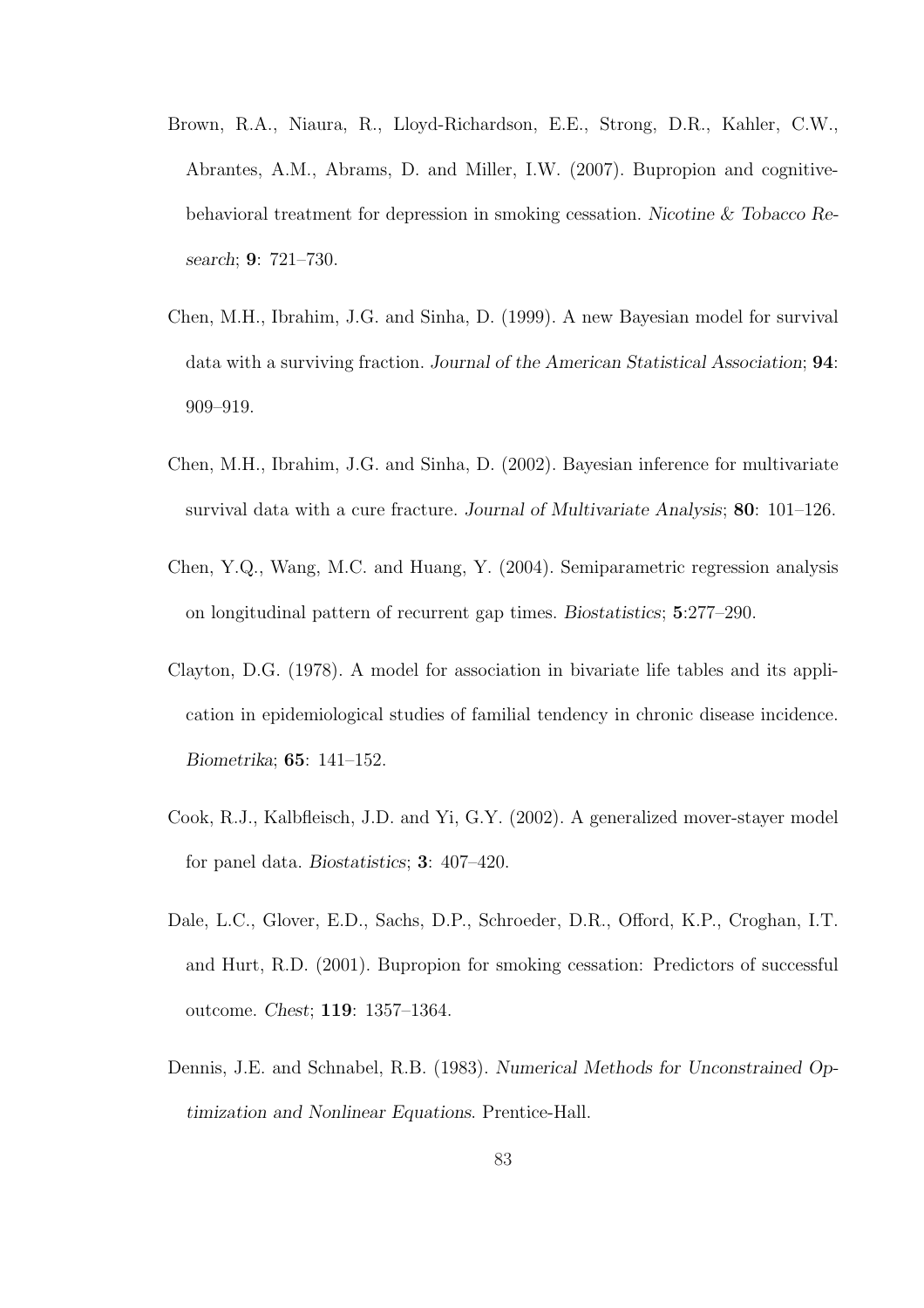- DiDonato, A.R. and Morris, A.H. (1986). Computation of the incomplete gamma function ratios and their inverse. ACM Transactions on Mathematical Software; 12: 377–393.
- Duchateau, L. and Janssen, P. (2008). The Frailty Model. Springer: New York.
- Efron, B. and Tibshirani, R.J. (1983). An Introduction to the Bootstrap. New York: Chapman and Hall.
- Farewell, V.T. (1983). The use of mixture models for the analysis of survival data with long-term survivors. Biometrics; 38: 1041–1046.
- Fawcett, T. (2006). An introduction to ROC analysis. Pattern Recognit Lett; 27: 861–874.
- Gelman, A., Carlin, J., Stern, H. and Rubin, D.B. (1995). Bayesian Data Analysis. Chapman & Hall: London.
- Geweke, J. (1989). Bayesian inference in econometric models using Monte Carlo integration. Econometrica; 57: 1317–1339.
- Gorber, S.C., Schofield-Hurwitz, S., Hardt, J., Levasseur, G. and Tremblay, M. (2009). The accuracy of self-reported smoking: A systematic review of the relationship between self-reported and cotinine-assessed smoking status. Nicotine Tob Res; 11(1): 12–24.
- Gradshteyn, I.S. and Ryzhik, I.M. (1980). Tables of Integrals, Series, and Products. Acedemic Press, New York.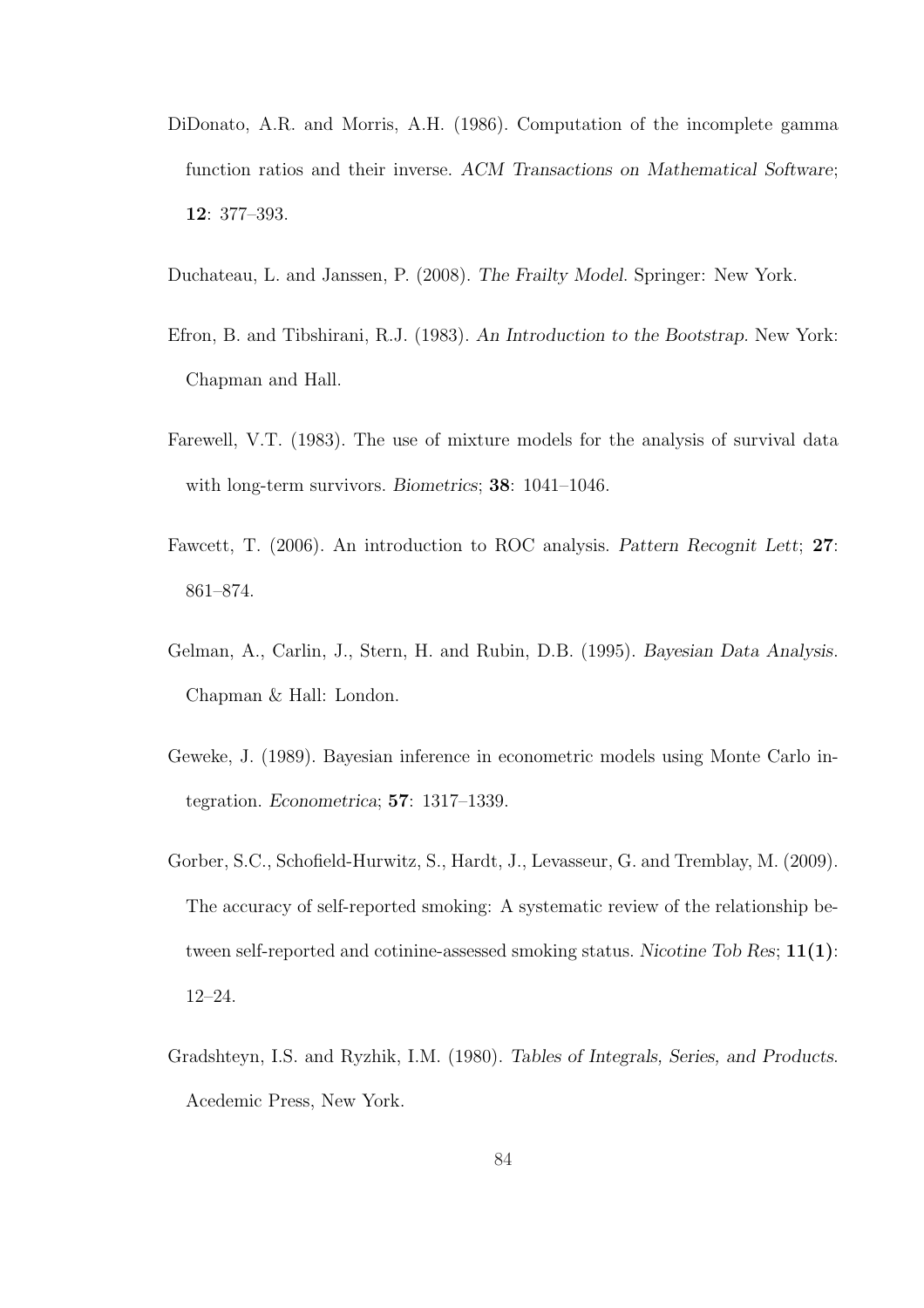- Hanley, J.A. and Mcneil, B.J. (1982). The meaning and use of the area under a receiver operating characteristic (ROC) curve. Radiology; 143: 29–36.
- Harrell, F.E., Lee, K.L. and Mark, D.B. (1996). Multivariable prognostic models: Issues in developing models, evaluating assumptions and adequacy, and measuring and reducing errors. Stat Med; 15: 361–387.
- Heatherton, T.F., Kozlowski, L.T., Frecher, R.C. and Fagerström, K.O. (1991). The Fagerström Test for Nicotine Dependence: A revision of the Fagerström Tolerance Questionnaire. Br J Addict; 86: 1119–1127.
- Heitjan, D.F. and Rubin, D.B. (1991). Ignorability and coarse data. The Annals of Statistics; 19: 2244–2253.
- Heitjan, D.F. (1993). Ignorability and coarse data: Some biomedical examples. Biometrics; 49: 1099–1109.
- Heitjan, D.F. (1994). Ignorability in general incomplete-data models. Biometrika; 81: 701–708.
- Hosmer, D.W. and Lemeshow, S. (1999). Applied Survival Analysis: Regression Modeling of Time to Event Data. John Wiley & Sons: New York.
- Hougaard, P. (1986). Survival models for heterogeneous populations derived from stable distributions. Biometrika; 71: 75–83.
- Hougaard, P. (1994). Heterogeneity models of disease susceptibility, with application to diabetic nephropathy. Biometrics; 50: 1178–1188.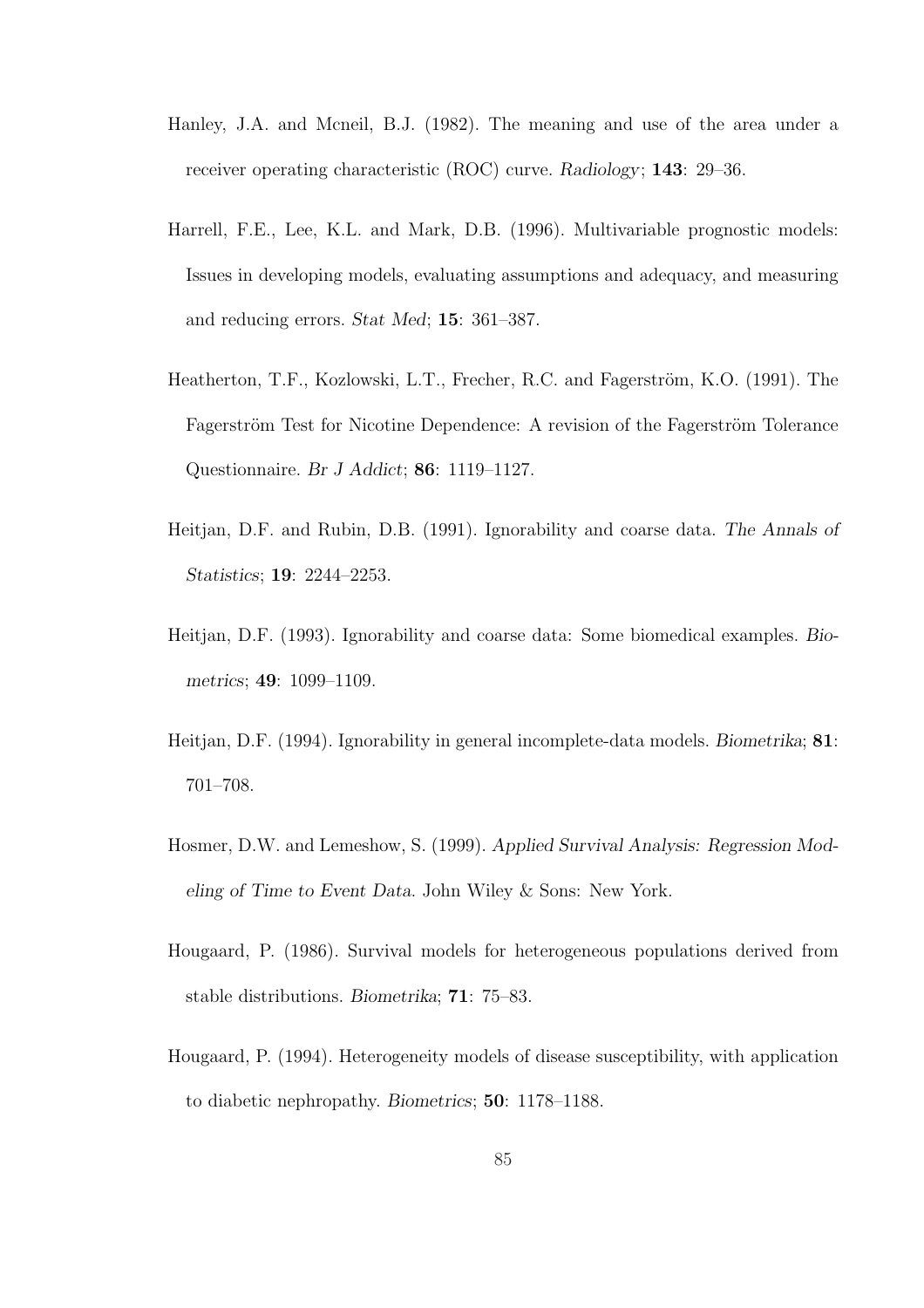- Hougaard, P. (2000). Analysis of Multivariate Survival Data. Springer-Verlag: New York.
- Huang, Y. and Chen, Y.Q. (2003). Marginal regression of gaps between recurrent events. Lifetime Data Analysis; 9: 293–303.
- Johnson, N.L., Kotz, S. and Balakrishnan, N. (1994). Continuous Univariate Distributions. Wiley: New York.
- Kelly, P.J. and Lim, L.L. (2000). Survival analysis for recurrent event data: An application to childhood infectious diseases. Statistics in Medicine; 19: 13–33.
- Lambert, D. (1992). Zero-inflated Poisson regression, with an application to defects in manufacturing. Technometrics; 34: 1–14.
- Kuk, A.Y.C. and Chen, C.H. (1992). A mixture model combining logistic regression with proportional hazards regression. Biometrika; **79**: 531–541.
- Lerman, C., Roth, D., Kaufmann, V., Audrain, J., Hawk, L., Liu, A., Niaura, R. and Epstein, L. (2002). Mediating mechanisms for the impact of bupropion in smoking cessation treatment. Drug and Alcohol Dependence; 67: 219–223.
- Li, C.S. and Taylor, J.M.G. (2002). A semi-parametric accelerated failure time cure model. Statistics in Medicine; 21: 3235–3247.
- Li, Y., Wileyto, E.P. and Heitjan, D.H. (2010). Modeling smoking cessation data with alternating states and a cure fraction using frailty models. Statistics in Medicine; 29: 627–638.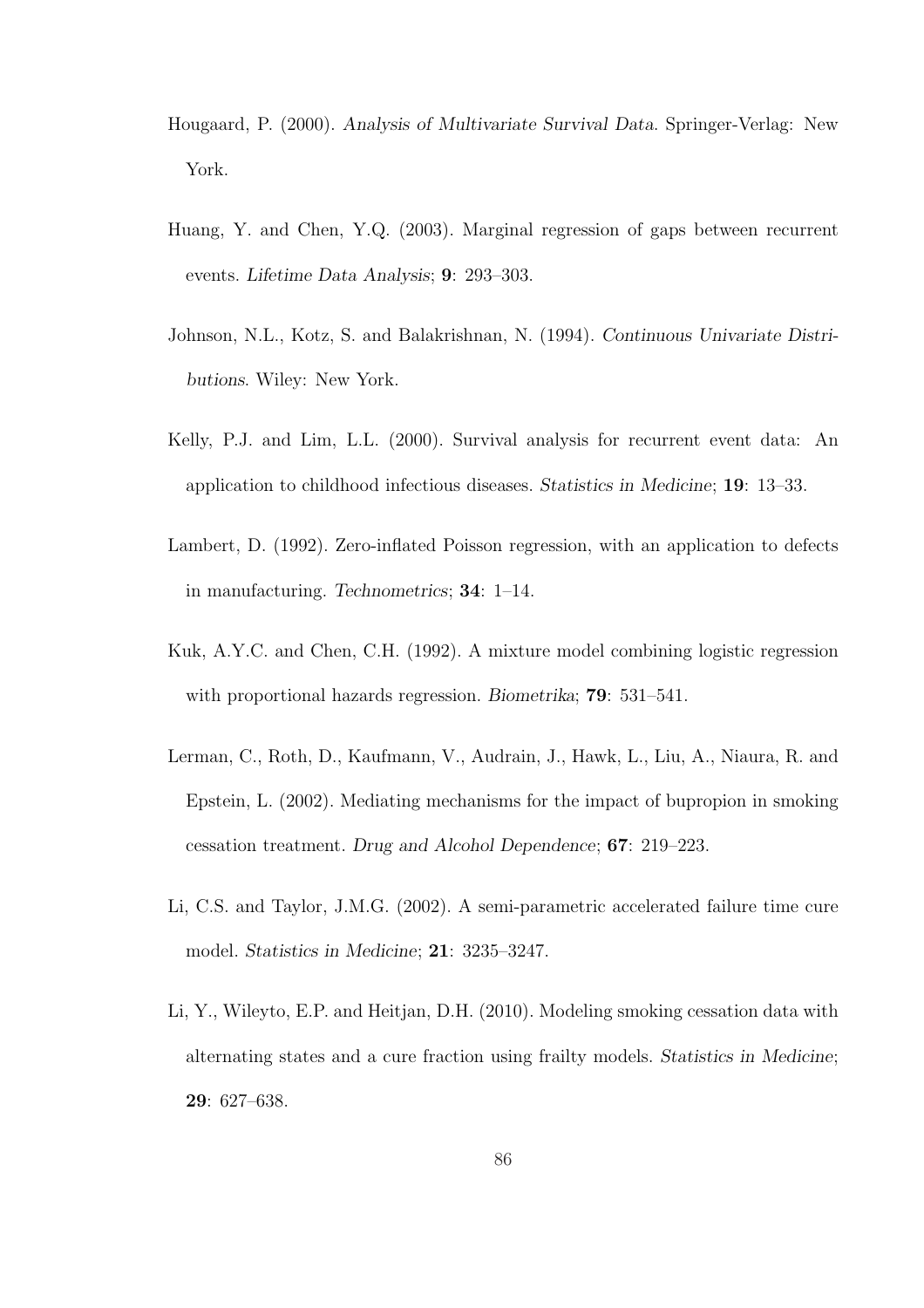- Liu, L. and Huang, X. (2007). The use of Gaussian quadrature for estimation in frailty proportional hazards models. Statistics in Medicine ; 27: 2665–2683.
- Liu, L. and Yu, Z. (2008). A likelihood reformulation method in non-normal random effects models. Statistics in Medicine ; 27: 3105–3124.
- Longini, I.M. and Halloran, M.E. (1996). A frailty mixture model for estimating vaccine efficacy. Applied Statistics; 45: 165–173.
- Luo, S., Crainiceanu, C.M., Louis, T.A. and Chatterjee, N. (2008). Analysis of smoking cessation patterns using a stochastic mixed-effects model with a latent cured state. Journal of the American Statistical Association; 103: 1002–1013.
- Luo, S., Crainiceanu, C.M., Louis, T.A. and Chatterjee, N. (2009). Bayesian inference for smoking cessation with a latent cure state. Biometrics; 65: 970–978.
- Mannan, H.R. and Koval, J.J. (2003). Latent mixed Markov modelling of smoking transition using Monte Carlo bootstrapping. Statistical Methods in Medical Research; 12: 125–246.
- Nelson, K.P., Lipsitz, S.R., Fitzmaurice, G.M., Ibrahim, J., Parzen, M. and Strawderman, R. (2006). Use of the probability integral transformation to fit nonlinear mixed-effects models with nonnormal random effects. Journal of Computational and Graphical Statistics ; 15: 39-57.
- Paris, R.B. (2002). A uniform asymptotic expansion for the incomplete gamma function. Journal of Computational and Applied Mathematics 148, 323–339.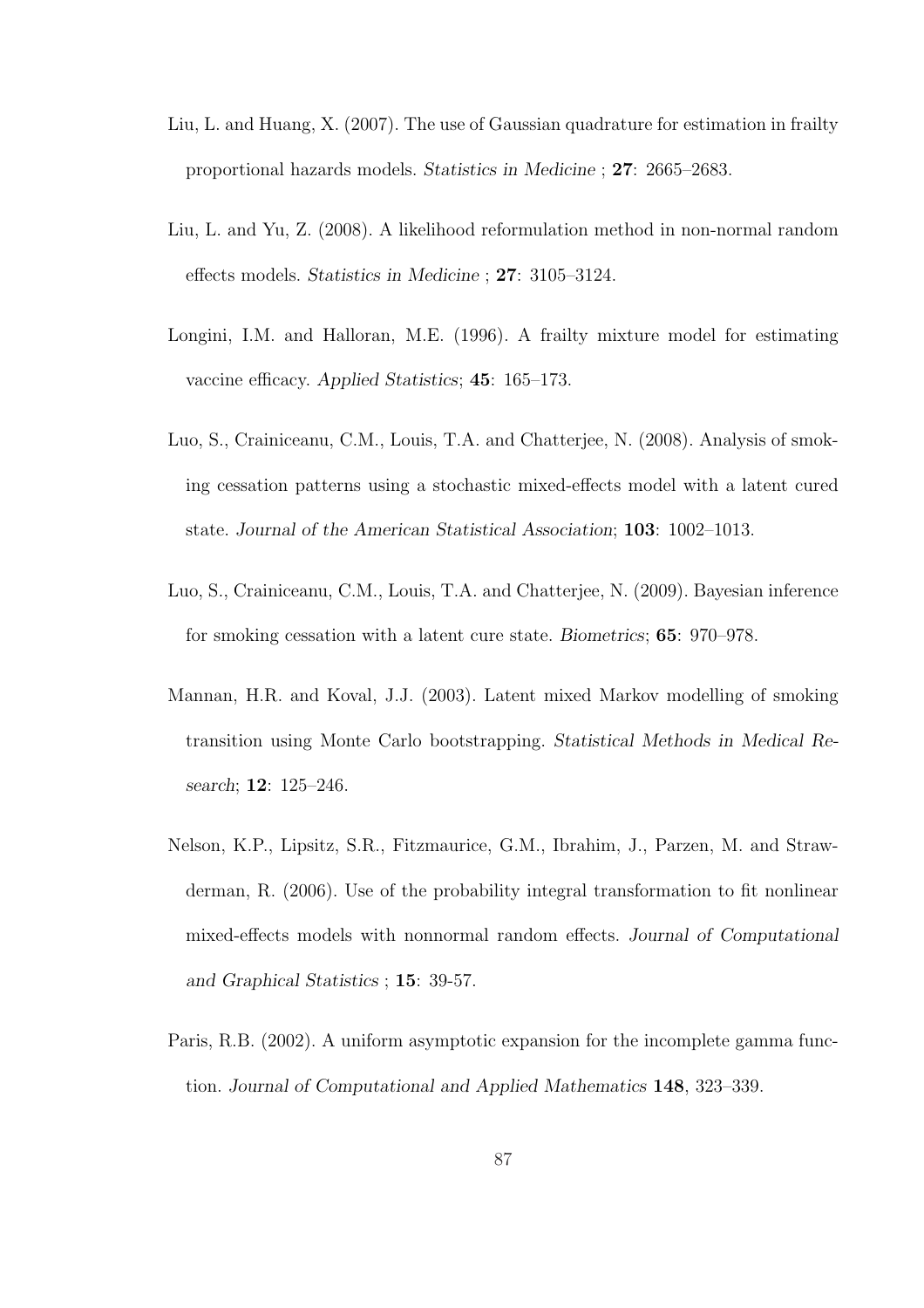- Peng, Y., Dear, K.B.G., Denham, J.W. (1998). A generalized F mixture model for cure rate estimation. Statistics in Medicine; 17: 813–830.
- Peng, Y. and Carriere, K.C. (2002). An empirical comparison of parametric and semiparametric cure models. Biometrical Journal; 44: 1002–1014.
- Price, D.L. and Manatunga, A.K. (2001). Modelling survival data with a cured fraction using frailty models. Statistics in Medicine; 20: 1515–1527.
- Radloff, L.S. (1977). The CES-D scale: A self-report depression scale for research in the general population. Applied Psychological Measurements; 1: 385–401.
- Rubin, D.B. (1987). A noniterative sampling/important resampling alternative to the data augmentation algorithm for creating a few imputations when fractions of missing information are modest: The SIR algorithm. J Am Stat Assoc; 82: 543–546.
- Smith, A.F.M. and Gelfand, A.E. (1992). Bayesian statistics without tears: A sampling-resampling perspective. Am Stat; 13: 84–88.
- Smith, O.E., Adelfang, S.I. and Tubbs, J.D. (1982). A bivariate Gamma probability distribution with application to gust model. NASA Technical Memorandum 82483, National Aeronautics and Space Administration.
- Sy, J.P. and Taylor, J.M.G. (2000). Estimation in a Cox proportional hazards cure model. Biometrics; 56: 227–236.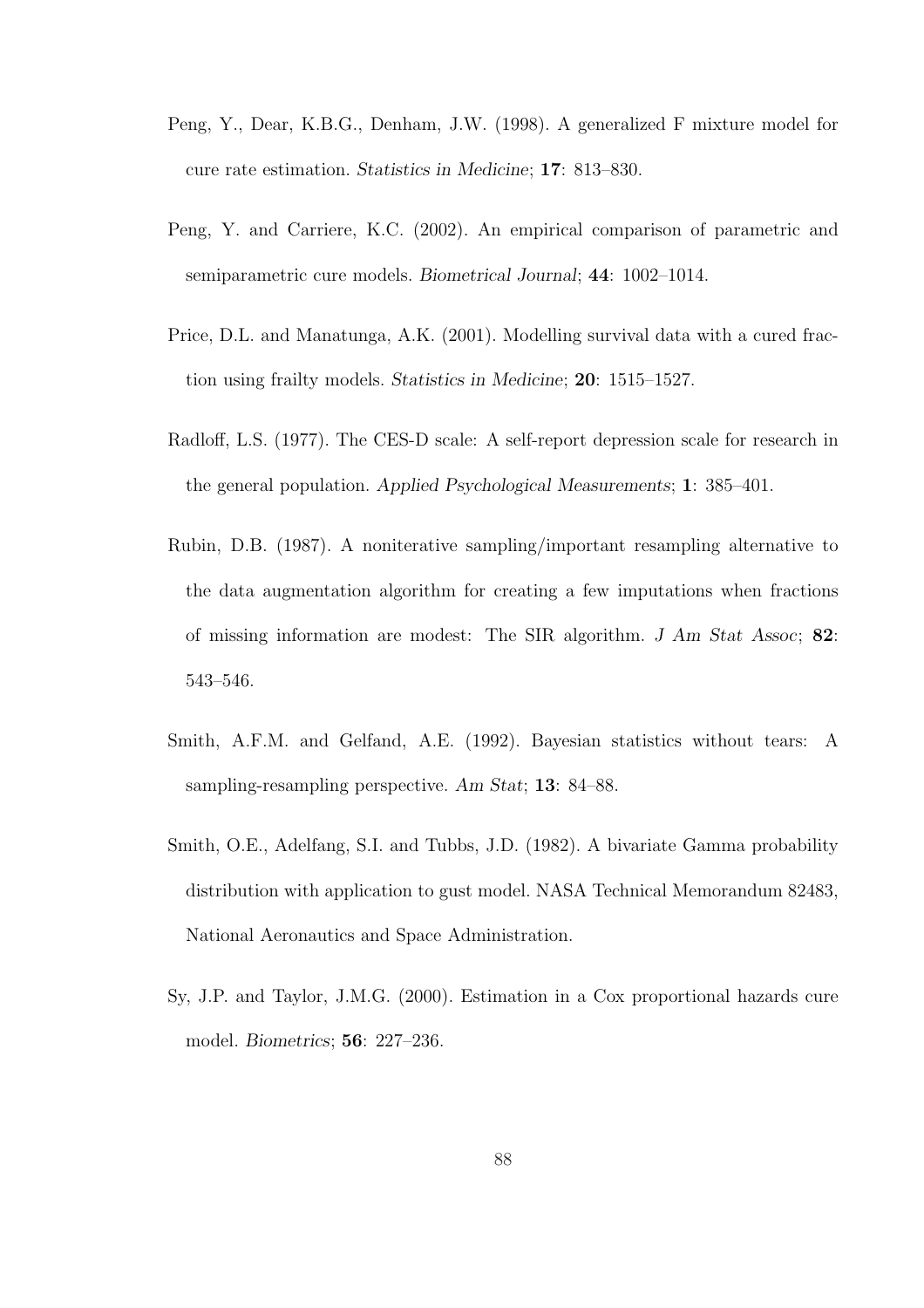- Tanner, M.A. (1993). Tools for Statistical Inference (2nd edn). Springer: Berlin, New York, NY.
- Temme, N.M. (1996). Uniform asymptotics for the incomplete gamma functions starting from negative values of the parameters. Methods and Applications of Analysis; 3, 335–344.
- Therneau, T.M. and Hamilton, S.A. (1997). rhDNase as an example of recurrent event analysis. Statistics in Medicine; 16: 2029–2047.
- U.S. Department of Health and Human Services (1990). The Health Benefits of Smoking Cessation. USDHHS, PHS, CDC, Center for Chronic Disease Prevention and Health Promotion, Ofiice on Smoking and Health; DHHS Publication No. (CDC) 90-8416.
- Vaupel, J.W., Manton, K.G. and Stallard, E. (1979). The impact of heterogeneity in individual frailty and the dynamics of mortality. Demography; 16: 439–454.
- Wang, H. and Heitjan, D.F. (2008). Modeling heaping in self-reported cigarette counts. Statistics in Medicine; 27: 3789–3804.
- Wileyto, E.P., Patterson, F., Niaura, R., Epstein, L.H., Brown, R.A., Audrain-McGovern, J., Hawk, L.W. and Lerman, C. (2005). Recurrent event analysis of laps and covery in a smoking cessation clinical trial using bupropion. Nicotine  $\&$ Tobacco Research; 7(2): 257–268.
- Williams, R.L. (2000). A note on robust variance estimation for cluster-correlated data. Biometrics; 56: 645–646.